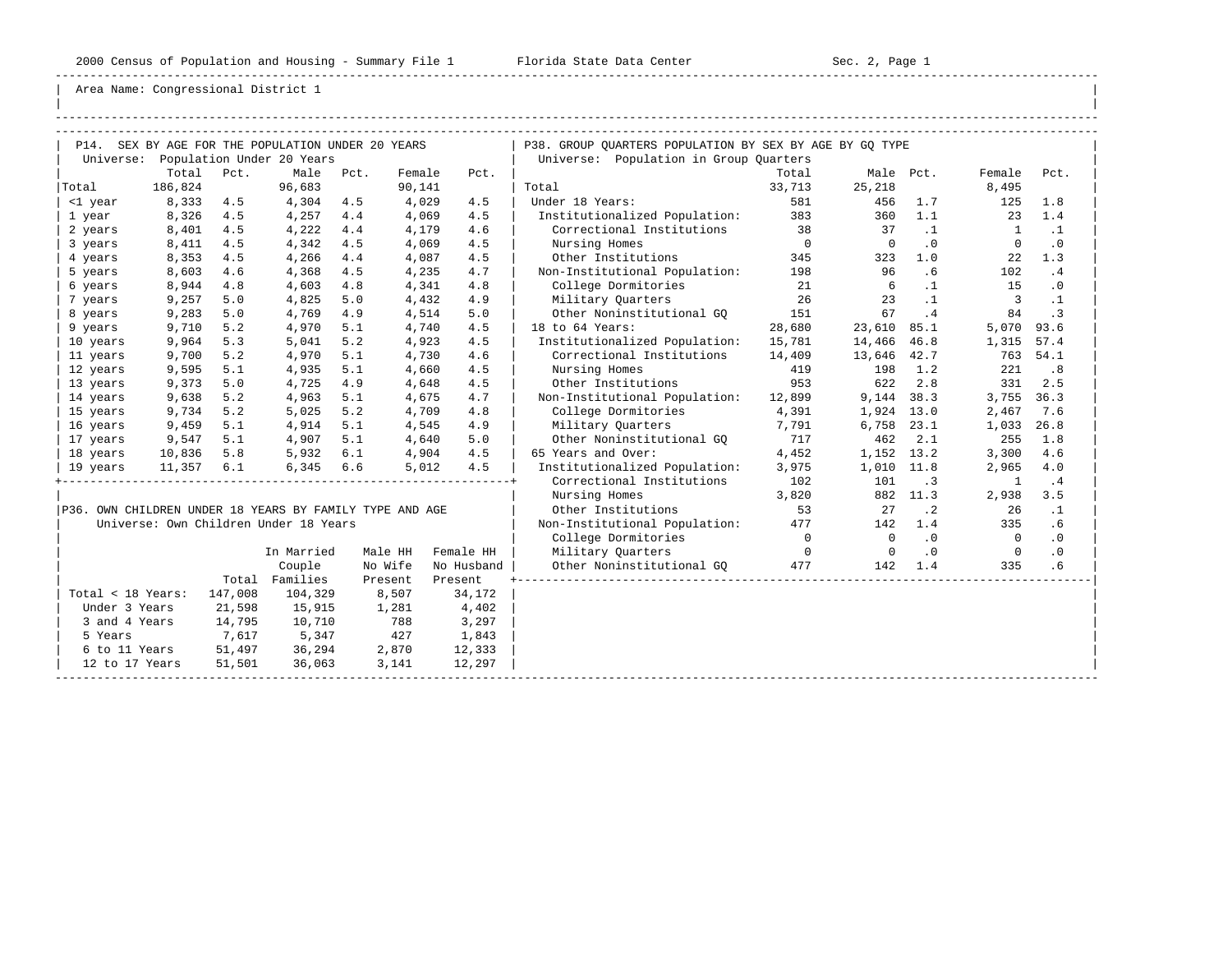-----------------------------------------------------------------------------------------------------------------------------------------------------

| |

| P22/23/24.HOUSEHOLDS BY PRESENCE OF PEOPLE 60(65/75) YEARS AND OVER, HOUSEHOLD SIZE AND |               |                              |               |                  |                           | P25. HOUSEHOLDS BY PRESENCE OF   |                        |       |              |        |
|-----------------------------------------------------------------------------------------|---------------|------------------------------|---------------|------------------|---------------------------|----------------------------------|------------------------|-------|--------------|--------|
| HOUSEHOLD TYPE                                                                          |               |                              |               |                  |                           |                                  | NONRELATIVES           |       |              |        |
| Universe: Households                                                                    |               |                              |               |                  |                           | Universe: Households             |                        |       |              |        |
|                                                                                         | 60+ Years Pct |                              | 65+ Years Pct |                  | 75+ Years Pct             |                                  |                        |       |              |        |
| Total:                                                                                  | 262,806 100.0 |                              | 262,806 100.0 |                  | 262,806 100.0             | Total:                           |                        |       | 262,806      |        |
| Households w/ one or more 60/65/75:                                                     | 81,267 30.9   |                              | 62,245 23.7   |                  | 27,387 10.4               |                                  | Households with one or |       |              |        |
| 1-person household                                                                      | 27,749        |                              | 22,678        |                  | 11,645                    | more non-relatives               |                        |       | 26,365       |        |
| 2 or more person household: 53,518                                                      |               |                              |               |                  | 39,567 15,742             |                                  |                        |       |              |        |
| Family households                                                                       | 51,466        |                              |               |                  | 38,166 15,220             |                                  | Households with no     |       |              |        |
| 2,052<br>Non-family households                                                          |               | 1,401                        |               |                  | 522                       | non-relatives                    |                        |       | 236,441      |        |
| Households with no people over $60/65/75$ : 181,539 69.1                                |               |                              |               |                  | 200,561 76.3 235,419 89.6 |                                  |                        |       |              |        |
| 1-person household                                                                      | 37,494        |                              | 42,565        |                  | 53,598                    |                                  |                        |       |              |        |
| 2 or more person household:                                                             | 144,045       | 157,996<br>143,601<br>14,395 |               |                  | 181,821                   |                                  |                        |       |              |        |
| Family households                                                                       | 130,301       |                              |               |                  | 166,547                   |                                  |                        |       |              |        |
| Non-family households                                                                   | 13,744        |                              |               |                  | 15,274                    |                                  |                        |       |              |        |
| P18/20. HOUSEHOLDS BY AGE OF HOUSEHOLDER BY HOUSEHOLD TYPE                              |               |                              |               |                  |                           | H13/15. TENURE BY HOUSEHOLD SIZE |                        |       |              |        |
| (INCLUDING LIVING ALONE) BY PRESENCE OF OWN CHILDREN                                    |               |                              |               |                  |                           | Universe: Occupied Housing Units |                        |       |              |        |
| Universe: Households                                                                    |               |                              |               |                  |                           |                                  |                        | Pct   |              | Pct    |
|                                                                                         |               |                              |               |                  |                           |                                  | Owner                  | Owner | Renter       | Renter |
|                                                                                         | Total         | Householder Householder      |               |                  |                           |                                  | Total Occupied         | Occ.  | Occupied     | Occ.   |
|                                                                                         | Households    | 15 to 64 65 and Over         |               |                  | Total Occupied Units:     |                                  | 262,806 185,356 100.0  |       | 77,450       | 100.0  |
| Total:                                                                                  | 262,806       | 206,202                      |               | 56,604           | 1-person household        | 65,243                           | 40,423                 | 21.8  | 24,820       | 32.0   |
| Family households:                                                                      | 181,767       | 148,954                      | 32,813        |                  | 2-Person household        | 95,885                           | 73,399                 | 39.6  | 22,486       | 29.0   |
| 139, 553<br>Married couple family:                                                      |               | 112,446                      | 27,107        |                  |                           | 3-Person household 45,460        | 31,856 17.2            |       | 13,604       | 17.6   |
| With own children under 18<br>57,169                                                    |               | 56,853                       |               | 316              | 4-Person household        | 34,932                           | 25,081 13.5            |       | 9,851        | 12.7   |
| No own children under 18                                                                | 82,384        | 55,593                       |               | 26,791           |                           | 5-Person household 14,400        | 10,056                 | 5.4   | 4,344        | 5.6    |
| Other family:                                                                           | 42,214        | 36,508                       | 5,706         |                  | 6-Person household        | 4,612                            | 3,066 1.7              |       | 1,546        | 2.0    |
| Male householder, no wife present: 10,058                                               |               | 9,024                        |               | 1,034            | 7+Person household        | 2,274                            |                        |       | 1,475 .8 799 | 1.0    |
| With own children under 18                                                              | 5,550         | 5,510                        |               |                  |                           |                                  |                        |       |              |        |
| No own children under 18                                                                | 4,508         | 3,514                        |               | $\frac{40}{994}$ |                           |                                  |                        |       |              |        |
| Female householder, no husband present: 32,156                                          |               | 27,484                       |               | 4,672            |                           |                                  |                        |       |              |        |
| With own children under 18                                                              | 19,625        | 19,598                       |               | 27               |                           |                                  |                        |       |              |        |
| No own children under 18                                                                | 12,531        | 7,886                        | 4,645         |                  |                           |                                  |                        |       |              |        |
| Non-family households:<br>15,796                                                        |               | 57,248                       |               | 23,791           |                           |                                  |                        |       |              |        |
| Householder living alone<br>9,857                                                       |               | 42,565                       |               | 22,678           |                           |                                  |                        |       |              |        |
| Householder not living alone                                                            | 5,939         | 14,683                       |               | 1,113            |                           |                                  |                        |       |              |        |
|                                                                                         |               |                              |               |                  |                           |                                  |                        |       |              |        |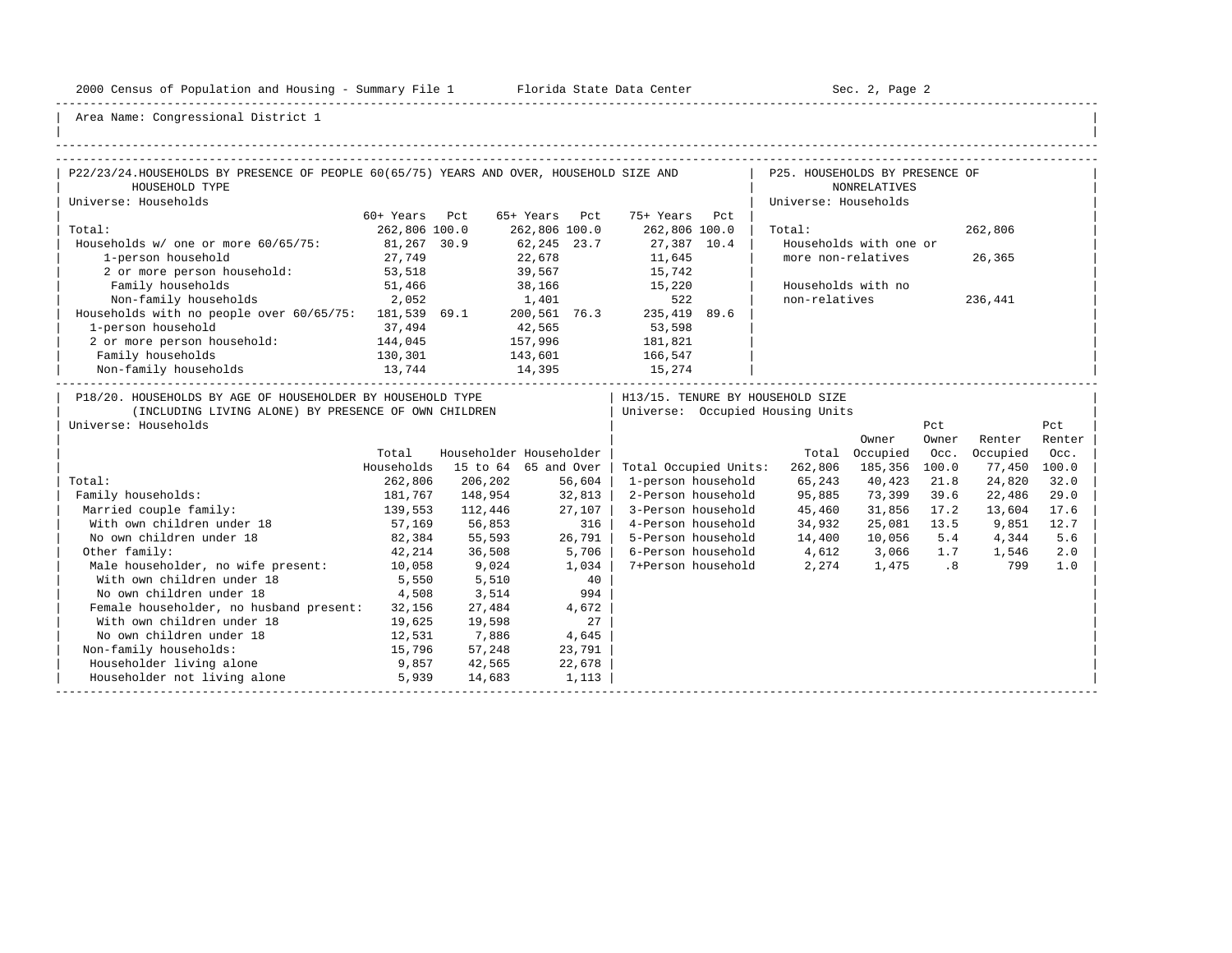| |

Area Name: Congressional District 1

#### -----------------------------------------------------------------------------------------------------------------------------------------------------

## -----------------------------------------------------------------------------------------------------------------------------------------------------

| P29. RELATIONSHIP BY AGE FOR THE POPULATION UNDER 18 YEARS | Universe: Population under 18 years

|                   |         |            |             | -----------Group Quarters----------- |                       |              |        |              |                 |
|-------------------|---------|------------|-------------|--------------------------------------|-----------------------|--------------|--------|--------------|-----------------|
|                   |         |            |             |                                      | $---Related Child---$ |              |        |              |                 |
|                   |         | Pop. in    | Householder |                                      | Other                 |              |        | Institution- | Noninstitution- |
|                   | Total   | Households | or Spouse   | Own Child                            | Relatives             | Nonrelatives | Total  | alized Pop.  | alized Pop.     |
| Under 18:         | 164,631 | 164,050    | 216         | 147,008                              | 13,276                | 3,550        | 581    | 383          | 198             |
| Under 3           | 25,060  | 25,039     |             | 21,598                               | 3,016                 | 425          | 21     |              | 21              |
| 3 and 4 years     | 16,764  | 16,754     |             | 14,795                               | 1,620                 | 339          | 10     |              | 8               |
| 5 years           | 8,603   | 8,599      |             | 7,617                                | 771                   | 211          |        |              | $\overline{4}$  |
| 6 to 11 years     | 56,858  | 56,830     |             | 51,497                               | 4,091                 | 1,242        | 28     |              | 25              |
| 12 and 13 years   | 18,968  | 18,937     |             | 17,331                               | 1,244                 | 362          | 31     | 13           | 18              |
| 14 years          | 9,638   | 9,590      |             | 8,801                                | 613                   | 176          | 48     | 33           | 15              |
| 15 to 17 years    | 28,524  | 28,085     |             | 25,369                               | 1,921                 | 795          | 439    | 332          | 107             |
| % Under 3         | 15.2%   | 15.3%      |             | 14.7%                                | 22.7%                 | 12.0%        | 3.6%   | .0%          | 10.6%           |
| % 3 and 4 years   | 10.2%   | 10.2%      |             | 10.1%                                | 12.2%                 | 9.5%         | 1.7%   | .5%          | 4.0%            |
| % 5 years         | 5.2%    | 5.2%       |             | 5.2%                                 | 5.8%                  | 5.9%         | $.7\%$ | .0%          | 2.0%            |
| % 6 to 11 years   | 34.6%   | 34.7%      |             | 35.0%                                | 30.8%                 | 35.0%        | 4.8%   | .8%          | 12.6%           |
| % 12 and 13 years | 11.5%   | 11.6%      |             | 11.8%                                | 9.4%                  | 10.2%        | 5.3%   | 3.4%         | 9.1%            |
| % 14 years        | 5.9%    | 5.9%       |             | 6.0%                                 | 4.6%                  | 5.0%         | 8.3%   | 8.6%         | 7.6%            |
| % 15 to 17 years  | 17.3%   | 17.1%      |             | 17.3%                                | 14.5%                 | 22.4%        | 75.6%  | 86.7%        | 54.0%           |

H17. TENURE BY HOUSEHOLD TYPE (INCLUDING LIVING ALONE) BY AGE OF HOUSEHOLDER

|                            | Total Owner |             |             | Owner Occupied --------------- |       | Total Renter |             | Renter Occupied -- |             |       |  |
|----------------------------|-------------|-------------|-------------|--------------------------------|-------|--------------|-------------|--------------------|-------------|-------|--|
|                            | Occupied    | Householder | Householder | Householder                    | Pct   | Occupied     | Householder | Householder        | Householder | Pct   |  |
|                            | Units       | 15 to 34    | 35 to 64    | $65+$                          | $65+$ | Units        | 15 to 34    | 35 to 64           | $65+$       | $65+$ |  |
| Family households:         | 137,911     | 17,809      | 89,686      | 30,416                         | 22.1  | 43,856       | 20,575      | 20,884             | 2,397       | 5.5   |  |
| Married-couple family:     | 114,382     | 14,227      | 74,597      | 25,558                         | 22.3  | 25,171       | 11,938      | 11,684             | 1,549       | 6.2   |  |
| Other family:              | 23,529      | 3,582       | 15,089      | 4,858                          | 20.6  | 18,685       | 8,637       | 9,200              | 848         | 4.5   |  |
| Male householder, no wife  | 6,161       | 1,137       | 4,125       | 899                            | 14.6  | 3,897        | 1,758       | 2,004              | 135         | 3.5   |  |
| Female hsehldr, no husband | 17,368      | 2,445       | 10,964      | 3,959                          | 22.8  | 14,788       | 6,879       | 7,196              | 713         | 4.8   |  |
| Nonfamily households:      | 47,445      | 4,907       | 24,379      | 18,159                         | 38.3  | 33,594       | 13,126      | 14,836             | 5,632       | 16.8  |  |
| Male householder:          | 20,932      | 3,417       | 12,404      | 5,111                          | 24.4  | 18,788       | 8,329       | 8,897              | 1,562       | 8.3   |  |
| Living alone               | 16,745      | 2,236       | 9,867       | 4,642                          | 27.7  | 13,118       | 4,584       | 7,079              | 1,455       | 11.1  |  |
| Not living alone           | 4,187       | 1,181       | 2,537       | 469                            | 11.2  | 5,670        | 3,745       | 1,818              | 107         | 1.9   |  |
| Female householder:        | 26,513      | 1,490       | 11,975      | 13,048                         | 49.2  | 14,806       | 4,797       | 5,939              | 4,070       | 27.5  |  |
| Living alone               | 23,678      | 1,002       | 10,084      | 12,592                         | 53.2  | 11,702       | 2,753       | 4,960              | 3,989       | 34.1  |  |
| Not living alone           | 2,835       | 488         | 1,891       | 456                            | 16.1  | 3,104        | 2,044       | 979                | 81          | 2.6   |  |
|                            |             |             |             |                                |       |              |             |                    |             |       |  |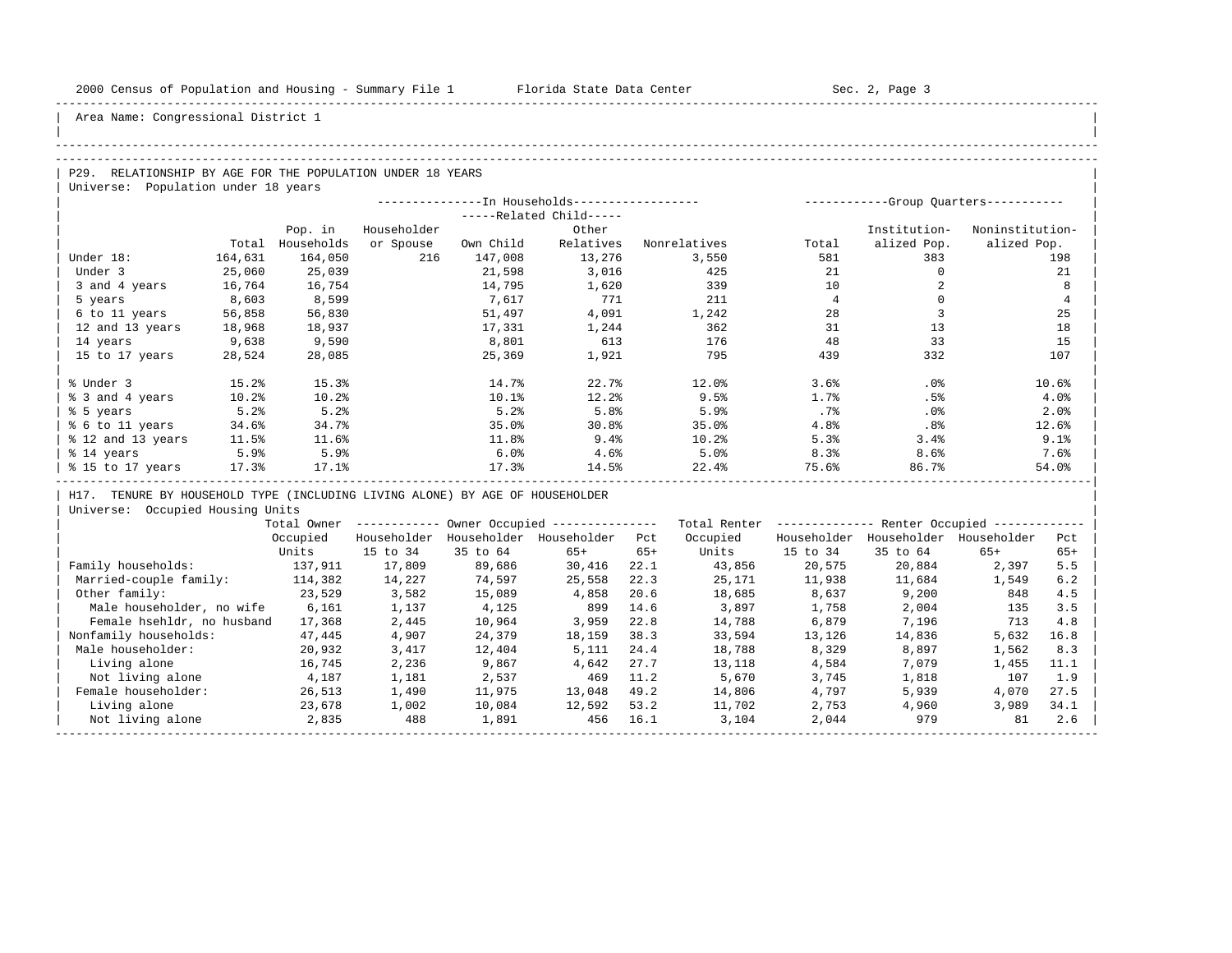-----------------------------------------------------------------------------------------------------------------------------------------------------

| |

|                                                         |         |         | P14. SEX BY AGE FOR THE POPULATION UNDER 20 YEARS |      |         |            | P38. GROUP QUARTERS POPULATION BY SEX BY AGE BY GQ TYPE |                |                          |           |                |           |
|---------------------------------------------------------|---------|---------|---------------------------------------------------|------|---------|------------|---------------------------------------------------------|----------------|--------------------------|-----------|----------------|-----------|
|                                                         |         |         | Universe: Population Under 20 Years               |      |         |            | Universe: Population in Group Quarters                  |                |                          |           |                |           |
|                                                         | Total   | Pct.    | Male                                              | Pct. | Female  | Pct.       |                                                         | Total          | Male Pct.                |           | Female         | Pct.      |
| Total                                                   | 184,712 |         | 93,804                                            |      | 90,908  |            | Total                                                   | 47,384         | 34,515                   |           | 12,869         |           |
| <1 year                                                 | 8,144   | 4.4     | 4,206                                             | 4.5  | 3,938   | 4.3        | Under 18 Years:                                         | 1,026          | 845                      | 2.2       | 181            | 2.4       |
| 1 year                                                  | 8,113   | 4.4     | 4,198                                             | 4.5  | 3,915   | 4.3        | Institutionalized Population:                           | 832            | 752                      | 1.8       | 80             | 2.2       |
| 2 years                                                 | 7,935   | 4.3     | 4,025                                             | 4.3  | 3,910   | 4.3        | Correctional Institutions                               | 167            | 166                      | .4        | $\overline{1}$ | .5        |
| 3 years                                                 | 7,840   | 4.2     | 4,041                                             | 4.3  | 3,799   | 4.2        | Nursing Homes                                           | $\overline{0}$ | $\overline{\phantom{0}}$ | $\cdot$ 0 | $\mathbf 0$    | $\cdot$ 0 |
| 4 years                                                 | 7,956   | 4.3     | 4,062                                             | 4.3  | 3,894   | 4.3        | Other Institutions                                      | 665            | 586                      | 1.4       | 79             | 1.7       |
| 5 years                                                 | 8,107   | 4.4     | 4,101                                             | 4.4  | 4,006   | 4.4        | Non-Institutional Population:                           | 194            | 93                       | .4        | 101            | $\cdot$ 3 |
| 6 years                                                 | 8,342   | 4.5     | 4,278                                             | 4.6  | 4,064   | 4.5        | College Dormitories                                     | 40             | 9                        | $\cdot$ 1 | 31             | $\cdot$ 0 |
| 7 years                                                 | 8,687   | 4.7     | 4,453                                             | 4.7  | 4,234   | 4.7        | Military Ouarters                                       | $\overline{1}$ | $\mathbf{1}$             | $\cdot$ 0 | $\Omega$       | $\cdot$ 0 |
| 8 years                                                 | 8,887   | 4.8     | 4,587                                             | 4.9  | 4,300   | 4.7        | Other Noninstitutional GO                               | 153            | 83                       | $\cdot$ 3 | 70             | $\cdot$ 2 |
| 9 years                                                 | 9,164   | 5.0     | 4,581                                             | 4.9  | 4,583   | 4.3        | 18 to 64 Years:                                         | 41,105         | 32,073                   | 86.7      | 9,032          | 92.9      |
| 10 years                                                | 9,179   | 5.0     | 4,707                                             | 5.0  | 4,472   | 4.3        | Institutionalized Population:                           | 30,265         | 27,340                   | 63.9      | 2,925          | 79.2      |
| 11 years                                                | 8,923   | 4.8     | 4,582                                             | 4.9  | 4,341   | 4.3        | Correctional Institutions                               | 28,744         | 26,274                   | 60.7      | 2,470          | 76.1      |
| 12 years                                                | 8,948   | 4.8     | 4,595                                             | 4.9  | 4,353   | 4.2        | Nursing Homes                                           | 398            | 238                      | .8        | 160            | .7        |
| 13 years                                                | 8,998   | 4.9     | 4,548                                             | 4.8  | 4,450   | 4.3        | Other Institutions                                      | 1,123          | 828                      | 2.4       | 295            | 2.4       |
| 14 years                                                | 9,171   | 5.0     | 4,747                                             | 5.1  | 4,424   | 4.4        | Non-Institutional Population:                           | 10,840         | 4,733                    | 22.9      | 6,107 13.7     |           |
| 15 years                                                | 9,393   | 5.1     | 4,870                                             | 5.2  | 4,523   | 4.5        | College Dormitories                                     | 8,927          | 3,413                    | 18.8      | 5,514          | 9.9       |
| 16 years                                                | 9,436   | 5.1     | 4,924                                             | 5.2  | 4,512   | 4.7        | Military Quarters                                       | 411            | 328                      | .9        | 83             | 1.0       |
| 17 years                                                | 9,562   | 5.2     | 4,921                                             | 5.2  | 4,641   | 4.7        | Other Noninstitutional GQ                               | 1,502          | 992                      | 3.2       | 510            | 2.9       |
| 18 years                                                | 12,164  | 6.6     | 5,886                                             | 6.3  | 6,278   | 4.3        | 65 Years and Over:                                      | 5,253          | 1,597                    | 11.1      | 3,656          | 4.6       |
| 19 years                                                | 15,763  | 8.5     | 7,492                                             | 8.0  | 8,271   | 4.3        | Institutionalized Population:                           | 4,320          | 1,340                    | 9.1       | 2,980          | 3.9       |
|                                                         |         |         |                                                   |      |         |            | Correctional Institutions                               | 272            | 253                      | .6        | 19             | .7        |
|                                                         |         |         |                                                   |      |         |            | Nursing Homes                                           | 3,863          | 1,010                    | 8.2       | 2,853          | 2.9       |
| P36. OWN CHILDREN UNDER 18 YEARS BY FAMILY TYPE AND AGE |         |         |                                                   |      |         |            | Other Institutions                                      | 185            | 77                       | .4        | 108            | $\cdot$ 2 |
|                                                         |         |         | Universe: Own Children Under 18 Years             |      |         |            | Non-Institutional Population:                           | 933            | 257                      | 2.0       | 676            | .7        |
|                                                         |         |         |                                                   |      |         |            | College Dormitories                                     | $\overline{0}$ | $\overline{0}$           | $\cdot$ 0 | $\bigcirc$     | $\cdot$ 0 |
|                                                         |         |         | In Married                                        |      | Male HH | Female HH  | Military Quarters                                       | $\overline{0}$ | $\overline{0}$           | $\cdot$ 0 | $\overline{0}$ | $\cdot$ 0 |
|                                                         |         |         | Couple                                            |      | No Wife | No Husband | Other Noninstitutional GO                               | 933            | 257                      | 2.0       | 676            | .7        |
|                                                         |         |         | Total Families                                    |      | Present | Present    |                                                         |                |                          |           |                |           |
| Total < 18 Years:                                       |         | 136,486 | 91,940                                            |      | 8,185   | 36,361     |                                                         |                |                          |           |                |           |
| Under 3 Years                                           |         | 20,201  | 14,050                                            |      | 1,293   | 4,858      |                                                         |                |                          |           |                |           |
| 3 and 4 Years                                           |         | 13,640  | 9,254                                             |      | 766     | 3,620      |                                                         |                |                          |           |                |           |
| 5 Years                                                 |         | 7,038   | 4,750                                             |      | 393     | 1,895      |                                                         |                |                          |           |                |           |
| 6 to 11 Years                                           |         | 47,208  | 31,271                                            |      | 2,795   | 13,142     |                                                         |                |                          |           |                |           |
| 12 to 17 Years                                          |         | 48,399  | 32,615                                            |      | 2,938   | 12,846     |                                                         |                |                          |           |                |           |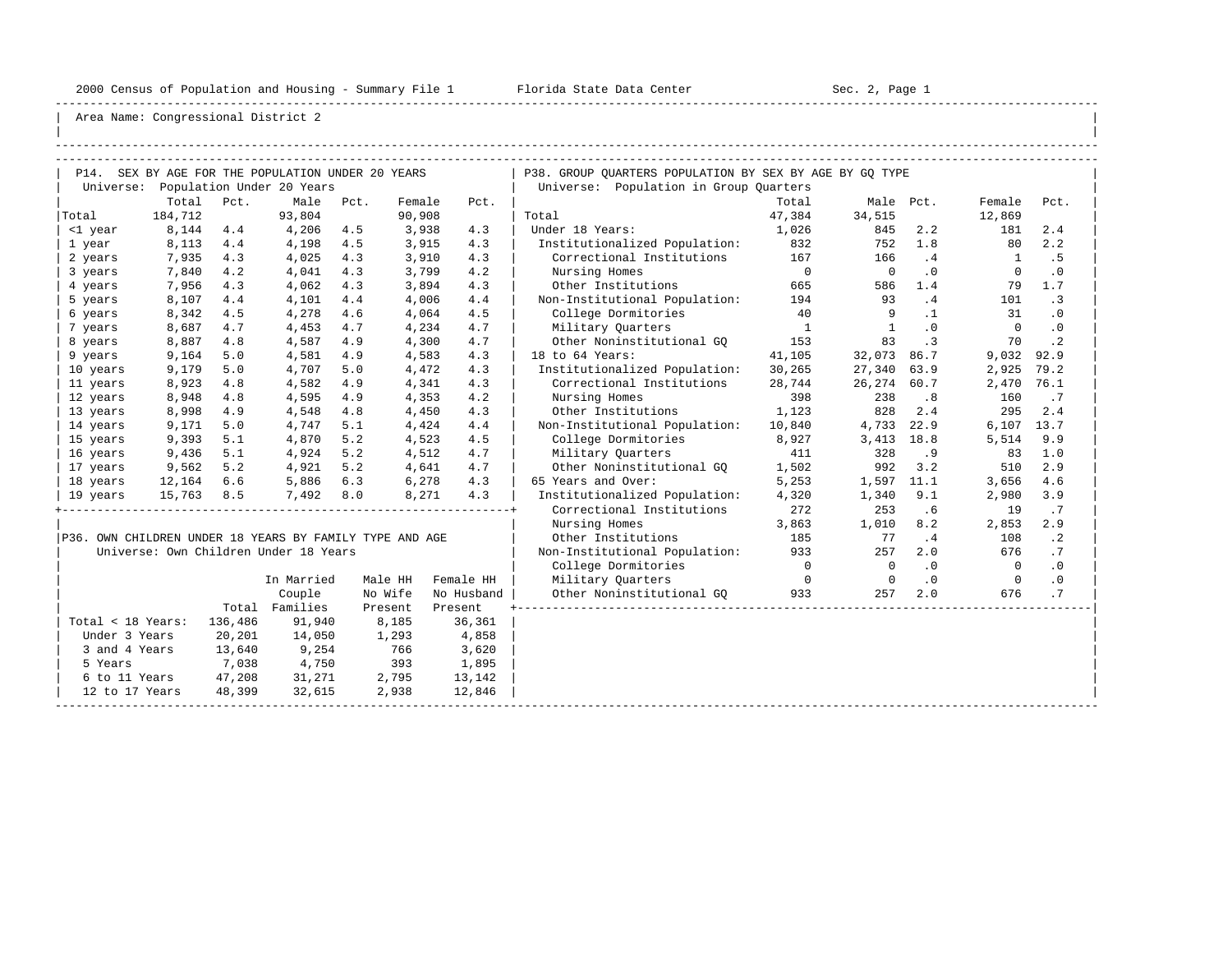-----------------------------------------------------------------------------------------------------------------------------------------------------

| |

| P22/23/24.HOUSEHOLDS BY PRESENCE OF PEOPLE 60(65/75) YEARS AND OVER, HOUSEHOLD SIZE AND                             |                       |                                                 |         |        |                                              |      | P25. HOUSEHOLDS BY PRESENCE OF      |                                              |       |                    |               |
|---------------------------------------------------------------------------------------------------------------------|-----------------------|-------------------------------------------------|---------|--------|----------------------------------------------|------|-------------------------------------|----------------------------------------------|-------|--------------------|---------------|
| HOUSEHOLD TYPE                                                                                                      |                       |                                                 |         |        |                                              |      |                                     | <b>NONRELATIVES</b>                          |       |                    |               |
| Universe: Households                                                                                                |                       |                                                 |         |        |                                              |      | Universe: Households                |                                              |       |                    |               |
|                                                                                                                     | 60+ Years Pct         |                                                 |         |        | 65+ Years Pct 75+ Years Pct                  |      |                                     |                                              |       |                    |               |
| Total:                                                                                                              | 257,083 100.0         |                                                 |         |        | 257,083 100.0 257,083 100.0                  |      | Total:                              |                                              |       | 257,083            |               |
| Households w/ one or more 60/65/75:                                                                                 | 74,251 28.9<br>26,878 |                                                 |         |        | 56,869  22.1  26,714  10.4<br>22,106  12,078 |      | Households with one or              |                                              |       |                    |               |
| 1-person household                                                                                                  |                       |                                                 |         |        | 12,078                                       |      | more non-relatives                  |                                              |       | 31,450             |               |
| 2 or more person household: 47,373                                                                                  |                       |                                                 |         |        | 34,763 14,636                                |      |                                     |                                              |       |                    |               |
| Family households                                                                                                   | 45,349                |                                                 |         |        | 33, 353 14, 093                              |      | Households with no                  |                                              |       |                    |               |
| Non-family households 2,024 1,410 543<br>Households with no people over 60/65/75: 182,832 71.1 200,214 77.9 230,369 |                       |                                                 |         |        |                                              |      | non-relatives                       |                                              |       | 225,633            |               |
|                                                                                                                     |                       |                                                 |         |        |                                              | 89.6 |                                     |                                              |       |                    |               |
| 1-person household                                                                                                  | 41,600                |                                                 | 46,372  |        | 56,400                                       |      |                                     |                                              |       |                    |               |
| 2 or more person household: 141,232                                                                                 |                       | 153,842<br>134,496<br>19,346                    |         |        | 173,969                                      |      |                                     |                                              |       |                    |               |
| Family households                                                                                                   | 122,500<br>18,732     |                                                 |         |        | 153,756<br>20,213                            |      |                                     |                                              |       |                    |               |
| Non-family households                                                                                               |                       |                                                 |         |        |                                              |      |                                     |                                              |       |                    |               |
| P18/20. HOUSEHOLDS BY AGE OF HOUSEHOLDER BY HOUSEHOLD TYPE                                                          |                       |                                                 |         |        |                                              |      | H13/15. TENURE BY HOUSEHOLD SIZE    |                                              |       |                    |               |
| (INCLUDING LIVING ALONE) BY PRESENCE OF OWN CHILDREN                                                                |                       |                                                 |         |        |                                              |      | Universe: Occupied Housing Units    |                                              |       |                    |               |
| Universe: Households                                                                                                |                       |                                                 |         |        |                                              |      |                                     |                                              | Pct   |                    | Pct           |
|                                                                                                                     |                       |                                                 |         |        |                                              |      |                                     | Owner                                        | Owner | Renter             | Renter        |
|                                                                                                                     | Total<br>Households   | Householder Householder<br>15 to 64 65 and Over |         |        | Total Occupied Units:                        |      |                                     | Total Occupied Occ.<br>257,083 178,626 100.0 |       | Occupied<br>78,457 | Occ.<br>100.0 |
| Total:                                                                                                              | 257,083               | 205,691                                         |         | 51,392 | 1-person household                           |      | 68,478                              | 40,379                                       | 22.6  | 28,099             | 35.8          |
| Family households:                                                                                                  | 167,849               | 139,687                                         |         | 28,162 |                                              |      | 2-Person household 89,790           | 66,575 37.3                                  |       | 23,215             | 29.6          |
| Married couple family:                                                                                              | 122,228               | 100,069                                         | 22,159  |        |                                              |      | 3-Person household 44,725           | 31,596 17.7                                  |       | 13,129             | 16.7          |
| With own children under 18<br>50,991                                                                                |                       | 50,684                                          |         | 307    |                                              |      | 4-Person household 33,590           | 25,215 14.1                                  |       | 8,375              | 10.7          |
| No own children under 18                                                                                            |                       | 71,237 49,385                                   |         | 21,852 |                                              |      | 5-Person household 13,543 9,965 5.6 |                                              |       | 3,578              | 4.6           |
| Other family:                                                                                                       | 45,621                | 39,618                                          | $6,003$ |        |                                              |      | 6-Person household 4,395 3,118      |                                              | 1.7   | 1,277              | 1.6           |
| Male householder, no wife present: 10,316                                                                           |                       | 9,236                                           | $1,080$ |        |                                              |      | 7+Person household 2,562 1,778      |                                              |       | 1.0<br>784         | 1.0           |
| With own children under 18                                                                                          | 5,305                 | 5,249                                           |         | 56     |                                              |      |                                     |                                              |       |                    |               |
| No own children under 18                                                                                            | 5,011                 | 3,987                                           | 1,024   |        |                                              |      |                                     |                                              |       |                    |               |
| Female householder, no husband present: 35,305                                                                      |                       | 30,382                                          |         | 4,923  |                                              |      |                                     |                                              |       |                    |               |
| With own children under 18                                                                                          | 21,042                | 21,001                                          |         | 41     |                                              |      |                                     |                                              |       |                    |               |
| No own children under 18                                                                                            | 14,263                | 9,381                                           | 4,882   |        |                                              |      |                                     |                                              |       |                    |               |
| Non-family households:                                                                                              | 20,756                | 66,004                                          |         | 23,230 |                                              |      |                                     |                                              |       |                    |               |
| Householder living alone<br>11,545                                                                                  |                       | 46,372                                          |         | 22,106 |                                              |      |                                     |                                              |       |                    |               |
| Householder not living alone 9,211                                                                                  |                       | 19,632                                          | 1,124   |        |                                              |      |                                     |                                              |       |                    |               |
|                                                                                                                     |                       |                                                 |         |        |                                              |      |                                     |                                              |       |                    |               |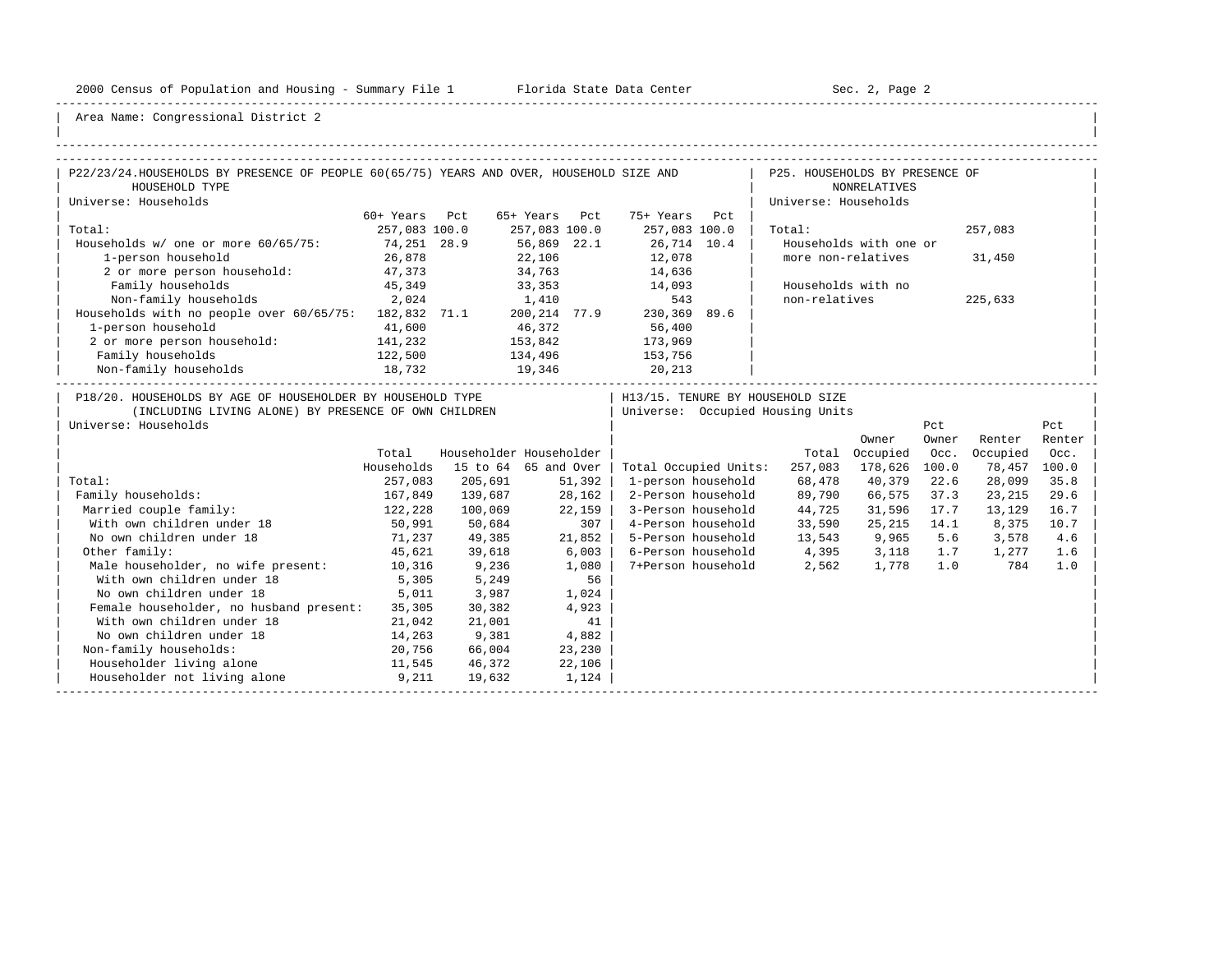| |

## Area Name: Congressional District 2

#### -----------------------------------------------------------------------------------------------------------------------------------------------------

#### -----------------------------------------------------------------------------------------------------------------------------------------------------

| $\overline{P29}$ .<br>RELATIONSHIP BY AGE FOR THE POPULATION UNDER 18 YEARS |  |
|-----------------------------------------------------------------------------|--|
| Universe: Population under 18 years                                         |  |

|                   |                         |            | -----------Group Ouarters----------- |           |           |              |       |              |                 |  |
|-------------------|-------------------------|------------|--------------------------------------|-----------|-----------|--------------|-------|--------------|-----------------|--|
|                   | -----Related Child----- |            |                                      |           |           |              |       |              |                 |  |
|                   |                         | Pop. in    | Householder                          |           | Other     |              |       | Institution- | Noninstitution- |  |
|                   | Total                   | Households | or Spouse                            | Own Child | Relatives | Nonrelatives | Total | alized Pop.  | alized Pop.     |  |
| Under 18:         | 156,785                 | 155,759    | 279                                  | 136,486   | 15,741    | 3,253        | 1,026 | 832          | 194             |  |
| Under 3           | 24,192                  | 24,182     |                                      | 20,201    | 3,588     | 393          | 10    |              | 9               |  |
| 3 and 4 years     | 15,796                  | 15,791     |                                      | 13,640    | 1,832     | 319          |       |              |                 |  |
| 5 years           | 8,107                   | 8,104      |                                      | 7,038     | 876       | 190          |       |              |                 |  |
| 6 to 11 years     | 53,182                  | 53,142     |                                      | 47,208    | 4,953     | 981          | 40    | 15           | 25              |  |
| 12 and 13 years   | 17,946                  | 17,843     |                                      | 16,099    | 1,439     | 305          | 103   | 80           | 23              |  |
| 14 years          | 9,171                   | 9,091      |                                      | 8,183     | 742       | 166          | 80    | 67           | 13              |  |
| 15 to 17 years    | 28,112                  | 27,327     |                                      | 24,117    | 2,311     | 899          | 785   | 667          | 118             |  |
|                   |                         |            |                                      |           |           |              |       |              |                 |  |
| % Under 3         | 15.5%                   | 15.6%      |                                      | 14.8%     | 22.8%     | 12.1%        | 1.0%  | .1%          | 4.6%            |  |
| % 3 and 4 years   | 10.1%                   | 10.2%      |                                      | 10.0%     | 11.6%     | 9.8%         | .5%   | .2%          | 1.5%            |  |
| % 5 years         | 5.2%                    | 5.2%       |                                      | 5.2%      | 5.6%      | 5.8%         | .3%   | .0%          | 1.5%            |  |
| % 6 to 11 years   | 34.0%                   | 34.2%      |                                      | 34.6%     | 31.5%     | 30.2%        | 3.9%  | 1.8%         | 12.9%           |  |
| % 12 and 13 years | 11.5%                   | 11.5%      |                                      | 11.8%     | 9.1%      | 9.4%         | 10.0% | 9.6%         | 11.9%           |  |
| % 14 years        | 5.9%                    | 5.8%       |                                      | 6.0%      | 4.7%      | 5.1%         | 7.8%  | 8.1%         | 6.7%            |  |
| % 15 to 17 years  | 18.0%                   | 17.6%      |                                      | 17.7%     | 14.7%     | 27.6%        | 76.5% | 80.2%        | 60.8%           |  |
|                   |                         |            |                                      |           |           |              |       |              |                 |  |

| H17. TENURE BY HOUSEHOLD TYPE (INCLUDING LIVING ALONE) BY AGE OF HOUSEHOLDER |

|                            | Total Owner |             |             | Owner Occupied --------------- |       | Total Renter |             | Renter Occupied - |             |       |  |
|----------------------------|-------------|-------------|-------------|--------------------------------|-------|--------------|-------------|-------------------|-------------|-------|--|
|                            | Occupied    | Householder | Householder | Householder                    | Pct   | Occupied     | Householder | Householder       | Householder | Pct   |  |
|                            | Units       | 15 to 34    | 35 to 64    | $65+$                          | $65+$ | Units        | 15 to 34    | 35 to 64          | $65+$       | $65+$ |  |
| Family households:         | 131,418     | 19,882      | 85,455      | 26,081                         | 19.8  | 36,431       | 17,545      | 16,805            | 2,081       | 5.7   |  |
| Married-couple family:     | 104,386     | 14,921      | 68,545      | 20,920                         | 20.0  | 17,842       | 7,870       | 8,733             | 1,239       | 6.9   |  |
| Other family:              | 27,032      | 4,961       | 16,910      | 5,161                          | 19.1  | 18,589       | 9,675       | 8,072             | 842         | 4.5   |  |
| Male householder, no wife  | 6,469       | 1,397       | 4,150       | 922                            | 14.3  | 3,847        | 1,989       | 1,700             | 158         | 4.1   |  |
| Female hsehldr, no husband | 20,563      | 3,564       | 12,760      | 4,239                          | 20.6  | 14,742       | 7,686       | 6,372             | 684         | 4.6   |  |
| Nonfamily households:      | 47,208      | 5,486       | 23,651      | 18,071                         | 38.3  | 42,026       | 24,023      | 12,844            | 5,159       | 12.3  |  |
| Male householder:          | 20,013      | 3,448       | 11,712      | 4,853                          | 24.2  | 21,969       | 12,911      | 7,494             | 1,564       | 7.1   |  |
| Living alone               | 16,163      | 2,216       | 9,554       | 4,393                          | 27.2  | 14,274       | 6,590       | 6,254             | 1,430       | 10.0  |  |
| Not living alone           | 3,850       | 1,232       | 2,158       | 460                            | 11.9  | 7,695        | 6,321       | 1,240             | 134         | 1.7   |  |
| Female householder:        | 27,195      | 2,038       | 11,939      | 13,218                         | 48.6  | 20,057       | 11,112      | 5,350             | 3,595       | 17.9  |  |
| Living alone               | 24,216      | 1,234       | 10,188      | 12,794                         | 52.8  | 13,825       | 5,720       | 4,616             | 3,489       | 25.2  |  |
| Not living alone           | 2,979       | 804         | 1,751       | 424                            | 14.2  | 6,232        | 5,392       | 734               | 106         | 1.7   |  |
|                            |             |             |             |                                |       |              |             |                   |             |       |  |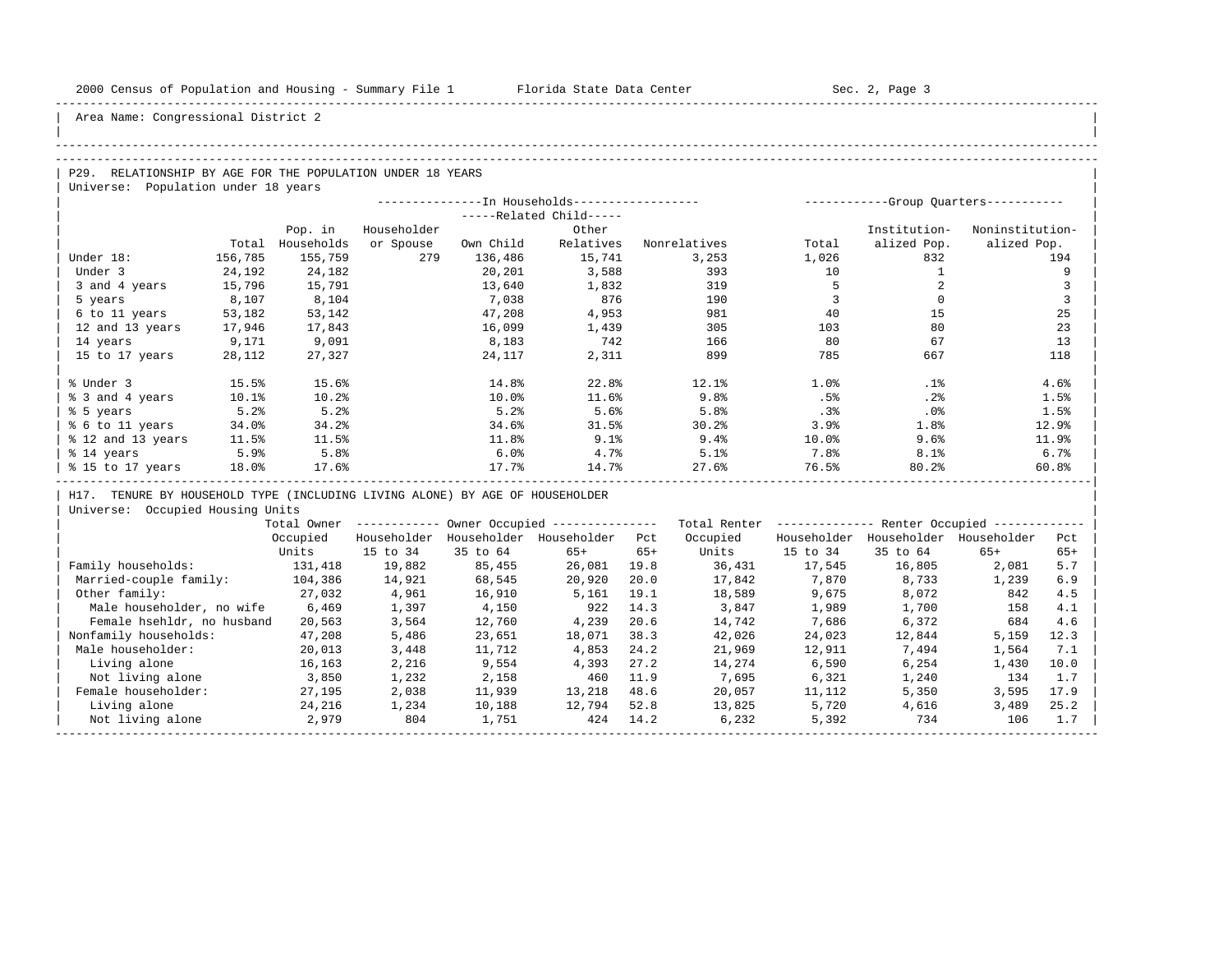-----------------------------------------------------------------------------------------------------------------------------------------------------

| |

|                   |         |         | P14. SEX BY AGE FOR THE POPULATION UNDER 20 YEARS       |      |         |            | P38. GROUP QUARTERS POPULATION BY SEX BY AGE BY GQ TYPE |                |                          |           |                |           |
|-------------------|---------|---------|---------------------------------------------------------|------|---------|------------|---------------------------------------------------------|----------------|--------------------------|-----------|----------------|-----------|
|                   |         |         | Universe: Population Under 20 Years                     |      |         |            | Universe: Population in Group Quarters                  |                |                          |           |                |           |
|                   | Total   | Pct.    | Male                                                    | Pct. | Female  | Pct.       |                                                         | Total          |                          | Male Pct. | Female         | Pct.      |
| Total             | 183,119 |         | 93,392                                                  |      | 89,727  |            | Total                                                   | 18,687         | 12,649                   |           | 6,038          |           |
| <1 year           | 8,649   | 4.7     | 4,430                                                   | 4.7  | 4,219   | 4.7        | Under 18 Years:                                         | 1,175          | 790                      | 6.3       | 385            | 6.2       |
| 1 year            | 8,598   | 4.7     | 4,417                                                   | 4.7  | 4,181   | 4.7        | Institutionalized Population: 623                       |                | 490                      | 3.3       | 133            | 3.9       |
| 2 years           | 8,533   | 4.7     | 4,372                                                   | 4.7  | 4,161   | 4.6        | Correctional Institutions                               | 97             | 88                       | .5        | 9              | .7        |
| 3 years           | 8,664   | 4.7     | 4,458                                                   | 4.8  | 4,206   | 4.7        | Nursing Homes                                           | $\overline{0}$ | $\overline{\phantom{0}}$ | $\cdot$ 0 | $\mathbf{0}$   | $\cdot$ 0 |
| 4 years           | 8,773   | 4.8     | 4,523                                                   | 4.8  | 4,250   | 4.7        | Other Institutions                                      | 526            | 402                      | 2.8       | 124            | 3.2       |
| 5 years           | 8,841   | 4.8     | 4,571                                                   | 4.9  | 4,270   | 4.8        | Non-Institutional Population:                           | 552            | 300                      | 3.0       | 252            | 2.4       |
| 6 years           | 9,204   | 5.0     | 4,679                                                   | 5.0  | 4,525   | 5.0        | College Dormitories                                     | 43             | 23                       | $\cdot$ 2 | 20             | $\cdot$ 2 |
| 7 years           | 9,632   | 5.3     | 4,798                                                   | 5.1  | 4,834   | 5.4        | Military Ouarters                                       | $\overline{0}$ | $\Omega$                 | $\cdot$ 0 | $\Omega$       | $\cdot$ 0 |
| 8 years           | 9,605   | 5.2     | 4,917                                                   | 5.3  | 4,688   | 5.2        | Other Noninstitutional GO                               | 509            | 277                      | 2.7       | 232            | 2.2       |
| 9 years           | 9,965   | 5.4     | 5,047                                                   | 5.4  | 4,918   | 4.7        | 18 to 64 Years:                                         | 14,030         | 10,709                   | 75.1      | 3,321          | 84.7      |
| 10 years          | 9,985   | 5.5     | 5,107                                                   | 5.5  | 4,878   | 4.7        | Institutionalized Population:                           | 6,342          | 5,596                    | 33.9      | 746            | 44.2      |
| 11 years          | 9,671   | 5.3     | 4,971                                                   | 5.3  | 4,700   | 4.6        | Correctional Institutions                               | 5,672          | 5,195                    | 30.4      | 477            | 41.1      |
| 12 years          | 9,544   | 5.2     | 4,880                                                   | 5.2  | 4,664   | 4.7        | Nursing Homes                                           | 359            | 198                      | 1.9       | 161            | 1.6       |
| 13 years          | 9,226   | 5.0     | 4,769                                                   | 5.1  | 4,457   | 4.7        | Other Institutions                                      | 311            | 203                      | 1.7       | 108            | 1.6       |
| 14 years          | 9,227   | 5.0     | 4,730                                                   | 5.1  | 4,497   | 4.8        | Non-Institutional Population:                           | 7,688          | 5,113                    | 41.1      | 2,575 40.4     |           |
| 15 years          | 9,199   | 5.0     | 4,649                                                   | 5.0  | 4,550   | 5.0        | College Dormitories                                     | 2,353          | 1,154 12.6               |           | 1,199          | 9.1       |
| 16 years          | 9,034   | 4.9     | 4,548                                                   | 4.9  | 4,486   | 5.4        | Military Ouarters                                       | 1,069          | 897                      | 5.7       | 172            | 7.1       |
| 17 years          | 9,093   | 5.0     | 4,668                                                   | 5.0  | 4,425   | 5.2        | Other Noninstitutional GO                               | 4,266          | 3,062                    | 22.8      | 1,204          | 24.2      |
| 18 years          | 8,767   | 4.8     | 4,421                                                   | 4.7  | 4,346   | 4.7        | 65 Years and Over:                                      | 3,482          | 1,150 18.6               |           | 2,332          | 9.1       |
| 19 years          | 8,909   | 4.9     | 4,437                                                   | 4.8  | 4,472   | 4.7        | Institutionalized Population:                           | 2,426          |                          | 745 13.0  | 1,681          | 5.9       |
|                   |         |         |                                                         |      |         |            | Correctional Institutions                               | 33             | 31                       | $\cdot$ 2 | 2              | $\cdot$ 2 |
|                   |         |         |                                                         |      |         |            | Nursing Homes                                           | 2,335          |                          | 685 12.5  | 1,650          | 5.4       |
|                   |         |         | P36. OWN CHILDREN UNDER 18 YEARS BY FAMILY TYPE AND AGE |      |         |            | Other Institutions                                      | 58             | 29                       | $\cdot$ 3 | 29             | $\cdot$ 2 |
|                   |         |         | Universe: Own Children Under 18 Years                   |      |         |            | Non-Institutional Population:                           | 1,056          | 405                      | 5.7       | 651            | 3.2       |
|                   |         |         |                                                         |      |         |            | College Dormitories                                     | $\circ$        | $\overline{0}$           | $\cdot$ 0 | $\overline{0}$ | $\cdot$ 0 |
|                   |         |         | In Married                                              |      | Male HH | Female HH  | Military Quarters                                       | $\overline{0}$ | $\overline{0}$           | $\cdot$ 0 | $\overline{0}$ | $\cdot$ 0 |
|                   |         |         | Couple                                                  |      | No Wife | No Husband | Other Noninstitutional GO                               | 1,056          | 405                      | 5.7       | 651            | 3.2       |
|                   |         |         | Total Families                                          |      | Present | Present    |                                                         |                |                          |           |                |           |
| Total < 18 Years: |         | 134,365 | 68,802                                                  |      | 9,726   | 55,837     |                                                         |                |                          |           |                |           |
| Under 3 Years     |         | 19,802  | 10,064                                                  |      | 1,769   | 7,969      |                                                         |                |                          |           |                |           |
| 3 and 4 Years     |         | 14,038  | 6,898                                                   |      | 1,086   | 6,054      |                                                         |                |                          |           |                |           |
| 5 Years           |         | 7,137   | 3,595                                                   |      | 480     | 3,062      |                                                         |                |                          |           |                |           |
| 6 to 11 Years     |         | 48,164  | 24,201                                                  |      | 3,371   | 20,592     |                                                         |                |                          |           |                |           |
| 12 to 17 Years    |         | 45,224  | 24,044                                                  |      | 3,020   | 18,160     |                                                         |                |                          |           |                |           |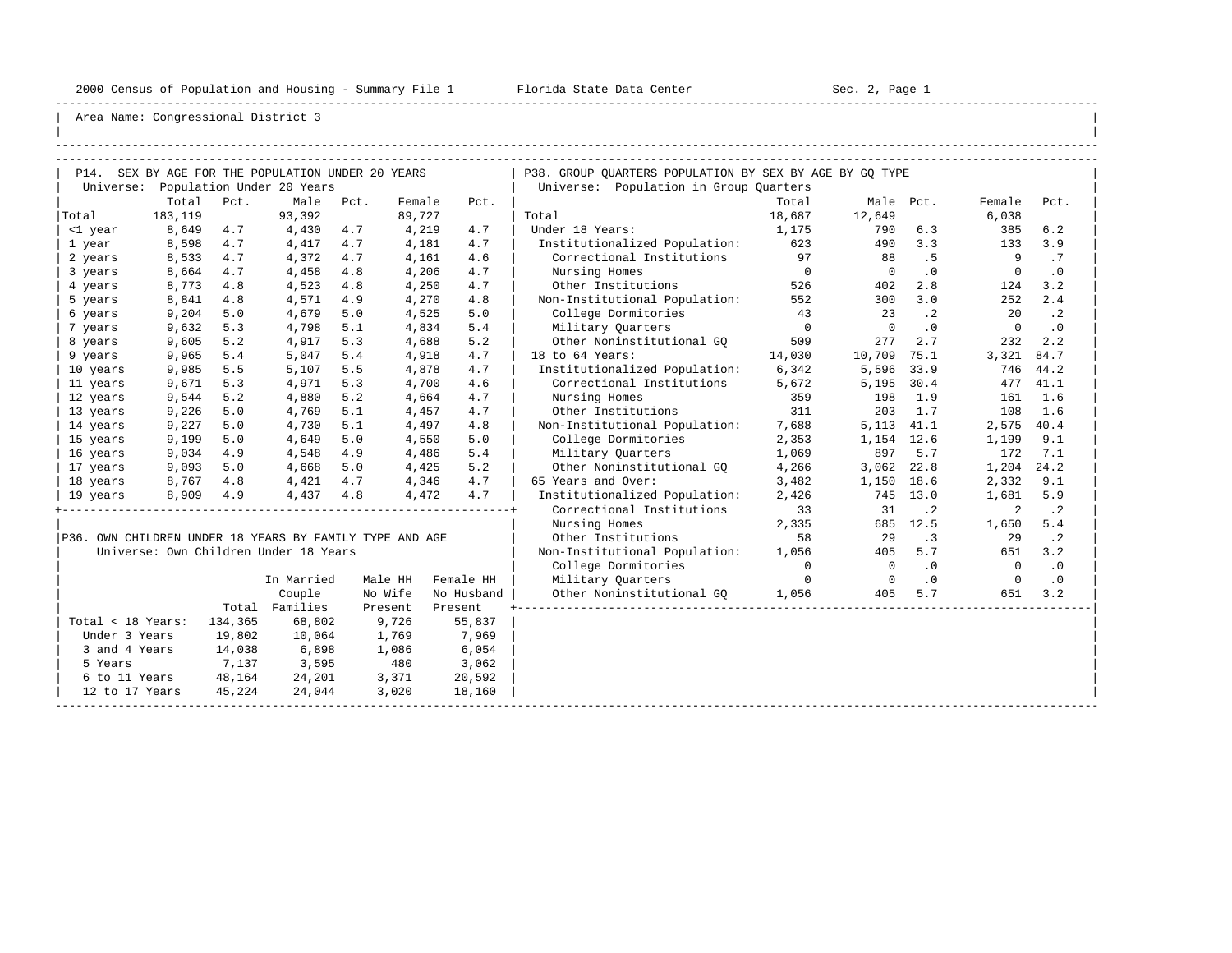-----------------------------------------------------------------------------------------------------------------------------------------------------

| |

| P22/23/24. HOUSEHOLDS BY PRESENCE OF PEOPLE 60(65/75) YEARS AND OVER, HOUSEHOLD SIZE AND<br>P25. HOUSEHOLDS BY PRESENCE OF<br>HOUSEHOLD TYPE<br><b>NONRELATIVES</b><br>Universe: Households<br>Universe: Households<br>60+ Years Pct<br>65+ Years Pct<br>75+ Years Pct<br>Total:<br>217,220 100.0<br>217,220 100.0<br>217,220 100.0<br>Total:<br>Households w/ one or more 60/65/75:<br>68, 217 31.4<br>53, 165 24.5<br>25, 251 11.6<br>Households with one or<br>more non-relatives<br>1-person household<br>25,160<br>20,699<br>10,857<br>14,394<br>43,057<br>32,466<br>2 or more person household:<br>13,718<br>40,534<br>30,715<br>Family households<br>Households with no<br>Non-family households 2,523<br>676<br>1,751<br>non-relatives | 217,220<br>28,079       |
|------------------------------------------------------------------------------------------------------------------------------------------------------------------------------------------------------------------------------------------------------------------------------------------------------------------------------------------------------------------------------------------------------------------------------------------------------------------------------------------------------------------------------------------------------------------------------------------------------------------------------------------------------------------------------------------------------------------------------------------------|-------------------------|
|                                                                                                                                                                                                                                                                                                                                                                                                                                                                                                                                                                                                                                                                                                                                                |                         |
|                                                                                                                                                                                                                                                                                                                                                                                                                                                                                                                                                                                                                                                                                                                                                |                         |
|                                                                                                                                                                                                                                                                                                                                                                                                                                                                                                                                                                                                                                                                                                                                                |                         |
|                                                                                                                                                                                                                                                                                                                                                                                                                                                                                                                                                                                                                                                                                                                                                |                         |
|                                                                                                                                                                                                                                                                                                                                                                                                                                                                                                                                                                                                                                                                                                                                                |                         |
|                                                                                                                                                                                                                                                                                                                                                                                                                                                                                                                                                                                                                                                                                                                                                |                         |
|                                                                                                                                                                                                                                                                                                                                                                                                                                                                                                                                                                                                                                                                                                                                                |                         |
|                                                                                                                                                                                                                                                                                                                                                                                                                                                                                                                                                                                                                                                                                                                                                |                         |
|                                                                                                                                                                                                                                                                                                                                                                                                                                                                                                                                                                                                                                                                                                                                                |                         |
|                                                                                                                                                                                                                                                                                                                                                                                                                                                                                                                                                                                                                                                                                                                                                | 189,141                 |
| Households with no people over 60/65/75: 149,003 68.6 164,055 75.5 191,969 88.4                                                                                                                                                                                                                                                                                                                                                                                                                                                                                                                                                                                                                                                                |                         |
| 1-person household<br>37,512<br>33,051<br>47,354                                                                                                                                                                                                                                                                                                                                                                                                                                                                                                                                                                                                                                                                                               |                         |
| 2 or more person household: 115,952<br>126,543<br>144,615                                                                                                                                                                                                                                                                                                                                                                                                                                                                                                                                                                                                                                                                                      |                         |
| Family households<br>131,286<br>114,289                                                                                                                                                                                                                                                                                                                                                                                                                                                                                                                                                                                                                                                                                                        |                         |
| 104,470<br>11,482<br>Non-family households<br>12,254<br>13,329                                                                                                                                                                                                                                                                                                                                                                                                                                                                                                                                                                                                                                                                                 |                         |
| P18/20. HOUSEHOLDS BY AGE OF HOUSEHOLDER BY HOUSEHOLD TYPE<br>  H13/15. TENURE BY HOUSEHOLD SIZE<br>  Universe: Occupied Housing Units<br>(INCLUDING LIVING ALONE) BY PRESENCE OF OWN CHILDREN<br>Universe: Households<br>Pct<br>Owner<br>Owner                                                                                                                                                                                                                                                                                                                                                                                                                                                                                                | Pct<br>Renter<br>Renter |
| Householder Householder<br>Total<br>Occupied Occ.<br>Total                                                                                                                                                                                                                                                                                                                                                                                                                                                                                                                                                                                                                                                                                     | Occupied<br>Occ.        |
| Households<br>15 to 64 65 and Over<br>Total Occupied Units:<br>217,220 129,585 100.0                                                                                                                                                                                                                                                                                                                                                                                                                                                                                                                                                                                                                                                           | 87,635<br>100.0         |
| Total:<br>169,729<br>58,211<br>29,622<br>22.9<br>217,220<br>47,491<br>1-person household                                                                                                                                                                                                                                                                                                                                                                                                                                                                                                                                                                                                                                                       | 28,589<br>32.6          |
| 145,004 119,613<br>25,391<br>2-Person household 66,918<br>Family households:<br>44,746<br>34.5                                                                                                                                                                                                                                                                                                                                                                                                                                                                                                                                                                                                                                                 | 22,172<br>25.3          |
| 16,910<br>3-Person household 37,944<br>Married couple family:<br>85,183<br>68,273<br>22,700 17.5                                                                                                                                                                                                                                                                                                                                                                                                                                                                                                                                                                                                                                               | 15,244<br>17.4          |
| 4-Person household 28,441<br>With own children under 18<br>35,640 35,382<br>258 l<br>17,288 13.3                                                                                                                                                                                                                                                                                                                                                                                                                                                                                                                                                                                                                                               | 11,153<br>12.7          |
| 16,652<br>No own children under 18<br>32,891<br>5-Person household 14,886<br>8,763<br>6.8<br>49,543                                                                                                                                                                                                                                                                                                                                                                                                                                                                                                                                                                                                                                            | 6,123<br>7.0            |
| Other family:<br>6-Person household<br>6,287 3,774<br>51,340<br>8,481<br>2.9<br>59,821                                                                                                                                                                                                                                                                                                                                                                                                                                                                                                                                                                                                                                                         | 2,513<br>2.9            |
| 7+Person household<br>Male householder, no wife present: 11,720<br>10,246<br>1,474<br>4,533<br>2,692<br>2.1                                                                                                                                                                                                                                                                                                                                                                                                                                                                                                                                                                                                                                    | 1,841<br>2.1            |
| With own children under 18<br>5,739<br>89<br>5,828                                                                                                                                                                                                                                                                                                                                                                                                                                                                                                                                                                                                                                                                                             |                         |
| No own children under 18<br>4,507<br>1,385<br>5,892                                                                                                                                                                                                                                                                                                                                                                                                                                                                                                                                                                                                                                                                                            |                         |
| Female householder, no husband present: 48,101<br>41,094<br>7,007                                                                                                                                                                                                                                                                                                                                                                                                                                                                                                                                                                                                                                                                              |                         |
| 61<br>With own children under 18<br>28,847<br>28,786                                                                                                                                                                                                                                                                                                                                                                                                                                                                                                                                                                                                                                                                                           |                         |
| No own children under 18<br>19,254<br>12,308<br>6,946                                                                                                                                                                                                                                                                                                                                                                                                                                                                                                                                                                                                                                                                                          |                         |
| Non-family households:<br>14,005<br>50,116<br>22,100                                                                                                                                                                                                                                                                                                                                                                                                                                                                                                                                                                                                                                                                                           |                         |
| Householder living alone<br>8,424<br>37,512<br>20,699                                                                                                                                                                                                                                                                                                                                                                                                                                                                                                                                                                                                                                                                                          |                         |
| Householder not living alone<br>5,581<br>12,604<br>1,401                                                                                                                                                                                                                                                                                                                                                                                                                                                                                                                                                                                                                                                                                       |                         |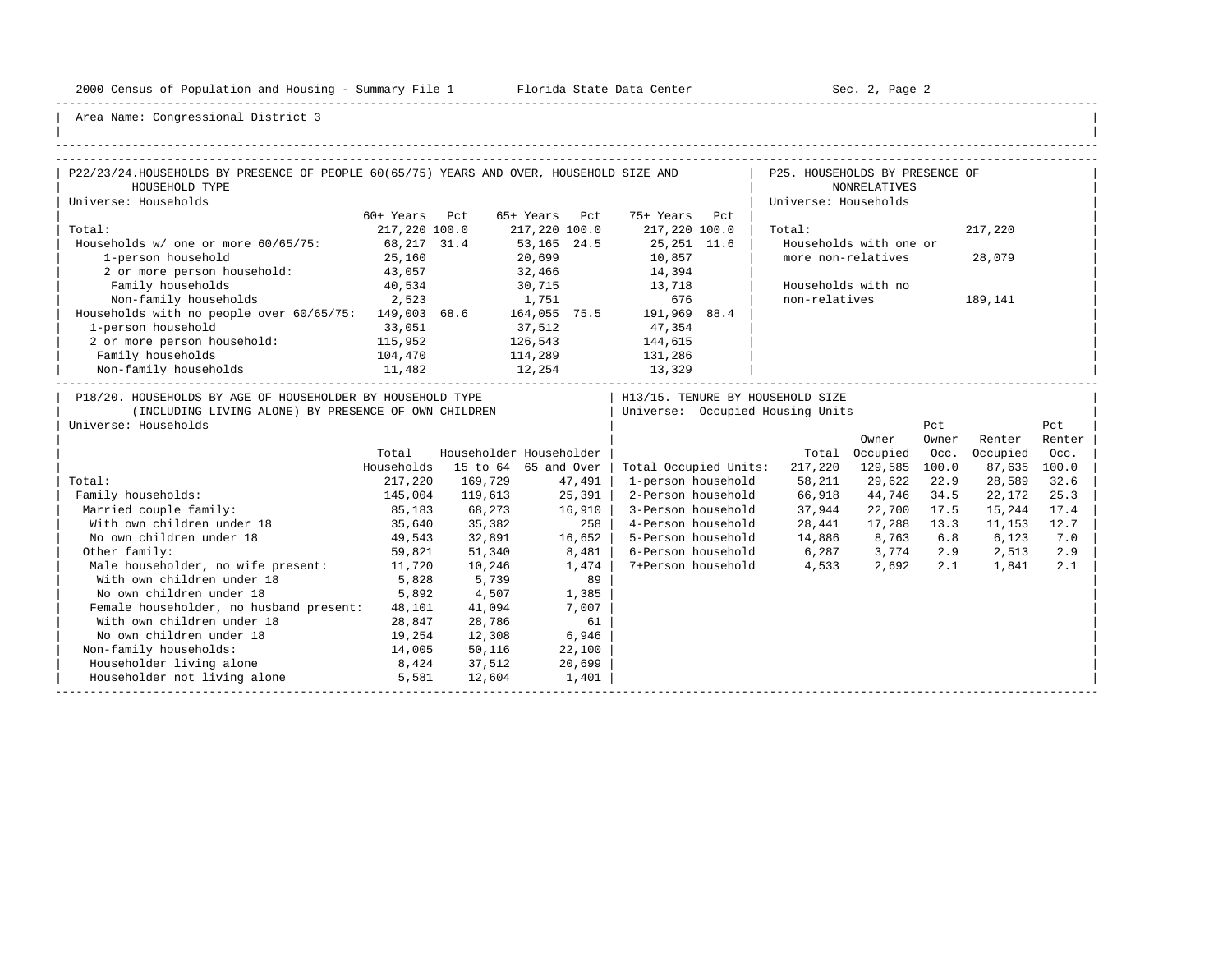| |

## Area Name: Congressional District 3

#### -----------------------------------------------------------------------------------------------------------------------------------------------------

#### -----------------------------------------------------------------------------------------------------------------------------------------------------

| P29. RELATIONSHIP BY AGE FOR THE POPULATION UNDER 18 YEARS |  |
|------------------------------------------------------------|--|
| Universe: Population under 18 years                        |  |

|                   |         |            |             | --------------In Households----------------- |                         |              | ----------- |              | -Group Ouarters----------- |
|-------------------|---------|------------|-------------|----------------------------------------------|-------------------------|--------------|-------------|--------------|----------------------------|
|                   |         |            |             |                                              | -----Related Child----- |              |             |              |                            |
|                   |         | Pop. in    | Householder |                                              | Other                   |              |             | Institution- | Noninstitution-            |
|                   | Total   | Households | or Spouse   | Own Child                                    | Relatives               | Nonrelatives | Total       | alized Pop.  | alized Pop.                |
| Under 18:         | 165,443 | 164,268    | 210         | 134,365                                      | 25,448                  | 4,245        | 1,175       | 623          | 552                        |
| Under 3           | 25,780  | 25,698     |             | 19,802                                       | 5,337                   | 559          | 82          |              | 82                         |
| 3 and 4 years     | 17,437  | 17,406     |             | 14,038                                       | 2,944                   | 424          | 31          |              | 31                         |
| 5 years           | 8,841   | 8,825      |             | 7,137                                        | 1,460                   | 228          | 16          |              | 13                         |
| 6 to 11 years     | 58,062  | 57,902     |             | 48,164                                       | 8,285                   | 1,453        | 160         | 37           | 123                        |
| 12 and 13 years   | 18,770  | 18,662     |             | 15,754                                       | 2,460                   | 448          | 108         | 47           | 61                         |
| 14 years          | 9,227   | 9,118      |             | 7,684                                        | 1,242                   | 192          | 109         | 59           | 50                         |
| 15 to 17 years    | 27,116  | 26,447     |             | 21,786                                       | 3,720                   | 941          | 669         | 477          | 192                        |
|                   |         |            |             |                                              |                         |              |             |              |                            |
| % Under 3         | 15.6%   | 15.7%      |             | 14.7%                                        | 21.0%                   | 13.2%        | 7.0%        | .0%          | 14.9%                      |
| % 3 and 4 years   | 10.6%   | 10.6%      |             | 10.4%                                        | 11.6%                   | 10.0%        | 2.6%        | .0%          | 5.6%                       |
| % 5 years         | 5.4%    | 5.4%       |             | 5.3%                                         | 5.7%                    | 5.4%         | 1.4%        | .5%          | 2.4%                       |
| % 6 to 11 years   | 35.1%   | 35.3%      |             | 35.8%                                        | 32.6%                   | 34.2%        | 13.6%       | 5.9%         | 22.3%                      |
| % 12 and 13 years | 11.4%   | 11.4%      |             | 11.7%                                        | 9.7%                    | 10.6%        | 9.2%        | 7.5%         | 11.1%                      |
| % 14 years        | 5.6%    | 5.6%       |             | 5.7%                                         | 4.9%                    | 4.5%         | 9.3%        | 9.5%         | 9.1%                       |
| % 15 to 17 years  | 16.4%   | 16.1%      |             | 16.2%                                        | 14.6%                   | 22.2         | 56.9%       | 76.6%        | 34.8%                      |
|                   |         |            |             |                                              |                         |              |             |              |                            |

| H17. TENURE BY HOUSEHOLD TYPE (INCLUDING LIVING ALONE) BY AGE OF HOUSEHOLDER |

|                            | Total Owner |             |             | Owner Occupied --------------- |       | Total Renter |             | Renter Occupied - |             |       |  |
|----------------------------|-------------|-------------|-------------|--------------------------------|-------|--------------|-------------|-------------------|-------------|-------|--|
|                            | Occupied    | Householder | Householder | Householder                    | Pct   | Occupied     | Householder | Householder       | Householder | Pct   |  |
|                            | Units       | 15 to 34    | 35 to 64    | $65+$                          | $65+$ | Units        | 15 to 34    | 35 to 64          | $65+$       | $65+$ |  |
| Family households:         | 94,071      | 12,342      | 59,175      | 22,554                         | 24.0  | 50,933       | 23,732      | 24,364            | 2,837       | 5.6   |  |
| Married-couple family:     | 66,081      | 8,027       | 42,427      | 15,627                         | 23.6  | 19,102       | 8,019       | 9,800             | 1,283       | 6.7   |  |
| Other family:              | 27,990      | 4,315       | 16,748      | 6,927                          | 24.7  | 31,831       | 15,713      | 14,564            | 1,554       | 4.9   |  |
| Male householder, no wife  | 6,125       | 1,234       | 3,752       | 1,139                          | 18.6  | 5,595        | 2,538       | 2,722             | 335         | 6.0   |  |
| Female hsehldr, no husband | 21,865      | 3,081       | 12,996      | 5,788                          | 26.5  | 26,236       | 13,175      | 11,842            | 1,219       | 4.6   |  |
| Nonfamily households:      | 35,514      | 3,075       | 17,653      | 14,786                         | 41.6  | 36,702       | 11,431      | 17,957            | 7,314       | 19.9  |  |
| Male householder:          | 15,173      | 2,064       | 8,966       | 4,143                          | 27.3  | 19,885       | 6,752       | 10,620            | 2,513       | 12.6  |  |
| Living alone               | 11,757      | 1,238       | 6,869       | 3,650                          | 31.0  | 14,877       | 4,164       | 8,457             | 2,256       | 15.2  |  |
| Not living alone           | 3,416       | 826         | 2,097       | 493                            | 14.4  | 5,008        | 2,588       | 2,163             | 257         | 5.1   |  |
| Female householder:        | 20,341      | 1,011       | 8,687       | 10,643                         | 52.3  | 16,817       | 4,679       | 7,337             | 4,801       | 28.5  |  |
| Living alone               | 17,865      | 615         | 7,104       | 10,146                         | 56.8  | 13,712       | 3,039       | 6,026             | 4,647       | 33.9  |  |
| Not living alone           | 2,476       | 396         | 1,583       | 497                            | 20.1  | 3,105        | 1,640       | 1,311             | 154         | 5.0   |  |
|                            |             |             |             |                                |       |              |             |                   |             |       |  |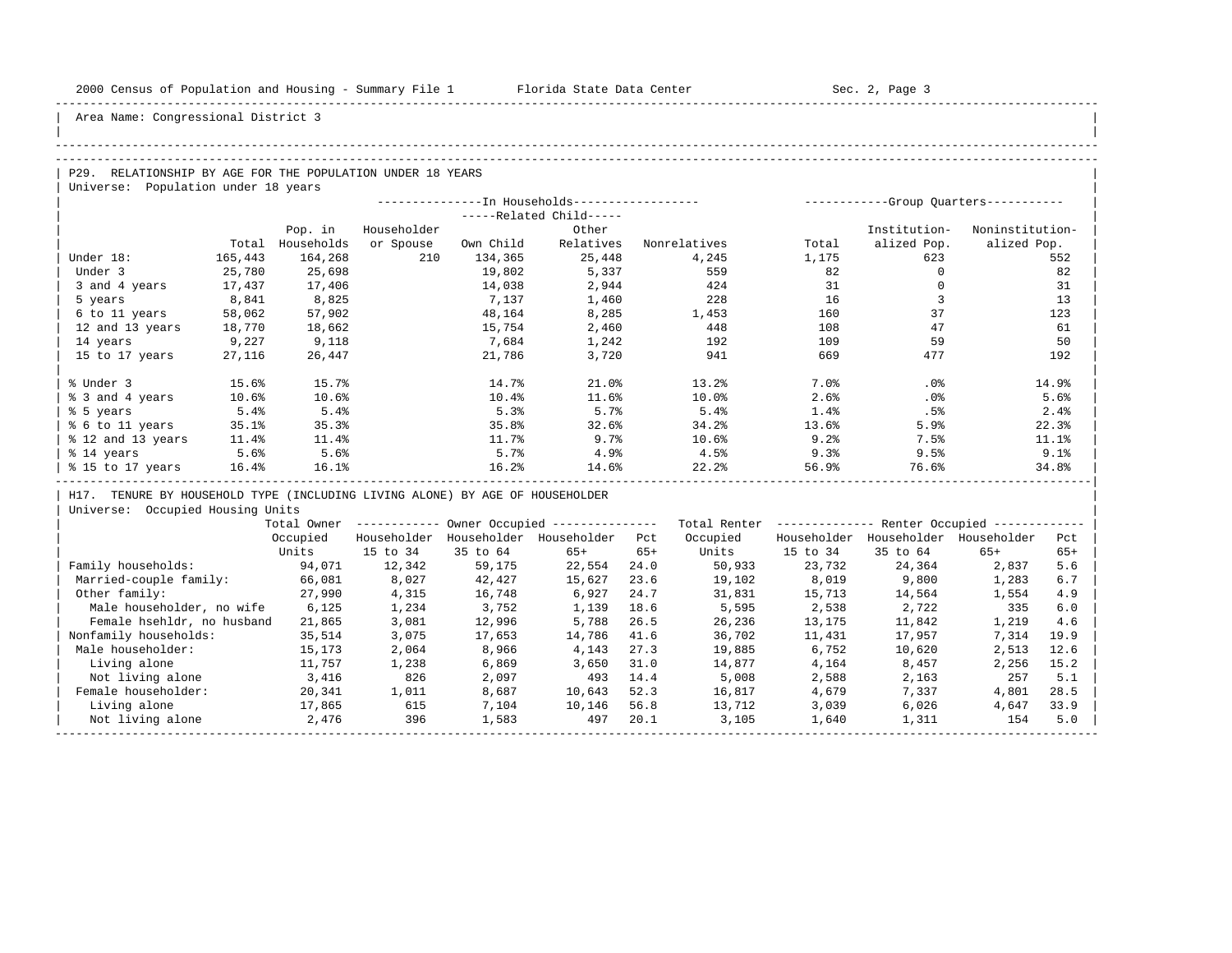-----------------------------------------------------------------------------------------------------------------------------------------------------

| |

|                   |               |         | P14. SEX BY AGE FOR THE POPULATION UNDER 20 YEARS       |     |            |            | P38. GROUP OUARTERS POPULATION BY SEX BY AGE BY GO TYPE |                            |                          |            |                |           |
|-------------------|---------------|---------|---------------------------------------------------------|-----|------------|------------|---------------------------------------------------------|----------------------------|--------------------------|------------|----------------|-----------|
|                   |               |         | Universe: Population Under 20 Years                     |     |            |            | Universe: Population in Group Quarters                  |                            |                          |            |                |           |
|                   | Total         | Pct.    | Male Pct.                                               |     | Female     | Pct.       |                                                         | Total                      | Male Pct.                |            | Female         | Pct.      |
| Total             | 186,639       |         | 95,300                                                  |     | 91,339     |            | Total                                                   | 13,086                     | 6,710                    |            | 6,376          |           |
| <1 year           | 9,081         | 4.9     | 4,525                                                   | 4.7 | 4,556      | 5.0        | Under 18 Years:                                         | 213                        | 150                      | 1.6        | 63             | 2.2       |
| 1 year            | 9,007         | 4.8     | 4,727                                                   | 5.0 | 4,280      | 4.7        | Institutionalized Population: 114                       |                            | 89                       | .9         | 25             | 1.3       |
| 2 years           | 8,729         | 4.7     | 4,381                                                   | 4.6 | 4,348      | 4.8        | Correctional Institutions 3                             |                            | $\overline{3}$           | $\cdot$ 0  | $\overline{0}$ | $\cdot$ 0 |
| 3 years           | 8,991         | 4.8     | 4,511                                                   | 4.7 | 4,480      | 4.9        | Nursing Homes                                           | $\overline{0}$             | $\circ$                  | $.0 \cdot$ | $\circ$        | $\cdot$ 0 |
| 4 years           | 9,142         | 4.9     | 4,643                                                   | 4.9 | 4,499      | 4.9        | Other Institutions                                      | 111                        | 86                       | .8         | 25             | 1.3       |
| 5 years           | 8,958         | 4.8     | 4,624                                                   | 4.9 | 4,334      | 4.7        | Non-Institutional Population:                           | 99                         | 61                       | .8         | 38             | .9        |
| 6 years           | 9,174         | 4.9     | 4,665                                                   | 4.9 | 4,509      | 4.9        | College Dormitories                                     | 8                          | 2                        | $\cdot$ 1  | 6              | $\cdot$ 0 |
| 7 years           | 9,609         | 5.1     | 4,959                                                   | 5.2 | 4,650      | 5.1        | Military Quarters                                       | $\overline{4}$             | $\overline{2}$           | $\cdot$ 0  | 2              | $\cdot$ 0 |
| 8 years           | 9,642         | 5.2     | 4,950                                                   | 5.2 | 4,692      | 5.1        | Other Noninstitutional GO                               | 87                         | 57                       | .7         | 30             | .8        |
| 9 years           | 9,905         | 5.3     | 5,039                                                   | 5.3 | 4,866      | 5.0        | 18 to 64 Years:                                         | 7,513                      | 5,171 57.4               |            | 2,342 77.1     |           |
| 10 years          | 10,068        | 5.4     | 5,176                                                   | 5.4 | 4,892      | 4.7        | Institutionalized Population:                           | 1,729                      | 1,238 13.2               |            |                | 491 18.5  |
| 11 years          | 9,860         | 5.3     | 5,092                                                   | 5.3 | 4,768      | 4.8        | Correctional Institutions 1,278                         |                            | 987                      | 9.8        |                | 291 14.7  |
| 12 years          | 9,725         | 5.2     | 5,014                                                   | 5.3 | 4,711      | 4.9        | Nursing Homes                                           | 338                        | 176                      | 2.6        | 162            | 2.6       |
| 13 years          | 9,686         | 5.2     | 4,977                                                   | 5.2 | 4,709      | 4.9        | Other Institutions                                      | 113                        | 75                       | .9         | 38             | 1.1       |
| 14 years          | 9,529         | 5.1     | 4,806                                                   | 5.0 | 4,723      | 4.7        | Non-Institutional Population:                           | 5,784                      | 3,933 44.2               |            | 1,851 58.6     |           |
| 15 years          | 9,586         | 5.1     | 4,927                                                   | 5.2 | 4,659      | 4.9        | College Dormitories                                     | 2,051                      |                          | 833 15.7   | 1,218 12.4     |           |
| 16 years          | 9,300         | 5.0     | 4,838                                                   | 5.1 | 4,462      | 5.1        | Military Ouarters                                       | 2,963                      | 2,549                    | 22.6       |                | 414 38.0  |
| 17 years          | 9,105         | 4.9     | 4,609                                                   | 4.8 | 4,496      | 5.1        | Other Noninstitutional GO                               | 770                        | 551                      | 5.9        | 219            | 8.2       |
| 18 years          | 8,678         | 4.6     | 4,453                                                   | 4.7 | 4,225      | 5.0        | 65 Years and Over:                                      | 5,360                      | 1,389                    | 41.0       | 3,971 20.7     |           |
| 19 years          | 8,864         | 4.7     | 4,384                                                   | 4.6 | 4,480      | 4.7        | Institutionalized Population:                           | 4,545                      | 1,181 34.7               |            | 3,364 17.6     |           |
|                   |               |         |                                                         |     |            |            | Correctional Institutions                               | $\overline{\phantom{a}}$ 2 | 2                        | $\cdot$ 0  | $\mathbf 0$    | $\cdot$ 0 |
|                   |               |         |                                                         |     |            |            | Nursing Homes                                           | 4,436                      | 1,151 33.9               |            | 3,285 17.2     |           |
|                   |               |         | P36. OWN CHILDREN UNDER 18 YEARS BY FAMILY TYPE AND AGE |     |            |            | Other Institutions                                      | 107                        | 28                       | .8         | 79             | .4        |
|                   |               |         | Universe: Own Children Under 18 Years                   |     |            |            | Non-Institutional Population: 815                       |                            | 208                      | 6.2        | 607            | 3.1       |
|                   |               |         |                                                         |     |            |            | College Dormitories                                     | $\overline{0}$             | $\overline{\phantom{0}}$ | .0         | $\overline{0}$ | $\cdot$ 0 |
|                   |               |         | In Married                                              |     | Male HH    | Female HH  | Military Ouarters                                       | $\overline{0}$             | $\overline{0}$           | .0         | $\overline{0}$ | $\cdot$ 0 |
|                   |               |         | Couple                                                  |     | No Wife    | No Husband | Other Noninstitutional GQ 815                           |                            | 208                      | 6.2        | 607            | 3.1       |
|                   |               |         | Total Families                                          |     | Present    | Present    |                                                         |                            |                          |            |                |           |
| Total < 18 Years: |               | 155,169 | 118,638                                                 |     | 8,077      | 28,454     |                                                         |                            |                          |            |                |           |
| Under 3 Years     |               | 23,918  | 19,538                                                  |     | 1,281      | 3,099      |                                                         |                            |                          |            |                |           |
| 3 and 4 Years     |               | 16,525  | 13,118                                                  |     |            | 2,645      |                                                         |                            |                          |            |                |           |
| 5 Years           |               | 8,202   | 6,386                                                   |     | 762<br>410 | 1,406      |                                                         |                            |                          |            |                |           |
|                   | 6 to 11 Years | 54,016  | 40,797                                                  |     | 2,715      | 10,504     |                                                         |                            |                          |            |                |           |
| 12 to 17 Years    |               | 52,508  | 38,799                                                  |     | 2,909      | 10,800     |                                                         |                            |                          |            |                |           |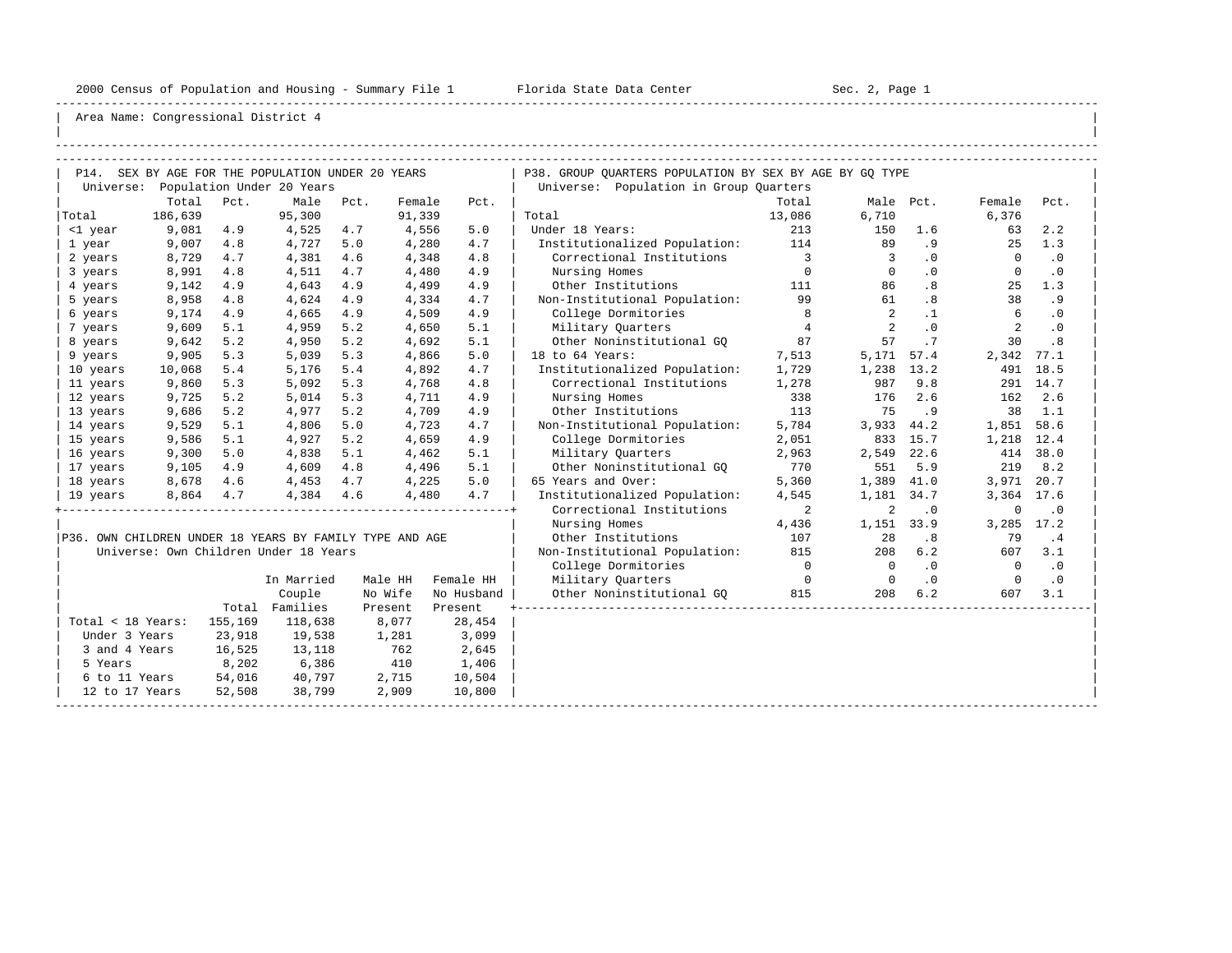-----------------------------------------------------------------------------------------------------------------------------------------------------

| |

| P22/23/24.HOUSEHOLDS BY PRESENCE OF PEOPLE 60(65/75) YEARS AND OVER, HOUSEHOLD SIZE AND                                                    |               |                              |        |             |                                              | P25. HOUSEHOLDS BY PRESENCE OF                                         |                              |              |                   |                |
|--------------------------------------------------------------------------------------------------------------------------------------------|---------------|------------------------------|--------|-------------|----------------------------------------------|------------------------------------------------------------------------|------------------------------|--------------|-------------------|----------------|
| HOUSEHOLD TYPE                                                                                                                             |               |                              |        |             |                                              |                                                                        | <b>NONRELATIVES</b>          |              |                   |                |
| Universe: Households                                                                                                                       |               |                              |        |             |                                              | Universe: Households                                                   |                              |              |                   |                |
|                                                                                                                                            | 60+ Years Pct |                              |        |             | 65+ Years Pct 75+ Years Pct                  |                                                                        |                              |              |                   |                |
| Total:                                                                                                                                     | 298,583 100.0 |                              |        |             | 298,583 100.0 298,583 100.0                  | Total:                                                                 |                              |              | 298,583           |                |
| Households w/ one or more 60/65/75:                                                                                                        | 91,402 30.6   |                              |        |             | 72,405  24.2  35,505  11.9<br>26,647  15,216 |                                                                        | Households with one or       |              |                   |                |
| 1-person household                                                                                                                         | 31,433        |                              |        |             | 15, 216                                      | more non-relatives                                                     |                              |              | 32,743            |                |
| 2 or more person household: 59,969                                                                                                         |               |                              |        |             | 45,758 20,289                                |                                                                        |                              |              |                   |                |
| Family households                                                                                                                          | 57,158        |                              |        |             | 43,799 19,508                                |                                                                        | Households with no           |              |                   |                |
| Non-family households 2,811 1,959 781<br>Households with no people over 60/65/75: 207,181 69.4 226,178 75.8 263,078 88.1                   |               |                              |        |             |                                              | non-relatives                                                          |                              |              | 265,840           |                |
|                                                                                                                                            |               |                              |        |             |                                              |                                                                        |                              |              |                   |                |
| 1-person household                                                                                                                         | 45,726        | 50, 512                      |        |             | 61,943                                       |                                                                        |                              |              |                   |                |
| 2 or more person household: 161,455                                                                                                        |               | 175,666<br>155,870<br>19,796 |        |             | 201,135                                      |                                                                        |                              |              |                   |                |
| Family households                                                                                                                          | 142,511       |                              |        |             | 180,161<br>20,974                            |                                                                        |                              |              |                   |                |
| Non-family households                                                                                                                      | 18,944        |                              |        |             |                                              |                                                                        |                              |              |                   |                |
| P18/20. HOUSEHOLDS BY AGE OF HOUSEHOLDER BY HOUSEHOLD TYPE<br>(INCLUDING LIVING ALONE) BY PRESENCE OF OWN CHILDREN<br>Universe: Households |               |                              |        |             |                                              | H13/15. TENURE BY HOUSEHOLD SIZE<br>  Universe: Occupied Housing Units |                              |              |                   |                |
|                                                                                                                                            |               |                              |        |             |                                              |                                                                        |                              | Pct<br>Owner | Renter            | Pct            |
|                                                                                                                                            | Total         | Householder Householder      |        |             |                                              |                                                                        | Owner<br>Total Occupied Occ. |              | Occupied          | Renter<br>Occ. |
|                                                                                                                                            | Households    | 15 to 64 65 and Over         |        |             | Total Occupied Units:                        | 298,583                                                                | 210,213 100.0                |              | 88,370            | 100.0          |
| Total:                                                                                                                                     | 298,583       | 233,456                      | 65,127 |             | 1-person household                           | 77,159 43,182                                                          |                              | 20.5         | 33,977            | 38.4           |
| Family households:                                                                                                                         | 199,669       | $162, 755$ 36,914            |        |             | 2-Person household                           | 111,678                                                                | 84,337                       | 40.1         | 27,341            | 30.9           |
| Married couple family:                                                                                                                     | 160,025       | 128,134                      | 31,891 |             |                                              | 3-Person household 49,326                                              | 35,999                       | 17.1         | 13,327            | 15.1           |
| With own children under 18                                                                                                                 | 65,905        | 65,641                       |        | 264         |                                              | 4-Person household 38,899                                              |                              |              | 30,335 14.4 8,564 | 9.7            |
| No own children under 18                                                                                                                   | 94,120        | 62,493                       | 31,627 |             |                                              | 5-Person household 15,161                                              | 11,594 5.5                   |              | 3,567             | 4.0            |
| Other family:                                                                                                                              |               | 39,644 34,621                | 5,023  |             |                                              | 6-Person household 4,483 3,349 1.6                                     |                              |              | 1,134             | 1.3            |
| Male householder, no wife present: 10,261                                                                                                  |               | 9,275                        |        | $986$       |                                              | 7+Person household 1,877 1,417 .7                                      |                              |              | 460               | .5             |
| With own children under 18                                                                                                                 | 5,433         | 5,400                        |        |             |                                              |                                                                        |                              |              |                   |                |
| No own children under 18                                                                                                                   | 4,828         | 3,875                        |        | $33$<br>953 |                                              |                                                                        |                              |              |                   |                |
| Female householder, no husband present:                                                                                                    | 29,383        | 25,346                       |        | 4,037       |                                              |                                                                        |                              |              |                   |                |
| With own children under 18                                                                                                                 | 17,693        | 17,670                       |        | 23          |                                              |                                                                        |                              |              |                   |                |
| No own children under 18                                                                                                                   | 11,690        | 7,676                        | 4,014  |             |                                              |                                                                        |                              |              |                   |                |
| Non-family households:                                                                                                                     | 21,755        | 70,701                       |        | 28,213      |                                              |                                                                        |                              |              |                   |                |
| Householder living alone<br>$13,013$ 50,512                                                                                                |               |                              |        | 26,647      |                                              |                                                                        |                              |              |                   |                |
| Householder not living alone 8,742                                                                                                         |               | 20,189                       | 1,566  |             |                                              |                                                                        |                              |              |                   |                |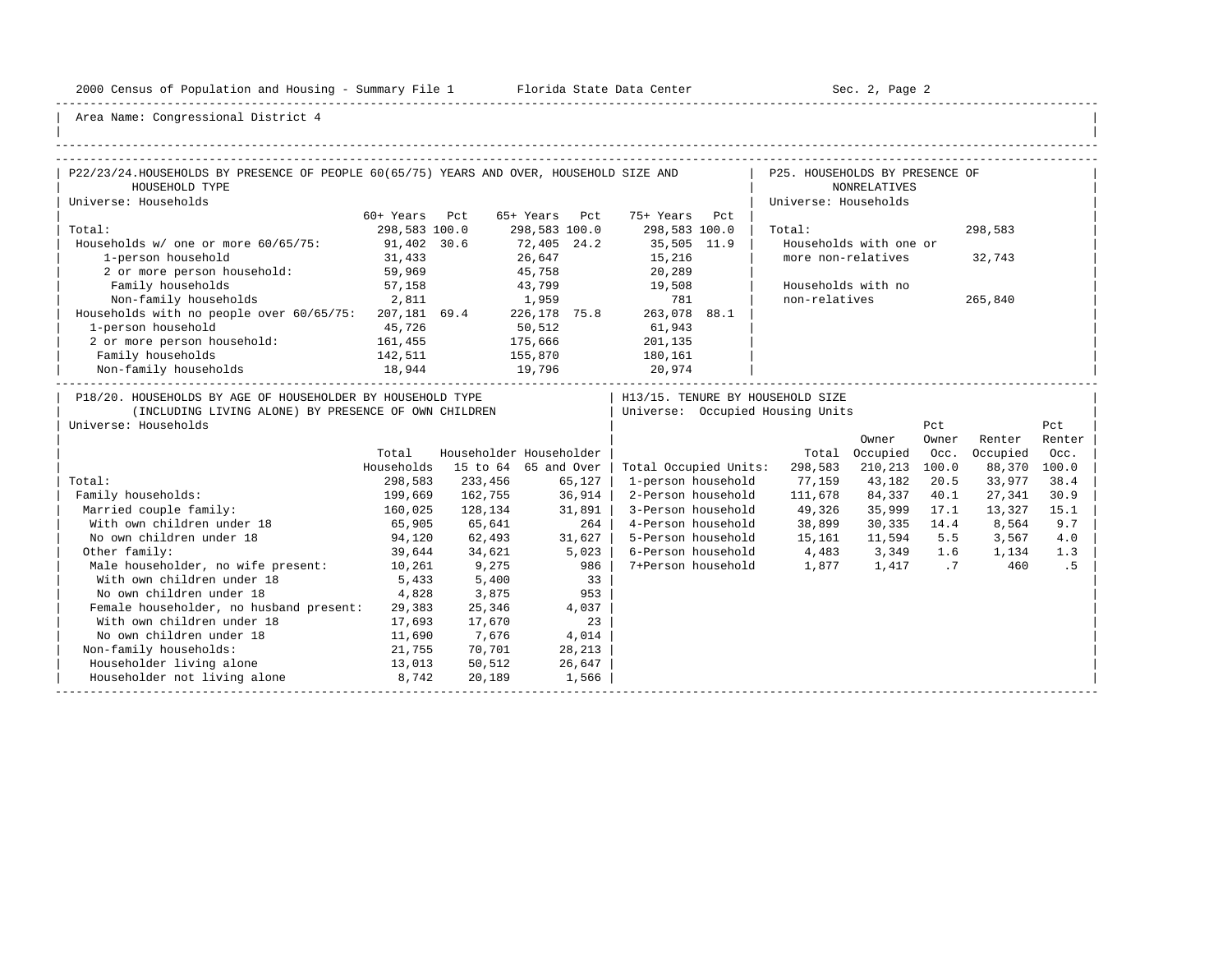| |

## Area Name: Congressional District 4

#### -----------------------------------------------------------------------------------------------------------------------------------------------------

### -----------------------------------------------------------------------------------------------------------------------------------------------------

P29. RELATIONSHIP BY AGE FOR THE POPULATION UNDER 18 YEARS | Universe: Population under 18 years

|                   |         |            |             |           | --In Households------------------ |              | ----------- |              | -Group Quarters----------- |
|-------------------|---------|------------|-------------|-----------|-----------------------------------|--------------|-------------|--------------|----------------------------|
|                   |         |            |             |           | -----Related Child-----           |              |             |              |                            |
|                   |         | Pop. in    | Householder |           | Other                             |              |             | Institution- | Noninstitution-            |
|                   | Total   | Households | or Spouse   | Own Child | Relatives                         | Nonrelatives | Total       | alized Pop.  | alized Pop.                |
| Under 18:         | 169,097 | 168,884    | 163         | 155,169   | 10,399                            | 3,153        | 213         | 114          | 99                         |
| Under 3           | 26,817  | 26,808     |             | 23,918    | 2,527                             | 363          |             |              |                            |
| 3 and 4 years     | 18,133  | 18,131     |             | 16,525    | 1,319                             | 287          |             |              |                            |
| 5 years           | 8,958   | 8,957      |             | 8,202     | 589                               | 166          |             |              |                            |
| 6 to 11 years     | 58,258  | 58,234     |             | 54,016    | 3,171                             | 1,047        | 24          |              | 21                         |
| 12 and 13 years   | 19,411  | 19,396     |             | 18,170    | 899                               | 327          | 15          |              | 13                         |
| 14 years          | 9,529   | 9,496      |             | 8,869     | 453                               | 174          | 33          | 23           | 10                         |
| 15 to 17 years    | 27,828  | 27,699     |             | 25,469    | 1,441                             | 789          | 129         | 81           | 48                         |
|                   |         |            |             |           |                                   |              |             |              |                            |
| % Under 3         | 15.9%   | 15.9%      |             | 15.4%     | 24.3%                             | 11.5%        | 4.2%        | 4.4%         | 4.0%                       |
| % 3 and 4 years   | 10.7%   | 10.7%      |             | 10.6%     | 12.7%                             | 9.1%         | .9%         | .0%          | 2.0%                       |
| % 5 years         | 5.3%    | 5.3%       |             | 5.3%      | 5.7%                              | 5.3%         | .5%         | $.0\%$       | 1.0%                       |
| % 6 to 11 years   | 34.5%   | 34.5%      |             | 34.8%     | 30.5%                             | 33.2%        | 11.3%       | 2.6%         | 21.2%                      |
| % 12 and 13 years | 11.5%   | 11.5%      |             | 11.7%     | 8.6%                              | 10.4%        | $7.0\%$     | 1.8%         | 13.1%                      |
| % 14 years        | 5.6%    | 5.6%       |             | 5.7%      | 4.4%                              | 5.5%         | 15.5%       | 20.2%        | 10.1%                      |
| % 15 to 17 years  | 16.5%   | 16.4%      |             | 16.4%     | 13.9%                             | 25.0%        | 60.6%       | 71.1%        | 48.5%                      |
|                   |         |            |             |           |                                   |              |             |              |                            |

H17. TENURE BY HOUSEHOLD TYPE (INCLUDING LIVING ALONE) BY AGE OF HOUSEHOLDER

|                            | Total Owner |             |             | Owner Occupied --------------- |       | Total Renter |             | Renter Occupied -- |             |       |  |
|----------------------------|-------------|-------------|-------------|--------------------------------|-------|--------------|-------------|--------------------|-------------|-------|--|
|                            | Occupied    | Householder | Householder | Householder                    | Pct   | Occupied     | Householder | Householder        | Householder | Pct   |  |
|                            | Units       | 15 to 34    | 35 to 64    | $65+$                          | $65+$ | Units        | 15 to 34    | 35 to 64           | $65+$       | $65+$ |  |
| Family households:         | 157,531     | 21,039      | 102,748     | 33,744                         | 21.4  | 42,138       | 18,678      | 20,290             | 3,170       | 7.5   |  |
| Married-couple family:     | 134,331     | 17,534      | 87,321      | 29,476                         | 21.9  | 25,694       | 11,143      | 12,136             | 2,415       | 9.4   |  |
| Other family:              | 23,200      | 3,505       | 15,427      | 4,268                          | 18.4  | 16,444       | 7,535       | 8,154              | 755         | 4.6   |  |
| Male householder, no wife  | 6,130       | 1,247       | 4,049       | 834                            | 13.6  | 4,131        | 1,940       | 2,039              | 152         | 3.7   |  |
| Female hsehldr, no husband | 17,070      | 2,258       | 11,378      | 3,434                          | 20.1  | 12,313       | 5,595       | 6,115              | 603         | 4.9   |  |
| Nonfamily households:      | 52,682      | 5,545       | 26,982      | 20,155                         | 38.3  | 46,232       | 20,055      | 18,119             | 8,058       | 17.4  |  |
| Male householder:          | 21,720      | 3,572       | 12,929      | 5,219                          | 24.0  | 24,559       | 11,831      | 10,709             | 2,019       | 8.2   |  |
| Living alone               | 16,253      | 1,983       | 9,711       | 4,559                          | 28.1  | 17,013       | 6,493       | 8,647              | 1,873       | 11.0  |  |
| Not living alone           | 5,467       | 1,589       | 3,218       | 660                            | 12.1  | 7,546        | 5,338       | 2,062              | 146         | 1.9   |  |
| Female householder:        | 30,962      | 1,973       | 14,053      | 14,936                         | 48.2  | 21,673       | 8,224       | 7,410              | 6,039       | 27.9  |  |
| Living alone               | 26,929      | 1,213       | 11,426      | 14,290                         | 53.1  | 16,964       | 4,792       | 6,247              | 5,925       | 34.9  |  |
| Not living alone           | 4,033       | 760         | 2,627       | 646                            | 16.0  | 4,709        | 3,432       | 1,163              | 114         | 2.4   |  |
|                            |             |             |             |                                |       |              |             |                    |             |       |  |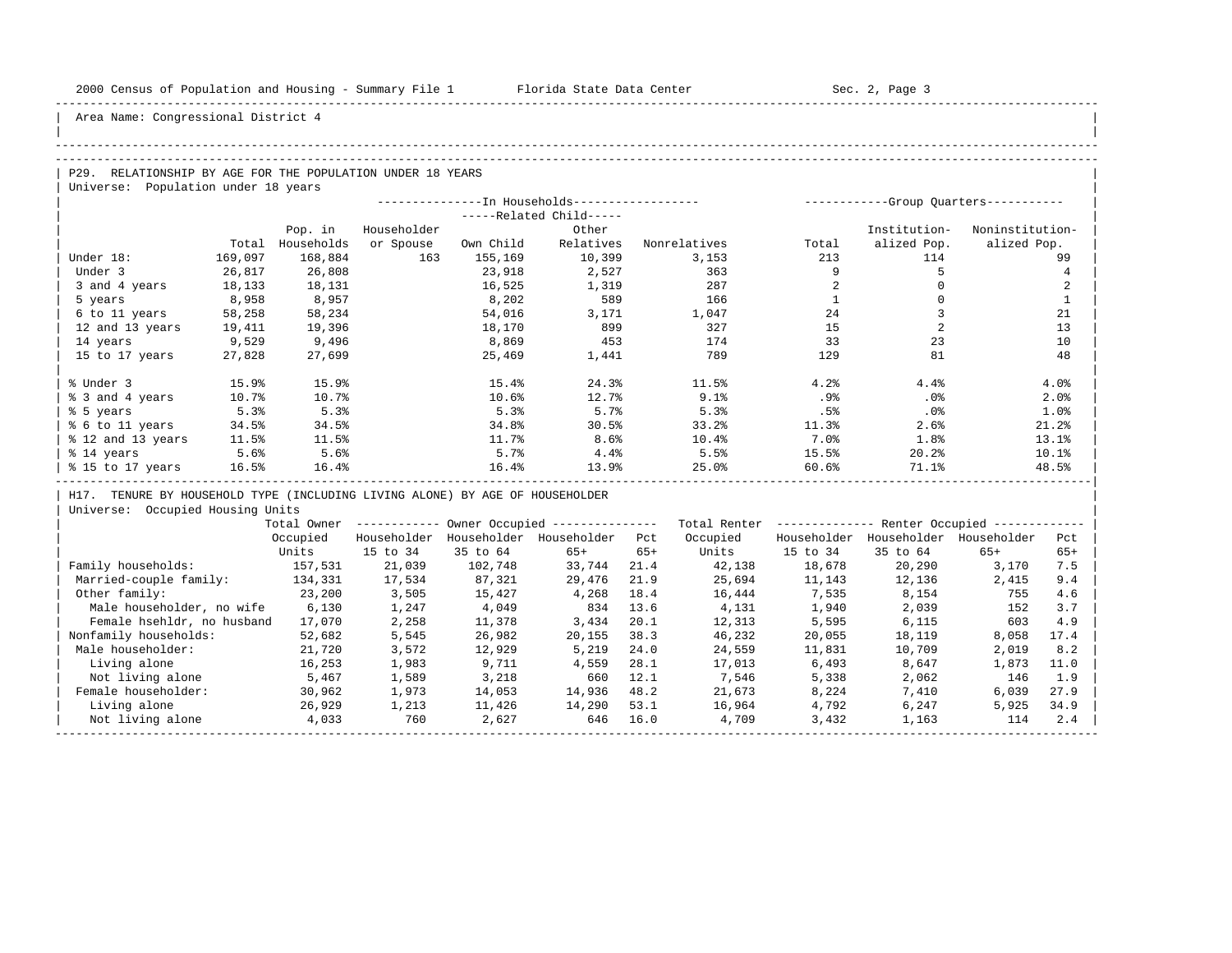-----------------------------------------------------------------------------------------------------------------------------------------------------

| |

|                                                         |                      |            | P14. SEX BY AGE FOR THE POPULATION UNDER 20 YEARS |     |                  |            | P38. GROUP QUARTERS POPULATION BY SEX BY AGE BY GQ TYPE    |                          |                  |           |                      |                  |
|---------------------------------------------------------|----------------------|------------|---------------------------------------------------|-----|------------------|------------|------------------------------------------------------------|--------------------------|------------------|-----------|----------------------|------------------|
|                                                         | Total                |            | Universe: Population Under 20 Years               |     |                  |            | Universe: Population in Group Quarters                     |                          |                  |           |                      |                  |
|                                                         | 156,889              | Pct.       | Male Pct.<br>79,626                               |     | Female<br>77,263 | Pct.       |                                                            | Total<br>20,574          | 9,523            | Male Pct. | Female<br>11,051     | Pct.             |
| Total                                                   |                      |            |                                                   |     |                  | 4.1        | Total<br>Under 18 Years:                                   |                          |                  | 3.0       |                      | 4.4              |
| <1 year                                                 | 6,431                | 4.1        | $3,293$ 4.1<br>3,432                              | 4.3 | 3,138            | 4.2        |                                                            | 615<br>367               | 418<br>278       | 1.8       | 197<br>89            | 2.9              |
| 1 year                                                  | 6,656                | 4.2<br>4.2 | 3,319                                             | 4.2 | 3,224            | 4.2        | Institutionalized Population:<br>Correctional Institutions | 19                       | 16               | $\cdot$ 1 | $\overline{3}$       | $\cdot$ 2        |
| 2 years                                                 | 6,598                |            |                                                   |     | 3,279            |            |                                                            | $\overline{0}$           | $\overline{0}$   | $\cdot$ 0 | $\Omega$             |                  |
| 3 years                                                 | 6,634<br>6,794       | 4.2<br>4.3 | 3,394                                             | 4.3 | 3,240            | 4.2<br>4.3 | Nursing Homes<br>Other Institutions                        | 348                      | 262              | 1.7       | 86                   | $\cdot$ 0<br>2.8 |
| 4 years<br>5 years                                      | 6,879                |            | 3,487<br>3,577                                    | 4.4 | 3,307            |            |                                                            |                          |                  | 1.2       |                      | 1.5              |
|                                                         |                      | 4.4        |                                                   | 4.5 | 3,302            | 4.3        | Non-Institutional Population:                              | 248                      | 140              |           | 108                  |                  |
| 6 years                                                 | 7,235                | 4.6        | 3,718                                             | 4.7 | 3,517            | 4.6        | College Dormitories                                        | 138<br>$\overline{0}$    | 82<br>$\bigcirc$ | .7<br>.0  | 56<br>$\overline{0}$ | .9<br>$\cdot$ 0  |
| 7 years                                                 | 7,358                | 4.7        | 3,725                                             | 4.7 | 3,633            | 4.7        | Military Quarters                                          |                          |                  |           |                      |                  |
| 8 years                                                 | 7,687                | 4.9        | 3,970                                             | 5.0 | 3,717            | 4.8        | Other Noninstitutional GO                                  | 110                      | 58               | .5        | 52                   | .6               |
| 9 years                                                 | 7,847                | 5.0        | 4,056                                             | 5.1 | 3,791            | 4.1        | 18 to 64 Years:                                            | 13,683                   | 7,193 66.5       |           | 6,490 75.5           |                  |
| 10 years                                                | 8,207                | 5.2        | 4,168                                             | 5.2 | 4,039            | 4.2        | Institutionalized Population:                              | 3,579                    | 2,487 17.4       |           | 1,092                | 26.1             |
| 11 years                                                | 7,949                | 5.1        | 4,088                                             | 5.1 | 3,861            | 4.2        | Correctional Institutions                                  | 2,883                    | 1,983 14.0       |           | 900                  | 20.8             |
| 12 years                                                | 7,859                | 5.0        | 4,011                                             | 5.0 | 3,848            | 4.2        | Nursing Homes                                              | 286                      | 181              | 1.4       | 105                  | 1.9              |
| 13 years                                                | 7,863                | 5.0        | 3,998                                             | 5.0 | 3,865            | 4.3        | Other Institutions                                         | 410                      | 323              | 2.0       |                      | 87 3.4           |
| 14 years                                                | 7,963                | 5.1        | 4,140                                             | 5.2 | 3,823            | 4.3        | Non-Institutional Population:                              | 10,104                   | 4,706            | 49.1      | 5,398 49.4           |                  |
| 15 years                                                | 8,013                | 5.1        | 4,039                                             | 5.1 | 3,974            | 4.6        | College Dormitories                                        | 8,372                    | 3,715 40.7       |           | 4,657 39.0           |                  |
| 16 years                                                | 7,763                | 4.9        | 4,036                                             | 5.1 | 3,727            | 4.7        | Military Quarters                                          | $\circ$                  | $\mathbf 0$      | $\cdot$ 0 | $\mathbf 0$          | $\cdot$ 0        |
| 17 years                                                | 7,992                | 5.1        | $4,142$ 5.2                                       |     | 3,850            | 4.8        | Other Noninstitutional GQ                                  | 1,732                    | 991              | 8.4       |                      | 741 10.4         |
| 18 years                                                | 10,206               | 6.5        | 4,844 6.1                                         |     | 5,362            | 4.1        | 65 Years and Over:                                         | 6,276                    | 1,912            | 30.5      | 4,364 20.1           |                  |
| 19 years                                                |                      |            | 12,955 8.3 6,189 7.8                              |     | 6,766            | 4.2        | Institutionalized Population:                              | 4,448                    | 1,379 21.6       |           | 3,069 14.5           |                  |
|                                                         |                      |            |                                                   |     |                  |            | Correctional Institutions                                  | 13                       | 11               | $\cdot$ 1 | 2                    | $\cdot$ 1        |
|                                                         |                      |            |                                                   |     |                  |            | Nursing Homes                                              | 4,227                    | 1,227            | 20.5      | 3,000 12.9           |                  |
| P36. OWN CHILDREN UNDER 18 YEARS BY FAMILY TYPE AND AGE |                      |            |                                                   |     |                  |            | Other Institutions                                         | 208                      | 141              | 1.0       | 67                   | 1.5              |
|                                                         |                      |            | Universe: Own Children Under 18 Years             |     |                  |            | Non-Institutional Population:                              | 1,828                    | 533              | 8.9       | 1,295                | 5.6              |
|                                                         |                      |            |                                                   |     |                  |            | College Dormitories                                        | $\overline{\phantom{a}}$ | $\overline{0}$   | $\cdot$ 0 | 2                    | $\cdot$ 0        |
|                                                         |                      |            | In Married                                        |     | Male HH          | Female HH  | Military Quarters                                          | $\overline{0}$           | $\overline{0}$   | .0        | $\overline{0}$       | $\cdot$ 0        |
|                                                         |                      |            | Couple                                            |     | No Wife          | No Husband | Other Noninstitutional GQ 1,826                            |                          |                  | 533 8.9   | 1,293 5.6            |                  |
|                                                         |                      |            | Total Families                                    |     | Present          | Present    |                                                            |                          |                  |           |                      |                  |
| Total < 18 Years: 118,344                               |                      |            | 81,301                                            |     | 7,893            | 29,150     |                                                            |                          |                  |           |                      |                  |
| Under 3 Years                                           |                      | 16,882     | 12,049                                            |     | 1,359            | 3,474      |                                                            |                          |                  |           |                      |                  |
| 3 and 4 Years                                           |                      | 11,874     | 8,216                                             |     | 849              | 2,809      |                                                            |                          |                  |           |                      |                  |
| 5 Years                                                 |                      | 6,126      | 4,186                                             |     | 408              | 1,532      |                                                            |                          |                  |           |                      |                  |
|                                                         | 6 to 11 Years 41,474 |            | 28,106                                            |     | 2,617            | 10,751     |                                                            |                          |                  |           |                      |                  |
| 12 to 17 Years                                          |                      | 41,988     | 28,744                                            |     | 2,660            | 10,584     |                                                            |                          |                  |           |                      |                  |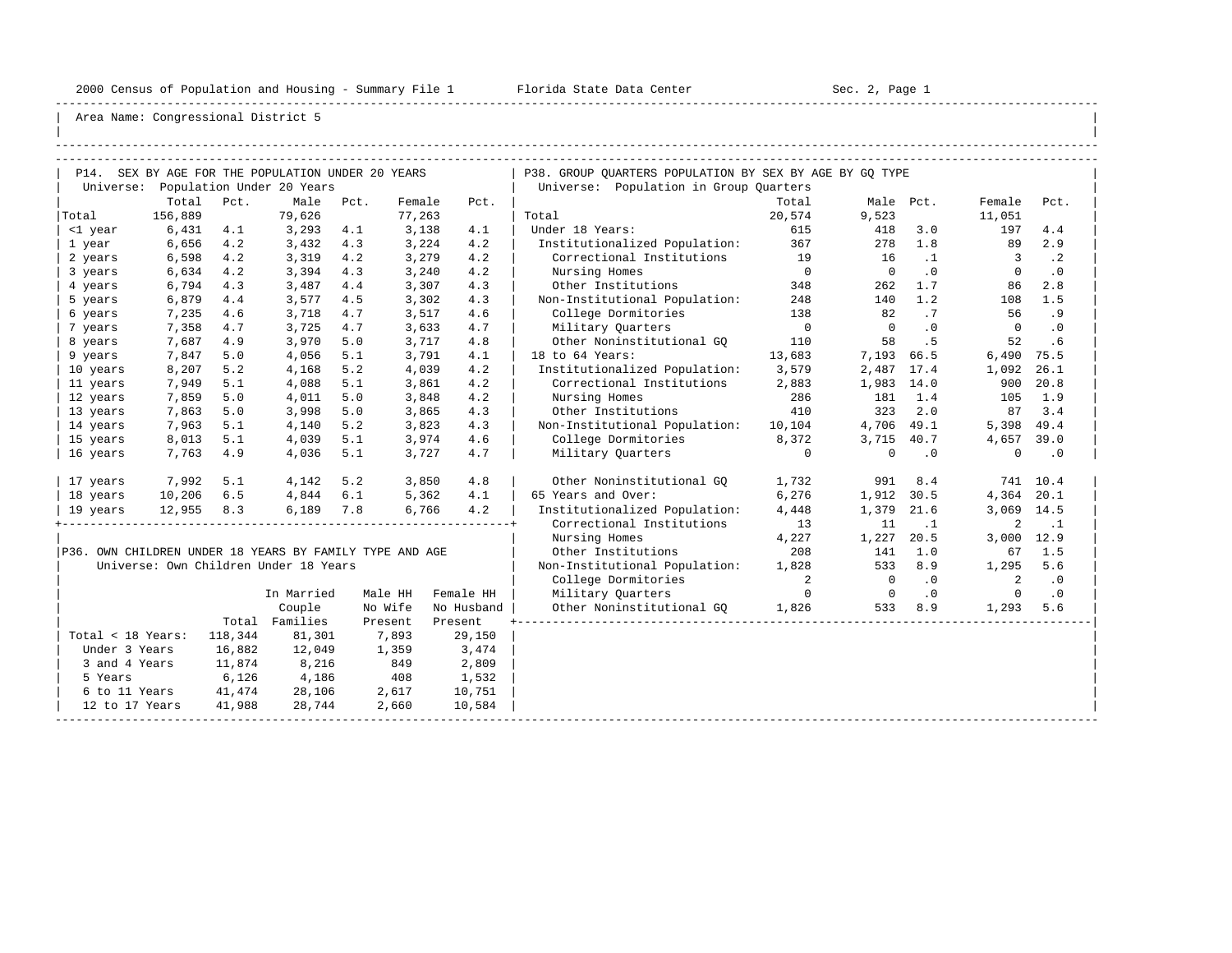-----------------------------------------------------------------------------------------------------------------------------------------------------

| |

| P22/23/24.HOUSEHOLDS BY PRESENCE OF PEOPLE 60(65/75) YEARS AND OVER, HOUSEHOLD SIZE AND                                                    |               |                              |         |        |                                                                        | P25. HOUSEHOLDS BY PRESENCE OF    |                        |              |            |               |
|--------------------------------------------------------------------------------------------------------------------------------------------|---------------|------------------------------|---------|--------|------------------------------------------------------------------------|-----------------------------------|------------------------|--------------|------------|---------------|
| HOUSEHOLD TYPE                                                                                                                             |               |                              |         |        |                                                                        |                                   | <b>NONRELATIVES</b>    |              |            |               |
| Universe: Households                                                                                                                       |               |                              |         |        |                                                                        | Universe: Households              |                        |              |            |               |
|                                                                                                                                            | 60+ Years Pct |                              |         |        | 65+ Years Pct 75+ Years Pct                                            |                                   |                        |              |            |               |
| Total:                                                                                                                                     | 293,149 100.0 |                              |         |        | 293,149 100.0 293,149 100.0                                            | Total:                            |                        |              | 293,149    |               |
| Households w/ one or more 60/65/75: 127,703 43.6                                                                                           |               |                              |         |        | 106,686 36.4 56,552 19.3                                               |                                   | Households with one or |              |            |               |
| 1-person household                                                                                                                         | 43,980        |                              | 38,444  |        | 23,254                                                                 | more non-relatives                |                        |              | 35,976     |               |
| 2 or more person household: 83,723                                                                                                         |               |                              |         |        | 68, 242 33, 298                                                        |                                   |                        |              |            |               |
| Family households                                                                                                                          | 79,582        |                              |         |        | 65,017 31,795                                                          |                                   | Households with no     |              |            |               |
| Non-family households 4,141                                                                                                                |               |                              |         |        | 3,225 1,503                                                            | non-relatives                     |                        |              | 257,173    |               |
| Households with no people over 60/65/75: 165,446 56.4 186,463 63.6 236,597 80.7                                                            |               |                              |         |        |                                                                        |                                   |                        |              |            |               |
| 1-person household                                                                                                                         | 37,131        | 42,667                       |         |        | 57,857                                                                 |                                   |                        |              |            |               |
| 2 or more person household: 128,315                                                                                                        |               | 143,796<br>122,077<br>21,719 |         |        | 178,740                                                                |                                   |                        |              |            |               |
| Family households<br>$107,512$<br>$20,803$                                                                                                 |               |                              |         |        | 155,299                                                                |                                   |                        |              |            |               |
| Non-family households                                                                                                                      |               |                              |         |        | 23,441                                                                 |                                   |                        |              |            |               |
| P18/20. HOUSEHOLDS BY AGE OF HOUSEHOLDER BY HOUSEHOLD TYPE<br>(INCLUDING LIVING ALONE) BY PRESENCE OF OWN CHILDREN<br>Universe: Households |               |                              |         |        | H13/15. TENURE BY HOUSEHOLD SIZE<br>  Universe: Occupied Housing Units |                                   | Owner                  | Pct<br>Owner | Renter     | Pct<br>Renter |
|                                                                                                                                            | Total         | Householder Householder      |         |        |                                                                        |                                   | Total Occupied Occ.    |              | Occupied   | Occ.          |
|                                                                                                                                            | Households    | 15 to 64 65 and Over         |         |        |                                                                        | Total Occupied Units: 293,149     | 218,841 100.0          |              | 74,308     | 100.0         |
| Total:                                                                                                                                     | 293,149       | 194,104 99,045               |         |        | 1-person household                                                     | 81,111 54,092                     |                        | 24.7         | 27,019     | 36.4          |
| Family households:                                                                                                                         |               | 187,094 129,180              | 57,914  |        | 2-Person household                                                     | 122,938                           | 99,734                 | 45.6         | 23,204     | 31.2          |
| Married couple family:                                                                                                                     | 147,506       | 96,142                       | 51,364  |        |                                                                        | 3-Person household 41,814         | 29,748 13.6            |              | 12,066     | 16.2          |
| With own children under 18 			 44,394 		 44,036                                                                                            |               |                              |         | 358    |                                                                        | 4-Person household 29,347         | 21,768                 |              | 9.9 7,579  | 10.2          |
| No own children under 18                                                                                                                   |               | 103,112 52,106               |         | 51,006 |                                                                        | 5-Person household 11,885 8,978   |                        | 4.1          | 2,907      | 3.9           |
| Other family:                                                                                                                              |               | 39,588 33,038                | $6,550$ |        |                                                                        | 6-Person household 4,015 3,023    |                        |              | 1.4<br>992 | 1.3           |
| Male householder, no wife present: 10,301                                                                                                  |               | 8,883                        | 1,418   |        |                                                                        | 7+Person household 2,039 1,498 .7 |                        |              | 541        | $\cdot$ 7     |
| With own children under 18                                                                                                                 | 5,142         | 5,099                        |         | 43     |                                                                        |                                   |                        |              |            |               |
| No own children under 18                                                                                                                   | 5,159         | 3,784                        |         | 1,375  |                                                                        |                                   |                        |              |            |               |
| Female householder, no husband present: 29,287                                                                                             |               | 24,155                       |         | 5,132  |                                                                        |                                   |                        |              |            |               |
| With own children under 18                                                                                                                 | 16,817        | 16,783                       |         | 34     |                                                                        |                                   |                        |              |            |               |
| No own children under 18                                                                                                                   | 12,470        | 7,372                        | 5,098   |        |                                                                        |                                   |                        |              |            |               |
| Non-family households:                                                                                                                     | 24,944        | 64,924                       | 41,131  |        |                                                                        |                                   |                        |              |            |               |
| Householder living alone                                                                                                                   | 13,735        | 42,667                       | 38,444  |        |                                                                        |                                   |                        |              |            |               |
| Householder not living alone                                                                                                               | 11,209        | 22,257                       | 2,687   |        |                                                                        |                                   |                        |              |            |               |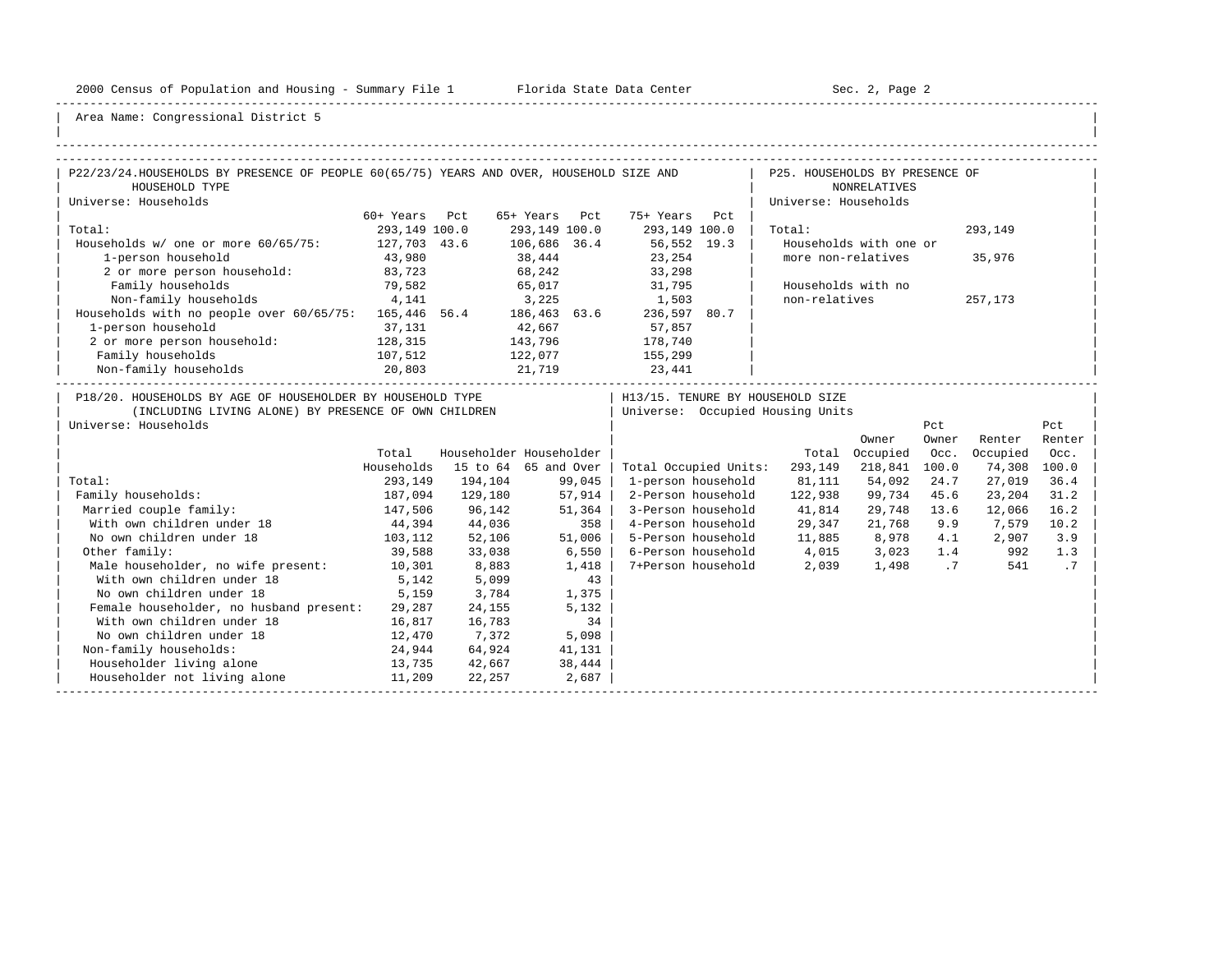| |

## Area Name: Congressional District 5

#### -----------------------------------------------------------------------------------------------------------------------------------------------------

#### -----------------------------------------------------------------------------------------------------------------------------------------------------

| $\overline{P29}$ .<br>RELATIONSHIP BY AGE FOR THE POPULATION UNDER 18 YEARS |  |
|-----------------------------------------------------------------------------|--|
| Universe: Population under 18 years                                         |  |

|                   |         |            |             |           | --In Households----------------- |              |       | -----------Group Ouarters----------- |                 |
|-------------------|---------|------------|-------------|-----------|----------------------------------|--------------|-------|--------------------------------------|-----------------|
|                   |         |            |             |           | -----Related Child-----          |              |       |                                      |                 |
|                   |         | Pop. in    | Householder |           | Other                            |              |       | Institution-                         | Noninstitution- |
|                   | Total   | Households | or Spouse   | Own Child | Relatives                        | Nonrelatives | Total | alized Pop.                          | alized Pop.     |
| Under 18:         | 133,728 | 133,113    | 224         | 118,344   | 11,100                           | 3,445        | 615   | 367                                  | 248             |
| Under 3           | 19,685  | 19,667     |             | 16,882    | 2,438                            | 347          | 18    |                                      | 17              |
| 3 and 4 years     | 13,428  | 13,421     |             | 11,874    | 1,233                            | 314          |       |                                      | 6               |
| 5 years           | 6,879   | 6,876      |             | 6,126     | 579                              | 171          |       |                                      | 3               |
| 6 to 11 years     | 46,283  | 46,253     |             | 41,474    | 3,593                            | 1,186        | 30    |                                      | 23              |
| 12 and 13 years   | 15,722  | 15,643     |             | 14,175    | 1,102                            | 366          | 79    | 66                                   | 13              |
| 14 years          | 7,963   | 7,909      |             | 7,229     | 517                              | 163          | 54    | 45                                   | 9               |
| 15 to 17 years    | 23,544  | 23,120     |             | 20,584    | 1,638                            | 898          | 424   | 247                                  | 177             |
|                   |         |            |             |           |                                  |              |       |                                      |                 |
| % Under 3         | 14.7%   | 14.8%      |             | 14.3%     | 22.0%                            | 10.1%        | 2.9%  | .3%                                  | 6.9%            |
| % 3 and 4 years   | 10.1%   | $10.1$ $8$ |             | 10.0%     | 11.1%                            | 9.1%         | 1.1%  | .3%                                  | 2.4%            |
| % 5 years         | 5.2%    | 5.2%       |             | 5.2%      | 5.2%                             | 5.0%         | .5%   | .0%                                  | 1.2%            |
| % 6 to 11 years   | 34.7%   | 34.8%      |             | 35.0%     | 32.4%                            | 34.4%        | 4.9%  | 1.9%                                 | 9.3%            |
| % 12 and 13 years | 11.8%   | 11.8%      |             | 12.0%     | 9.9%                             | 10.6%        | 12.8% | 18.0%                                | 5.2%            |
| % 14 years        | 6.0%    | 6.0%       |             | 6.1%      | 4.7%                             | 4.7%         | 8.8%  | 12.3%                                | 3.6%            |
| % 15 to 17 years  | 17.6%   | 17.4%      |             | 17.4%     | 14.8%                            | 26.1%        | 68.9% | 67.3%                                | 71.4%           |
|                   |         |            |             |           |                                  |              |       |                                      |                 |

| H17. TENURE BY HOUSEHOLD TYPE (INCLUDING LIVING ALONE) BY AGE OF HOUSEHOLDER |

|                            | Total Owner |             |             | Owner Occupied --------------- |       | Total Renter |             | Renter Occupied - |             |       |  |
|----------------------------|-------------|-------------|-------------|--------------------------------|-------|--------------|-------------|-------------------|-------------|-------|--|
|                            | Occupied    | Householder | Householder | Householder                    | Pct   | Occupied     | Householder | Householder       | Householder | Pct   |  |
|                            | Units       | 15 to 34    | 35 to 64    | $65+$                          | $65+$ | Units        | 15 to 34    | 35 to 64          | $65+$       | $65+$ |  |
| Family households:         | 154,586     | 16,636      | 82,851      | 55,099                         | 35.6  | 32,508       | 14,607      | 15,086            | 2,815       | 8.7   |  |
| Married-couple family:     | 130,212     | 12,467      | 68,437      | 49,308                         | 37.9  | 17,294       | 7,019       | 8,219             | 2,056       | 11.9  |  |
| Other family:              | 24,374      | 4,169       | 14,414      | 5,791                          | 23.8  | 15,214       | 7,588       | 6,867             | 759         | 5.0   |  |
| Male householder, no wife  | 6,641       | 1,526       | 3,872       | 1,243                          | 18.7  | 3,660        | 1,916       | 1,569             | 175         | 4.8   |  |
| Female hsehldr, no husband | 17,733      | 2,643       | 10,542      | 4,548                          | 25.6  | 11,554       | 5,672       | 5,298             | 584         | 5.1   |  |
| Nonfamily households:      | 64,255      | 5,293       | 24,714      | 34,248                         | 53.3  | 41,800       | 22,689      | 12,228            | 6,883       | 16.5  |  |
| Male householder:          | 25,382      | 3,390       | 11,926      | 10,066                         | 39.7  | 21,443       | 12,428      | 7,051             | 1,964       | 9.2   |  |
| Living alone               | 19,754      | 1,853       | 9,091       | 8,810                          | 44.6  | 13,336       | 5,839       | 5,726             | 1,771       | 13.3  |  |
| Not living alone           | 5,628       | 1,537       | 2,835       | 1,256                          | 22.3  | 8,107        | 6,589       | 1,325             | 193         | 2.4   |  |
| Female householder:        | 38,873      | 1,903       | 12,788      | 24,182                         | 62.2  | 20,357       | 10,261      | 5,177             | 4,919       | 24.2  |  |
| Living alone               | 34,338      | 976         | 10,253      | 23,109                         | 67.3  | 13,683       | 4,589       | 4,340             | 4,754       | 34.7  |  |
| Not living alone           | 4,535       | 927         | 2,535       | 1,073                          | 23.7  | 6,674        | 5,672       | 837               | 165         | 2.5   |  |
|                            |             |             |             |                                |       |              |             |                   |             |       |  |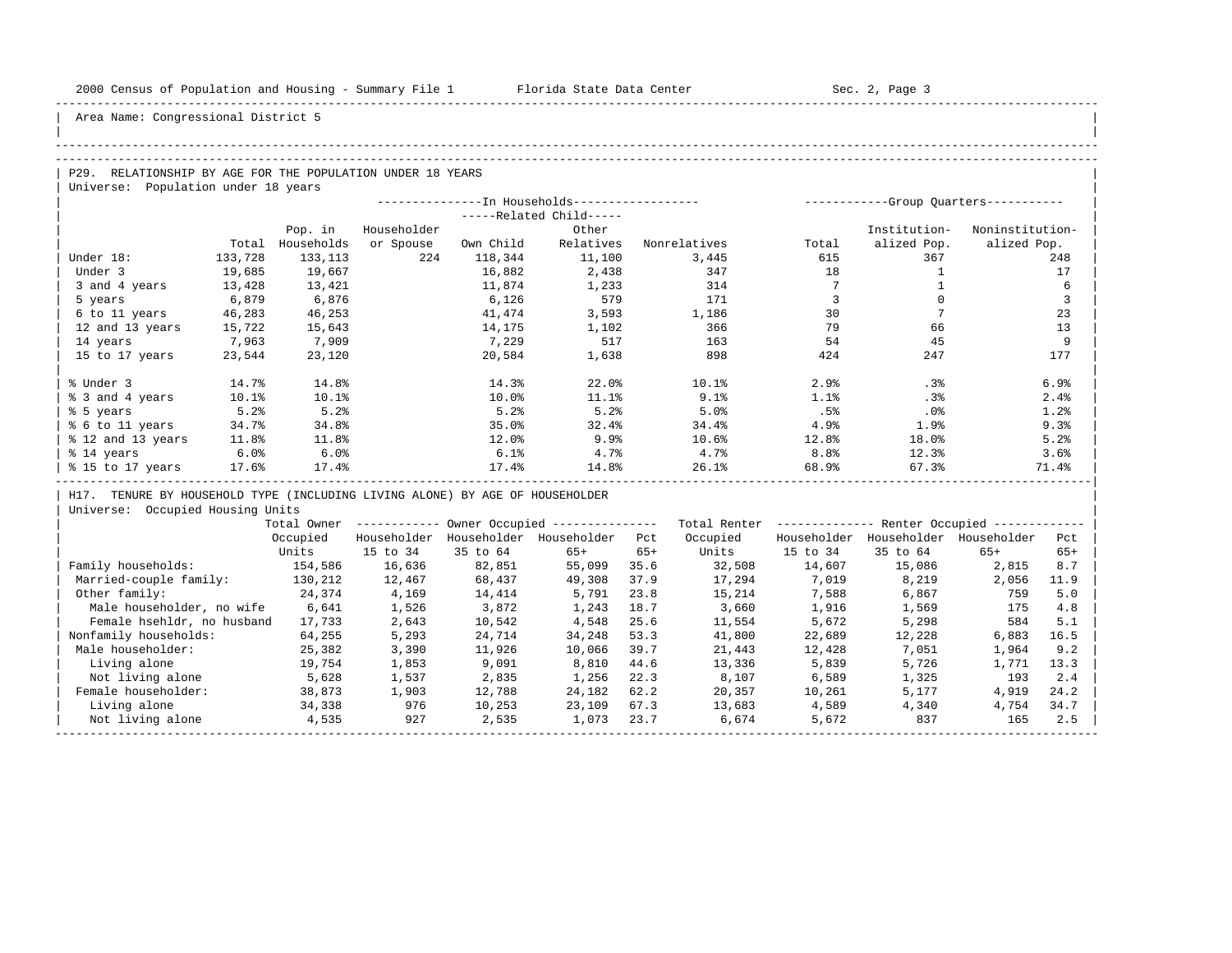-----------------------------------------------------------------------------------------------------------------------------------------------------

| |

|                                                         |         |         | P14. SEX BY AGE FOR THE POPULATION UNDER 20 YEARS |      |         |            | P38. GROUP QUARTERS POPULATION BY SEX BY AGE BY GQ TYPE |                          |                            |           |                |                        |
|---------------------------------------------------------|---------|---------|---------------------------------------------------|------|---------|------------|---------------------------------------------------------|--------------------------|----------------------------|-----------|----------------|------------------------|
|                                                         |         |         | Universe: Population Under 20 Years               |      |         |            | Universe: Population in Group Quarters                  |                          |                            |           |                |                        |
|                                                         | Total   | Pct.    | Male                                              | Pct. | Female  | Pct.       |                                                         | Total                    | Male Pct.                  |           | Female         | Pct.                   |
| Total                                                   | 189,398 |         | 97,304                                            |      | 92,094  |            | Total                                                   | 28,547                   | 22,096                     |           | 6,451          |                        |
| <1 year                                                 | 8,428   | 4.4     | 4,247                                             | 4.4  | 4,181   | 4.5        | Under 18 Years:                                         | 732                      | 587                        | 2.6       | 145            | 2.7                    |
| 1 year                                                  | 8,601   | 4.5     | 4,454                                             | 4.6  | 4,147   | 4.5        | Institutionalized Population: 445                       |                          | 383                        | 1.6       | 62             | 1.7                    |
| 2 years                                                 | 8,600   | 4.5     | 4,422                                             | 4.5  | 4,178   | 4.5        | Correctional Institutions                               | 94                       | 73                         | .3        | 21             | .3                     |
| 3 years                                                 | 8,536   | 4.5     | 4,454                                             | 4.6  | 4,082   | 4.4        | Nursing Homes                                           | $\overline{0}$           | $\overline{\phantom{0}}$   | $\cdot$ 0 | $\overline{0}$ | $\cdot$ 0              |
| 4 years                                                 | 8,772   | 4.6     | 4,481                                             | 4.6  | 4,291   | 4.7        | Other Institutions                                      | 351                      | 310                        | 1.2       | 41             | 1.4                    |
| 5 years                                                 | 9,077   | 4.8     | 4,631                                             | 4.8  | 4,446   | 4.8        | Non-Institutional Population:                           | 287                      | 204                        | 1.0       | 83             | .9                     |
| 6 years                                                 | 9,314   | 4.9     | 4,762                                             | 4.9  | 4,552   | 4.9        | College Dormitories                                     | $\overline{\phantom{a}}$ | $\overline{\phantom{0}}^2$ | $\cdot$ 0 | $\mathbf{1}$   | $\cdot$ 0              |
| 7 years                                                 | 9,572   | 5.1     | 4,949                                             | 5.1  | 4,623   | 5.0        | Military Ouarters                                       | $\overline{0}$           | $\Omega$                   | $\cdot$ 0 | $\mathbf 0$    | $\boldsymbol{\cdot}$ 0 |
| 8 years                                                 | 10,046  | 5.3     | 5,177                                             | 5.3  | 4,869   | 5.3        | Other Noninstitutional GO                               | 284                      | 202                        | 1.0       | 82             | .9                     |
| 9 years                                                 | 10,353  | 5.5     | 5,330                                             | 5.5  | 5,023   | 4.5        | 18 to 64 Years:                                         | 22,152                   | 19,716                     | 77.6      | 2,436          | 89.2                   |
| 10 years                                                | 10,399  | 5.5     | 5,284                                             | 5.4  | 5,115   | 4.5        | Institutionalized Population:                           | 20,945                   | 18,959                     | 73.4      | 1,986          | 85.8                   |
| 11 years                                                | 10,378  | 5.5     | 5,324                                             | 5.5  | 5,054   | 4.5        | Correctional Institutions                               | 20,057                   | 18,392                     | 70.3      | 1,665          | 83.2                   |
| 12 years                                                | 10,060  | 5.3     | 5,197                                             | 5.3  | 4,863   | 4.4        | Nursing Homes                                           | 325                      | 189                        | 1.1       | 136            | . 9                    |
| 13 years                                                | 10,164  | 5.4     | 5,198                                             | 5.3  | 4,966   | 4.7        | Other Institutions                                      | 563                      | 378                        | 2.0       | 185            | 1.7                    |
| 14 years                                                | 10,221  | 5.4     | 5,221                                             | 5.4  | 5,000   | 4.8        | Non-Institutional Population:                           | 1,207                    | 757                        | 4.2       | 450            | 3.4                    |
| 15 years                                                | 10,143  | 5.4     | 5,134                                             | 5.3  | 5,009   | 4.9        | College Dormitories                                     | 284                      | 143                        | 1.0       | 141            | .6                     |
| 16 years                                                | 9,978   | 5.3     | 5,114                                             | 5.3  | 4,864   | 5.0        | Military Ouarters                                       | $\overline{4}$           | $\overline{\mathbf{3}}$    | $\cdot$ 0 | $\overline{1}$ | $\cdot$ 0              |
| 17 years                                                | 9,796   | 5.2     | 5,170                                             | 5.3  | 4,626   | 5.3        | Other Noninstitutional GQ                               | 919                      | 611                        | 3.2       | 308            | 2.8                    |
| 18 years                                                | 8,950   | 4.7     | 4,581                                             | 4.7  | 4,369   | 4.5        | 65 Years and Over:                                      | 5,663                    | 1,793                      | 19.8      | 3,870          | 8.1                    |
| 19 years                                                | 8,010   | 4.2     | 4,174                                             | 4.3  | 3,836   | 4.5        | Institutionalized Population:                           | 4,603                    | 1,504                      | 16.1      | 3,099          | 6.8                    |
|                                                         |         |         |                                                   |      |         |            | Correctional Institutions                               | 331                      | 304                        | 1.2       | 27             | 1.4                    |
|                                                         |         |         |                                                   |      |         |            | Nursing Homes                                           | 4,144                    | 1,137 14.5                 |           | 3,007          | 5.1                    |
| P36. OWN CHILDREN UNDER 18 YEARS BY FAMILY TYPE AND AGE |         |         |                                                   |      |         |            | Other Institutions                                      | 128                      | 63                         | .4        | 65             | $\cdot$ 3              |
|                                                         |         |         | Universe: Own Children Under 18 Years             |      |         |            | Non-Institutional Population:                           | 1,060                    | 289                        | 3.7       | 771            | 1.3                    |
|                                                         |         |         |                                                   |      |         |            | College Dormitories                                     | $\circ$                  | $\overline{0}$             | .0        | $\Omega$       | $\cdot$ 0              |
|                                                         |         |         | In Married                                        |      | Male HH | Female HH  | Military Quarters                                       | $\circ$                  | $\overline{0}$             | $\cdot$ 0 | $\overline{0}$ | $\cdot$ 0              |
|                                                         |         |         | Couple                                            |      | No Wife | No Husband | Other Noninstitutional GO                               | 1,060                    | 289                        | 3.7       | 771            | 1.3                    |
|                                                         |         |         | Total Families                                    |      | Present | Present    |                                                         |                          |                            |           |                |                        |
| Total < 18 Years:                                       |         | 152,270 | 110,055                                           |      | 9,564   | 32,651     |                                                         |                          |                            |           |                |                        |
| Under 3 Years                                           |         | 21,709  | 16,171                                            |      | 1,648   | 3,890      |                                                         |                          |                            |           |                |                        |
| 3 and 4 Years                                           |         | 15,026  | 10,933                                            |      | 954     | 3,139      |                                                         |                          |                            |           |                |                        |
| 5 Years                                                 |         | 8,012   | 5,848                                             |      | 474     | 1,690      |                                                         |                          |                            |           |                |                        |
| 6 to 11 Years                                           |         | 53,879  | 38,622                                            |      | 3,293   | 11,964     |                                                         |                          |                            |           |                |                        |
| 12 to 17 Years                                          |         | 53,644  | 38,481                                            |      | 3,195   | 11,968     |                                                         |                          |                            |           |                |                        |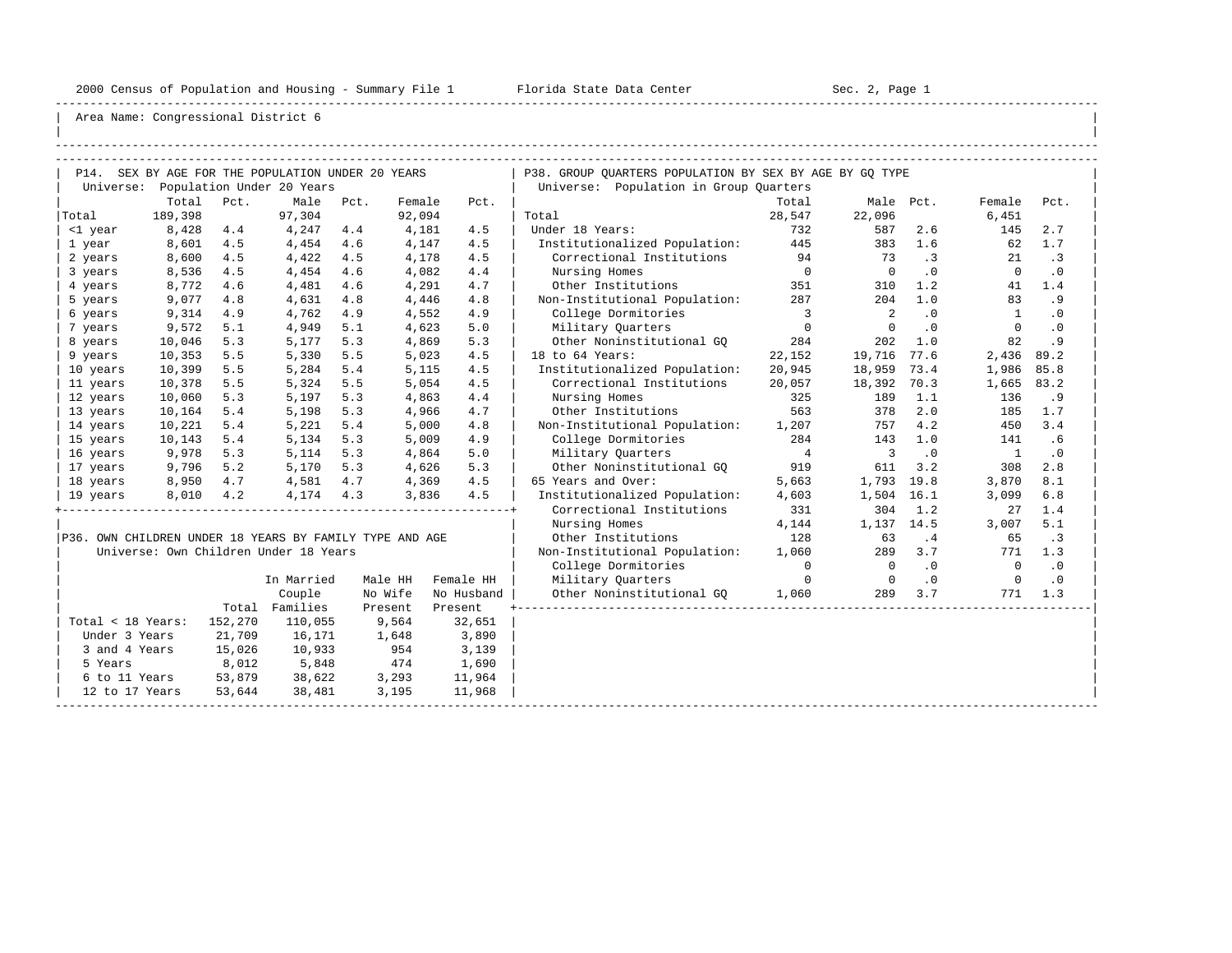-----------------------------------------------------------------------------------------------------------------------------------------------------

| |

| P22/23/24.HOUSEHOLDS BY PRESENCE OF PEOPLE 60(65/75) YEARS AND OVER, HOUSEHOLD SIZE AND                                                    |               |                              |        |        |                                                                        | P25. HOUSEHOLDS BY PRESENCE OF              |                        |              |          |               |
|--------------------------------------------------------------------------------------------------------------------------------------------|---------------|------------------------------|--------|--------|------------------------------------------------------------------------|---------------------------------------------|------------------------|--------------|----------|---------------|
| HOUSEHOLD TYPE                                                                                                                             |               |                              |        |        |                                                                        |                                             | <b>NONRELATIVES</b>    |              |          |               |
| Universe: Households                                                                                                                       |               |                              |        |        |                                                                        | Universe: Households                        |                        |              |          |               |
|                                                                                                                                            | 60+ Years Pct |                              |        |        | 65+ Years Pct 75+ Years Pct                                            |                                             |                        |              |          |               |
| Total:                                                                                                                                     | 295,256 100.0 |                              |        |        | 295,256 100.0 295,256 100.0                                            | Total:                                      |                        |              | 295,256  |               |
| Households w/ one or more 60/65/75: 125,897 42.6                                                                                           |               |                              |        |        | 102,273 34.6 48,668 16.5                                               |                                             | Households with one or |              |          |               |
| 1-person household                                                                                                                         | 38,638        |                              | 33,060 |        | 18,544                                                                 | more non-relatives                          |                        |              | 26,825   |               |
| 2 or more person household: 87,259                                                                                                         |               |                              |        |        | 69, 213 30, 124                                                        |                                             |                        |              |          |               |
| Family households                                                                                                                          | 83,584        |                              |        |        | 66,421 28,902                                                          |                                             | Households with no     |              |          |               |
| Non-family households 3,675                                                                                                                |               |                              |        |        | 2,792 1,222                                                            | non-relatives                               |                        |              | 268,431  |               |
| Households with no people over 60/65/75: 169,359 57.4 192,983 65.4 246,588 83.5                                                            |               |                              |        |        |                                                                        |                                             |                        |              |          |               |
| 1-person household                                                                                                                         | 28,731        |                              | 34,309 |        | 48,825                                                                 |                                             |                        |              |          |               |
| 2 or more person household: 140,628                                                                                                        |               |                              |        |        | 197,763                                                                |                                             |                        |              |          |               |
| Family households<br>129,997<br>10,631                                                                                                     |               | 158,674<br>147,160<br>11,514 |        |        | 184,679<br>13,084                                                      |                                             |                        |              |          |               |
| Non-family households                                                                                                                      |               |                              |        |        |                                                                        |                                             |                        |              |          |               |
| P18/20. HOUSEHOLDS BY AGE OF HOUSEHOLDER BY HOUSEHOLD TYPE<br>(INCLUDING LIVING ALONE) BY PRESENCE OF OWN CHILDREN<br>Universe: Households |               |                              |        |        | H13/15. TENURE BY HOUSEHOLD SIZE<br>  Universe: Occupied Housing Units |                                             | Owner                  | Pct<br>Owner | Renter   | Pct<br>Renter |
|                                                                                                                                            | Total         | Householder Householder      |        |        |                                                                        |                                             | Total Occupied Occ.    |              | Occupied | Occ.          |
|                                                                                                                                            | Households    | 15 to 64 65 and Over         |        |        |                                                                        | Total Occupied Units: 295,256 235,884 100.0 |                        |              | 59,372   | 100.0         |
| Total:                                                                                                                                     | 295,256       | 201,289                      | 93,967 |        | 1-person household                                                     | 67,369 48,823                               |                        | 20.7         | 18,546   | 31.2          |
| Family households:                                                                                                                         |               | 213,581 154,981              | 58,600 |        | 2-Person household                                                     | 122,046 105,362                             |                        | 44.7         | 16,684   | 28.1          |
| Married couple family:                                                                                                                     |               | 172,072 119,601              | 52,471 |        |                                                                        | 3-Person household 45,342                   | 34,953 14.8            |              | 10,389   | 17.5          |
| With own children under 18 59,133                                                                                                          |               | 58,760                       |        | 373    |                                                                        | 4-Person household 36,144                   | 28,289 12.0            |              | 7,855    | 13.2          |
| No own children under 18                                                                                                                   |               | 112,939 60,841               |        | 52,098 |                                                                        | 5-Person household 15,946                   | 12,158                 | 5.2          | 3,788    | 6.4           |
| Other family:                                                                                                                              | 41,509        | 35,380                       | 6,129  |        |                                                                        | 6-Person household 5,480 4,139              |                        | 1.8          | 1,341    | 2.3           |
| Male householder, no wife present: 10,700                                                                                                  |               | 9,462                        |        | 1,238  |                                                                        | 7+Person household 2,929 2,160 .9 769       |                        |              |          | 1.3           |
| With own children under 18                                                                                                                 | 6,023         | 5,974                        |        | 49     |                                                                        |                                             |                        |              |          |               |
| No own children under 18                                                                                                                   | 4,677         | 3,488                        |        | 1,189  |                                                                        |                                             |                        |              |          |               |
| Female householder, no husband present:                                                                                                    | 30,809        | 25,918                       |        | 4,891  |                                                                        |                                             |                        |              |          |               |
| With own children under 18                                                                                                                 | 18,551        | 18,514                       |        | 37     |                                                                        |                                             |                        |              |          |               |
| No own children under 18                                                                                                                   | 12,258        | 7,404                        | 4,854  |        |                                                                        |                                             |                        |              |          |               |
| Non-family households:                                                                                                                     | 14,306        | 46,308                       | 35,367 |        |                                                                        |                                             |                        |              |          |               |
| Householder living alone<br>8,608                                                                                                          |               | 34,309                       | 33,060 |        |                                                                        |                                             |                        |              |          |               |
| Householder not living alone 5,698                                                                                                         |               | 11,999                       | 2,307  |        |                                                                        |                                             |                        |              |          |               |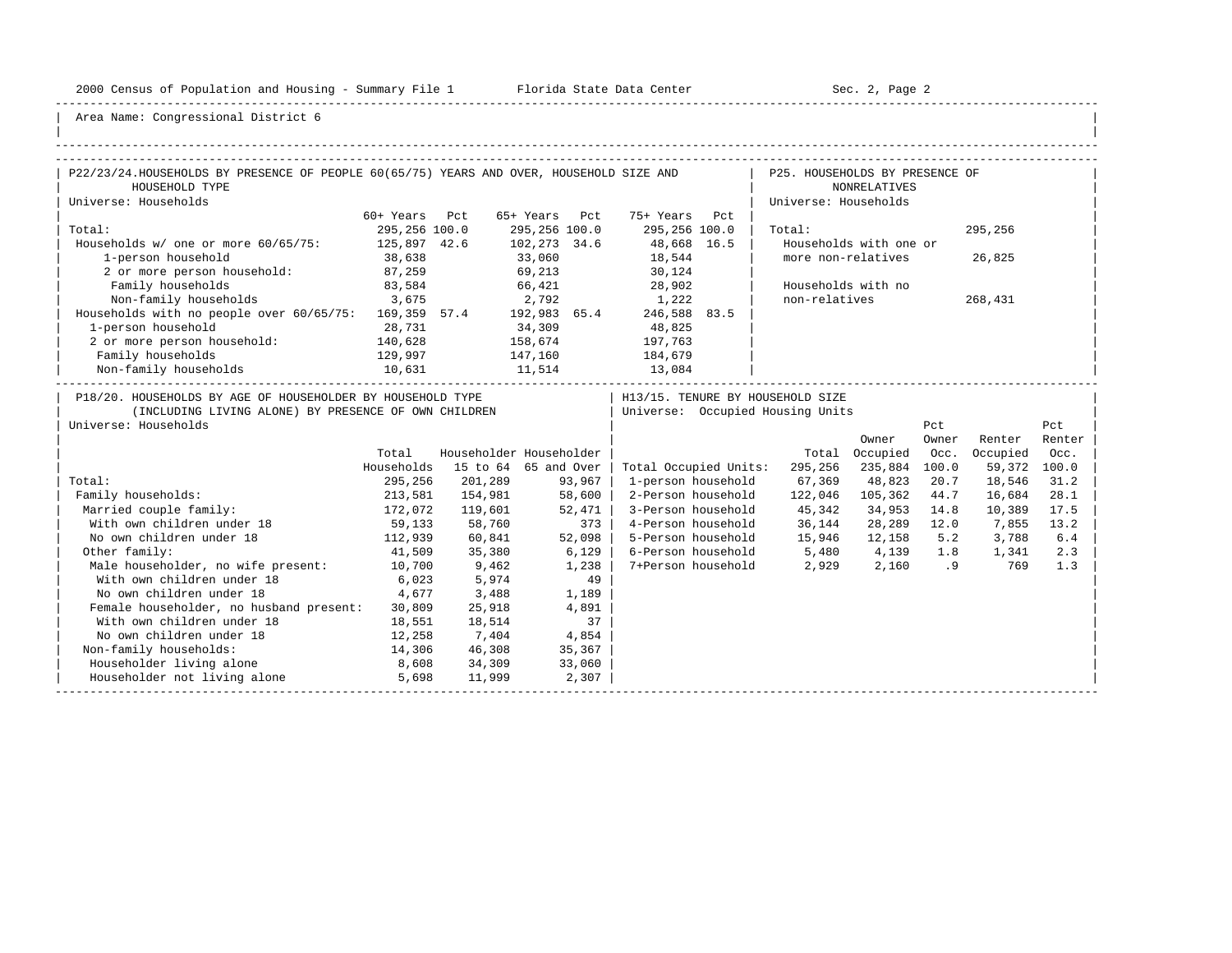| |

## Area Name: Congressional District 6

#### -----------------------------------------------------------------------------------------------------------------------------------------------------

#### -----------------------------------------------------------------------------------------------------------------------------------------------------

| $\overline{P29}$ .<br>RELATIONSHIP BY AGE FOR THE POPULATION UNDER 18 YEARS |  |
|-----------------------------------------------------------------------------|--|
| Universe: Population under 18 years                                         |  |

|                   |         | --In Households----------------- |             | -----------Group Ouarters----------- |                       |                  |       |              |                 |
|-------------------|---------|----------------------------------|-------------|--------------------------------------|-----------------------|------------------|-------|--------------|-----------------|
|                   |         |                                  |             |                                      | $---Related Child---$ |                  |       |              |                 |
|                   |         | Pop. in                          | Householder |                                      | Other                 |                  |       | Institution- | Noninstitution- |
|                   | Total   | Households                       | or Spouse   | Own Child                            | Relatives             | Nonrelatives     | Total | alized Pop.  | alized Pop.     |
| Under 18:         | 172,438 | 171,706                          | 244         | 152,270                              | 14,872                | 4,320            | 732   | 445          | 287             |
| Under 3           | 25,629  | 25,607                           |             | 21,709                               | 3,403                 | 495              | 22    |              | 21              |
| 3 and 4 years     | 17,308  | 17,294                           |             | 15,026                               | 1,844                 | 424              | 14    |              | 14              |
| 5 years           | 9,077   | 9,067                            |             | 8,012                                | 849                   | 206              | 10    |              | 8               |
| 6 to 11 years     | 60,062  | 59,969                           |             | 53,879                               | 4,619                 | 1,471            | 93    | 25           | 68              |
| 12 and 13 years   | 20,224  | 20,111                           |             | 18,415                               | 1,292                 | 404              | 113   | 55           | 58              |
| 14 years          | 10,221  | 10,139                           |             | 9,209                                | 694                   | 236              | 82    | 52           | 30              |
| 15 to 17 years    | 29,673  | 29,275                           |             | 26,020                               | 2,171                 | 1,084            | 398   | 310          | 88              |
|                   |         |                                  |             |                                      |                       |                  |       |              |                 |
| % Under 3         | 14.9%   | 14.9%                            |             | 14.3%                                | 22.9%                 | 11.5%            | 3.0%  | .2%          | 7.3%            |
| % 3 and 4 years   | 10.1%   | 10.1%                            |             | 9.9%                                 | 12.4%                 | 9.8 <sub>8</sub> | 1.9%  | $.0\%$       | 4.9%            |
| % 5 years         | 5.3%    | 5.3%                             |             | 5.3%                                 | 5.7%                  | 4.8%             | 1.4%  | $.4\%$       | 2.8%            |
| % 6 to 11 years   | 34.9%   | 35.0%                            |             | 35.4%                                | 31.1%                 | 34.1%            | 12.7% | 5.6%         | 23.7%           |
| % 12 and 13 years | 11.7%   | 11.7%                            |             | 12.1%                                | 8.7%                  | 9.4%             | 15.4% | 12.4%        | 20.2%           |
| % 14 years        | 5.9%    | 5.9%                             |             | 6.0%                                 | 4.7%                  | 5.5%             | 11.2% | 11.7%        | 10.5%           |
| % 15 to 17 years  | 17.2%   | 17.1%                            |             | 17.1%                                | 14.6%                 | 25.1%            | 54.4% | 69.7%        | 30.7%           |
|                   |         |                                  |             |                                      |                       |                  |       |              |                 |

| H17. TENURE BY HOUSEHOLD TYPE (INCLUDING LIVING ALONE) BY AGE OF HOUSEHOLDER |

|                            | Total Owner |             |             | Owner Occupied --------------- |       | Total Renter |             | Renter Occupied - |             |       |  |
|----------------------------|-------------|-------------|-------------|--------------------------------|-------|--------------|-------------|-------------------|-------------|-------|--|
|                            | Occupied    | Householder | Householder | Householder                    | Pct   | Occupied     | Householder | Householder       | Householder | Pct   |  |
|                            | Units       | 15 to 34    | 35 to 64    | $65+$                          | $65+$ | Units        | 15 to 34    | 35 to 64          | $65+$       | $65+$ |  |
| Family households:         | 178,240     | 21,919      | 100,667     | 55,654                         | 31.2  | 35,341       | 15,120      | 17,275            | 2,946       | 8.3   |  |
| Married-couple family:     | 152,072     | 17,219      | 84,572      | 50,281                         | 33.1  | 20,000       | 7,842       | 9,968             | 2,190       | 11.0  |  |
| Other family:              | 26,168      | 4,700       | 16,095      | 5,373                          | 20.5  | 15,341       | 7,278       | 7,307             | 756         | 4.9   |  |
| Male householder, no wife  | 7,172       | 1,666       | 4,408       | 1,098                          | 15.3  | 3,528        | 1,646       | 1,742             | 140         | 4.0   |  |
| Female hsehldr, no husband | 18,996      | 3,034       | 11,687      | 4,275                          | 22.5  | 11,813       | 5,632       | 5,565             | 616         | 5.2   |  |
| Nonfamily households:      | 57,644      | 4,310       | 23,696      | 29,638                         | 51.4  | 24,031       | 7,505       | 10,797            | 5,729       | 23.8  |  |
| Male householder:          | 23,288      | 2,960       | 11,593      | 8,735                          | 37.5  | 12,658       | 4,697       | 6.280             | 1,681       | 13.3  |  |
| Living alone               | 18,198      | 1,788       | 8,828       | 7,582                          | 41.7  | 9,140        | 2,603       | 4,981             | 1,556       | 17.0  |  |
| Not living alone           | 5,090       | 1,172       | 2,765       | 1,153                          | 22.7  | 3,518        | 2,094       | 1,299             | 125         | 3.6   |  |
| Female householder:        | 34,356      | 1,350       | 12,103      | 20,903                         | 60.8  | 11,373       | 2,808       | 4,517             | 4,048       | 35.6  |  |
| Living alone               | 30,625      | 744         | 9,882       | 19,999                         | 65.3  | 9,406        | 1,663       | 3,820             | 3,923       | 41.7  |  |
| Not living alone           | 3,731       | 606         | 2,221       | 904                            | 24.2  | 1,967        | 1,145       | 697               | 125         | 6.4   |  |
|                            |             |             |             |                                |       |              |             |                   |             |       |  |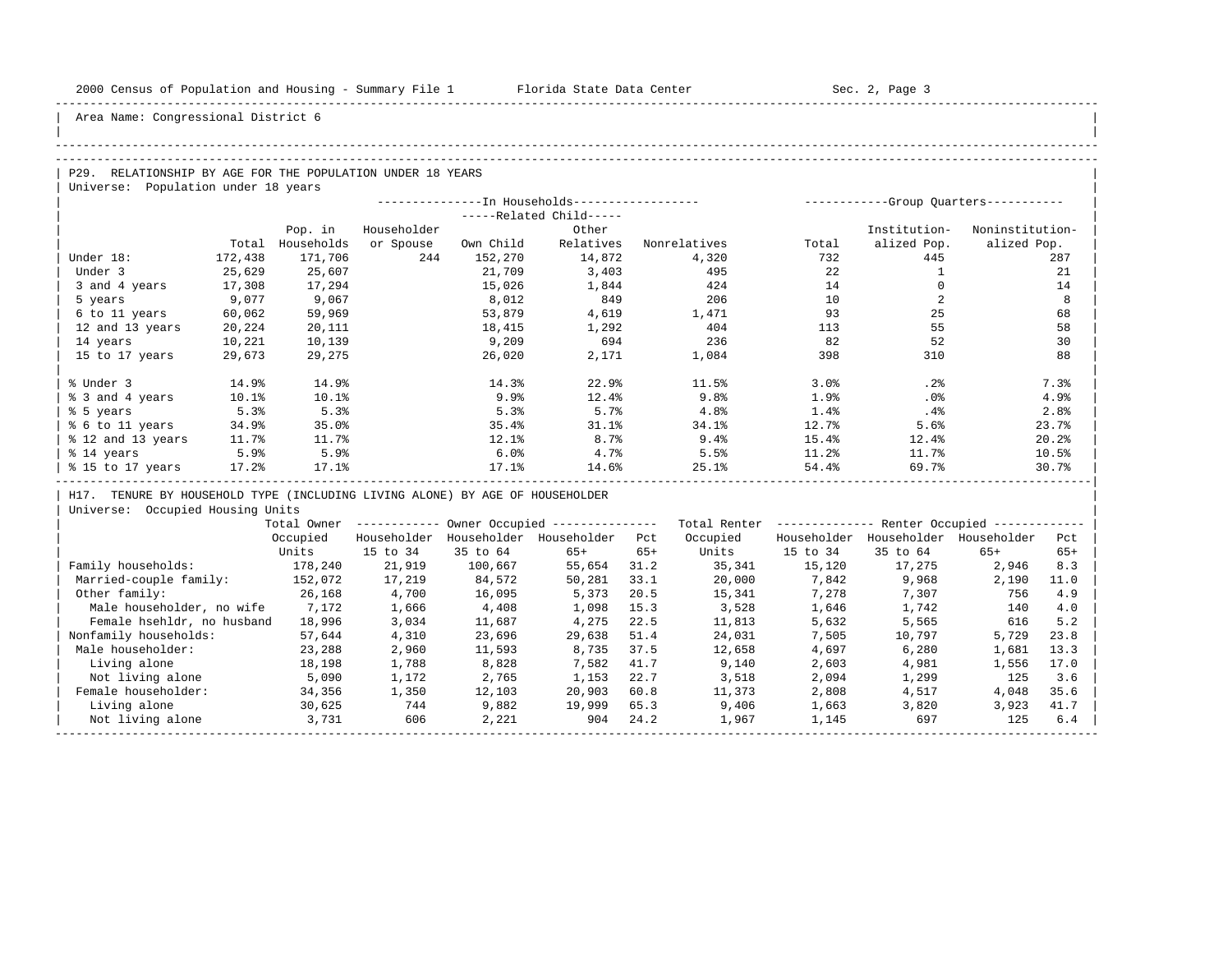-----------------------------------------------------------------------------------------------------------------------------------------------------

| |

|                                                         |         |         | P14. SEX BY AGE FOR THE POPULATION UNDER 20 YEARS |      |         |            | P38. GROUP QUARTERS POPULATION BY SEX BY AGE BY GQ TYPE |                |                |           |                |           |
|---------------------------------------------------------|---------|---------|---------------------------------------------------|------|---------|------------|---------------------------------------------------------|----------------|----------------|-----------|----------------|-----------|
|                                                         |         |         | Universe: Population Under 20 Years               |      |         |            | Universe: Population in Group Quarters                  |                |                |           |                |           |
|                                                         | Total   | Pct.    | Male                                              | Pct. | Female  | Pct.       |                                                         | Total          | Male Pct.      |           | Female         | Pct.      |
| Total                                                   | 187,657 |         | 96,317                                            |      | 91,340  |            | Total                                                   | 10,020         | 5,328          |           | 4,692          |           |
| <1 year                                                 | 8,035   | 4.3     | 4,107                                             | 4.3  | 3,928   | 4.3        | Under 18 Years:                                         | 356            | 207            | 3.6       | 149            | 3.9       |
| 1 year                                                  | 8,350   | 4.4     | 4,290                                             | 4.5  | 4,060   | 4.4        | Institutionalized Population:                           | 67             | 39             | .7        | 28             | .7        |
| 2 years                                                 | 8,386   | 4.5     | 4,322                                             | 4.5  | 4,064   | 4.4        | Correctional Institutions                               | $\overline{2}$ | 2              | $\cdot$ 0 | $\Omega$       | $\cdot$ 0 |
| 3 years                                                 | 8,550   | 4.6     | 4,418                                             | 4.6  | 4,132   | 4.5        | Nursing Homes                                           | $\circ$        | $\overline{0}$ | $\cdot$ 0 | $\mathbf{0}$   | $\cdot$ 0 |
| 4 years                                                 | 8,857   | 4.7     | 4,563                                             | 4.7  | 4,294   | 4.7        | Other Institutions                                      | 65             | 37             | .6        | 28             | .7        |
| 5 years                                                 | 9,184   | 4.9     | 4,609                                             | 4.8  | 4,575   | 5.0        | Non-Institutional Population:                           | 289            | 168            | 2.9       | 121            | 3.2       |
| 6 years                                                 | 9,322   | 5.0     | 4,842                                             | 5.0  | 4,480   | 4.9        | College Dormitories                                     | 13             | $\overline{4}$ | $\cdot$ 1 | 9              | $\cdot$ 1 |
| 7 years                                                 | 9,556   | 5.1     | 4,909                                             | 5.1  | 4,647   | 5.1        | Military Ouarters                                       | $\mathbf 0$    | $\Omega$       | $\cdot$ 0 | $\mathbf 0$    | $\cdot$ 0 |
| 8 years                                                 | 9,698   | 5.2     | 4,904                                             | 5.1  | 4,794   | 5.2        | Other Noninstitutional GO                               | 276            | 164            | 2.8       | 112            | 3.1       |
| 9 years                                                 | 10,061  | 5.4     | 5,189                                             | 5.4  | 4,872   | 4.3        | 18 to 64 Years:                                         | 5,739          | 4,076          | 57.3      | 1,663          | 76.5      |
| 10 years                                                | 10,385  | 5.5     | 5,356                                             | 5.6  | 5,029   | 4.4        | Institutionalized Population:                           | 1,710          | 1,347          | 17.1      | 363            | 25.3      |
| 11 years                                                | 10,339  | 5.5     | 5,326                                             | 5.5  | 5,013   | 4.4        | Correctional Institutions                               | 1,212          | 1,073          | 12.1      | 139            | 20.1      |
| 12 years                                                | 10,034  | 5.3     | 5,127                                             | 5.3  | 4,907   | 4.5        | Nursing Homes                                           | 354            | 187            | 3.5       | 167            | 3.5       |
| 13 years                                                | 9,809   | 5.2     | 4,946                                             | 5.1  | 4,863   | 4.7        | Other Institutions                                      | 144            | 87             | 1.4       | 57             | 1.6       |
| 14 years                                                | 9,943   | 5.3     | 5,134                                             | 5.3  | 4,809   | 5.0        | Non-Institutional Population:                           | 4,029          | 2,729          | 40.2      | 1,300          | 51.2      |
| 15 years                                                | 9,762   | 5.2     | 5,013                                             | 5.2  | 4,749   | 4.9        | College Dormitories                                     | 3,130          | 2,124          | 31.2      | 1,006 39.9     |           |
| 16 years                                                | 9,616   | 5.1     | 4,810                                             | 5.0  | 4,806   | 5.1        | Military Quarters                                       | 5              | 5              | $\cdot$ 0 | $\mathbf 0$    | $\cdot$ 1 |
| 17 years                                                | 9,470   | 5.0     | 4,867                                             | 5.1  | 4,603   | 5.2        | Other Noninstitutional GQ                               | 894            | 600            | 8.9       | 294            | 11.3      |
| 18 years                                                | 9,233   | 4.9     | 4,766                                             | 4.9  | 4,467   | 4.3        | 65 Years and Over:                                      | 3,925          | 1,045          | 39.2      | 2,880          | 19.6      |
| 19 years                                                | 9,067   | 4.8     | 4,819                                             | 5.0  | 4,248   | 4.4        | Institutionalized Population:                           | 2,985          | 777            | 29.8      | 2,208          | 14.6      |
|                                                         |         |         |                                                   |      |         |            | Correctional Institutions                               | 2              | $\mathbf 0$    | $\cdot$ 0 | 2              | $\cdot$ 0 |
|                                                         |         |         |                                                   |      |         |            | Nursing Homes                                           | 2,958          | 771            | 29.5      | 2,187          | 14.5      |
| P36. OWN CHILDREN UNDER 18 YEARS BY FAMILY TYPE AND AGE |         |         |                                                   |      |         |            | Other Institutions                                      | 25             | 6              | $\cdot$ 2 | 19             | $\cdot$ 1 |
|                                                         |         |         | Universe: Own Children Under 18 Years             |      |         |            | Non-Institutional Population:                           | 940            | 268            | 9.4       | 672            | 5.0       |
|                                                         |         |         |                                                   |      |         |            | College Dormitories                                     | $\overline{0}$ | $\Omega$       | $\cdot$ 0 | $\Omega$       | $\cdot$ 0 |
|                                                         |         |         | In Married                                        |      | Male HH | Female HH  | Military Quarters                                       | $\overline{0}$ | $\overline{0}$ | $\cdot$ 0 | $\overline{0}$ | $\cdot$ 0 |
|                                                         |         |         | Couple                                            |      | No Wife | No Husband | Other Noninstitutional GQ                               | 940            | 268            | 9.4       | 672            | 5.0       |
|                                                         |         |         | Total Families                                    |      | Present | Present    |                                                         |                |                |           |                |           |
| Total < 18 Years:                                       |         | 152,590 | 113,763                                           |      | 8,895   | 29,932     |                                                         |                |                |           |                |           |
| Under 3 Years                                           |         | 21,233  | 16,956                                            |      | 1,382   | 2,895      |                                                         |                |                |           |                |           |
| 3 and 4 Years                                           |         | 15,454  | 12,040                                            |      | 837     | 2,577      |                                                         |                |                |           |                |           |
| 5 Years                                                 |         | 8,233   | 6,264                                             |      | 480     | 1,489      |                                                         |                |                |           |                |           |
| 6 to 11 Years                                           |         | 54,258  | 39,910                                            |      | 3,134   | 11,214     |                                                         |                |                |           |                |           |
| 12 to 17 Years                                          |         | 53,412  | 38,593                                            |      | 3,062   | 11,757     |                                                         |                |                |           |                |           |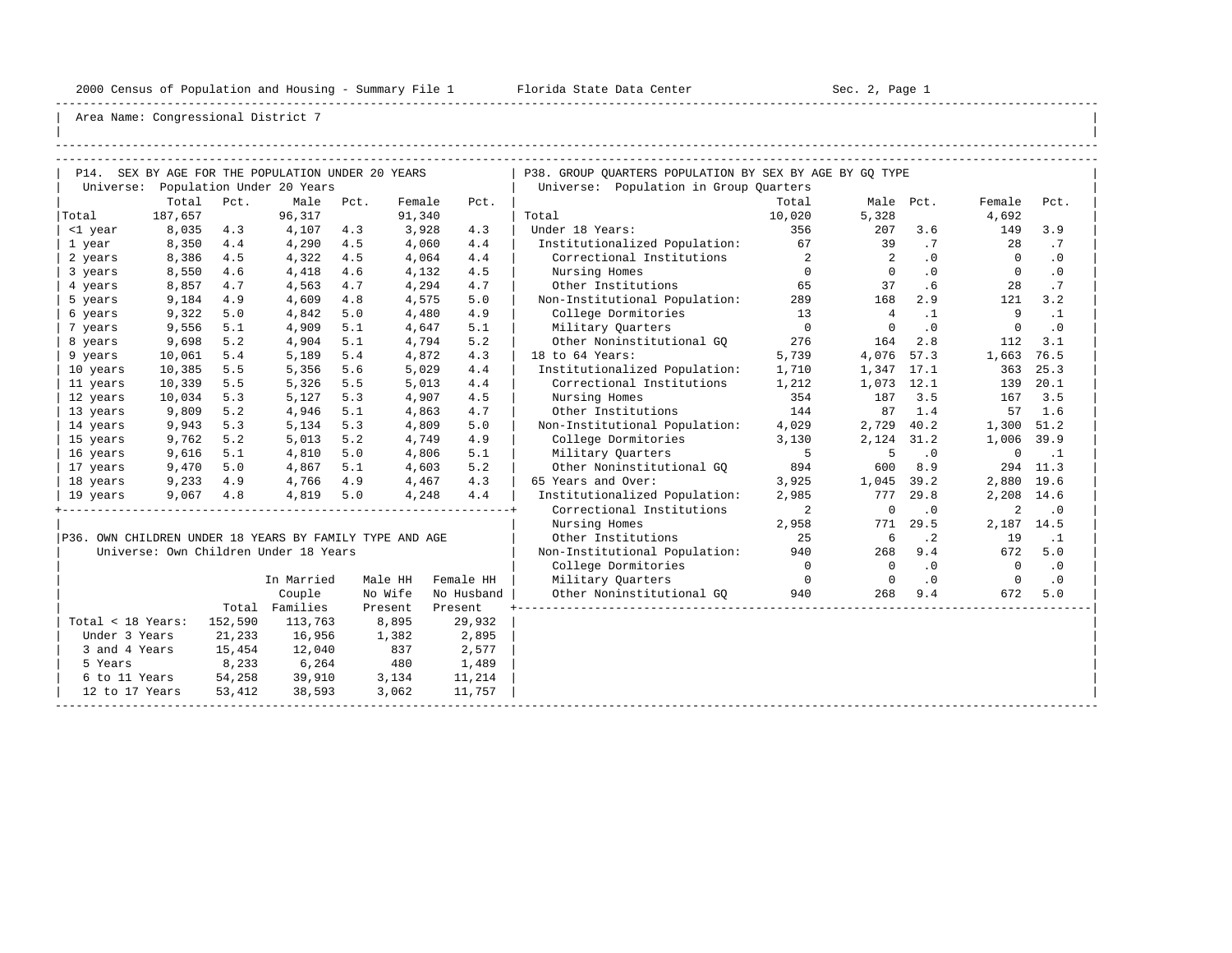-----------------------------------------------------------------------------------------------------------------------------------------------------

| |

| P22/23/24. HOUSEHOLDS BY PRESENCE OF PEOPLE 60(65/75) YEARS AND OVER, HOUSEHOLD SIZE AND                                                                                      |               |                         |                       |        |                                 | the contract of the contract of | P25. HOUSEHOLDS BY PRESENCE OF           |                        |              |            |               |
|-------------------------------------------------------------------------------------------------------------------------------------------------------------------------------|---------------|-------------------------|-----------------------|--------|---------------------------------|---------------------------------|------------------------------------------|------------------------|--------------|------------|---------------|
| HOUSEHOLD TYPE                                                                                                                                                                |               |                         |                       |        |                                 |                                 |                                          | <b>NONRELATIVES</b>    |              |            |               |
| Universe: Households                                                                                                                                                          |               |                         |                       |        |                                 |                                 | Universe: Households                     |                        |              |            |               |
|                                                                                                                                                                               | 60+ Years Pct |                         | 65+ Years Pct         |        | 75+ Years Pct                   |                                 |                                          |                        |              |            |               |
| Total:                                                                                                                                                                        | 285,542 100.0 |                         | 285,542 100.0         |        | 285,542 100.0                   |                                 | Total:                                   |                        |              | 285,542    |               |
| Households w/ one or more 60/65/75:                                                                                                                                           | 95,745 33.5   |                         |                       |        |                                 |                                 |                                          | Households with one or |              |            |               |
| 1-person household 31,092<br>2 or more person household: 64,653                                                                                                               |               |                         | 76,885 26.9<br>26,407 |        |                                 |                                 | more non-relatives                       |                        |              | 33,339     |               |
|                                                                                                                                                                               |               |                         | 50,478                |        | 38,602 13.5<br>15,201<br>23,401 |                                 |                                          |                        |              |            |               |
| Family households                                                                                                                                                             | 61,474        |                         |                       |        | 48,206 22,408                   |                                 |                                          | Households with no     |              |            |               |
| Non-family households 3,179                                                                                                                                                   |               |                         |                       |        | 2,272 993                       |                                 | non-relatives                            |                        |              | 252,203    |               |
| Households with no people over 60/65/75: 189,797 66.5 208,657 73.1 246,940 86.5                                                                                               |               |                         |                       |        |                                 |                                 |                                          |                        |              |            |               |
| 1-person household                                                                                                                                                            | 37,737        | 42,422                  |                       |        | 53,628                          |                                 |                                          |                        |              |            |               |
| 2 or more person household: 152,060                                                                                                                                           |               | 166,235                 |                       |        | 193, 312                        |                                 |                                          |                        |              |            |               |
|                                                                                                                                                                               |               | 148,067                 |                       |        | 173,865                         |                                 |                                          |                        |              |            |               |
| Family households 134,799<br>Non-family households 17,261                                                                                                                     |               | 18,168                  |                       |        | 19,447                          |                                 |                                          |                        |              |            |               |
| P18/20. HOUSEHOLDS BY AGE OF HOUSEHOLDER BY HOUSEHOLD TYPE<br>(INCLUDING LIVING ALONE) BY PRESENCE OF OWN CHILDREN   Universe: Occupied Housing Units<br>Universe: Households |               |                         |                       |        |                                 |                                 | H13/15. TENURE BY HOUSEHOLD SIZE         | Owner                  | Pct<br>Owner | Renter     | Pct<br>Renter |
|                                                                                                                                                                               | Total         | Householder Householder |                       |        |                                 |                                 | Total                                    | Occupied               | Occ.         | Occupied   | Occ.          |
|                                                                                                                                                                               | Households    | 15 to 64 65 and Over    |                       |        | Total Occupied Units:           |                                 | 285,542                                  | 210,612 100.0          |              | 74,930     | 100.0         |
| Total:                                                                                                                                                                        | 285,542       | 216,871                 |                       | 68,671 | 1-person household              |                                 | 68,829                                   | 43,289                 | 20.6         | 25,540     | 34.1          |
| Family households:                                                                                                                                                            | 196,273       | 155,882                 | 40,391                |        | 2-Person household              |                                 | 106,363                                  | 83,382                 | 39.6         | 22,981     | 30.7          |
| Married couple family:                                                                                                                                                        | 153,807       | 119,069                 | 34,738                |        |                                 |                                 | 3-Person household 47,806                | 35,423 16.8            |              | 12,383     | 16.5          |
| With own children under 18                                                                                                                                                    | 62,151        | 61,839                  |                       | $312$  |                                 |                                 | 4-Person household 38,542                | 30,176 14.3            |              | 8,366      | 11.2          |
| No own children under 18                                                                                                                                                      | 91,656        | 57,230                  | 34,426                |        |                                 |                                 | 5-Person household 15,890                | 12,239                 | 5.8          | 3,651      | 4.9           |
| Other family:                                                                                                                                                                 | 42,466        | 36,813                  | 5,653                 |        |                                 |                                 | 6-Person household 5,396 4,080 1.9 1,316 |                        |              |            | 1.8           |
| Male householder, no wife present: 11,189                                                                                                                                     |               | 10,054                  | 1,135                 |        |                                 |                                 | 7+Person household 2,716 2,023           |                        |              | 1.0<br>693 | .9            |
| With own children under 18                                                                                                                                                    | 5,801         | 5,762                   |                       | 39     |                                 |                                 |                                          |                        |              |            |               |
| No own children under 18                                                                                                                                                      | 5,388         | 4,292                   | 1,096                 |        |                                 |                                 |                                          |                        |              |            |               |
| Female householder, no husband present: 31,277                                                                                                                                |               | 26,759                  |                       | 4,518  |                                 |                                 |                                          |                        |              |            |               |
| With own children under 18                                                                                                                                                    | 18,223        | 18,207                  |                       | 16     |                                 |                                 |                                          |                        |              |            |               |
| No own children under 18                                                                                                                                                      | 13,054        | 8,552                   | 4,502                 |        |                                 |                                 |                                          |                        |              |            |               |
| Non-family households:                                                                                                                                                        | 20,440        | 60,989                  |                       | 28,280 |                                 |                                 |                                          |                        |              |            |               |
| Householder living alone<br>12,258                                                                                                                                            |               | 42,422                  |                       | 26,407 |                                 |                                 |                                          |                        |              |            |               |
| Householder not living alone 8,182                                                                                                                                            |               | 18,567                  | 1,873                 |        |                                 |                                 |                                          |                        |              |            |               |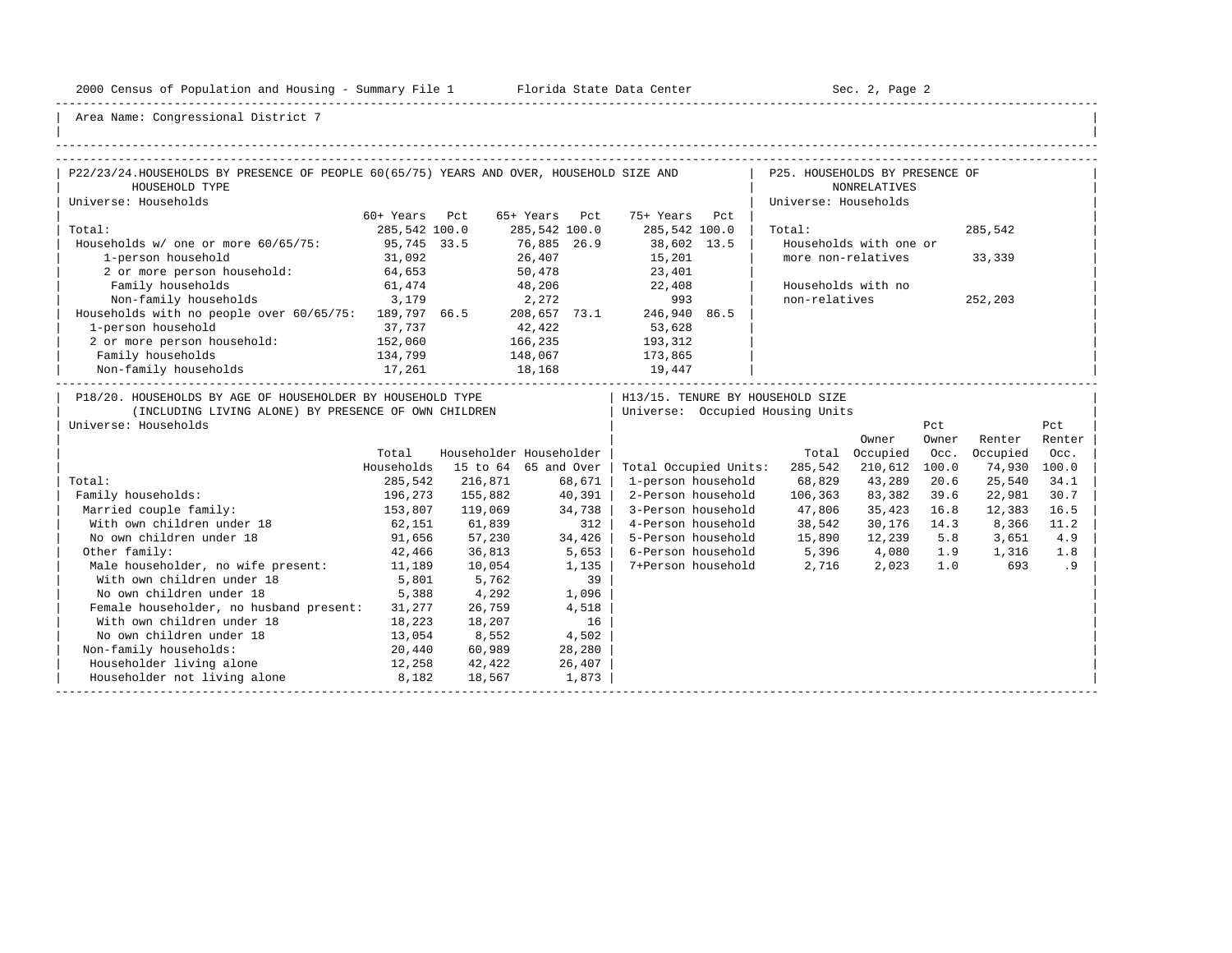| |

Area Name: Congressional District 7

#### -----------------------------------------------------------------------------------------------------------------------------------------------------

## -----------------------------------------------------------------------------------------------------------------------------------------------------

P29. RELATIONSHIP BY AGE FOR THE POPULATION UNDER 18 YEARS | Universe: Population under 18 years

|                   |         | --------------In Households----------------- | ----------- |           | -Group Quarters----------- |              |       |              |                 |
|-------------------|---------|----------------------------------------------|-------------|-----------|----------------------------|--------------|-------|--------------|-----------------|
|                   |         |                                              |             |           | -----Related Child-----    |              |       |              |                 |
|                   |         | Pop. in                                      | Householder |           | Other                      |              |       | Institution- | Noninstitution- |
|                   | Total   | Households                                   | or Spouse   | Own Child | Relatives                  | Nonrelatives | Total | alized Pop.  | alized Pop.     |
| Under 18:         | 169,357 | 169,001                                      | 127         | 152,590   | 12,627                     | 3,657        | 356   | 67           | 289             |
| Under 3           | 24,771  | 24,752                                       |             | 21,233    | 3,119                      | 400          | 19    |              | 19              |
| 3 and 4 years     | 17,407  | 17,389                                       |             | 15,454    | 1,608                      | 327          | 18    |              | 17              |
| 5 years           | 9,184   | 9,171                                        |             | 8,233     | 728                        | 210          | 13    |              | 13              |
| 6 to 11 years     | 59,361  | 59,294                                       |             | 54,258    | 3,789                      | 1,247        | 67    |              | 61              |
| 12 and 13 years   | 19,843  | 19,803                                       |             | 18,336    | 1,108                      | 359          | 40    |              | 32              |
| 14 years          | 9,943   | 9,910                                        |             | 9,209     | 520                        | 181          | 33    |              | 24              |
| 15 to 17 years    | 28,721  | 28,555                                       |             | 25,867    | 1,755                      | 933          | 166   | 43           | 123             |
|                   |         |                                              |             |           |                            |              |       |              |                 |
| % Under 3         | 14.6%   | 14.7%                                        |             | 13.9%     | 24.7%                      | 10.9%        | 5.3%  | $.0\%$       | 6.6%            |
| % 3 and 4 years   | 10.3%   | 10.3%                                        |             | 10.1%     | 12.7%                      | 8.9%         | 5.1%  | 1.5%         | 5.9%            |
| % 5 years         | 5.4%    | 5.4%                                         |             | 5.4%      | 5.8%                       | 5.7%         | 3.7%  | $.0\%$       | 4.5%            |
| % 6 to 11 years   | 35.1%   | 35.1%                                        |             | 35.6%     | 30.0%                      | 34.1%        | 18.8% | 9.0%         | 21.1%           |
| % 12 and 13 years | 11.7%   | 11.7%                                        |             | 12.0%     | 8.8%                       | 9.8%         | 11.2% | 11.9%        | 11.1%           |
| % 14 years        | 5.9%    | 5.9%                                         |             | 6.0%      | 4.1%                       | 4.9%         | 9.3%  | 13.4%        | 8.3%            |
| % 15 to 17 years  | 17.0%   | 16.9%                                        |             | 17.0%     | 13.9%                      | 25.5%        | 46.6% | 64.2%        | 42.6%           |
|                   |         |                                              |             |           |                            |              |       |              |                 |

H17. TENURE BY HOUSEHOLD TYPE (INCLUDING LIVING ALONE) BY AGE OF HOUSEHOLDER

|                            | Total Owner |             |             | Owner Occupied --------------- |       | Total Renter |             | Renter Occupied -- |             |       |  |
|----------------------------|-------------|-------------|-------------|--------------------------------|-------|--------------|-------------|--------------------|-------------|-------|--|
|                            | Occupied    | Householder | Householder | Householder                    | Pct   | Occupied     | Householder | Householder        | Householder | Pct   |  |
|                            | Units       | 15 to 34    | 35 to 64    | $65+$                          | $65+$ | Units        | 15 to 34    | 35 to 64           | $65+$       | $65+$ |  |
| Family households:         | 156,990     | 19,729      | 99,945      | 37,316                         | 23.8  | 39,283       | 15,949      | 20,259             | 3,075       | 7.8   |  |
| Married-couple family:     | 130,878     | 15,694      | 82,809      | 32,375                         | 24.7  | 22,929       | 8,799       | 11,767             | 2,363       | 10.3  |  |
| Other family:              | 26,112      | 4,035       | 17,136      | 4,941                          | 18.9  | 16,354       | 7,150       | 8,492              | 712         | 4.4   |  |
| Male householder, no wife  | 6,821       | 1,410       | 4,437       | 974                            | 14.3  | 4,368        | 2,087       | 2,120              | 161         | 3.7   |  |
| Female hsehldr, no husband | 19,291      | 2,625       | 12,699      | 3,967                          | 20.6  | 11,986       | 5,063       | 6,372              | 551         | 4.6   |  |
| Nonfamily households:      | 53,622      | 5,510       | 25,795      | 22,317                         | 41.6  | 35,647       | 15,113      | 14,571             | 5,963       | 16.7  |  |
| Male householder:          | 22,115      | 3,580       | 12,531      | 6.004                          | 27.1  | 19,133       | 9,032       | 8,509              | 1,592       | 8.3   |  |
| Living alone               | 16,166      | 1,881       | 9,080       | 5,205                          | 32.2  | 12,824       | 4,715       | 6,674              | 1,435       | 11.2  |  |
| Not living alone           | 5,949       | 1,699       | 3,451       | 799                            | 13.4  | 6,309        | 4,317       | 1,835              | 157         | 2.5   |  |
| Female householder:        | 31,507      | 1,930       | 13,264      | 16,313                         | 51.8  | 16,514       | 6,081       | 6,062              | 4,371       | 26.5  |  |
| Living alone               | 27,123      | 1,087       | 10,510      | 15,526                         | 57.2  | 12,716       | 3,366       | 5,109              | 4,241       | 33.4  |  |
| Not living alone           | 4,384       | 843         | 2,754       | 787                            | 18.0  | 3,798        | 2,715       | 953                | 130         | 3.4   |  |
|                            |             |             |             |                                |       |              |             |                    |             |       |  |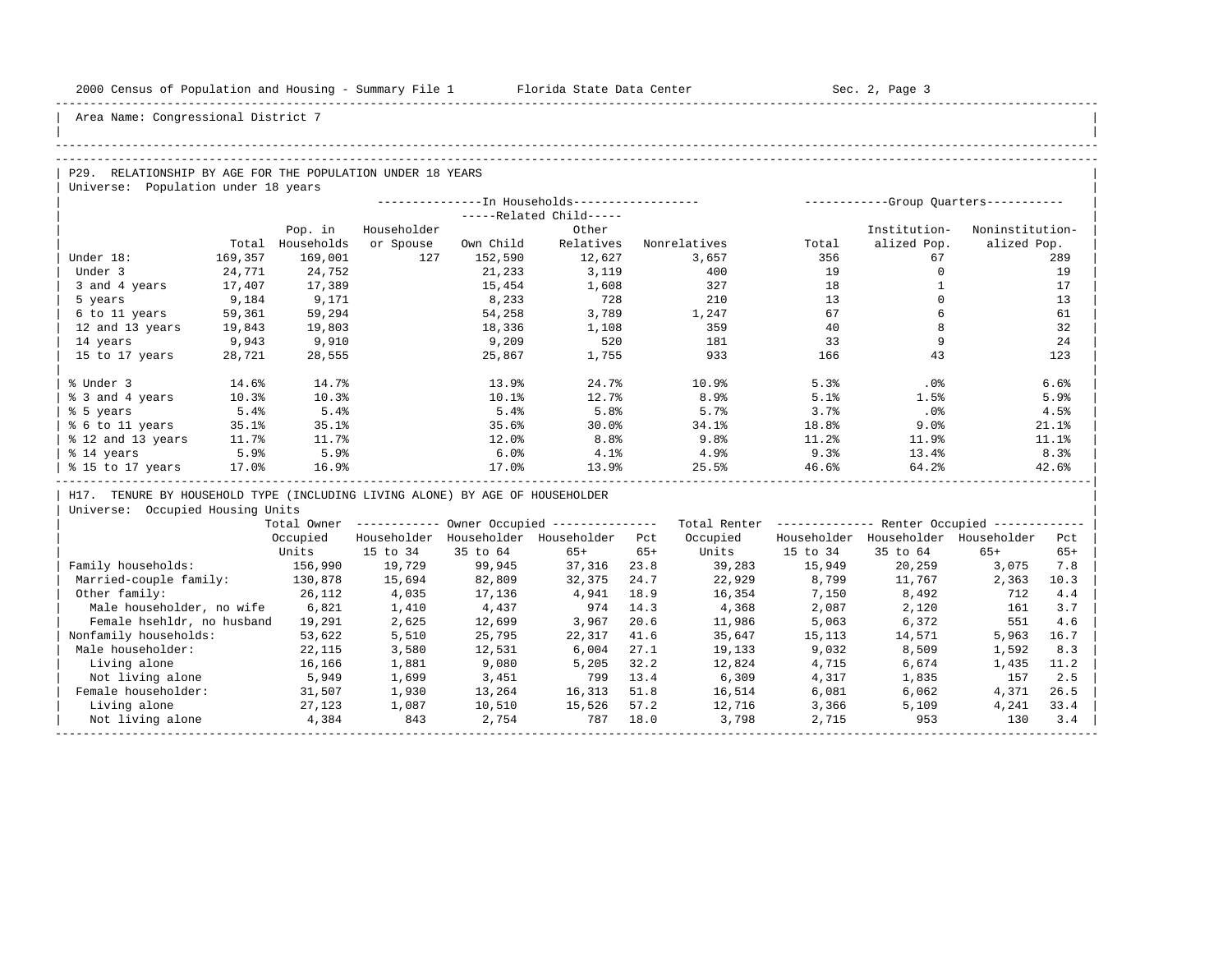-----------------------------------------------------------------------------------------------------------------------------------------------------

| |

|                                                         |         |         | P14. SEX BY AGE FOR THE POPULATION UNDER 20 YEARS |      |         |            | P38. GROUP QUARTERS POPULATION BY SEX BY AGE BY GQ TYPE |                |                          |           |                |           |
|---------------------------------------------------------|---------|---------|---------------------------------------------------|------|---------|------------|---------------------------------------------------------|----------------|--------------------------|-----------|----------------|-----------|
|                                                         |         |         | Universe: Population Under 20 Years               |      |         |            | Universe: Population in Group Quarters                  |                |                          |           |                |           |
|                                                         | Total   | Pct.    | Male                                              | Pct. | Female  | Pct.       |                                                         | Total          | Male Pct.                |           | Female         | Pct.      |
| Total                                                   | 211,923 |         | 108,717                                           |      | 103,206 |            | Total                                                   | 17,710         | 10,952                   |           | 6,758          |           |
| <1 year                                                 | 10,249  | 4.8     | 5,210                                             | 4.8  | 5,039   | 4.9        | Under 18 Years:                                         | 700            | 504                      | 4.0       | 196            | 4.6       |
| 1 year                                                  | 10,176  | 4.8     | 5,138                                             | 4.7  | 5,038   | 4.9        | Institutionalized Population:                           | 572            | 436                      | 3.2       | 136            | 4.0       |
| 2 years                                                 | 10,029  | 4.7     | 5,082                                             | 4.7  | 4,947   | 4.8        | Correctional Institutions                               | 89             | 80                       | . 5       | 9              | .7        |
| 3 years                                                 | 10,053  | 4.7     | 5,231                                             | 4.8  | 4,822   | 4.7        | Nursing Homes                                           | $\overline{0}$ | $\overline{0}$           | .0        | $\mathbf 0$    | $\cdot$ 0 |
| 4 years                                                 | 10,250  | 4.8     | 5,288                                             | 4.9  | 4,962   | 4.8        | Other Institutions                                      | 483            | 356                      | 2.7       | 127            | 3.3       |
| 5 years                                                 | 10,642  | 5.0     | 5,486                                             | 5.0  | 5,156   | 5.0        | Non-Institutional Population:                           | 128            | 68                       | .7        | 60             | .6        |
| 6 years                                                 | 10,614  | 5.0     | 5,516                                             | 5.1  | 5,098   | 4.9        | College Dormitories                                     | 16             | $\overline{4}$           | $\cdot$ 1 | 12.            | $\cdot$ 0 |
| 7 years                                                 | 10,882  | 5.1     | 5,626                                             | 5.2  | 5,256   | 5.1        | Military Quarters                                       | $\overline{0}$ | $\Omega$                 | $\cdot$ 0 | $\overline{0}$ | $\cdot$ 0 |
| 8 years                                                 | 10,756  | 5.1     | 5,482                                             | 5.0  | 5,274   | 5.1        | Other Noninstitutional GO                               | 112            | 64                       | .6        | 48             | .6        |
| 9 years                                                 | 10,956  | 5.2     | 5,618                                             | 5.2  | 5,338   | 4.9        | 18 to 64 Years:                                         | 12,400         | 9,076                    | 70.0      | 3,324          | 82.9      |
| 10 years                                                | 11,080  | 5.2     | 5,746                                             | 5.3  | 5,334   | 4.9        | Institutionalized Population:                           | 7,912          | 6,809                    | 44.7      | 1,103          | 62.2      |
| 11 years                                                | 10,605  | 5.0     | 5,510                                             | 5.1  | 5,095   | 4.8        | Correctional Institutions                               | 6,960          | 6,263                    | 39.3      | 697            | 57.2      |
| 12 years                                                | 10,519  | 5.0     | 5,376                                             | 4.9  | 5,143   | 4.7        | Nursing Homes                                           | 399            | 216                      | 2.3       | 183            | 2.0       |
| 13 years                                                | 10,202  | 4.8     | 5,226                                             | 4.8  | 4,976   | 4.8        | Other Institutions                                      | 553            | 330                      | 3.1       | 223            | 3.0       |
| 14 years                                                | 10,493  | 5.0     | 5,427                                             | 5.0  | 5,066   | 5.0        | Non-Institutional Population:                           | 4,488          | 2,267                    | 25.3      | 2,221 20.7     |           |
| 15 years                                                | 10,337  | 4.9     | 5,313                                             | 4.9  | 5,024   | 4.9        | College Dormitories                                     | 3,541          | 1,607                    | 20.0      | 1,934 14.7     |           |
| 16 years                                                | 9,902   | 4.7     | 5,157                                             | 4.7  | 4,745   | 5.1        | Military Quarters                                       | $\overline{0}$ | $\mathbf{0}$             | $\cdot$ 0 | $\mathbf 0$    | $\cdot$ 0 |
| 17 years                                                | 10,197  | 4.8     | 5,257                                             | 4.8  | 4,940   | 5.1        | Other Noninstitutional GO                               | 947            | 660                      | 5.3       | 287            | 6.0       |
| 18 years                                                | 11,273  | 5.3     | 5,583                                             | 5.1  | 5,690   | 4.9        | 65 Years and Over:                                      | 4,610          | 1,372                    | 26.0      | 3,238          | 12.5      |
| 19 years                                                | 12,708  | 6.0     | 6,445                                             | 5.9  | 6,263   | 4.9        | Institutionalized Population:                           | 3,895          | 1,181                    | 22.0      | 2,714          | 10.8      |
|                                                         |         |         |                                                   |      |         |            | Correctional Institutions                               | 43             | 40                       | $\cdot$ 2 | 3              | .4        |
|                                                         |         |         |                                                   |      |         |            | Nursing Homes                                           | 3,012          | 790                      | 17.0      | 2,222          | 7.2       |
| P36. OWN CHILDREN UNDER 18 YEARS BY FAMILY TYPE AND AGE |         |         |                                                   |      |         |            | Other Institutions                                      | 840            | 351                      | 4.7       | 489            | 3.2       |
|                                                         |         |         | Universe: Own Children Under 18 Years             |      |         |            | Non-Institutional Population:                           | 715            | 191                      | 4.0       | 524            | 1.7       |
|                                                         |         |         |                                                   |      |         |            | College Dormitories                                     | $\overline{0}$ | $\overline{0}$           | .0        | $\overline{0}$ | .0        |
|                                                         |         |         | In Married                                        |      | Male HH | Female HH  | Military Quarters                                       | $\overline{0}$ | $\overline{\phantom{0}}$ | $\cdot$ 0 | $\overline{0}$ | $\cdot$ 0 |
|                                                         |         |         | Couple                                            |      | No Wife | No Husband | Other Noninstitutional GO                               | 715            | 191                      | 4.0       | 524            | 1.7       |
|                                                         |         |         | Total Families                                    |      | Present | Present    |                                                         |                |                          |           |                |           |
| Total < 18 Years:                                       |         | 168,257 | 123,463                                           |      | 10,577  | 34,217     |                                                         |                |                          |           |                |           |
| Under 3 Years                                           |         | 26,346  | 20,843                                            |      | 1,885   | 3,618      |                                                         |                |                          |           |                |           |
| 3 and 4 Years                                           |         | 17,997  | 13,837                                            |      | 1,097   | 3,063      |                                                         |                |                          |           |                |           |
| 5 Years                                                 |         | 9,486   | 7,048                                             |      | 616     | 1,822      |                                                         |                |                          |           |                |           |
| 6 to 11 Years                                           |         | 59,093  | 42,812                                            |      | 3,449   | 12,832     |                                                         |                |                          |           |                |           |
| 12 to 17 Years                                          |         | 55,335  | 38,923                                            |      | 3,530   | 12,882     |                                                         |                |                          |           |                |           |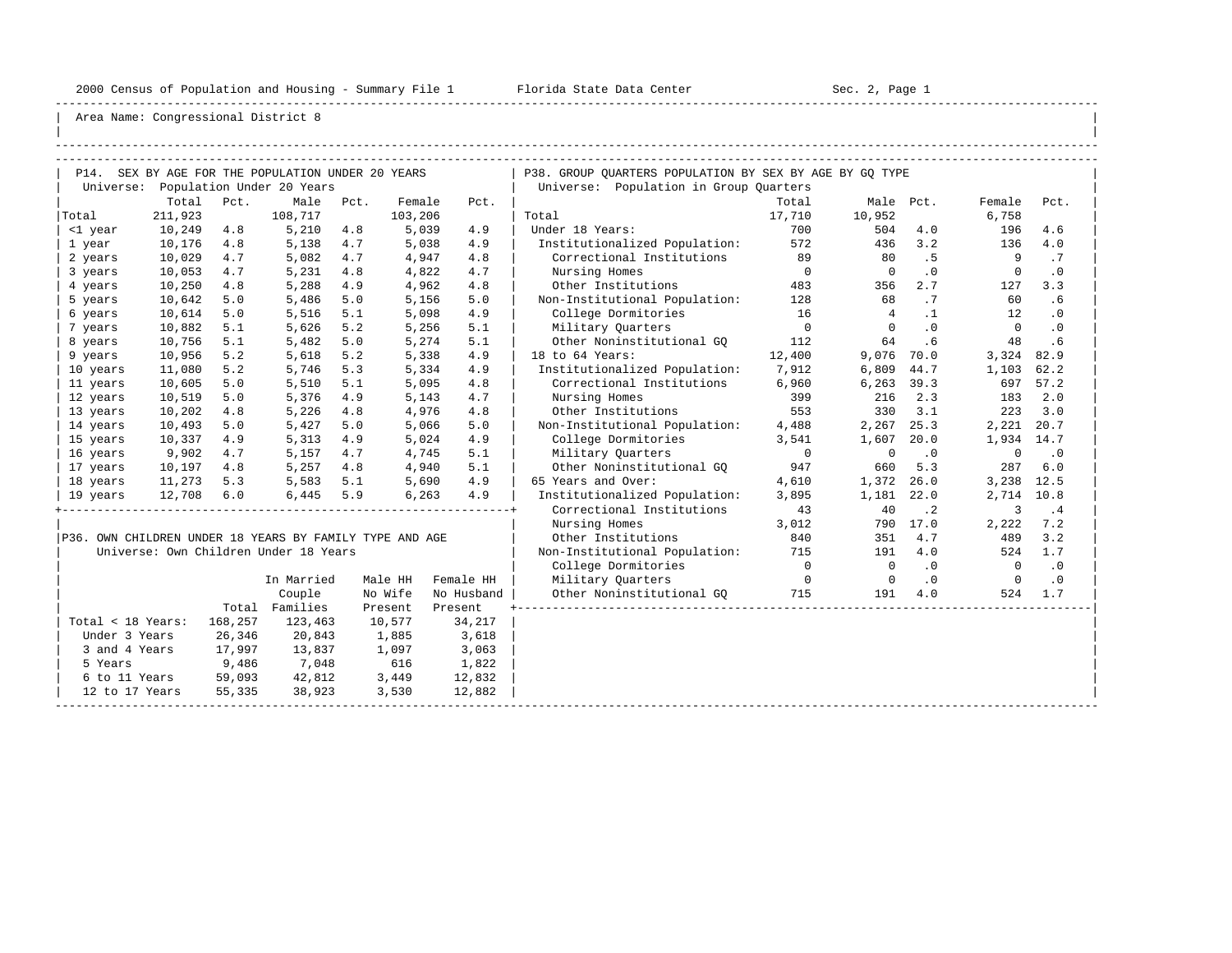-----------------------------------------------------------------------------------------------------------------------------------------------------

| |

| P22/23/24.HOUSEHOLDS BY PRESENCE OF PEOPLE 60(65/75) YEARS AND OVER, HOUSEHOLD SIZE AND                                                    |                       |                         |               |             |                             |      | P25. HOUSEHOLDS BY PRESENCE OF                                       |                        |              |                  |               |
|--------------------------------------------------------------------------------------------------------------------------------------------|-----------------------|-------------------------|---------------|-------------|-----------------------------|------|----------------------------------------------------------------------|------------------------|--------------|------------------|---------------|
| HOUSEHOLD TYPE                                                                                                                             |                       |                         |               |             |                             |      |                                                                      | <b>NONRELATIVES</b>    |              |                  |               |
| Universe: Households                                                                                                                       |                       |                         |               |             |                             |      | Universe: Households                                                 |                        |              |                  |               |
|                                                                                                                                            | 60+ Years Pct         |                         |               |             | 65+ Years Pct 75+ Years Pct |      |                                                                      |                        |              |                  |               |
| Total:                                                                                                                                     | 296,753 100.0         |                         | 296,753 100.0 |             | 296,753 100.0               |      | Total:                                                               |                        |              | 296,753          |               |
| Households w/ one or more 60/65/75:                                                                                                        | 72,808 24.5<br>22,855 |                         |               |             |                             |      |                                                                      | Households with one or |              |                  |               |
| 1-person household                                                                                                                         |                       |                         |               |             | 10,737                      |      | more non-relatives                                                   |                        |              | 47,832           |               |
| 2 or more person household: 49,953                                                                                                         |                       |                         |               |             | 37,453 16,458               |      |                                                                      |                        |              |                  |               |
| Family households                                                                                                                          | 47,605                |                         |               |             | 35,906 15,865               |      | Households with no                                                   |                        |              |                  |               |
| Non-family households 2,348 1,547 593<br>Households with no people over 60/65/75: 223,945 75.5 240,219 80.9 269,558                        |                       |                         |               |             |                             |      | non-relatives                                                        |                        |              | 248,921          |               |
|                                                                                                                                            |                       |                         |               |             |                             | 90.8 |                                                                      |                        |              |                  |               |
| 1-person household                                                                                                                         | 48,817                |                         | 52,591        |             | 60,935                      |      |                                                                      |                        |              |                  |               |
| 2 or more person household:                                                                                                                | 175, 128              |                         | 187,628       |             | 208,623                     |      |                                                                      |                        |              |                  |               |
| Family households                                                                                                                          | 145,798<br>29,330     | 157,497<br>30,131       |               |             | 177,538<br>31,085           |      |                                                                      |                        |              |                  |               |
| Non-family households                                                                                                                      |                       |                         |               |             |                             |      |                                                                      |                        |              |                  |               |
| P18/20. HOUSEHOLDS BY AGE OF HOUSEHOLDER BY HOUSEHOLD TYPE<br>(INCLUDING LIVING ALONE) BY PRESENCE OF OWN CHILDREN<br>Universe: Households |                       |                         |               |             |                             |      | H13/15. TENURE BY HOUSEHOLD SIZE<br>Universe: Occupied Housing Units | Owner                  | Pct<br>Owner | Renter           | Pct<br>Renter |
|                                                                                                                                            | Total                 | Householder Householder |               |             |                             |      |                                                                      | Total Occupied         | Occ.         | Occupied         | Occ.          |
|                                                                                                                                            | Households            | 15 to 64 65 and Over    |               |             | Total Occupied Units:       |      |                                                                      | 296,753 181,882 100.0  |              | 114,871          | 100.0         |
| Total:                                                                                                                                     | 296,753               | 248,765                 |               | 47,988      | 1-person household          |      | 71,672                                                               | 34,317 18.9            |              | 37,355           | 32.5          |
| Family households:                                                                                                                         | 193,403 165,716       |                         | 27,687        |             | 2-Person household          |      | 100,765                                                              | 64,762 35.6            |              | 36,003           | 31.3          |
| Married couple family:                                                                                                                     | 145,117               | 122,536                 | 22,581        |             |                             |      | 3-Person household 51,987                                            | 33,111 18.2            |              | 18,876           | 16.4          |
| With own children under 18                                                                                                                 | $67,294$ 66,949       |                         |               | 345         |                             |      | 4-Person household 43,161                                            | 29,770 16.4            |              | 13,391           | 11.7          |
| No own children under 18                                                                                                                   | 77,823 55,587         |                         |               | 22,236      |                             |      | 5-Person household 18,698                                            |                        |              | 12,891 7.1 5,807 | 5.1           |
| Other family:                                                                                                                              | 48,286                | 43,180                  |               | 5,106       |                             |      | 6-Person household 6,764 4,531                                       |                        | 2.5          | 2,233            | 1.9           |
| Male householder, no wife present: 13,638                                                                                                  |                       | 12,645                  |               | 993         |                             |      | 7+Person household 3,706 2,500                                       |                        | 1.4          | 1,206            | 1.0           |
| With own children under 18                                                                                                                 | 6,747                 | 6,699                   |               |             |                             |      |                                                                      |                        |              |                  |               |
| No own children under 18                                                                                                                   | 6,891                 | 5,946                   |               | $48$<br>945 |                             |      |                                                                      |                        |              |                  |               |
| Female householder, no husband present: 34,648                                                                                             |                       | 30,535                  |               | 4,113       |                             |      |                                                                      |                        |              |                  |               |
| With own children under 18                                                                                                                 | 20,474                | 20,454                  |               | 20          |                             |      |                                                                      |                        |              |                  |               |
| No own children under 18                                                                                                                   | 14,174                | 10,081                  | 4,093         |             |                             |      |                                                                      |                        |              |                  |               |
| Non-family households:                                                                                                                     | 31,678                | 83,049                  |               | 20,301      |                             |      |                                                                      |                        |              |                  |               |
| Householder living alone                                                                                                                   | 18,931                | 52,591                  |               | 19,081      |                             |      |                                                                      |                        |              |                  |               |
| Householder not living alone                                                                                                               | 12,747                | 30,458                  |               | 1,220       |                             |      |                                                                      |                        |              |                  |               |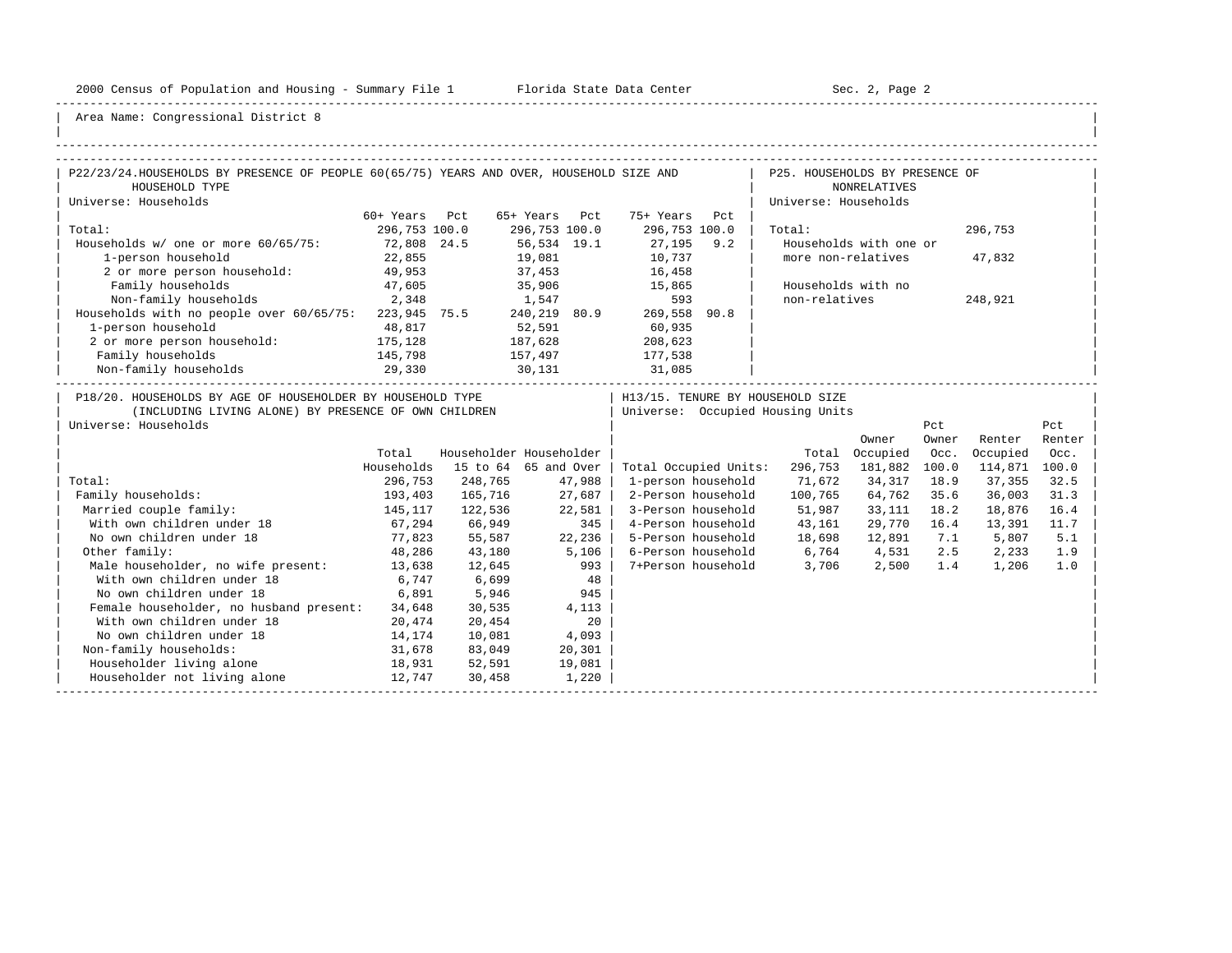| |

## Area Name: Congressional District 8

#### -----------------------------------------------------------------------------------------------------------------------------------------------------

#### -----------------------------------------------------------------------------------------------------------------------------------------------------

| $\overline{P29}$ .<br>RELATIONSHIP BY AGE FOR THE POPULATION UNDER 18 YEARS |  |
|-----------------------------------------------------------------------------|--|
| Universe: Population under 18 years                                         |  |

|                   |         |            | ----------- |           | -Group Quarters----------- |              |       |              |                 |
|-------------------|---------|------------|-------------|-----------|----------------------------|--------------|-------|--------------|-----------------|
|                   |         |            |             |           | -----Related Child-----    |              |       |              |                 |
|                   |         | Pop. in    | Householder |           | Other                      |              |       | Institution- | Noninstitution- |
|                   | Total   | Households | or Spouse   | Own Child | Relatives                  | Nonrelatives | Total | alized Pop.  | alized Pop.     |
| Under 18:         | 187,942 | 187,242    | 197         | 168,257   | 15,172                     | 3,616        | 700   | 572          | 128             |
| Under 3           | 30,454  | 30,426     |             | 26,346    | 3,635                      | 445          | 28    |              | 28              |
| 3 and 4 years     | 20,303  | 20,288     |             | 17,997    | 1,946                      | 345          | 15    |              | 15              |
| 5 years           | 10,642  | 10,636     |             | 9,486     | 941                        | 209          | 6     |              | 6               |
| 6 to 11 years     | 64,893  | 64,858     |             | 59,093    | 4,661                      | 1,104        | 35    | 14           | 21              |
| 12 and 13 years   | 20,721  | 20,644     |             | 19,073    | 1,230                      | 341          | 77    | 70           | 7               |
| 14 years          | 10,493  | 10,410     |             | 9,605     | 632                        | 173          | 83    | 74           | 9               |
| 15 to 17 years    | 30,239  | 29,783     |             | 26,657    | 2,127                      | 999          | 456   | 414          | 42              |
|                   |         |            |             |           |                            |              |       |              |                 |
| % Under 3         | 16.2%   | 16.3%      |             | 15.7%     | 24.0%                      | 12.3%        | 4.0%  | .0%          | 21.9%           |
| % 3 and 4 years   | 10.8%   | 10.8%      |             | 10.7%     | 12.8%                      | 9.5%         | 2.1%  | .0%          | 11.7%           |
| % 5 years         | 5.7%    | 5.7%       |             | 5.6%      | 6.2%                       | 5.8%         | .9%   | .0%          | 4.7%            |
| % 6 to 11 years   | 34.6%   | 34.7%      |             | 35.1%     | 30.7%                      | 30.5%        | 5.0%  | 2.4%         | 16.4%           |
| % 12 and 13 years | 11.0%   | 11.0%      |             | 11.3%     | 8.1%                       | 9.4%         | 11.0% | 12.2%        | 5.5%            |
| % 14 years        | 5.6%    | 5.6%       |             | 5.7%      | 4.2%                       | 4.8%         | 11.9% | 12.9%        | 7.0%            |
| % 15 to 17 years  | 16.1%   | 15.9%      |             | 15.8%     | 14.0%                      | 27.6%        | 65.1% | 72.4%        | 32.8%           |
|                   |         |            |             |           |                            |              |       |              |                 |

| H17. TENURE BY HOUSEHOLD TYPE (INCLUDING LIVING ALONE) BY AGE OF HOUSEHOLDER |

|                            | Total Owner |             |             | Owner Occupied --------------- |       | Total Renter |             | Renter Occupied - |             |       |
|----------------------------|-------------|-------------|-------------|--------------------------------|-------|--------------|-------------|-------------------|-------------|-------|
|                            | Occupied    | Householder | Householder | Householder                    | Pct   | Occupied     | Householder | Householder       | Householder | Pct   |
|                            | Units       | 15 to 34    | 35 to 64    | $65+$                          | $65+$ | Units        | 15 to 34    | 35 to 64          | $65+$       | $65+$ |
| Family households:         | 137,093     | 21,188      | 91,146      | 24,759                         | 18.1  | 56,310       | 25,010      | 28,372            | 2,928       | 5.2   |
| Married-couple family:     | 112,277     | 16,826      | 74,850      | 20,601                         | 18.3  | 32,840       | 14,243      | 16,617            | 1,980       | 6.0   |
| Other family:              | 24,816      | 4,362       | 16,296      | 4,158                          | 16.8  | 23,470       | 10,767      | 11,755            | 948         | 4.0   |
| Male householder, no wife  | 6,823       | 1,698       | 4,339       | 786                            | 11.5  | 6,815        | 3,663       | 2,945             | 207         | 3.0   |
| Female hsehldr, no husband | 17,993      | 2,664       | 11,957      | 3,372                          | 18.7  | 16,655       | 7,104       | 8,810             | 741         | 4.4   |
| Nonfamily households:      | 44,789      | 7,240       | 23,421      | 14,128                         | 31.5  | 58,561       | 32,108      | 20,280            | 6,173       | 10.5  |
| Male householder:          | 20,159      | 4,600       | 11,959      | 3,600                          | 17.9  | 32,400       | 18,581      | 12,256            | 1,563       | 4.8   |
| Living alone               | 13,888      | 2,321       | 8,435       | 3,132                          | 22.6  | 19,740       | 9,033       | 9,282             | 1,425       | 7.2   |
| Not living alone           | 6,271       | 2,279       | 3,524       | 468                            | 7.5   | 12,660       | 9,548       | 2,974             | 138         | 1.1   |
| Female householder:        | 24,630      | 2,640       | 11,462      | 10,528                         | 42.7  | 26,161       | 13,527      | 8,024             | 4,610       | 17.6  |
| Living alone               | 20,429      | 1,409       | 8,999       | 10,021                         | 49.1  | 17,615       | 6,519       | 6,593             | 4,503       | 25.6  |
| Not living alone           | 4,201       | 1,231       | 2,463       | 507                            | 12.1  | 8,546        | 7,008       | 1,431             | 107         | 1.3   |
|                            |             |             |             |                                |       |              |             |                   |             |       |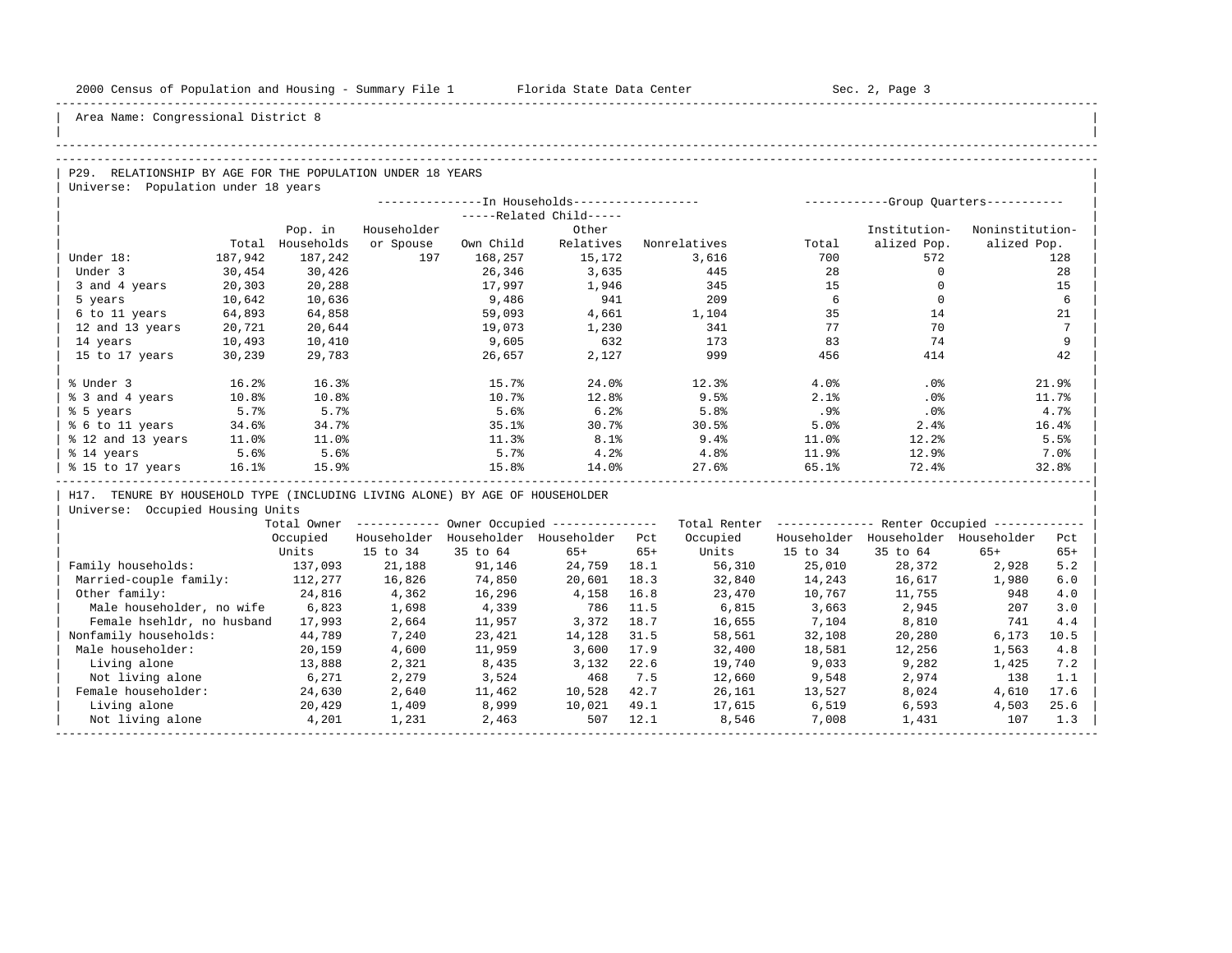-----------------------------------------------------------------------------------------------------------------------------------------------------

| |

|                                                         |         |         | P14. SEX BY AGE FOR THE POPULATION UNDER 20 YEARS |      |         |            | P38. GROUP QUARTERS POPULATION BY SEX BY AGE BY GQ TYPE |                |                          |           |              |           |
|---------------------------------------------------------|---------|---------|---------------------------------------------------|------|---------|------------|---------------------------------------------------------|----------------|--------------------------|-----------|--------------|-----------|
|                                                         |         |         | Universe: Population Under 20 Years               |      |         |            | Universe: Population in Group Quarters                  |                |                          |           |              |           |
|                                                         | Total   | Pct.    | Male                                              | Pct. | Female  | Pct.       |                                                         | Total          | Male Pct.                |           | Female       | Pct.      |
| Total                                                   | 171,587 |         | 87,822                                            |      | 83,765  |            | Total                                                   | 10,684         | 4,199                    |           | 6,485        |           |
| <1 year                                                 | 7,773   | 4.5     | 4,004                                             | 4.6  | 3,769   | 4.5        | Under 18 Years:                                         | 499            | 234                      | 4.7       | 265          | 5.6       |
| 1 year                                                  | 7,922   | 4.6     | 4,019                                             | 4.6  | 3,903   | 4.7        | Institutionalized Population:                           | 103            | 62                       | 1.0       | 41           | 1.5       |
| 2 years                                                 | 7,995   | 4.7     | 4,089                                             | 4.7  | 3,906   | 4.7        | Correctional Institutions                               | 25             | 24                       | $\cdot$ 2 | <sup>1</sup> | .6        |
| 3 years                                                 | 8,090   | 4.7     | 4,085                                             | 4.7  | 4,005   | 4.8        | Nursing Homes                                           | $\overline{0}$ | $\overline{0}$           | .0        | $\circ$      | $\cdot$ 0 |
| 4 years                                                 | 8,547   | 5.0     | 4,381                                             | 5.0  | 4,166   | 5.0        | Other Institutions                                      | 78             | 38                       | .7        | 40           | .9        |
| 5 years                                                 | 8,561   | 5.0     | 4,395                                             | 5.0  | 4,166   | 5.0        | Non-Institutional Population:                           | 396            | 172                      | 3.7       | 224          | 4.1       |
| 6 years                                                 | 8,837   | 5.2     | 4,521                                             | 5.1  | 4,316   | 5.2        | College Dormitories                                     | 39             | 18                       | .4        | 21           | .4        |
| 7 years                                                 | 8,962   | 5.2     | 4,612                                             | 5.3  | 4,350   | 5.2        | Military Quarters                                       | $\overline{0}$ | $\mathbf 0$              | $\cdot$ 0 | $\mathbf 0$  | $\cdot$ 0 |
| 8 years                                                 | 8,958   | 5.2     | 4,597                                             | 5.2  | 4,361   | 5.2        | Other Noninstitutional GQ                               | 357            | 154                      | 3.3       | 203          | 3.7       |
| 9 years                                                 | 9,518   | 5.5     | 4,901                                             | 5.6  | 4,617   | 4.5        | 18 to 64 Years:                                         | 3,711          | 2,240                    | 34.7      | 1,471        | 53.3      |
| 10 years                                                | 9,437   | 5.5     | 4,804                                             | 5.5  | 4,633   | 4.7        | Institutionalized Population:                           | 913            | 751                      | 8.5       | 162          | 17.9      |
| 11 years                                                | 9,637   | 5.6     | 4,985                                             | 5.7  | 4,652   | 4.7        | Correctional Institutions                               | 592            | 587                      | 5.5       | 5            | 14.0      |
| 12 years                                                | 9,193   | 5.4     | 4,577                                             | 5.2  | 4,616   | 4.8        | Nursing Homes                                           | 277            | 137                      | 2.6       | 140          | 3.3       |
| 13 years                                                | 8,881   | 5.2     | 4,538                                             | 5.2  | 4,343   | 5.0        | Other Institutions                                      | 44             | 27                       | .4        | 17           | .6        |
| 14 years                                                | 9,214   | 5.4     | 4,743                                             | 5.4  | 4,471   | 5.0        | Non-Institutional Population:                           | 2,798          | 1,489                    | 26.2      | 1,309 35.5   |           |
| 15 years                                                | 8,807   | 5.1     | 4,562                                             | 5.2  | 4,245   | 5.2        | College Dormitories                                     | 643            | 275                      | 6.0       | 368          | 6.5       |
| 16 years                                                | 8,485   | 4.9     | 4,310                                             | 4.9  | 4,175   | 5.2        | Military Quarters                                       | $\overline{0}$ | $\mathbf 0$              | $\cdot$ 0 | $\mathbf 0$  | $\cdot$ 0 |
| 17 years                                                | 8,490   | 4.9     | 4,368                                             | 5.0  | 4,122   | 5.2        | Other Noninstitutional GO                               | 2,155          | 1,214                    | 20.2      | 941          | 28.9      |
| 18 years                                                | 7,633   | 4.4     | 3,948                                             | 4.5  | 3,685   | 4.5        | 65 Years and Over:                                      | 6,474          | 1,725                    | 60.6      | 4,749        | 41.1      |
| 19 years                                                | 6,647   | 3.9     | 3,383                                             | 3.9  | 3,264   | 4.7        | Institutionalized Population:                           | 4,400          | 1,195                    | 41.2      | 3,205        | 28.5      |
|                                                         |         |         |                                                   |      |         |            | Correctional Institutions                               | 6              | 5                        | $\cdot$ 1 | 1            | $\cdot$ 1 |
|                                                         |         |         |                                                   |      |         |            | Nursing Homes                                           | 4,347          | 1,171                    | 40.7      | 3,176        | 27.9      |
| P36. OWN CHILDREN UNDER 18 YEARS BY FAMILY TYPE AND AGE |         |         |                                                   |      |         |            | Other Institutions                                      | 47             | 19                       | .4        | 28           | . 5       |
|                                                         |         |         | Universe: Own Children Under 18 Years             |      |         |            | Non-Institutional Population:                           | 2,074          |                          | 530 19.4  | 1,544 12.6   |           |
|                                                         |         |         |                                                   |      |         |            | College Dormitories                                     | 2              | 2                        | $\cdot$ 0 | $\Omega$     | $\cdot$ 0 |
|                                                         |         |         | In Married                                        |      | Male HH | Female HH  | Military Quarters                                       | $\overline{0}$ | $\overline{\phantom{0}}$ | $\cdot$ 0 | 0            | $\cdot$ 0 |
|                                                         |         |         | Couple                                            |      | No Wife | No Husband | Other Noninstitutional GQ                               | 2,072          |                          | 528 19.4  | 1,544 12.6   |           |
|                                                         |         |         | Total Families                                    |      | Present | Present    |                                                         |                |                          |           |              |           |
| Total < 18 Years:                                       |         | 144,542 | 111,107                                           |      | 7,870   | 25,565     |                                                         |                |                          |           |              |           |
| Under 3 Years                                           |         | 21,227  | 17,521                                            |      | 1,140   | 2,566      |                                                         |                |                          |           |              |           |
| 3 and 4 Years                                           |         | 15,164  | 12,060                                            |      | 762     | 2,342      |                                                         |                |                          |           |              |           |
| 5 Years                                                 |         | 7,858   | 6,254                                             |      | 379     | 1,225      |                                                         |                |                          |           |              |           |
| 6 to 11 Years                                           |         | 51,413  | 38,913                                            |      | 2,800   | 9,700      |                                                         |                |                          |           |              |           |
| 12 to 17 Years                                          |         | 48,880  | 36,359                                            |      | 2,789   | 9,732      |                                                         |                |                          |           |              |           |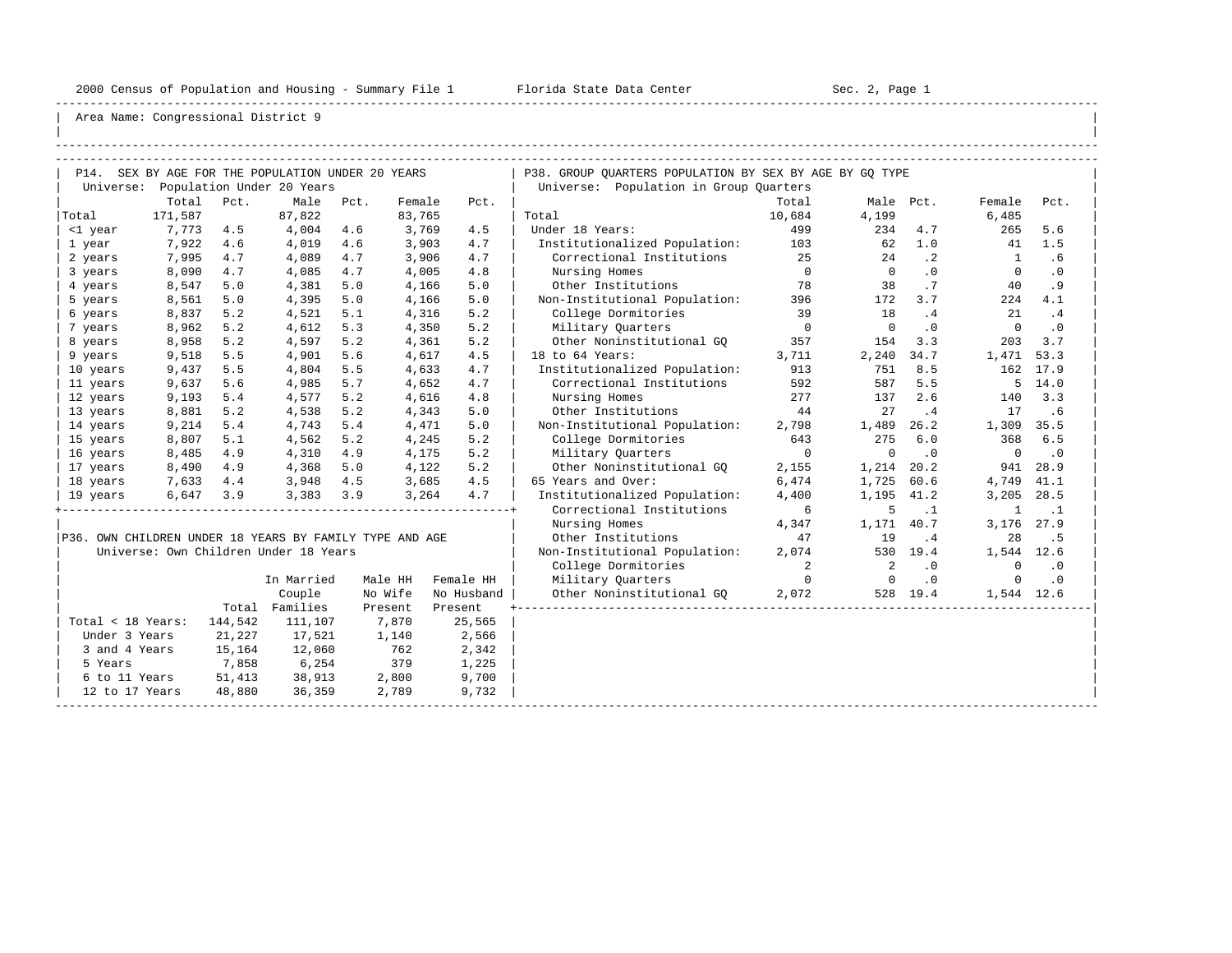-----------------------------------------------------------------------------------------------------------------------------------------------------

| |

| P22/23/24.HOUSEHOLDS BY PRESENCE OF PEOPLE 60(65/75) YEARS AND OVER, HOUSEHOLD SIZE AND<br>P25. HOUSEHOLDS BY PRESENCE OF<br>HOUSEHOLD TYPE<br><b>NONRELATIVES</b><br>Universe: Households<br>Universe: Households<br>60+ Years<br>65+ Years Pct<br>75+ Years Pct<br>Pct<br>Total:<br>301,814 100.0<br>301,814 100.0<br>301,814 100.0<br>301,814<br>Total:<br>Households w/ one or more 60/65/75: 114,378 37.9<br>94,466 31.3<br>35,763<br>50,852 16.8<br>Households with one or<br>21,935<br>1-person household<br>41,247<br>more non-relatives<br>29,582<br>2 or more person household: 73,131<br>28,917<br>58,703<br>27,639<br>Family households<br>69,503<br>56,039<br>Households with no<br>3,628<br>non-relatives<br>Non-family households<br>2,664<br>1,278<br>272,232<br>Households with no people over 60/65/75: 187,436 62.1 207,348 68.7<br>250,962 83.2<br>1-person household<br>45,651<br>59,479<br>40,167<br>2 or more person household:<br>147,269<br>161,697<br>191,483<br>Family households<br>131,636<br>15,633<br>145,100<br>16,597<br>173,500<br>17,983<br>Non-family households<br>P18/20. HOUSEHOLDS BY AGE OF HOUSEHOLDER BY HOUSEHOLD TYPE<br>  H13/15. TENURE BY HOUSEHOLD SIZE<br>(INCLUDING LIVING ALONE) BY PRESENCE OF OWN CHILDREN<br>  Universe: Occupied Housing Units<br>Universe: Households<br>Pct<br>Pct<br>Owner<br>Renter<br>Owner<br>Renter<br>Householder Householder<br>Total<br>Total Occupied<br>Occ.<br>Occupied<br>Occ.<br>Households<br>15 to 64 65 and Over<br>Total Occupied Units:<br>231,471 100.0<br>100.0<br>301,814<br>70,343<br>215,248<br>81,414<br>53,555<br>27,859<br>Total:<br>301,814<br>86,566<br>1-person household<br>23.1<br>39.6<br>48,601<br>201,139<br>Family households:<br>152,538<br>2-Person household<br>96,686<br>118,424<br>41.8<br>21,738<br>30.9<br>43,500<br>164,224<br>Married couple family:<br>3-Person household<br>120,724<br>34,973<br>15.1<br>10,005<br>14.2 |  |  |  |        |  |  |
|-------------------------------------------------------------------------------------------------------------------------------------------------------------------------------------------------------------------------------------------------------------------------------------------------------------------------------------------------------------------------------------------------------------------------------------------------------------------------------------------------------------------------------------------------------------------------------------------------------------------------------------------------------------------------------------------------------------------------------------------------------------------------------------------------------------------------------------------------------------------------------------------------------------------------------------------------------------------------------------------------------------------------------------------------------------------------------------------------------------------------------------------------------------------------------------------------------------------------------------------------------------------------------------------------------------------------------------------------------------------------------------------------------------------------------------------------------------------------------------------------------------------------------------------------------------------------------------------------------------------------------------------------------------------------------------------------------------------------------------------------------------------------------------------------------------------------------------------------------------------------------------------------------------------------------------------------|--|--|--|--------|--|--|
|                                                                                                                                                                                                                                                                                                                                                                                                                                                                                                                                                                                                                                                                                                                                                                                                                                                                                                                                                                                                                                                                                                                                                                                                                                                                                                                                                                                                                                                                                                                                                                                                                                                                                                                                                                                                                                                                                                                                                 |  |  |  |        |  |  |
|                                                                                                                                                                                                                                                                                                                                                                                                                                                                                                                                                                                                                                                                                                                                                                                                                                                                                                                                                                                                                                                                                                                                                                                                                                                                                                                                                                                                                                                                                                                                                                                                                                                                                                                                                                                                                                                                                                                                                 |  |  |  |        |  |  |
|                                                                                                                                                                                                                                                                                                                                                                                                                                                                                                                                                                                                                                                                                                                                                                                                                                                                                                                                                                                                                                                                                                                                                                                                                                                                                                                                                                                                                                                                                                                                                                                                                                                                                                                                                                                                                                                                                                                                                 |  |  |  |        |  |  |
|                                                                                                                                                                                                                                                                                                                                                                                                                                                                                                                                                                                                                                                                                                                                                                                                                                                                                                                                                                                                                                                                                                                                                                                                                                                                                                                                                                                                                                                                                                                                                                                                                                                                                                                                                                                                                                                                                                                                                 |  |  |  |        |  |  |
|                                                                                                                                                                                                                                                                                                                                                                                                                                                                                                                                                                                                                                                                                                                                                                                                                                                                                                                                                                                                                                                                                                                                                                                                                                                                                                                                                                                                                                                                                                                                                                                                                                                                                                                                                                                                                                                                                                                                                 |  |  |  |        |  |  |
|                                                                                                                                                                                                                                                                                                                                                                                                                                                                                                                                                                                                                                                                                                                                                                                                                                                                                                                                                                                                                                                                                                                                                                                                                                                                                                                                                                                                                                                                                                                                                                                                                                                                                                                                                                                                                                                                                                                                                 |  |  |  |        |  |  |
|                                                                                                                                                                                                                                                                                                                                                                                                                                                                                                                                                                                                                                                                                                                                                                                                                                                                                                                                                                                                                                                                                                                                                                                                                                                                                                                                                                                                                                                                                                                                                                                                                                                                                                                                                                                                                                                                                                                                                 |  |  |  |        |  |  |
|                                                                                                                                                                                                                                                                                                                                                                                                                                                                                                                                                                                                                                                                                                                                                                                                                                                                                                                                                                                                                                                                                                                                                                                                                                                                                                                                                                                                                                                                                                                                                                                                                                                                                                                                                                                                                                                                                                                                                 |  |  |  |        |  |  |
|                                                                                                                                                                                                                                                                                                                                                                                                                                                                                                                                                                                                                                                                                                                                                                                                                                                                                                                                                                                                                                                                                                                                                                                                                                                                                                                                                                                                                                                                                                                                                                                                                                                                                                                                                                                                                                                                                                                                                 |  |  |  |        |  |  |
|                                                                                                                                                                                                                                                                                                                                                                                                                                                                                                                                                                                                                                                                                                                                                                                                                                                                                                                                                                                                                                                                                                                                                                                                                                                                                                                                                                                                                                                                                                                                                                                                                                                                                                                                                                                                                                                                                                                                                 |  |  |  |        |  |  |
|                                                                                                                                                                                                                                                                                                                                                                                                                                                                                                                                                                                                                                                                                                                                                                                                                                                                                                                                                                                                                                                                                                                                                                                                                                                                                                                                                                                                                                                                                                                                                                                                                                                                                                                                                                                                                                                                                                                                                 |  |  |  |        |  |  |
|                                                                                                                                                                                                                                                                                                                                                                                                                                                                                                                                                                                                                                                                                                                                                                                                                                                                                                                                                                                                                                                                                                                                                                                                                                                                                                                                                                                                                                                                                                                                                                                                                                                                                                                                                                                                                                                                                                                                                 |  |  |  |        |  |  |
|                                                                                                                                                                                                                                                                                                                                                                                                                                                                                                                                                                                                                                                                                                                                                                                                                                                                                                                                                                                                                                                                                                                                                                                                                                                                                                                                                                                                                                                                                                                                                                                                                                                                                                                                                                                                                                                                                                                                                 |  |  |  |        |  |  |
|                                                                                                                                                                                                                                                                                                                                                                                                                                                                                                                                                                                                                                                                                                                                                                                                                                                                                                                                                                                                                                                                                                                                                                                                                                                                                                                                                                                                                                                                                                                                                                                                                                                                                                                                                                                                                                                                                                                                                 |  |  |  |        |  |  |
|                                                                                                                                                                                                                                                                                                                                                                                                                                                                                                                                                                                                                                                                                                                                                                                                                                                                                                                                                                                                                                                                                                                                                                                                                                                                                                                                                                                                                                                                                                                                                                                                                                                                                                                                                                                                                                                                                                                                                 |  |  |  |        |  |  |
|                                                                                                                                                                                                                                                                                                                                                                                                                                                                                                                                                                                                                                                                                                                                                                                                                                                                                                                                                                                                                                                                                                                                                                                                                                                                                                                                                                                                                                                                                                                                                                                                                                                                                                                                                                                                                                                                                                                                                 |  |  |  |        |  |  |
|                                                                                                                                                                                                                                                                                                                                                                                                                                                                                                                                                                                                                                                                                                                                                                                                                                                                                                                                                                                                                                                                                                                                                                                                                                                                                                                                                                                                                                                                                                                                                                                                                                                                                                                                                                                                                                                                                                                                                 |  |  |  |        |  |  |
|                                                                                                                                                                                                                                                                                                                                                                                                                                                                                                                                                                                                                                                                                                                                                                                                                                                                                                                                                                                                                                                                                                                                                                                                                                                                                                                                                                                                                                                                                                                                                                                                                                                                                                                                                                                                                                                                                                                                                 |  |  |  |        |  |  |
|                                                                                                                                                                                                                                                                                                                                                                                                                                                                                                                                                                                                                                                                                                                                                                                                                                                                                                                                                                                                                                                                                                                                                                                                                                                                                                                                                                                                                                                                                                                                                                                                                                                                                                                                                                                                                                                                                                                                                 |  |  |  |        |  |  |
|                                                                                                                                                                                                                                                                                                                                                                                                                                                                                                                                                                                                                                                                                                                                                                                                                                                                                                                                                                                                                                                                                                                                                                                                                                                                                                                                                                                                                                                                                                                                                                                                                                                                                                                                                                                                                                                                                                                                                 |  |  |  |        |  |  |
|                                                                                                                                                                                                                                                                                                                                                                                                                                                                                                                                                                                                                                                                                                                                                                                                                                                                                                                                                                                                                                                                                                                                                                                                                                                                                                                                                                                                                                                                                                                                                                                                                                                                                                                                                                                                                                                                                                                                                 |  |  |  | 44,978 |  |  |
| 4-Person household 36,702<br>With own children under 18<br>61,495<br>61,257<br>238<br>30,249 13.1<br>6,453<br>9.2                                                                                                                                                                                                                                                                                                                                                                                                                                                                                                                                                                                                                                                                                                                                                                                                                                                                                                                                                                                                                                                                                                                                                                                                                                                                                                                                                                                                                                                                                                                                                                                                                                                                                                                                                                                                                               |  |  |  |        |  |  |
| No own children under 18<br>5-Person household 14,106<br>102,729<br>59,467<br>43,262<br>11,369<br>4.9<br>2,737<br>3.9                                                                                                                                                                                                                                                                                                                                                                                                                                                                                                                                                                                                                                                                                                                                                                                                                                                                                                                                                                                                                                                                                                                                                                                                                                                                                                                                                                                                                                                                                                                                                                                                                                                                                                                                                                                                                           |  |  |  |        |  |  |
| 6-Person household<br>4,208<br>Other family:<br>3,238<br>36,915<br>31,814<br>5,101<br>1.4<br>970<br>1.4                                                                                                                                                                                                                                                                                                                                                                                                                                                                                                                                                                                                                                                                                                                                                                                                                                                                                                                                                                                                                                                                                                                                                                                                                                                                                                                                                                                                                                                                                                                                                                                                                                                                                                                                                                                                                                         |  |  |  |        |  |  |
| Male householder, no wife present:<br>9,696<br>8,696<br>1,000<br>7+Person household<br>1,982<br>1,401<br>.6<br>581<br>.8                                                                                                                                                                                                                                                                                                                                                                                                                                                                                                                                                                                                                                                                                                                                                                                                                                                                                                                                                                                                                                                                                                                                                                                                                                                                                                                                                                                                                                                                                                                                                                                                                                                                                                                                                                                                                        |  |  |  |        |  |  |
| With own children under 18<br>5,179<br>5,127<br>52                                                                                                                                                                                                                                                                                                                                                                                                                                                                                                                                                                                                                                                                                                                                                                                                                                                                                                                                                                                                                                                                                                                                                                                                                                                                                                                                                                                                                                                                                                                                                                                                                                                                                                                                                                                                                                                                                              |  |  |  |        |  |  |
| No own children under 18<br>4,517<br>3,569<br>948                                                                                                                                                                                                                                                                                                                                                                                                                                                                                                                                                                                                                                                                                                                                                                                                                                                                                                                                                                                                                                                                                                                                                                                                                                                                                                                                                                                                                                                                                                                                                                                                                                                                                                                                                                                                                                                                                               |  |  |  |        |  |  |
| Female householder, no husband present: 27,219<br>23,118<br>4,101                                                                                                                                                                                                                                                                                                                                                                                                                                                                                                                                                                                                                                                                                                                                                                                                                                                                                                                                                                                                                                                                                                                                                                                                                                                                                                                                                                                                                                                                                                                                                                                                                                                                                                                                                                                                                                                                               |  |  |  |        |  |  |
| With own children under 18<br>15,768<br>15,754<br>14                                                                                                                                                                                                                                                                                                                                                                                                                                                                                                                                                                                                                                                                                                                                                                                                                                                                                                                                                                                                                                                                                                                                                                                                                                                                                                                                                                                                                                                                                                                                                                                                                                                                                                                                                                                                                                                                                            |  |  |  |        |  |  |
| No own children under 18<br>11,451<br>7,364<br>4,087                                                                                                                                                                                                                                                                                                                                                                                                                                                                                                                                                                                                                                                                                                                                                                                                                                                                                                                                                                                                                                                                                                                                                                                                                                                                                                                                                                                                                                                                                                                                                                                                                                                                                                                                                                                                                                                                                            |  |  |  |        |  |  |
| Non-family households:<br>19,261<br>62,710<br>37,965                                                                                                                                                                                                                                                                                                                                                                                                                                                                                                                                                                                                                                                                                                                                                                                                                                                                                                                                                                                                                                                                                                                                                                                                                                                                                                                                                                                                                                                                                                                                                                                                                                                                                                                                                                                                                                                                                            |  |  |  |        |  |  |
| Householder living alone<br>45,651<br>11,292<br>35,763                                                                                                                                                                                                                                                                                                                                                                                                                                                                                                                                                                                                                                                                                                                                                                                                                                                                                                                                                                                                                                                                                                                                                                                                                                                                                                                                                                                                                                                                                                                                                                                                                                                                                                                                                                                                                                                                                          |  |  |  |        |  |  |
| Householder not living alone<br>7,969<br>17,059<br>2,202                                                                                                                                                                                                                                                                                                                                                                                                                                                                                                                                                                                                                                                                                                                                                                                                                                                                                                                                                                                                                                                                                                                                                                                                                                                                                                                                                                                                                                                                                                                                                                                                                                                                                                                                                                                                                                                                                        |  |  |  |        |  |  |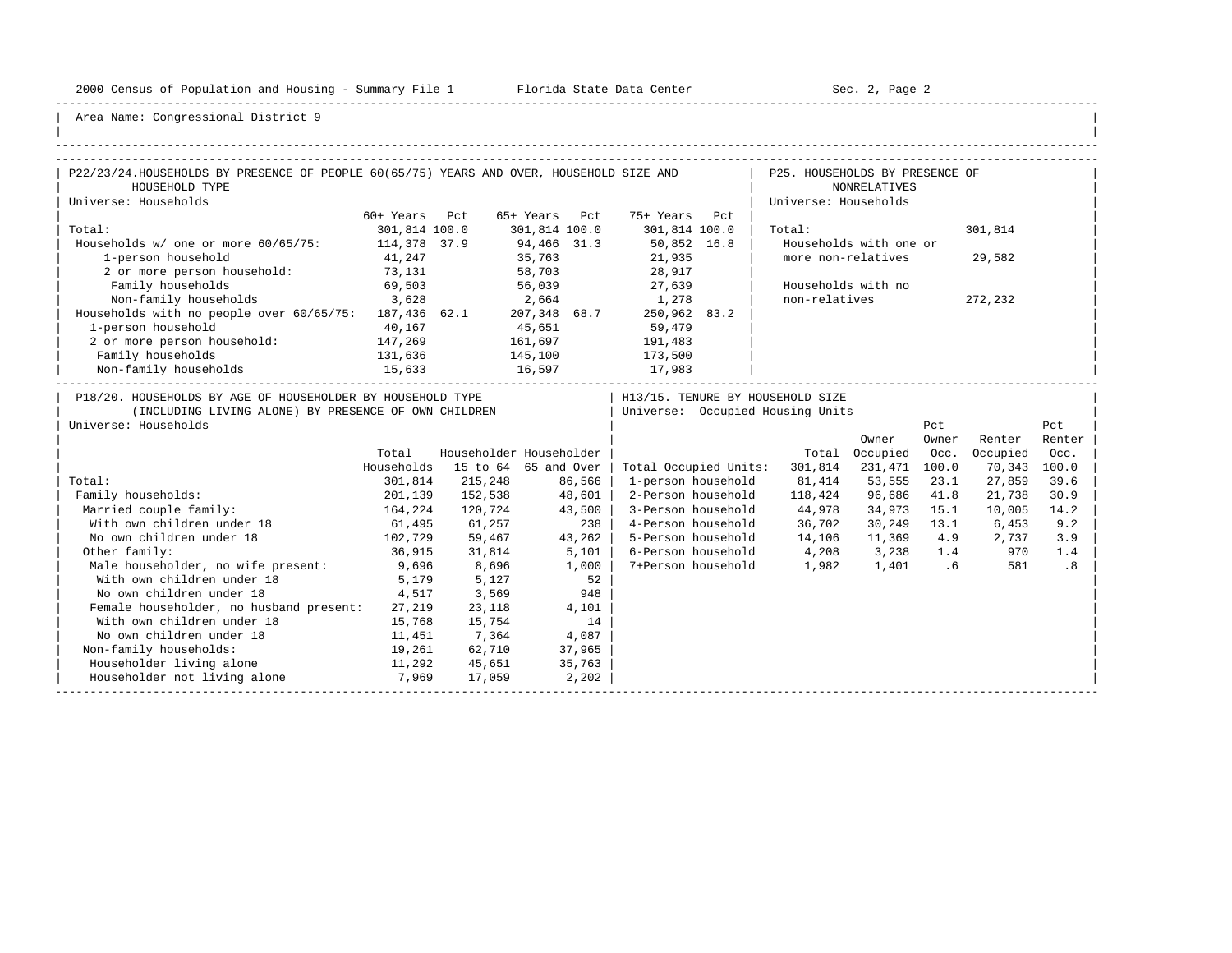| |

## Area Name: Congressional District 9

#### -----------------------------------------------------------------------------------------------------------------------------------------------------

### -----------------------------------------------------------------------------------------------------------------------------------------------------

P29. RELATIONSHIP BY AGE FOR THE POPULATION UNDER 18 YEARS | Universe: Population under 18 years

|                   |         |            | --In Households------------------ |           | -----------Group Quarters----------- |              |       |              |                 |
|-------------------|---------|------------|-----------------------------------|-----------|--------------------------------------|--------------|-------|--------------|-----------------|
|                   |         |            |                                   |           | -----Related Child-----              |              |       |              |                 |
|                   |         | Pop. in    | Householder                       |           | Other                                |              |       | Institution- | Noninstitution- |
|                   | Total   | Households | or Spouse                         | Own Child | Relatives                            | Nonrelatives | Total | alized Pop.  | alized Pop.     |
| Under 18:         | 157,307 | 156,808    | 131                               | 144,542   | 9,024                                | 3,111        | 499   | 103          | 396             |
| Under 3           | 23,690  | 23,644     |                                   | 21,227    | 2,076                                | 341          | 46    |              | 46              |
| 3 and 4 years     | 16,637  | 16,622     |                                   | 15,164    | 1,143                                | 315          | 15    |              | 15              |
| 5 years           | 8,561   | 8,553      |                                   | 7,858     | 527                                  | 168          | 8     |              | 8               |
| 6 to 11 years     | 55,349  | 55,273     |                                   | 51,413    | 2,804                                | 1,056        | 76    |              | 73              |
| 12 and 13 years   | 18,074  | 18,040     |                                   | 16,959    | 772                                  | 309          | 34    | 12           | 22              |
| 14 years          | 9,214   | 9,167      |                                   | 8,588     | 414                                  | 165          | 47    | 11           | 36              |
| 15 to 17 years    | 25,651  | 25,378     |                                   | 23,333    | 1,288                                | 757          | 273   | 77           | 196             |
|                   |         |            |                                   |           |                                      |              |       |              |                 |
| % Under 3         | 15.1%   | 15.1%      |                                   | 14.7%     | 23.0%                                | 11.0%        | 9.2%  | .0%          | 11.6%           |
| % 3 and 4 years   | 10.6%   | 10.6%      |                                   | 10.5%     | 12.7%                                | 10.1%        | 3.0%  | $.0\%$       | 3.8%            |
| % 5 years         | 5.4%    | 5.5%       |                                   | 5.4%      | 5.8%                                 | 5.4%         | 1.6%  | .0%          | 2.0%            |
| % 6 to 11 years   | 35.2%   | 35.3%      |                                   | 35.6%     | 31.1%                                | 33.9%        | 15.2% | 2.9%         | 18.4%           |
| % 12 and 13 years | 11.5%   | 11.5%      |                                   | 11.7%     | 8.6%                                 | 9.9%         | 6.8%  | 11.7%        | 5.6%            |
| % 14 years        | 5.9%    | 5.9%       |                                   | 5.9%      | 4.6%                                 | 5.3%         | 9.4%  | 10.7%        | 9.1%            |
| % 15 to 17 years  | 16.3%   | 16.2%      |                                   | 16.1%     | 14.3%                                | 24.3%        | 54.7% | 74.8%        | 49.5%           |
|                   |         |            |                                   |           |                                      |              |       |              |                 |

H17. TENURE BY HOUSEHOLD TYPE (INCLUDING LIVING ALONE) BY AGE OF HOUSEHOLDER

|                            | Total Owner |             |             | Owner Occupied --------------- |       | Total Renter |             | Renter Occupied -- |             |       |  |
|----------------------------|-------------|-------------|-------------|--------------------------------|-------|--------------|-------------|--------------------|-------------|-------|--|
|                            | Occupied    | Householder | Householder | Householder                    | Pct   | Occupied     | Householder | Householder        | Householder | Pct   |  |
|                            | Units       | 15 to 34    | 35 to 64    | $65+$                          | $65+$ | Units        | 15 to 34    | 35 to 64           | $65+$       | $65+$ |  |
| Family households:         | 167,359     | 19,239      | 102,788     | 45,332                         | 27.1  | 33,780       | 13,328      | 17,183             | 3,269       | 9.7   |  |
| Married-couple family:     | 144,359     | 15,939      | 87,490      | 40,930                         | 28.4  | 19,865       | 7,417       | 9,878              | 2,570       | 12.9  |  |
| Other family:              | 23,000      | 3,300       | 15,298      | 4,402                          | 19.1  | 13,915       | 5,911       | 7,305              | 699         | 5.0   |  |
| Male householder, no wife  | 6,035       | 1,155       | 4,019       | 861                            | 14.3  | 3,661        | 1,666       | 1,856              | 139         | 3.8   |  |
| Female hsehldr, no husband | 16,965      | 2,145       | 11,279      | 3,541                          | 20.9  | 10,254       | 4,245       | 5,449              | 560         | 5.5   |  |
| Nonfamily households:      | 64,112      | 5,610       | 28,219      | 30,283                         | 47.2  | 36,563       | 13,584      | 15,297             | 7,682       | 21.0  |  |
| Male householder:          | 25,154      | 3,506       | 13,398      | 8,250                          | 32.8  | 18,659       | 7,931       | 8,636              | 2,092       | 11.2  |  |
| Living alone               | 19,145      | 1,965       | 9,968       | 7,212                          | 37.7  | 13,376       | 4,411       | 7,029              | 1,936       | 14.5  |  |
| Not living alone           | 6,009       | 1,541       | 3,430       | 1,038                          | 17.3  | 5,283        | 3,520       | 1,607              | 156         | 3.0   |  |
| Female householder:        | 38,958      | 2,104       | 14,821      | 22,033                         | 56.6  | 17,904       | 5,653       | 6,661              | 5,590       | 31.2  |  |
| Living alone               | 34,410      | 1,279       | 11,971      | 21,160                         | 61.5  | 14,483       | 3,353       | 5,675              | 5,455       | 37.7  |  |
| Not living alone           | 4,548       | 825         | 2,850       | 873                            | 19.2  | 3,421        | 2,300       | 986                | 135         | 3.9   |  |
|                            |             |             |             |                                |       |              |             |                    |             |       |  |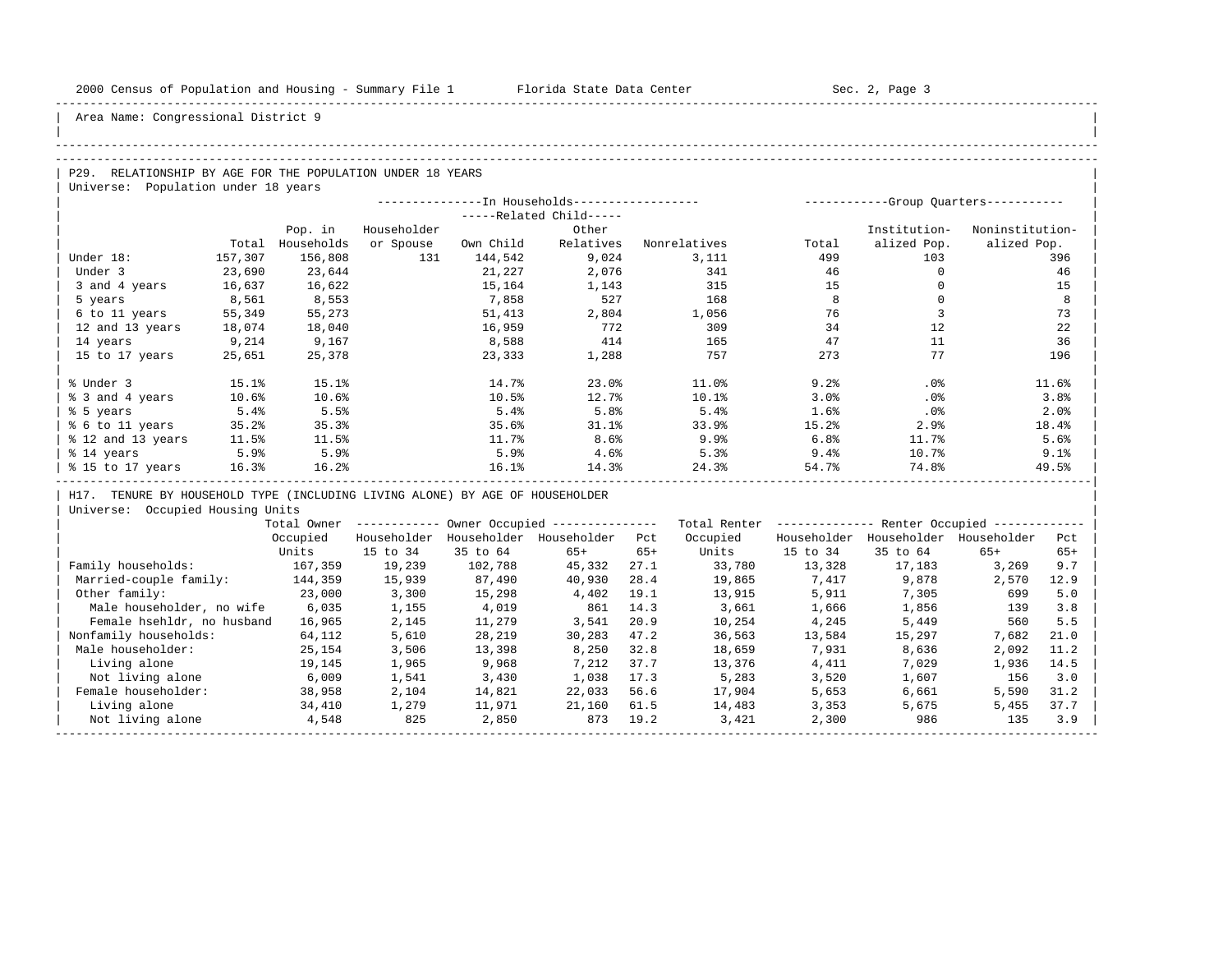-----------------------------------------------------------------------------------------------------------------------------------------------------

| |

|                   |                      |        | P14. SEX BY AGE FOR THE POPULATION UNDER 20 YEARS       |      |         |            | P38. GROUP OUARTERS POPULATION BY SEX BY AGE BY GO TYPE |                |                |           |                |           |
|-------------------|----------------------|--------|---------------------------------------------------------|------|---------|------------|---------------------------------------------------------|----------------|----------------|-----------|----------------|-----------|
|                   |                      |        | Universe: Population Under 20 Years                     |      |         |            | Universe: Population in Group Quarters                  |                |                |           |                |           |
|                   | Total                | Pct.   | Male                                                    | Pct. | Female  | Pct.       |                                                         | Total          | Male Pct.      |           | Female         | Pct.      |
| Total             | 123,333              |        | 63,464                                                  |      | 59,869  |            | Total                                                   | 15,339         | 7,694          |           | 7,645          |           |
| <1 year           | 5,683                | 4.6    | 2,890                                                   | 4.6  | 2,793   | 4.7        | Under 18 Years:                                         | 831            | 397            | 5.4       | 434            | 5.2       |
| 1 year            | 5,796                | 4.7    | 3,002                                                   | 4.7  | 2,794   | 4.7        | Institutionalized Population: 540                       |                | 270            | 3.5       | 270            | 3.5       |
| 2 years           | 5,757                | 4.7    | 3,010                                                   | 4.7  | 2,747   | 4.6        | Correctional Institutions 31                            |                | 25             | $\cdot$ 2 | 6              | .3        |
| 3 years           | 5,789                | 4.7    | 3,008                                                   | 4.7  | 2,781   | 4.6        | Nursing Homes                                           | $\overline{0}$ | $\overline{0}$ | $\cdot$ 0 | $\overline{0}$ | $\cdot$ 0 |
| 4 years           | 5,927                | 4.8    | 3,088                                                   | 4.9  | 2,839   | 4.7        | Other Institutions                                      | 509            | 245            | 3.3       | 264            | 3.2       |
| 5 years           | 6,052                | 4.9    | 3,120                                                   | 4.9  | 2,932   | 4.9        | Non-Institutional Population:                           | 291            | 127            | 1.9       | 164            | 1.7       |
| 6 years           | 6,148                | 5.0    | 3,223                                                   | 5.1  | 2,925   | 4.9        | College Dormitories                                     | 8              | $\frac{4}{3}$  | $\cdot$ 1 | $\overline{4}$ | $\cdot$ 1 |
| 7 years           | 6,402                | 5.2    | 3,354                                                   | 5.3  | 3,048   | 5.1        | Military Quarters                                       | $\overline{0}$ | $\overline{0}$ | $\cdot$ 0 | $\mathbf{0}$   | $\cdot$ 0 |
| 8 years           | 6,590                | 5.3    | 3,351                                                   | 5.3  | 3,239   | 5.4        | Other Noninstitutional GO                               | 283            | 123            | 1.8       | 160            | 1.6       |
| 9 years           | 6,766                | 5.5    | 3,407                                                   | 5.4  | 3,359   | 4.7        | 18 to 64 Years:                                         | 7,245          | 5,226          | 47.2      | 2,019          | 67.9      |
| 10 years          | 6,842                | 5.5    | 3,519                                                   | 5.5  | 3,323   | 4.7        | Institutionalized Population:                           | 4,190          | 3,381          | 27.3      | 809            | 43.9      |
| 11 years          | 6,538                | 5.3    | 3,388                                                   | 5.3  | 3,150   | 4.6        | Correctional Institutions                               | 3,320          | 2,811 21.6     |           |                | 509 36.5  |
| 12 years          | 6,386                | 5.2    | 3,223                                                   | 5.1  | 3,163   | 4.6        | Nursing Homes                                           | 634            | 392            | 4.1       | 242            | 5.1       |
| 13 years          | 6,130                | 5.0    | 3,145                                                   | 5.0  | 2,985   | 4.7        | Other Institutions                                      | 236            | 178            | 1.5       | 58             | 2.3       |
| 14 years          | 6,490                | 5.3    | 3,345                                                   | 5.3  | 3,145   | 4.9        | Non-Institutional Population:                           | 3,055          | 1,845 19.9     |           | 1,210 24.0     |           |
| 15 years          | 6,340                | 5.1    | 3,244                                                   | 5.1  | 3,096   | 4.9        | College Dormitories                                     | 1,100          | 517            | 7.2       | 583            | 6.7       |
| 16 years          | 6,215                | 5.0    | 3,141                                                   | 4.9  | 3,074   | 5.1        | Military Ouarters                                       | 56             | 52             | $\cdot$ 4 | $\overline{4}$ | .7        |
| 17 years          | 6,197                | 5.0    | $3,205$ 5.1                                             |      | 2,992   | 5.4        | Other Noninstitutional GO                               | 1,899          | 1,276 12.4     |           |                | 623 16.6  |
| 18 years          | 5,798                | 4.7    | 2,963                                                   | 4.7  | 2,835   | 4.7        | 65 Years and Over:                                      | 7,263          | 2,071 47.3     |           | 5,192          | 26.9      |
| 19 years          | 5,487                | 4.4    | 2,838                                                   | 4.5  | 2,649   | 4.7        | Institutionalized Population:                           | 5,318          | 1,505 34.7     |           | 3,813 19.6     |           |
|                   |                      |        |                                                         |      |         |            | Correctional Institutions                               | 71             | 34             | . 5       | 37             | .4        |
|                   |                      |        |                                                         |      |         |            | Nursing Homes                                           | 5,099          | 1,412 33.2     |           | 3,687 18.4     |           |
|                   |                      |        | P36. OWN CHILDREN UNDER 18 YEARS BY FAMILY TYPE AND AGE |      |         |            | Other Institutions                                      | 148            | 59             | 1.0       | 89             | .8        |
|                   |                      |        | Universe: Own Children Under 18 Years                   |      |         |            | Non-Institutional Population:                           | 1,945          |                | 566 12.7  | 1,379          | 7.4       |
|                   |                      |        |                                                         |      |         |            | College Dormitories                                     | $\overline{0}$ | $\circ$        | $\cdot$ 0 | $\circ$        | $\cdot$ 0 |
|                   |                      |        | In Married                                              |      | Male HH | Female HH  | Military Ouarters                                       | $\overline{0}$ | $\overline{0}$ | .0        | $\Omega$       | $\cdot$ 0 |
|                   |                      |        | Couple                                                  |      | No Wife | No Husband | Other Noninstitutional GQ                               | 1,945          |                | 566 12.7  | 1,379          | 7.4       |
|                   |                      |        | Total Families                                          |      | Present | Present    |                                                         |                |                |           |                |           |
| Total < 18 Years: |                      | 98,310 | 63,442                                                  |      | 7,233   | 27,635     |                                                         |                |                |           |                |           |
| Under 3 Years     |                      | 14,558 | 10,104                                                  |      | 1,185   | 3,269      |                                                         |                |                |           |                |           |
| 3 and 4 Years     |                      | 10,254 | 6,826                                                   |      | 725     | 2,703      |                                                         |                |                |           |                |           |
| 5 Years           |                      | 5,292  | 3,482                                                   |      | 374     | 1,436      |                                                         |                |                |           |                |           |
|                   | 6 to 11 Years 35,010 |        | 22,193                                                  |      | 2,461   | 10,356     |                                                         |                |                |           |                |           |
| 12 to 17 Years    |                      | 33,196 | 20,837                                                  |      | 2,488   | 9,871      |                                                         |                |                |           |                |           |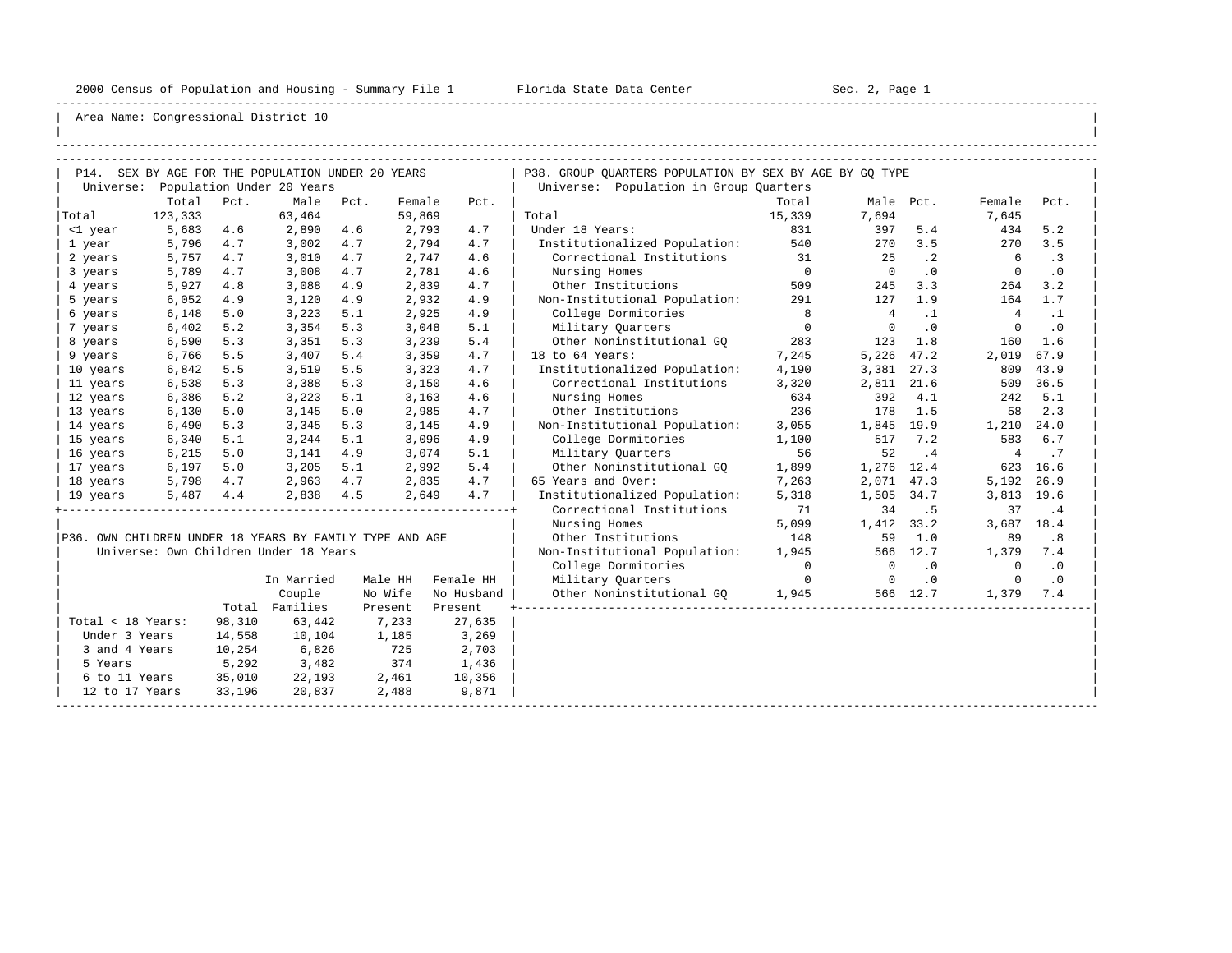-----------------------------------------------------------------------------------------------------------------------------------------------------

| |

| P22/23/24. HOUSEHOLDS BY PRESENCE OF PEOPLE 60(65/75) YEARS AND OVER, HOUSEHOLD SIZE AND<br>  P25. HOUSEHOLDS BY PRESENCE OF<br>HOUSEHOLD TYPE<br><b>NONRELATIVES</b><br>Universe: Households<br>Universe: Households<br>60+ Years Pct<br>65+ Years Pct 75+ Years Pct<br>264,641 100.0<br>264,641 100.0 264,641 100.0<br>Total:<br>264,641<br>Total:<br>Households w/ one or more 60/65/75: 109,370 41.3<br>91,331 34.5 51,294 19.4<br>41,941 26,171<br>Households with one or<br>more non-relatives<br>1-person household<br>48,019<br>26,171<br>25,123<br>30,297<br>2 or more person household: 61,351<br>49,390<br>$46,451$ 23,777<br>57,296<br>Family households<br>Households with no<br>Non-family households 4,055<br>2,939 1,346<br>non-relatives<br>234,344<br>Households with no people over 60/65/75: 155,271 58.7 173,310 65.5 213,347 80.6<br>1-person household<br>50,858<br>44,780<br>66,628<br>2 or more person household: 110,491<br>122,452 146,719<br>Family households<br>105,250<br>94,405<br>16,086<br>127,924<br>Non-family households<br>17,202<br>18,795<br>P18/20. HOUSEHOLDS BY AGE OF HOUSEHOLDER BY HOUSEHOLD TYPE<br>H13/15. TENURE BY HOUSEHOLD SIZE<br>  Universe: Occupied Housing Units<br>(INCLUDING LIVING ALONE) BY PRESENCE OF OWN CHILDREN<br>Universe: Households<br>Pct<br>Pct<br>Owner<br>Owner<br>Renter<br>Renter<br>Householder Householder<br>Total Occupied Occ.<br>Total<br>Occupied<br>Occ.<br>Households<br>15 to 64 65 and Over<br>264,641 185,534 100.0<br>Total Occupied Units:<br>79,107 100.0<br>Total:<br>264,641 179,577<br>85,064<br>1-person household 92,799 56,825<br>30.6<br>35,974<br>45.5<br>151,701 111,000<br>40,701<br>2-Person household 99,714<br>76,965 41.5<br>Family households:<br>22,749<br>28.8<br>112,733<br>34,464<br>3-Person household 34,406<br>Married couple family:<br>78,269<br>24,330 13.1<br>10,076<br>12.7<br>4-Person household 23,424<br>35,688 35,498<br>With own children under 18<br>190<br>17,319 9.3<br>6,105<br>7.7<br>34,274<br>No own children under 18<br>$77,045$ 42,771<br>5-Person household 9,502 6,838 3.7<br>2,664<br>3.4<br>6-Person household 3,129 2,163 1.2<br>Other family:<br>38,968 32,731<br>6,237<br>966<br>1.2<br>8,376<br>7+Person household 1,667 1,094 .6<br>573<br>$\cdot$ 7<br>Male householder, no wife present: 9,512<br>1,136<br>With own children under 18<br>4,783<br>36<br>4,819<br>1,100<br>No own children under 18<br>3,593<br>4,693<br>Female householder, no husband present:<br>29,456<br>24,355<br>5,101<br>24<br>With own children under 18<br>16,478<br>16,454<br>No own children under 18<br>12,978<br>7,901<br>5,077<br>20,141 68,577<br>Non-family households:<br>44,363<br>Householder living alone<br>$11,467$ 50,858<br>41,941<br>Householder not living alone 8,674 17,719<br>2,422 |  |  |  |  |  |  |
|----------------------------------------------------------------------------------------------------------------------------------------------------------------------------------------------------------------------------------------------------------------------------------------------------------------------------------------------------------------------------------------------------------------------------------------------------------------------------------------------------------------------------------------------------------------------------------------------------------------------------------------------------------------------------------------------------------------------------------------------------------------------------------------------------------------------------------------------------------------------------------------------------------------------------------------------------------------------------------------------------------------------------------------------------------------------------------------------------------------------------------------------------------------------------------------------------------------------------------------------------------------------------------------------------------------------------------------------------------------------------------------------------------------------------------------------------------------------------------------------------------------------------------------------------------------------------------------------------------------------------------------------------------------------------------------------------------------------------------------------------------------------------------------------------------------------------------------------------------------------------------------------------------------------------------------------------------------------------------------------------------------------------------------------------------------------------------------------------------------------------------------------------------------------------------------------------------------------------------------------------------------------------------------------------------------------------------------------------------------------------------------------------------------------------------------------------------------------------------------------------------------------------------------------------------------------------------------------------------------------------------------------------------------------------------------------------------------------------------------------------------------------------------------------------------------------------------|--|--|--|--|--|--|
|                                                                                                                                                                                                                                                                                                                                                                                                                                                                                                                                                                                                                                                                                                                                                                                                                                                                                                                                                                                                                                                                                                                                                                                                                                                                                                                                                                                                                                                                                                                                                                                                                                                                                                                                                                                                                                                                                                                                                                                                                                                                                                                                                                                                                                                                                                                                                                                                                                                                                                                                                                                                                                                                                                                                                                                                                                  |  |  |  |  |  |  |
|                                                                                                                                                                                                                                                                                                                                                                                                                                                                                                                                                                                                                                                                                                                                                                                                                                                                                                                                                                                                                                                                                                                                                                                                                                                                                                                                                                                                                                                                                                                                                                                                                                                                                                                                                                                                                                                                                                                                                                                                                                                                                                                                                                                                                                                                                                                                                                                                                                                                                                                                                                                                                                                                                                                                                                                                                                  |  |  |  |  |  |  |
|                                                                                                                                                                                                                                                                                                                                                                                                                                                                                                                                                                                                                                                                                                                                                                                                                                                                                                                                                                                                                                                                                                                                                                                                                                                                                                                                                                                                                                                                                                                                                                                                                                                                                                                                                                                                                                                                                                                                                                                                                                                                                                                                                                                                                                                                                                                                                                                                                                                                                                                                                                                                                                                                                                                                                                                                                                  |  |  |  |  |  |  |
|                                                                                                                                                                                                                                                                                                                                                                                                                                                                                                                                                                                                                                                                                                                                                                                                                                                                                                                                                                                                                                                                                                                                                                                                                                                                                                                                                                                                                                                                                                                                                                                                                                                                                                                                                                                                                                                                                                                                                                                                                                                                                                                                                                                                                                                                                                                                                                                                                                                                                                                                                                                                                                                                                                                                                                                                                                  |  |  |  |  |  |  |
|                                                                                                                                                                                                                                                                                                                                                                                                                                                                                                                                                                                                                                                                                                                                                                                                                                                                                                                                                                                                                                                                                                                                                                                                                                                                                                                                                                                                                                                                                                                                                                                                                                                                                                                                                                                                                                                                                                                                                                                                                                                                                                                                                                                                                                                                                                                                                                                                                                                                                                                                                                                                                                                                                                                                                                                                                                  |  |  |  |  |  |  |
|                                                                                                                                                                                                                                                                                                                                                                                                                                                                                                                                                                                                                                                                                                                                                                                                                                                                                                                                                                                                                                                                                                                                                                                                                                                                                                                                                                                                                                                                                                                                                                                                                                                                                                                                                                                                                                                                                                                                                                                                                                                                                                                                                                                                                                                                                                                                                                                                                                                                                                                                                                                                                                                                                                                                                                                                                                  |  |  |  |  |  |  |
|                                                                                                                                                                                                                                                                                                                                                                                                                                                                                                                                                                                                                                                                                                                                                                                                                                                                                                                                                                                                                                                                                                                                                                                                                                                                                                                                                                                                                                                                                                                                                                                                                                                                                                                                                                                                                                                                                                                                                                                                                                                                                                                                                                                                                                                                                                                                                                                                                                                                                                                                                                                                                                                                                                                                                                                                                                  |  |  |  |  |  |  |
|                                                                                                                                                                                                                                                                                                                                                                                                                                                                                                                                                                                                                                                                                                                                                                                                                                                                                                                                                                                                                                                                                                                                                                                                                                                                                                                                                                                                                                                                                                                                                                                                                                                                                                                                                                                                                                                                                                                                                                                                                                                                                                                                                                                                                                                                                                                                                                                                                                                                                                                                                                                                                                                                                                                                                                                                                                  |  |  |  |  |  |  |
|                                                                                                                                                                                                                                                                                                                                                                                                                                                                                                                                                                                                                                                                                                                                                                                                                                                                                                                                                                                                                                                                                                                                                                                                                                                                                                                                                                                                                                                                                                                                                                                                                                                                                                                                                                                                                                                                                                                                                                                                                                                                                                                                                                                                                                                                                                                                                                                                                                                                                                                                                                                                                                                                                                                                                                                                                                  |  |  |  |  |  |  |
|                                                                                                                                                                                                                                                                                                                                                                                                                                                                                                                                                                                                                                                                                                                                                                                                                                                                                                                                                                                                                                                                                                                                                                                                                                                                                                                                                                                                                                                                                                                                                                                                                                                                                                                                                                                                                                                                                                                                                                                                                                                                                                                                                                                                                                                                                                                                                                                                                                                                                                                                                                                                                                                                                                                                                                                                                                  |  |  |  |  |  |  |
|                                                                                                                                                                                                                                                                                                                                                                                                                                                                                                                                                                                                                                                                                                                                                                                                                                                                                                                                                                                                                                                                                                                                                                                                                                                                                                                                                                                                                                                                                                                                                                                                                                                                                                                                                                                                                                                                                                                                                                                                                                                                                                                                                                                                                                                                                                                                                                                                                                                                                                                                                                                                                                                                                                                                                                                                                                  |  |  |  |  |  |  |
|                                                                                                                                                                                                                                                                                                                                                                                                                                                                                                                                                                                                                                                                                                                                                                                                                                                                                                                                                                                                                                                                                                                                                                                                                                                                                                                                                                                                                                                                                                                                                                                                                                                                                                                                                                                                                                                                                                                                                                                                                                                                                                                                                                                                                                                                                                                                                                                                                                                                                                                                                                                                                                                                                                                                                                                                                                  |  |  |  |  |  |  |
|                                                                                                                                                                                                                                                                                                                                                                                                                                                                                                                                                                                                                                                                                                                                                                                                                                                                                                                                                                                                                                                                                                                                                                                                                                                                                                                                                                                                                                                                                                                                                                                                                                                                                                                                                                                                                                                                                                                                                                                                                                                                                                                                                                                                                                                                                                                                                                                                                                                                                                                                                                                                                                                                                                                                                                                                                                  |  |  |  |  |  |  |
|                                                                                                                                                                                                                                                                                                                                                                                                                                                                                                                                                                                                                                                                                                                                                                                                                                                                                                                                                                                                                                                                                                                                                                                                                                                                                                                                                                                                                                                                                                                                                                                                                                                                                                                                                                                                                                                                                                                                                                                                                                                                                                                                                                                                                                                                                                                                                                                                                                                                                                                                                                                                                                                                                                                                                                                                                                  |  |  |  |  |  |  |
|                                                                                                                                                                                                                                                                                                                                                                                                                                                                                                                                                                                                                                                                                                                                                                                                                                                                                                                                                                                                                                                                                                                                                                                                                                                                                                                                                                                                                                                                                                                                                                                                                                                                                                                                                                                                                                                                                                                                                                                                                                                                                                                                                                                                                                                                                                                                                                                                                                                                                                                                                                                                                                                                                                                                                                                                                                  |  |  |  |  |  |  |
|                                                                                                                                                                                                                                                                                                                                                                                                                                                                                                                                                                                                                                                                                                                                                                                                                                                                                                                                                                                                                                                                                                                                                                                                                                                                                                                                                                                                                                                                                                                                                                                                                                                                                                                                                                                                                                                                                                                                                                                                                                                                                                                                                                                                                                                                                                                                                                                                                                                                                                                                                                                                                                                                                                                                                                                                                                  |  |  |  |  |  |  |
|                                                                                                                                                                                                                                                                                                                                                                                                                                                                                                                                                                                                                                                                                                                                                                                                                                                                                                                                                                                                                                                                                                                                                                                                                                                                                                                                                                                                                                                                                                                                                                                                                                                                                                                                                                                                                                                                                                                                                                                                                                                                                                                                                                                                                                                                                                                                                                                                                                                                                                                                                                                                                                                                                                                                                                                                                                  |  |  |  |  |  |  |
|                                                                                                                                                                                                                                                                                                                                                                                                                                                                                                                                                                                                                                                                                                                                                                                                                                                                                                                                                                                                                                                                                                                                                                                                                                                                                                                                                                                                                                                                                                                                                                                                                                                                                                                                                                                                                                                                                                                                                                                                                                                                                                                                                                                                                                                                                                                                                                                                                                                                                                                                                                                                                                                                                                                                                                                                                                  |  |  |  |  |  |  |
|                                                                                                                                                                                                                                                                                                                                                                                                                                                                                                                                                                                                                                                                                                                                                                                                                                                                                                                                                                                                                                                                                                                                                                                                                                                                                                                                                                                                                                                                                                                                                                                                                                                                                                                                                                                                                                                                                                                                                                                                                                                                                                                                                                                                                                                                                                                                                                                                                                                                                                                                                                                                                                                                                                                                                                                                                                  |  |  |  |  |  |  |
|                                                                                                                                                                                                                                                                                                                                                                                                                                                                                                                                                                                                                                                                                                                                                                                                                                                                                                                                                                                                                                                                                                                                                                                                                                                                                                                                                                                                                                                                                                                                                                                                                                                                                                                                                                                                                                                                                                                                                                                                                                                                                                                                                                                                                                                                                                                                                                                                                                                                                                                                                                                                                                                                                                                                                                                                                                  |  |  |  |  |  |  |
|                                                                                                                                                                                                                                                                                                                                                                                                                                                                                                                                                                                                                                                                                                                                                                                                                                                                                                                                                                                                                                                                                                                                                                                                                                                                                                                                                                                                                                                                                                                                                                                                                                                                                                                                                                                                                                                                                                                                                                                                                                                                                                                                                                                                                                                                                                                                                                                                                                                                                                                                                                                                                                                                                                                                                                                                                                  |  |  |  |  |  |  |
|                                                                                                                                                                                                                                                                                                                                                                                                                                                                                                                                                                                                                                                                                                                                                                                                                                                                                                                                                                                                                                                                                                                                                                                                                                                                                                                                                                                                                                                                                                                                                                                                                                                                                                                                                                                                                                                                                                                                                                                                                                                                                                                                                                                                                                                                                                                                                                                                                                                                                                                                                                                                                                                                                                                                                                                                                                  |  |  |  |  |  |  |
|                                                                                                                                                                                                                                                                                                                                                                                                                                                                                                                                                                                                                                                                                                                                                                                                                                                                                                                                                                                                                                                                                                                                                                                                                                                                                                                                                                                                                                                                                                                                                                                                                                                                                                                                                                                                                                                                                                                                                                                                                                                                                                                                                                                                                                                                                                                                                                                                                                                                                                                                                                                                                                                                                                                                                                                                                                  |  |  |  |  |  |  |
|                                                                                                                                                                                                                                                                                                                                                                                                                                                                                                                                                                                                                                                                                                                                                                                                                                                                                                                                                                                                                                                                                                                                                                                                                                                                                                                                                                                                                                                                                                                                                                                                                                                                                                                                                                                                                                                                                                                                                                                                                                                                                                                                                                                                                                                                                                                                                                                                                                                                                                                                                                                                                                                                                                                                                                                                                                  |  |  |  |  |  |  |
|                                                                                                                                                                                                                                                                                                                                                                                                                                                                                                                                                                                                                                                                                                                                                                                                                                                                                                                                                                                                                                                                                                                                                                                                                                                                                                                                                                                                                                                                                                                                                                                                                                                                                                                                                                                                                                                                                                                                                                                                                                                                                                                                                                                                                                                                                                                                                                                                                                                                                                                                                                                                                                                                                                                                                                                                                                  |  |  |  |  |  |  |
|                                                                                                                                                                                                                                                                                                                                                                                                                                                                                                                                                                                                                                                                                                                                                                                                                                                                                                                                                                                                                                                                                                                                                                                                                                                                                                                                                                                                                                                                                                                                                                                                                                                                                                                                                                                                                                                                                                                                                                                                                                                                                                                                                                                                                                                                                                                                                                                                                                                                                                                                                                                                                                                                                                                                                                                                                                  |  |  |  |  |  |  |
|                                                                                                                                                                                                                                                                                                                                                                                                                                                                                                                                                                                                                                                                                                                                                                                                                                                                                                                                                                                                                                                                                                                                                                                                                                                                                                                                                                                                                                                                                                                                                                                                                                                                                                                                                                                                                                                                                                                                                                                                                                                                                                                                                                                                                                                                                                                                                                                                                                                                                                                                                                                                                                                                                                                                                                                                                                  |  |  |  |  |  |  |
|                                                                                                                                                                                                                                                                                                                                                                                                                                                                                                                                                                                                                                                                                                                                                                                                                                                                                                                                                                                                                                                                                                                                                                                                                                                                                                                                                                                                                                                                                                                                                                                                                                                                                                                                                                                                                                                                                                                                                                                                                                                                                                                                                                                                                                                                                                                                                                                                                                                                                                                                                                                                                                                                                                                                                                                                                                  |  |  |  |  |  |  |
|                                                                                                                                                                                                                                                                                                                                                                                                                                                                                                                                                                                                                                                                                                                                                                                                                                                                                                                                                                                                                                                                                                                                                                                                                                                                                                                                                                                                                                                                                                                                                                                                                                                                                                                                                                                                                                                                                                                                                                                                                                                                                                                                                                                                                                                                                                                                                                                                                                                                                                                                                                                                                                                                                                                                                                                                                                  |  |  |  |  |  |  |
|                                                                                                                                                                                                                                                                                                                                                                                                                                                                                                                                                                                                                                                                                                                                                                                                                                                                                                                                                                                                                                                                                                                                                                                                                                                                                                                                                                                                                                                                                                                                                                                                                                                                                                                                                                                                                                                                                                                                                                                                                                                                                                                                                                                                                                                                                                                                                                                                                                                                                                                                                                                                                                                                                                                                                                                                                                  |  |  |  |  |  |  |
|                                                                                                                                                                                                                                                                                                                                                                                                                                                                                                                                                                                                                                                                                                                                                                                                                                                                                                                                                                                                                                                                                                                                                                                                                                                                                                                                                                                                                                                                                                                                                                                                                                                                                                                                                                                                                                                                                                                                                                                                                                                                                                                                                                                                                                                                                                                                                                                                                                                                                                                                                                                                                                                                                                                                                                                                                                  |  |  |  |  |  |  |
|                                                                                                                                                                                                                                                                                                                                                                                                                                                                                                                                                                                                                                                                                                                                                                                                                                                                                                                                                                                                                                                                                                                                                                                                                                                                                                                                                                                                                                                                                                                                                                                                                                                                                                                                                                                                                                                                                                                                                                                                                                                                                                                                                                                                                                                                                                                                                                                                                                                                                                                                                                                                                                                                                                                                                                                                                                  |  |  |  |  |  |  |
|                                                                                                                                                                                                                                                                                                                                                                                                                                                                                                                                                                                                                                                                                                                                                                                                                                                                                                                                                                                                                                                                                                                                                                                                                                                                                                                                                                                                                                                                                                                                                                                                                                                                                                                                                                                                                                                                                                                                                                                                                                                                                                                                                                                                                                                                                                                                                                                                                                                                                                                                                                                                                                                                                                                                                                                                                                  |  |  |  |  |  |  |
|                                                                                                                                                                                                                                                                                                                                                                                                                                                                                                                                                                                                                                                                                                                                                                                                                                                                                                                                                                                                                                                                                                                                                                                                                                                                                                                                                                                                                                                                                                                                                                                                                                                                                                                                                                                                                                                                                                                                                                                                                                                                                                                                                                                                                                                                                                                                                                                                                                                                                                                                                                                                                                                                                                                                                                                                                                  |  |  |  |  |  |  |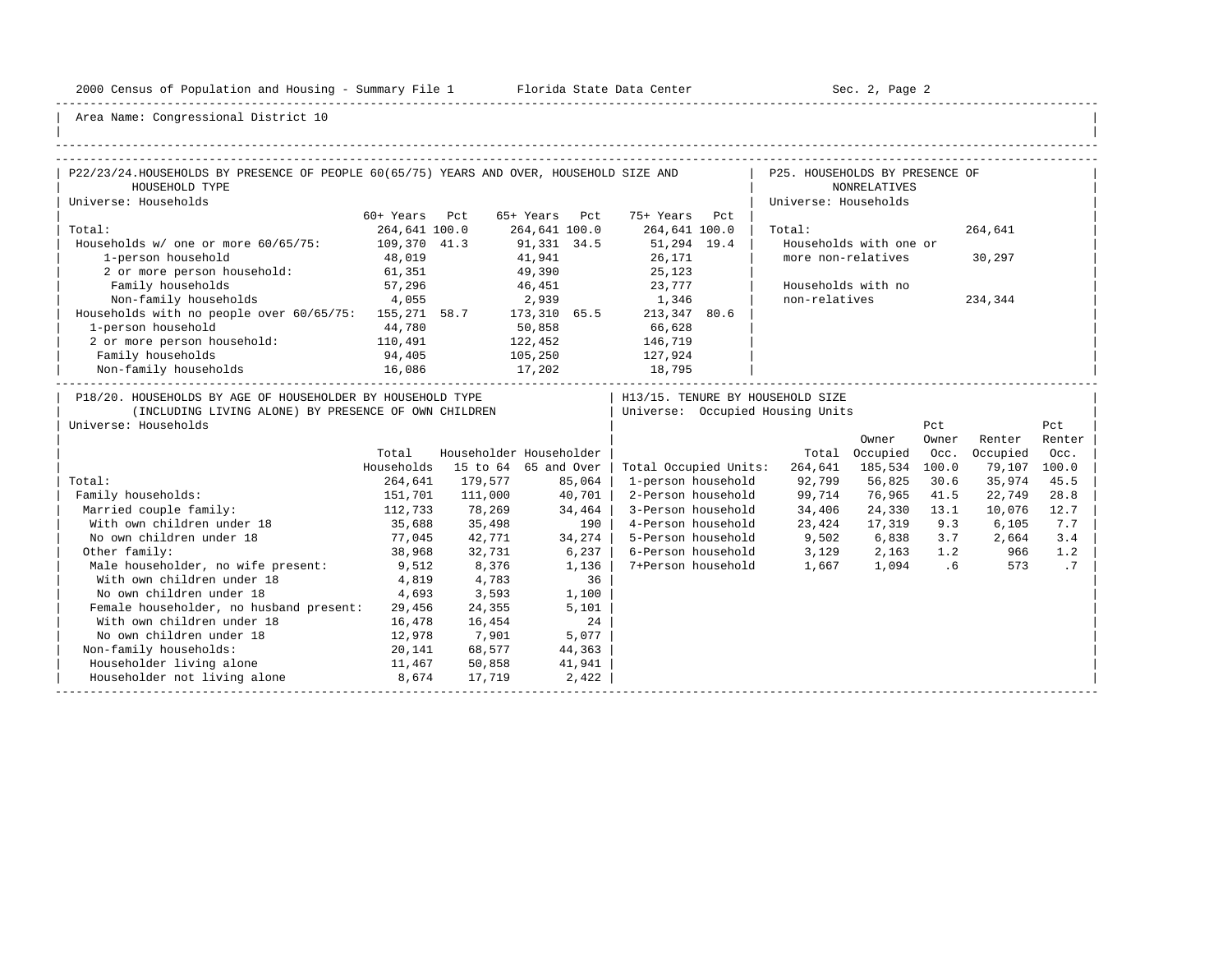| |

Area Name: Congressional District 10

#### -----------------------------------------------------------------------------------------------------------------------------------------------------

### -----------------------------------------------------------------------------------------------------------------------------------------------------

P29. RELATIONSHIP BY AGE FOR THE POPULATION UNDER 18 YEARS | Universe: Population under 18 years

|                   |         |            |             |           |                         |              | ----------- |              | -Group Quarters----------- |
|-------------------|---------|------------|-------------|-----------|-------------------------|--------------|-------------|--------------|----------------------------|
|                   |         |            |             |           | -----Related Child----- |              |             |              |                            |
|                   |         | Pop. in    | Householder |           | Other                   |              |             | Institution- | Noninstitution-            |
|                   | Total   | Households | or Spouse   | Own Child | Relatives               | Nonrelatives | Total       | alized Pop.  | alized Pop.                |
| Under 18:         | 112,048 | 111,217    | 165         | 98,310    | 10,049                  | 2,693        | 831         | 540          | 291                        |
| Under 3           | 17,236  | 17,104     |             | 14,558    | 2,257                   | 289          | 132         | 98           | 34                         |
| 3 and 4 years     | 11,716  | 11,682     |             | 10,254    | 1,162                   | 266          | 34          | 17           | 17                         |
| 5 years           | 6,052   | 6,035      |             | 5,292     | 595                     | 148          | 17          |              | 10                         |
| 6 to 11 years     | 39,286  | 39,206     |             | 35,010    | 3,289                   | 907          | 80          | 28           | 52                         |
| 12 and 13 years   | 12,516  | 12,423     |             | 11,237    | 896                     | 290          | 93          | 53           | 40                         |
| 14 years          | 6,490   | 6,401      |             | 5,808     | 450                     | 143          | 89          | 58           | 31                         |
| 15 to 17 years    | 18,587  | 18,201     |             | 16,151    | 1,400                   | 650          | 386         | 279          | 107                        |
|                   |         |            |             |           |                         |              |             |              |                            |
| % Under 3         | 15.4%   | 15.4%      |             | 14.8%     | 22.5%                   | 10.7%        | 15.9%       | 18.1%        | 11.7%                      |
| % 3 and 4 years   | 10.5%   | 10.5%      |             | 10.4%     | 11.6%                   | 9.9%         | 4.1%        | 3.1%         | 5.8%                       |
| % 5 years         | 5.4%    | 5.4%       |             | 5.4%      | 5.9%                    | 5.5%         | 2.0%        | 1.3%         | 3.4%                       |
| % 6 to 11 years   | 35.1%   | 35.3%      |             | 35.6%     | 32.7%                   | 33.7%        | 9.6%        | 5.2%         | 17.9%                      |
| % 12 and 13 years | 11.2%   | 11.2%      |             | 11.4%     | 8.9%                    | 10.8%        | 11.2%       | 9.8%         | 13.7%                      |
| % 14 years        | 5.8%    | 5.8%       |             | 5.9%      | 4.5%                    | 5.3%         | 10.7%       | 10.7%        | 10.7%                      |
| % 15 to 17 years  | 16.6%   | 16.4%      |             | 16.4%     | 13.9%                   | 24.1%        | 46.5%       | 51.7%        | 36.8%                      |
|                   |         |            |             |           |                         |              |             |              |                            |

H17. TENURE BY HOUSEHOLD TYPE (INCLUDING LIVING ALONE) BY AGE OF HOUSEHOLDER

|                            | Total Owner |             |             | Owner Occupied --------------- |       | Total Renter |             | Renter Occupied -- |             |       |  |
|----------------------------|-------------|-------------|-------------|--------------------------------|-------|--------------|-------------|--------------------|-------------|-------|--|
|                            | Occupied    | Householder | Householder | Householder                    | Pct   | Occupied     | Householder | Householder        | Householder | Pct   |  |
|                            | Units       | 15 to 34    | 35 to 64    | $65+$                          | $65+$ | Units        | 15 to 34    | 35 to 64           | $65+$       | $65+$ |  |
| Family households:         | 117,825     | 12,154      | 68,646      | 37,025                         | 31.4  | 33,876       | 13,180      | 17,020             | 3,676       | 10.9  |  |
| Married-couple family:     | 95,334      | 8,990       | 54,622      | 31,722                         | 33.3  | 17,399       | 5,806       | 8,851              | 2,742       | 15.8  |  |
| Other family:              | 22,491      | 3,164       | 14,024      | 5,303                          | 23.6  | 16,477       | 7,374       | 8,169              | 934         | 5.7   |  |
| Male householder, no wife  | 5,621       | 1,095       | 3,577       | 949                            | 16.9  | 3,891        | 1,735       | 1,969              | 187         | 4.8   |  |
| Female hsehldr, no husband | 16,870      | 2,069       | 10,447      | 4,354                          | 25.8  | 12,586       | 5,639       | 6,200              | 747         | 5.9   |  |
| Nonfamily households:      | 67,709      | 4,902       | 29,275      | 33,532                         | 49.5  | 45,231       | 13,200      | 21,200             | 10,831      | 23.9  |  |
| Male householder:          | 26,113      | 3,090       | 14,273      | 8,750                          | 33.5  | 23,436       | 7,707       | 12,545             | 3,184       | 13.6  |  |
| Living alone               | 20,121      | 1,769       | 10,644      | 7,708                          | 38.3  | 17,961       | 4,740       | 10,244             | 2,977       | 16.6  |  |
| Not living alone           | 5,992       | 1,321       | 3,629       | 1,042                          | 17.4  | 5,475        | 2,967       | 2,301              | 207         | 3.8   |  |
| Female householder:        | 41,596      | 1,812       | 15,002      | 24,782                         | 59.6  | 21,795       | 5,493       | 8,655              | 7,647       | 35.1  |  |
| Living alone               | 36,704      | 1,040       | 11,871      | 23,793                         | 64.8  | 18,013       | 3,427       | 7,123              | 7,463       | 41.4  |  |
| Not living alone           | 4,892       | 772         | 3,131       | 989                            | 20.2  | 3,782        | 2,066       | 1,532              | 184         | 4.9   |  |
|                            |             |             |             |                                |       |              |             |                    |             |       |  |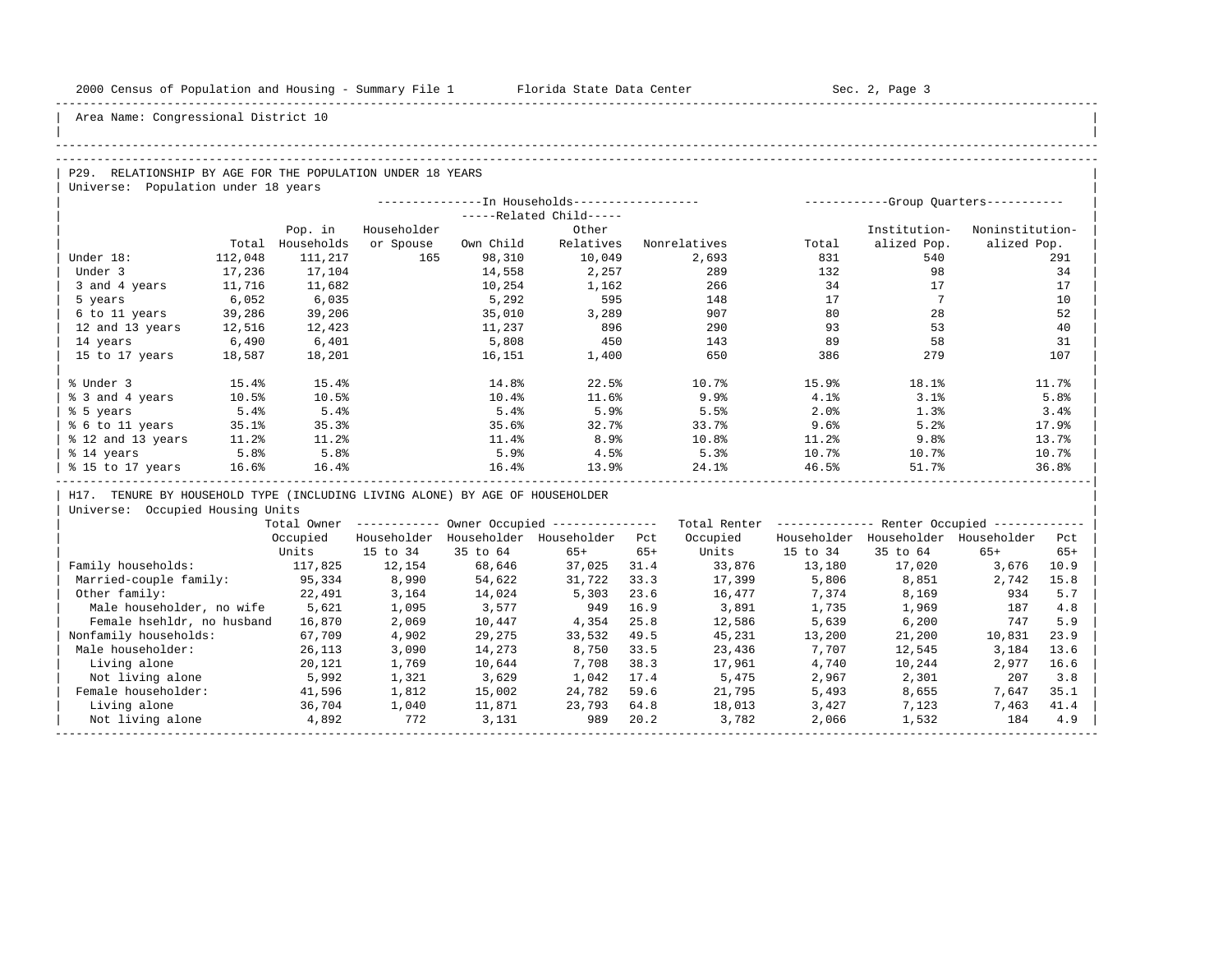-----------------------------------------------------------------------------------------------------------------------------------------------------

| |

|                   |                      |         | P14. SEX BY AGE FOR THE POPULATION UNDER 20 YEARS       |      |         |            | P38. GROUP OUARTERS POPULATION BY SEX BY AGE BY GO TYPE |                |                |           |                          |                |
|-------------------|----------------------|---------|---------------------------------------------------------|------|---------|------------|---------------------------------------------------------|----------------|----------------|-----------|--------------------------|----------------|
|                   |                      |         | Universe: Population Under 20 Years                     |      |         |            | Universe: Population in Group Quarters                  |                |                |           |                          |                |
|                   | Total                | Pct.    | Male                                                    | Pct. | Female  | Pct.       |                                                         | Total          | Male Pct.      |           | Female                   | Pct.           |
| Total             | 174,150              |         | 88,741                                                  |      | 85,409  |            | Total                                                   | 13,861         | 7,456          |           | 6,405                    |                |
| <1 year           | 8,580                | 4.9     | 4,317                                                   | 4.9  | 4,263   | 5.0        | Under 18 Years:                                         | 813            | 584            | 5.9       | 229                      | 7.8            |
| 1 year            | 8,816                | 5.1     | 4,611                                                   | 5.2  | 4,205   | 4.9        | Institutionalized Population: 384                       |                | 330            | 2.8       | 54                       | 4.4            |
| 2 years           | 8,442                | 4.8     | 4,350                                                   | 4.9  | 4,092   | 4.8        | Correctional Institutions 105                           |                | 102            | .8        | $\overline{\phantom{a}}$ | 1.4            |
| 3 years           | 8,590                | 4.9     | 4,390                                                   | 4.9  | 4,200   | 4.9        | Nursing Homes                                           | $\overline{0}$ | $\overline{0}$ | $\cdot$ 0 | $\overline{0}$           | .0             |
| 4 years           | 8,694                | 5.0     | 4,418                                                   | 5.0  | 4,276   | 5.0        | Other Institutions                                      | 279            | 228            | 2.0       | 51                       | 3.1            |
| 5 years           | 8,801                | 5.1     | 4,552                                                   | 5.1  | 4,249   | 5.0        | Non-Institutional Population:                           | 429            | 254            | 3.1       | 175                      | 3.4            |
| 6 years           | 9,030                | 5.2     | 4,568                                                   | 5.1  | 4,462   | 5.2        | College Dormitories                                     | 28             | 13             | $\cdot$ 2 | 15                       | $\cdot$ 2      |
| 7 years           | 9,040                | 5.2     | 4,645                                                   | 5.2  | 4,395   | 5.1        | Military Quarters                                       | $\overline{0}$ | $\overline{0}$ | $\cdot$ 0 | $\Omega$                 | $\cdot$ 0      |
| 8 years           | 8,994                | 5.2     | 4,681                                                   | 5.3  | 4,313   | 5.0        | Other Noninstitutional GO                               | 401            | 241            | 2.9       | 160                      | 3.2            |
| 9 years           | 9,467                | 5.4     | 4,814                                                   | 5.4  | 4,653   | 5.0        | 18 to 64 Years:                                         | 9,692          | 5,825          | 69.9      | 3,867                    | 78.1           |
| 10 years          | 9,289                | 5.3     | 4,672                                                   | 5.3  | 4,617   | 4.9        | Institutionalized Population:                           | 3,447          | 2,756          | 24.9      |                          | 691 37.0       |
| 11 years          | 8,664                | 5.0     | 4,427                                                   | 5.0  | 4,237   | 4.8        | Correctional Institutions                               | 3,006          | 2,481 21.7     |           |                          | 525 33.3       |
| 12 years          | 8,629                | 5.0     | 4,471                                                   | 5.0  | 4,158   | 4.9        | Nursing Homes                                           | 321            | 192            | 2.3       | 129                      | 2.6            |
| 13 years          | 8,228                | 4.7     | 4,255                                                   | 4.8  | 3,973   | 5.0        | Other Institutions                                      | 120            | 83             | . 9       |                          | $37 \quad 1.1$ |
| 14 years          | 8,149                | 4.7     | 4,142                                                   | 4.7  | 4,007   | 5.0        | Non-Institutional Population:                           | 6,245          | $3,069$ 45.1   |           | 3,176 41.2               |                |
| 15 years          | 8,216                | 4.7     | 4,225                                                   | 4.8  | 3,991   | 5.2        | College Dormitories                                     | 4,194          | 1,667 30.3     |           | 2,527 22.4               |                |
| 16 years          | 8,156                | 4.7     | 4,243                                                   | 4.8  | 3,913   | 5.1        | Military Ouarters                                       | 412            | 290            | 3.0       | 122                      | 3.9            |
| 17 years          | 8,270                | 4.7     | 4,339                                                   | 4.9  | 3,931   | 5.0        | Other Noninstitutional GO                               | 1,639          | 1,112 11.8     |           |                          | 527 14.9       |
| 18 years          | 8,600                | 4.9     | 4,113                                                   | 4.6  | 4,487   | 5.0        | 65 Years and Over:                                      | 3,356          | 1,047          | 24.2      | 2,309 14.0               |                |
| 19 years          | 9,495                | 5.5     | 4,508                                                   | 5.1  | 4,987   | 4.9        | Institutionalized Population:                           | 1,786          |                | 606 12.9  | 1,180                    | 8.1            |
|                   |                      |         |                                                         |      |         |            | Correctional Institutions                               | 19             | 17             | $\cdot$ 1 | 2                        | $\cdot$ 2      |
|                   |                      |         |                                                         |      |         |            | Nursing Homes                                           | 1,739          |                | 570 12.5  | 1,169                    | 7.6            |
|                   |                      |         | P36. OWN CHILDREN UNDER 18 YEARS BY FAMILY TYPE AND AGE |      |         |            | Other Institutions                                      | 28             | 19             | $\cdot$ 2 | 9                        | $\cdot$ 3      |
|                   |                      |         | Universe: Own Children Under 18 Years                   |      |         |            | Non-Institutional Population:                           | 1,570          |                | 441 11.3  | 1,129                    | 5.9            |
|                   |                      |         |                                                         |      |         |            | College Dormitories                                     | $\overline{0}$ | $\mathbf 0$    | $\cdot$ 0 | $\mathbf 0$              | $\cdot$ 0      |
|                   |                      |         | In Married                                              |      | Male HH | Female HH  | Military Ouarters                                       | $\overline{0}$ | $\mathbf 0$    | .0        | $\mathbf 0$              | $\cdot$ 0      |
|                   |                      |         | Couple                                                  |      | No Wife | No Husband | Other Noninstitutional GO 1,570                         |                |                | 441 11.3  | 1,129                    | 5.9            |
|                   |                      |         | Total Families                                          |      | Present | Present    |                                                         |                |                |           |                          |                |
| Total < 18 Years: |                      | 134,820 | 81,692                                                  |      | 9,803   | 43,325     |                                                         |                |                |           |                          |                |
| Under 3 Years     |                      | 21,680  | 14,223                                                  |      | 1,765   | 5,692      |                                                         |                |                |           |                          |                |
| 3 and 4 Years     |                      | 14,795  | 9,142                                                   |      | 1,052   | 4,601      |                                                         |                |                |           |                          |                |
| 5 Years           |                      | 7,612   | 4,531                                                   |      | 584     | 2,497      |                                                         |                |                |           |                          |                |
|                   | 6 to 11 Years 47,914 |         | 28,458                                                  |      | 3,310   | 16,146     |                                                         |                |                |           |                          |                |
| 12 to 17 Years    |                      | 42,819  | 25,338                                                  |      | 3,092   | 14,389     |                                                         |                |                |           |                          |                |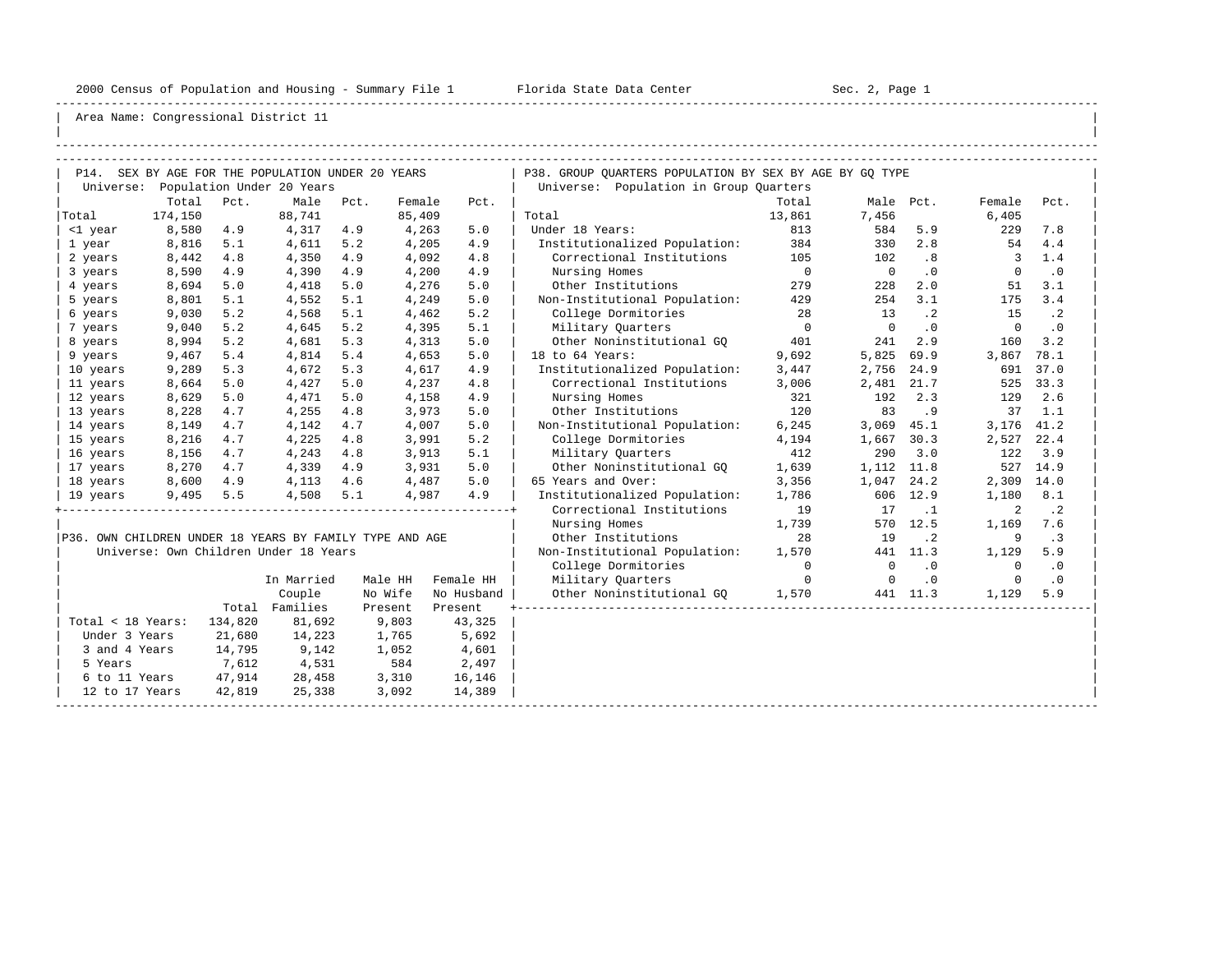-----------------------------------------------------------------------------------------------------------------------------------------------------

| |

| P22/23/24.HOUSEHOLDS BY PRESENCE OF PEOPLE 60(65/75) YEARS AND OVER, HOUSEHOLD SIZE AND                                                    |               |                         |               |        |                                          | P25. HOUSEHOLDS BY PRESENCE OF                                         |                        |              |               |               |
|--------------------------------------------------------------------------------------------------------------------------------------------|---------------|-------------------------|---------------|--------|------------------------------------------|------------------------------------------------------------------------|------------------------|--------------|---------------|---------------|
| HOUSEHOLD TYPE                                                                                                                             |               |                         |               |        |                                          |                                                                        | <b>NONRELATIVES</b>    |              |               |               |
| Universe: Households                                                                                                                       |               |                         |               |        |                                          | Universe: Households                                                   |                        |              |               |               |
|                                                                                                                                            | 60+ Years Pct |                         | 65+ Years Pct |        | 75+ Years Pct                            |                                                                        |                        |              |               |               |
| Total:                                                                                                                                     | 253,362 100.0 |                         | 253,362 100.0 |        | 253,362 100.0                            | Total:                                                                 |                        |              | 253,362       |               |
| Households w/ one or more 60/65/75:                                                                                                        | 67,176 26.5   |                         |               |        | 52,382 20.7 25,713 10.1<br>21,189 11,641 |                                                                        | Households with one or |              |               |               |
| 1-person household                                                                                                                         | 25,635        |                         |               |        | 11,641<br>14,072                         |                                                                        | more non-relatives     |              | 37,109        |               |
| 2 or more person household:                                                                                                                | 41,541        |                         | 31,193        |        |                                          |                                                                        |                        |              |               |               |
| Family households                                                                                                                          | 38,954        |                         |               |        | 29,408 13,339                            |                                                                        | Households with no     |              |               |               |
| Non-family households 2,587                                                                                                                |               | 1,785                   |               |        | 733                                      | non-relatives                                                          |                        |              | 216,253       |               |
| Households with no people over 60/65/75: 186,186 73.5                                                                                      |               |                         | 200,980 79.3  |        | 227,649 89.9                             |                                                                        |                        |              |               |               |
| 1-person household                                                                                                                         | 51,727        |                         | 56,173        |        | 65,721                                   |                                                                        |                        |              |               |               |
| 2 or more person household: 134,459                                                                                                        |               | 144,807                 |               |        | 161,928                                  |                                                                        |                        |              |               |               |
| Family households                                                                                                                          | 114,137       | 123,683                 |               |        | 139,752                                  |                                                                        |                        |              |               |               |
| Non-family households                                                                                                                      | 20,322        |                         | 21, 124       |        | 22,176                                   |                                                                        |                        |              |               |               |
| P18/20. HOUSEHOLDS BY AGE OF HOUSEHOLDER BY HOUSEHOLD TYPE<br>(INCLUDING LIVING ALONE) BY PRESENCE OF OWN CHILDREN<br>Universe: Households |               |                         |               |        |                                          | H13/15. TENURE BY HOUSEHOLD SIZE<br>  Universe: Occupied Housing Units | Owner                  | Pct<br>Owner | Renter        | Pct<br>Renter |
|                                                                                                                                            | Total         | Householder Householder |               |        |                                          |                                                                        | Total Occupied         | Occ.         | Occupied      | Occ.          |
|                                                                                                                                            | Households    | 15 to 64 65 and Over    |               |        | Total Occupied Units:                    |                                                                        | 253,362 142,590 100.0  |              | 110,772 100.0 |               |
| Total:                                                                                                                                     | 253,362       | 207,379                 |               | 45,983 | 1-person household                       | 77,362                                                                 | 33,309                 | 23.4         | 44,053        | 39.8          |
| Family households:                                                                                                                         | 153,091       | 129,673                 |               | 23,418 | 2-Person household                       | 81,419                                                                 | 50,551                 | 35.5         | 30,868        | 27.9          |
| Married couple family:                                                                                                                     | 102,082       | 84,780                  |               | 17,302 |                                          | 3-Person household 41,272                                              | 24,995 17.5            |              | 16,277        | 14.7          |
| With own children under 18                                                                                                                 | 44,638        | 44,405                  |               | $233$  | 4-Person household                       | 30,859                                                                 | 19,868 13.9            |              | 10,991        | 9.9           |
| No own children under 18                                                                                                                   |               | 57,444 40,375           |               | 17,069 |                                          | 5-Person household 13,852 8,744 6.1 5,108                              |                        |              |               | 4.6           |
| Other family:                                                                                                                              | 51,009        | 44,893                  |               | 6,116  |                                          | 6-Person household 5,353 3,249                                         |                        | 2.3          | 2,104         | 1.9           |
| Male householder, no wife present: 12,058                                                                                                  |               | 10,912                  |               | 1,146  |                                          | 7+Person household 3,245                                               | 1,874 1.3              |              | 1,371         | 1.2           |
| With own children under 18                                                                                                                 | 6,115         | 6,053                   |               | 62     |                                          |                                                                        |                        |              |               |               |
| No own children under 18                                                                                                                   | 5,943         | 4,859                   |               | 1,084  |                                          |                                                                        |                        |              |               |               |
| Female householder, no husband present:                                                                                                    | 38,951        | 33,981                  |               | 4,970  |                                          |                                                                        |                        |              |               |               |
| With own children under 18                                                                                                                 | 23,905        | 23,867                  |               | 38     |                                          |                                                                        |                        |              |               |               |
| No own children under 18                                                                                                                   | 15,046        | 10,114                  |               | 4,932  |                                          |                                                                        |                        |              |               |               |
| Non-family households:                                                                                                                     | 22,909        | 77,706                  |               | 22,565 |                                          |                                                                        |                        |              |               |               |
| Householder living alone<br>13,592                                                                                                         |               | 56,173                  |               | 21,189 |                                          |                                                                        |                        |              |               |               |
| Householder not living alone 5,317                                                                                                         |               | 21,533                  |               | 1,376  |                                          |                                                                        |                        |              |               |               |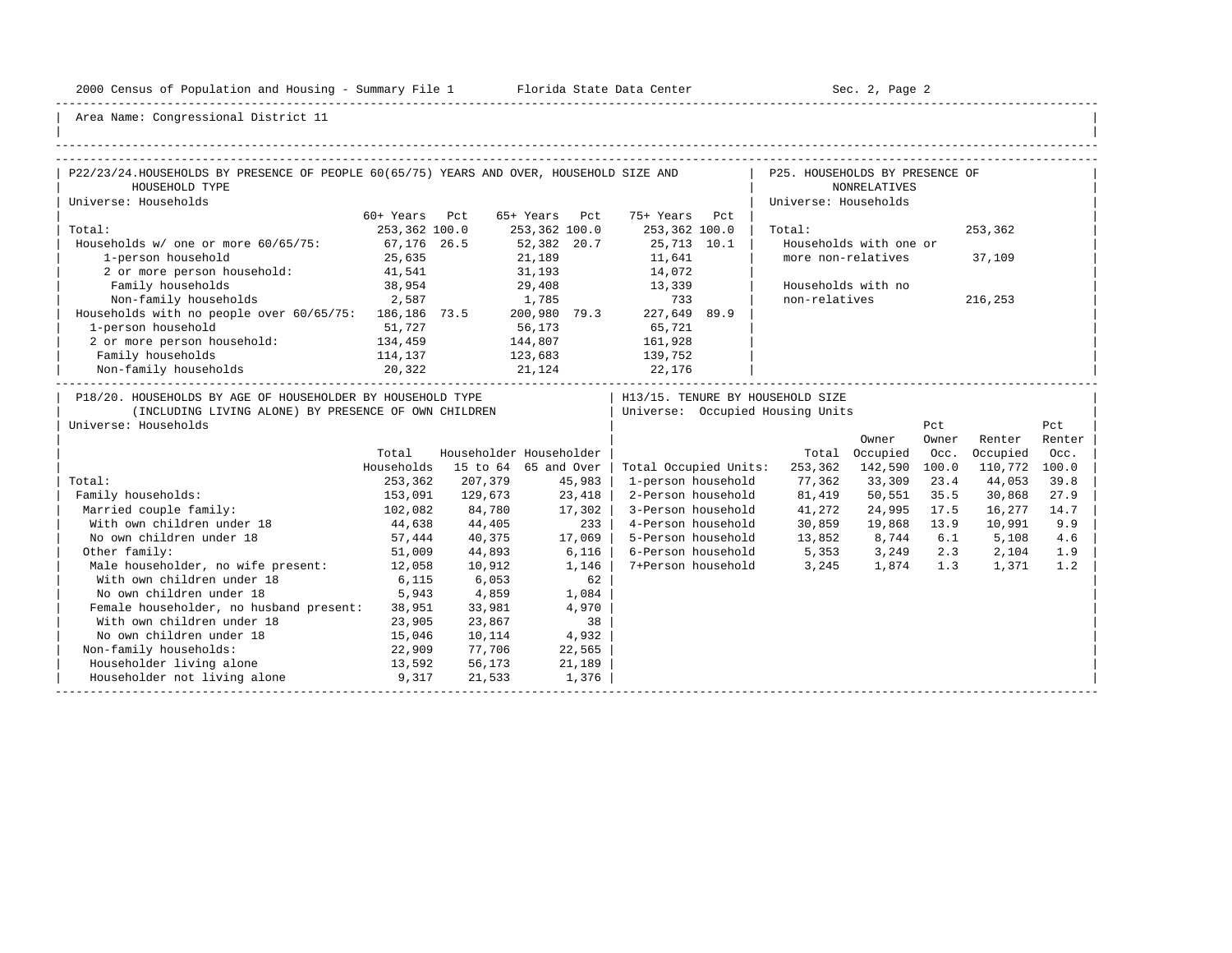| |

Area Name: Congressional District 11

## -----------------------------------------------------------------------------------------------------------------------------------------------------

## ----------------------------------------------------------------------------------------------------------------------------------------------------- P29. RELATIONSHIP BY AGE FOR THE POPULATION UNDER 18 YEARS

Universe: Population under 18 years

|                   |         | --In Households----------------- |             |           | -Group Ouarters----------- |              |       |                 |                 |
|-------------------|---------|----------------------------------|-------------|-----------|----------------------------|--------------|-------|-----------------|-----------------|
|                   |         |                                  |             |           | -----Related Child-----    |              |       |                 |                 |
|                   |         | Pop. in                          | Householder |           | Other                      |              |       | Institution-    | Noninstitution- |
|                   | Total   | Households                       | or Spouse   | Own Child | Relatives                  | Nonrelatives | Total | alized Pop.     | alized Pop.     |
| Under 18:         | 156,055 | 155,242                          | 221         | 134,820   | 16,476                     | 3,725        | 813   | 384             | 429             |
| Under 3           | 25,838  | 25,765                           |             | 21,680    | 3,610                      | 475          | 73    |                 | 73              |
| 3 and 4 years     | 17,284  | 17,252                           |             | 14,795    | 2,086                      | 371          | 32    |                 | 29              |
| 5 years           | 8,801   | 8,793                            |             | 7,612     | 959                        | 222          | 8     |                 | 8               |
| 6 to 11 years     | 54,484  | 54,294                           |             | 47,914    | 5,160                      | 1,220        | 190   | 55              | 135             |
| 12 and 13 years   | 16,857  | 16,763                           |             | 14,947    | 1,486                      | 330          | 94    | 42              | 52              |
| 14 years          | 8,149   | 8,088                            |             | 7,170     | 738                        | 180          | 61    | 30              | 31              |
| 15 to 17 years    | 24,421  | 24,066                           |             | 20,702    | 2,437                      | 927          | 355   | 254             | 101             |
|                   |         |                                  |             |           |                            |              |       |                 |                 |
| % Under 3         | 16.6%   | 16.6%                            |             | 16.1%     | 21.9%                      | 12.8%        | 9.0%  | .0%             | 17.0%           |
| % 3 and 4 years   | 11.1%   | 11.1%                            |             | 11.0%     | 12.7%                      | 10.0%        | 3.9%  | .8 <sup>°</sup> | 6.8%            |
| % 5 years         | 5.6%    | 5.7%                             |             | 5.6%      | 5.8%                       | 6.0%         | 1.0%  | .0%             | 1.9%            |
| % 6 to 11 years   | 35.0%   | 35.0%                            |             | 35.5%     | 31.3%                      | 32.8%        | 23.4% | 14.3%           | 31.5%           |
| % 12 and 13 years | 10.8%   | 10.8%                            |             | 11.1%     | 9.0%                       | 8.9%         | 11.6% | 10.9%           | 12.1%           |
| % 14 years        | 5.2%    | 5.2%                             |             | 5.3%      | 4.5%                       | 4.8%         | 7.5%  | 7.8%            | 7.2%            |
| % 15 to 17 years  | 15.7%   | 15.5%                            |             | 15.4%     | 14.8%                      | 24.9%        | 43.7% | 66.1%           | 23.5%           |
|                   |         |                                  |             |           |                            |              |       |                 |                 |

H17. TENURE BY HOUSEHOLD TYPE (INCLUDING LIVING ALONE) BY AGE OF HOUSEHOLDER

|                            | Total Owner |             |             | Owner Occupied --------------- |       | Total Renter |             | Renter Occupied -- |             |       |  |
|----------------------------|-------------|-------------|-------------|--------------------------------|-------|--------------|-------------|--------------------|-------------|-------|--|
|                            | Occupied    | Householder | Householder | Householder                    | Pct   | Occupied     | Householder | Householder        | Householder | Pct   |  |
|                            | Units       | 15 to 34    | 35 to 64    | $65+$                          | $65+$ | Units        | 15 to 34    | 35 to 64           | $65+$       | $65+$ |  |
| Family households:         | 100,821     | 15,265      | 65,064      | 20,492                         | 20.3  | 52,270       | 24,306      | 25,038             | 2,926       | 5.6   |  |
| Married-couple family:     | 76,961      | 11,293      | 50,120      | 15,548                         | 20.2  | 25,121       | 11,022      | 12,345             | 1,754       | 7.0   |  |
| Other family:              | 23,860      | 3,972       | 14,944      | 4,944                          | 20.7  | 27,149       | 13,284      | 12,693             | 1,172       | 4.3   |  |
| Male householder, no wife  | 5,927       | 1,304       | 3,694       | 929                            | 15.7  | 6,131        | 3,112       | 2,802              | 217         | 3.5   |  |
| Female hsehldr, no husband | 17,933      | 2,668       | 11,250      | 4,015                          | 22.4  | 21,018       | 10,172      | 9,891              | 955         | 4.5   |  |
| Nonfamily households:      | 41,769      | 5,409       | 22,179      | 14,181                         | 34.0  | 58,502       | 26,288      | 23,830             | 8,384       | 14.3  |  |
| Male householder:          | 18,278      | 3,440       | 11,119      | 3,719                          | 20.3  | 31,705       | 14,716      | 14,395             | 2,594       | 8.2   |  |
| Living alone               | 13,274      | 1,974       | 8,074       | 3,226                          | 24.3  | 23,117       | 8,993       | 11,745             | 2,379       | 10.3  |  |
| Not living alone           | 5,004       | 1,466       | 3,045       | 493                            | 9.9   | 8,588        | 5,723       | 2,650              | 215         | 2.5   |  |
| Female householder:        | 23,491      | 1,969       | 11,060      | 10,462                         | 44.5  | 26,797       | 11,572      | 9,435              | 5,790       | 21.6  |  |
| Living alone               | 20,035      | 1,173       | 8,913       | 9,949                          | 49.7  | 20,936       | 7,291       | 8,010              | 5,635       | 26.9  |  |
| Not living alone           | 3,456       | 796         | 2,147       | 513                            | 14.8  | 5,861        | 4,281       | 1,425              | 155         | 2.6   |  |
|                            |             |             |             |                                |       |              |             |                    |             |       |  |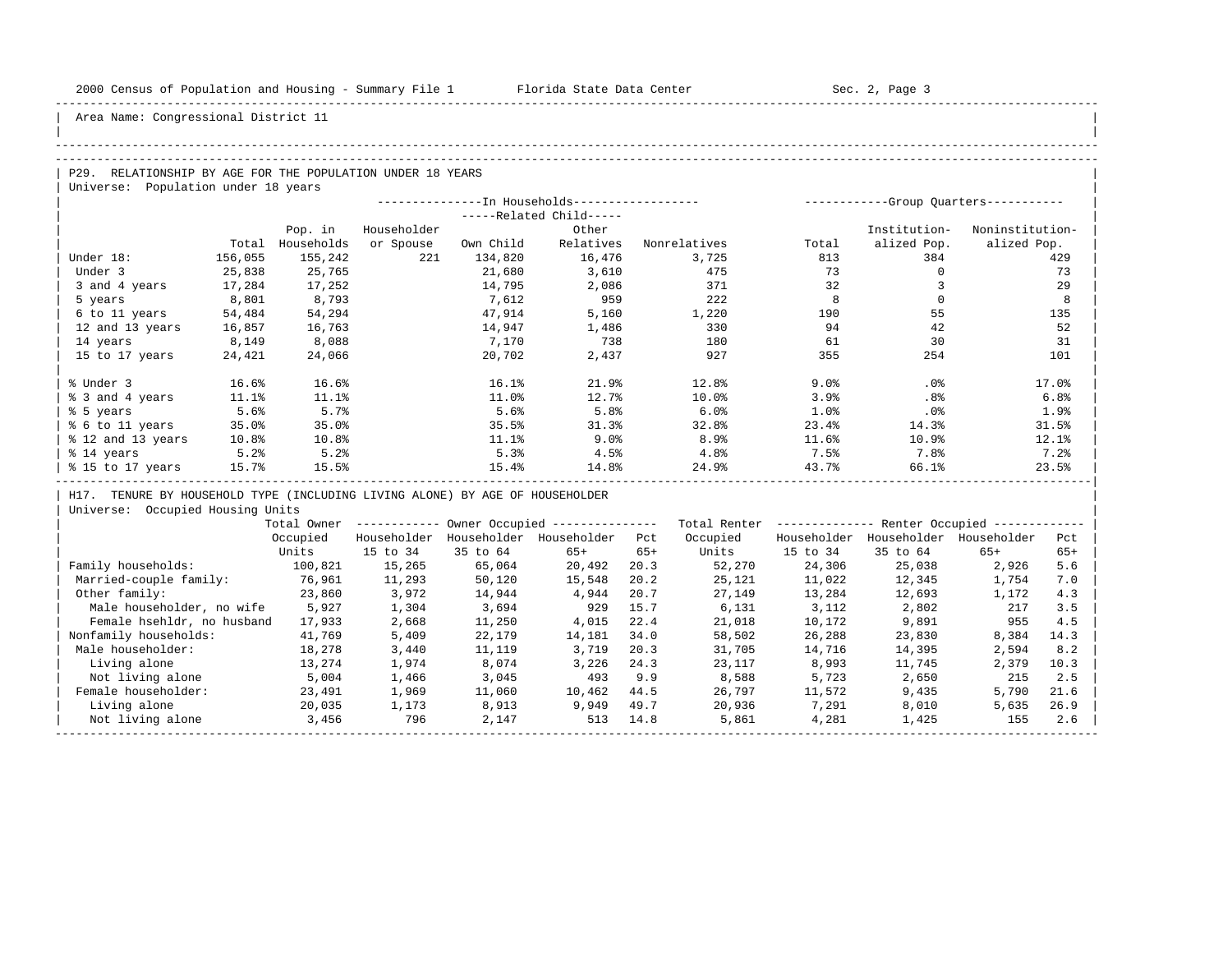-----------------------------------------------------------------------------------------------------------------------------------------------------

| |

|                                                         |         |         | P14. SEX BY AGE FOR THE POPULATION UNDER 20 YEARS |      |         |            | P38. GROUP OUARTERS POPULATION BY SEX BY AGE BY GO TYPE |                |                          |           |                |           |
|---------------------------------------------------------|---------|---------|---------------------------------------------------|------|---------|------------|---------------------------------------------------------|----------------|--------------------------|-----------|----------------|-----------|
|                                                         |         |         | Universe: Population Under 20 Years               |      |         |            | Universe: Population in Group Quarters                  |                |                          |           |                |           |
|                                                         | Total   | Pct.    | Male                                              | Pct. | Female  | Pct.       |                                                         | Total          | Male Pct.                |           | Female         | Pct.      |
| Total                                                   | 189,870 |         | 98,380                                            |      | 91,490  |            | Total                                                   | 17,963         | 11,614                   |           | 6,349          |           |
| <1 year                                                 | 8,878   | 4.7     | 4,593                                             | 4.7  | 4,285   | 4.7        | Under 18 Years:                                         | 1,266          | 838                      | 7.0       | 428            | 7.2       |
| 1 year                                                  | 8,874   | 4.7     | 4,580                                             | 4.7  | 4,294   | 4.7        | Institutionalized Population: 700                       |                | 473                      | 3.9       | 227            | 4.1       |
| 2 years                                                 | 8,876   | 4.7     | 4,562                                             | 4.6  | 4,314   | 4.7        | Correctional Institutions 27                            |                | 26                       | $\cdot$ 2 | $\overline{1}$ | $\cdot$ 2 |
| 3 years                                                 | 8,820   | 4.6     | 4,518                                             | 4.6  | 4,302   | 4.7        | Nursing Homes                                           | $\overline{0}$ | $\bigcirc$               | .0        | $\Omega$       | $\cdot$ 0 |
| 4 years                                                 | 9,032   | 4.8     | 4,613                                             | 4.7  | 4,419   | 4.8        | Other Institutions                                      | 673            | 447                      | 3.7       | 226            | 3.8       |
| 5 years                                                 | 9,149   | 4.8     | 4,687                                             | 4.8  | 4,462   | 4.9        | Non-Institutional Population:                           | 566            | 365                      | 3.2       | 201            | 3.1       |
| 6 years                                                 | 9,253   | 4.9     | 4,748                                             | 4.8  | 4,505   | 4.9        | College Dormitories                                     | 10             | 6                        | $\cdot$ 1 | $\overline{4}$ | $\cdot$ 1 |
| 7 years                                                 | 9,612   | 5.1     | 4,994                                             | 5.1  | 4,618   | 5.0        | Military Quarters                                       | $\overline{0}$ | $\Omega$                 | $\cdot$ 0 | $\Omega$       | .0        |
| 8 years                                                 | 9,741   | 5.1     | 5,013                                             | 5.1  | 4,728   | 5.2        | Other Noninstitutional GO                               | 556            | 359                      | 3.1       | 197            | 3.1       |
| 9 years                                                 | 10,085  | 5.3     | 5,210                                             | 5.3  | 4,875   | 4.7        | 18 to 64 Years:                                         | 11,996         | 9,398                    | 66.8      | 2,598          | 80.9      |
| 10 years                                                | 10,494  | 5.5     | 5,476                                             | 5.6  | 5,018   | 4.7        | Institutionalized Population: 6,926                     |                | 6,330                    | 38.6      | 596            | 54.5      |
| 11 years                                                | 9,864   | 5.2     | 5,072                                             | 5.2  | 4,792   | 4.7        | Correctional Institutions                               | 6,076          | 5,694 33.8               |           | 382            | 49.0      |
| 12 years                                                | 9,595   | 5.1     | 4,890                                             | 5.0  | 4,705   | 4.7        | Nursing Homes                                           | 316            | 177                      | 1.8       | 139            | 1.5       |
| 13 years                                                | 9,814   | 5.2     | 5,062                                             | 5.1  | 4,752   | 4.8        | Other Institutions                                      | 534            | 459                      | 3.0       | 75             | 4.0       |
| 14 years                                                | 9,907   | 5.2     | 5,176                                             | 5.3  | 4,731   | 4.9        | Non-Institutional Population:                           | 5,070          | 3,068                    | 28.2      | 2,002 26.4     |           |
| 15 years                                                | 9,706   | 5.1     | 5,121                                             | 5.2  | 4,585   | 4.9        | College Dormitories                                     | 2,474          | 1,141 13.8               |           | 1,333          | 9.8       |
| 16 years                                                | 9,792   | 5.2     | 5,078                                             | 5.2  | 4,714   | 5.0        | Military Ouarters                                       | $\overline{0}$ | 0                        | $\cdot$ 0 | $\overline{0}$ | $\cdot$ 0 |
| 17 years                                                | 9,698   | 5.1     | 5,085                                             | 5.2  | 4,613   | 5.2        | Other Noninstitutional GO                               | 2,596          | 1,927 14.5               |           | 669            | 16.6      |
| 18 years                                                | 9,699   | 5.1     | 5,112                                             | 5.2  | 4,587   | 4.7        | 65 Years and Over:                                      | 4,701          | 1,378                    | 26.2      | 3,323          | 11.9      |
| 19 years                                                | 8,981   | 4.7     | 4,790                                             | 4.9  | 4,191   | 4.7        | Institutionalized Population:                           | 3,606          | 1,091 20.1               |           | 2,515          | 9.4       |
|                                                         |         |         |                                                   |      |         |            | Correctional Institutions                               | 38             | 35                       | $\cdot$ 2 | 3              | $\cdot$ 3 |
|                                                         |         |         |                                                   |      |         |            | Nursing Homes                                           | 3,411          |                          | 937 19.0  | 2,474          | 8.1       |
| P36. OWN CHILDREN UNDER 18 YEARS BY FAMILY TYPE AND AGE |         |         |                                                   |      |         |            | Other Institutions                                      | 157            | 119                      | .9        | 38             | 1.0       |
|                                                         |         |         | Universe: Own Children Under 18 Years             |      |         |            | Non-Institutional Population:                           | 1,095          | 287                      | 6.1       | 808            | 2.5       |
|                                                         |         |         |                                                   |      |         |            | College Dormitories                                     | $\overline{0}$ | $\overline{0}$           | $\cdot$ 0 | $\overline{0}$ | $\cdot$ 0 |
|                                                         |         |         | In Married                                        |      | Male HH | Female HH  | Military Ouarters                                       | $\overline{0}$ | $\overline{\phantom{0}}$ | $\cdot$ 0 | $\overline{0}$ | $\cdot$ 0 |
|                                                         |         |         | Couple                                            |      | No Wife | No Husband | Other Noninstitutional GO                               | 1,095          | 287                      | 6.1       | 808            | 2.5       |
|                                                         |         |         | Total Families                                    |      | Present | Present    |                                                         |                |                          |           |                |           |
| Total < 18 Years:                                       |         | 146,626 | 104,619                                           |      | 9,634   | 32,373     |                                                         |                |                          |           |                |           |
| Under 3 Years                                           |         | 21,485  | 15,549                                            |      | 1,697   | 4,239      |                                                         |                |                          |           |                |           |
| 3 and 4 Years                                           |         | 15,141  | 10,795                                            |      | 1,048   | 3,298      |                                                         |                |                          |           |                |           |
| 5 Years                                                 |         | 7,862   | 5,649                                             |      | 479     | 1,734      |                                                         |                |                          |           |                |           |
| 6 to 11 Years                                           |         | 51,871  | 37,033                                            |      | 3,182   | 11,656     |                                                         |                |                          |           |                |           |
| 12 to 17 Years                                          |         | 50,267  | 35,593                                            |      | 3,228   | 11,446     |                                                         |                |                          |           |                |           |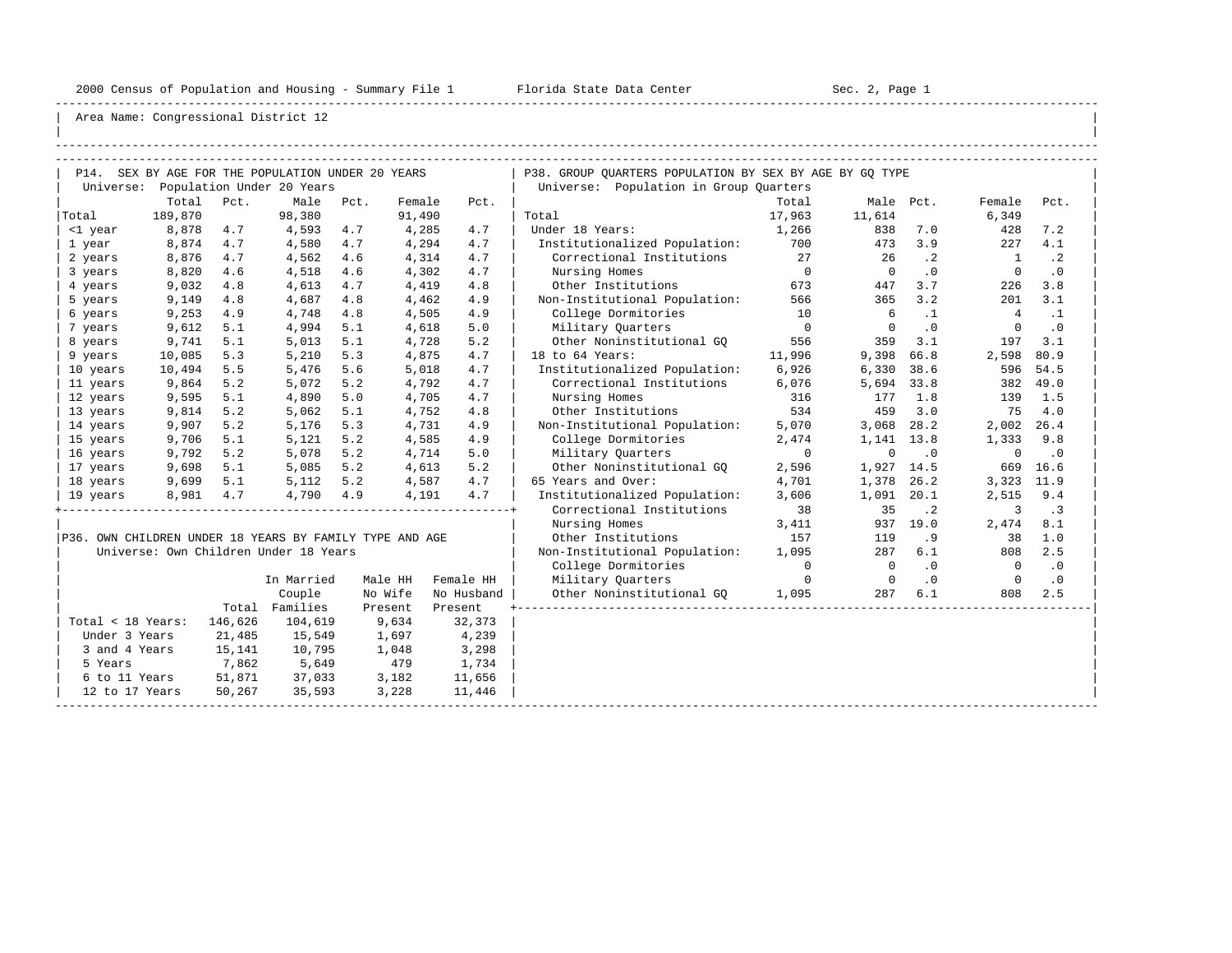-----------------------------------------------------------------------------------------------------------------------------------------------------

| |

| P22/23/24.HOUSEHOLDS BY PRESENCE OF PEOPLE 60(65/75) YEARS AND OVER, HOUSEHOLD SIZE AND                                                    |               |                         |                       |         |                                  |                                  | P25. HOUSEHOLDS BY PRESENCE OF |              |              |               |
|--------------------------------------------------------------------------------------------------------------------------------------------|---------------|-------------------------|-----------------------|---------|----------------------------------|----------------------------------|--------------------------------|--------------|--------------|---------------|
| HOUSEHOLD TYPE                                                                                                                             |               |                         |                       |         |                                  |                                  | <b>NONRELATIVES</b>            |              |              |               |
| Universe: Households                                                                                                                       |               |                         |                       |         |                                  |                                  | Universe: Households           |              |              |               |
|                                                                                                                                            | 60+ Years Pct |                         | 65+ Years Pct         |         | 75+ Years Pct                    |                                  |                                |              |              |               |
| Total:                                                                                                                                     | 250,701 100.0 |                         | 250,701 100.0         |         | 250,701 100.0                    | Total:                           |                                |              | 250,701      |               |
| Households w/ one or more 60/65/75:                                                                                                        | 96,043 38.3   |                         | 77,569 30.9<br>26,697 |         | $38,447$ 15.3                    |                                  | Households with one or         |              |              |               |
| 1-person household                                                                                                                         | 31,071        |                         |                       |         | 15,535<br>22,912                 |                                  | more non-relatives             |              | 25,407       |               |
| 2 or more person household:                                                                                                                | 64,972        |                         | 50,872                |         |                                  |                                  |                                |              |              |               |
| Family households                                                                                                                          | 62,172        |                         |                       |         | 48,768 21,991                    |                                  | Households with no             |              |              |               |
| Non-family households 2,800                                                                                                                |               | 2,104                   |                       |         | 921                              | non-relatives                    |                                |              | 225,294      |               |
| Households with no people over 60/65/75: 154,658 61.7 173,132 69.1                                                                         |               |                         |                       |         | 212,254 84.7                     |                                  |                                |              |              |               |
| 1-person household                                                                                                                         | 26,172        | 30,546                  |                       |         | 41,708                           |                                  |                                |              |              |               |
| 2 or more person household:                                                                                                                | 128,486       | 142,586                 |                       |         | 170,546                          |                                  |                                |              |              |               |
| Family households                                                                                                                          | 118,476       | 131,880                 |                       |         | 158,657                          |                                  |                                |              |              |               |
| Non-family households                                                                                                                      | 10,010        |                         | 10,706                |         | 11,889                           |                                  |                                |              |              |               |
| P18/20. HOUSEHOLDS BY AGE OF HOUSEHOLDER BY HOUSEHOLD TYPE<br>(INCLUDING LIVING ALONE) BY PRESENCE OF OWN CHILDREN<br>Universe: Households |               |                         |                       |         | Universe: Occupied Housing Units | H13/15. TENURE BY HOUSEHOLD SIZE | Owner                          | Pct<br>Owner | Renter       | Pct<br>Renter |
|                                                                                                                                            | Total         | Householder Householder |                       |         |                                  |                                  | Total Occupied                 | Occ.         | Occupied     | Occ.          |
|                                                                                                                                            | Households    | 15 to 64 65 and Over    |                       |         | Total Occupied Units:            |                                  | 250,701 185,656 100.0          |              | 65,045 100.0 |               |
| Total:                                                                                                                                     | 250,701       | 179,791                 |                       | 70,910  | 1-person household               | 57,243                           | 37,294                         | 20.1         | 19,949       | 30.7          |
| Family households:                                                                                                                         | 180,648       | 138,142                 |                       | 42,506  | 2-Person household               | 93,102                           | 76,245 41.1                    |              | 16,857       | 25.9          |
| Married couple family:                                                                                                                     | 140,002       | 103,441                 |                       | 36,561  |                                  | 3-Person household 39,819        | 28,886                         | 15.6         | 10,933       | 16.8          |
| With own children under 18                                                                                                                 | 54,272        | 53,940                  |                       | 332     |                                  | 4-Person household 33,330        | 24,749 13.3                    |              | 8,581        | 13.2          |
| No own children under 18                                                                                                                   | 85,730        | 49,501                  |                       | 36, 229 |                                  | 5-Person household 15,884        | 11,104                         | 6.0          | 4,780        | 7.3           |
| Other family:                                                                                                                              | 40,646        | 34,701                  |                       | 5,945   |                                  | 6-Person household 6,555 4,411   |                                | 2.4          | 2,144        | 3.3           |
| Male householder, no wife present: 10,854                                                                                                  |               | 9,723                   |                       | 1,131   | 7+Person household               |                                  | 4,768 2,967 1.6                |              | 1,801        | 2.8           |
| With own children under 18                                                                                                                 | 5,798         | 5,728                   |                       | 70      |                                  |                                  |                                |              |              |               |
| No own children under 18                                                                                                                   | 5,056         | 3,995                   |                       | 1,061   |                                  |                                  |                                |              |              |               |
| Female householder, no husband present:                                                                                                    | 29,792        | 24,978                  |                       | 4,814   |                                  |                                  |                                |              |              |               |
| With own children under 18                                                                                                                 | 17,547        | 17,499                  |                       | 48      |                                  |                                  |                                |              |              |               |
| No own children under 18                                                                                                                   | 12,245        | 7,479                   |                       | 4,766   |                                  |                                  |                                |              |              |               |
| Non-family households:                                                                                                                     | 12,810        | 41,649                  |                       | 28,404  |                                  |                                  |                                |              |              |               |
| Householder living alone                                                                                                                   | 7,981         | 30,546                  |                       | 26,697  |                                  |                                  |                                |              |              |               |
| Householder not living alone                                                                                                               | 4,829         | 11,103                  |                       | 1,707   |                                  |                                  |                                |              |              |               |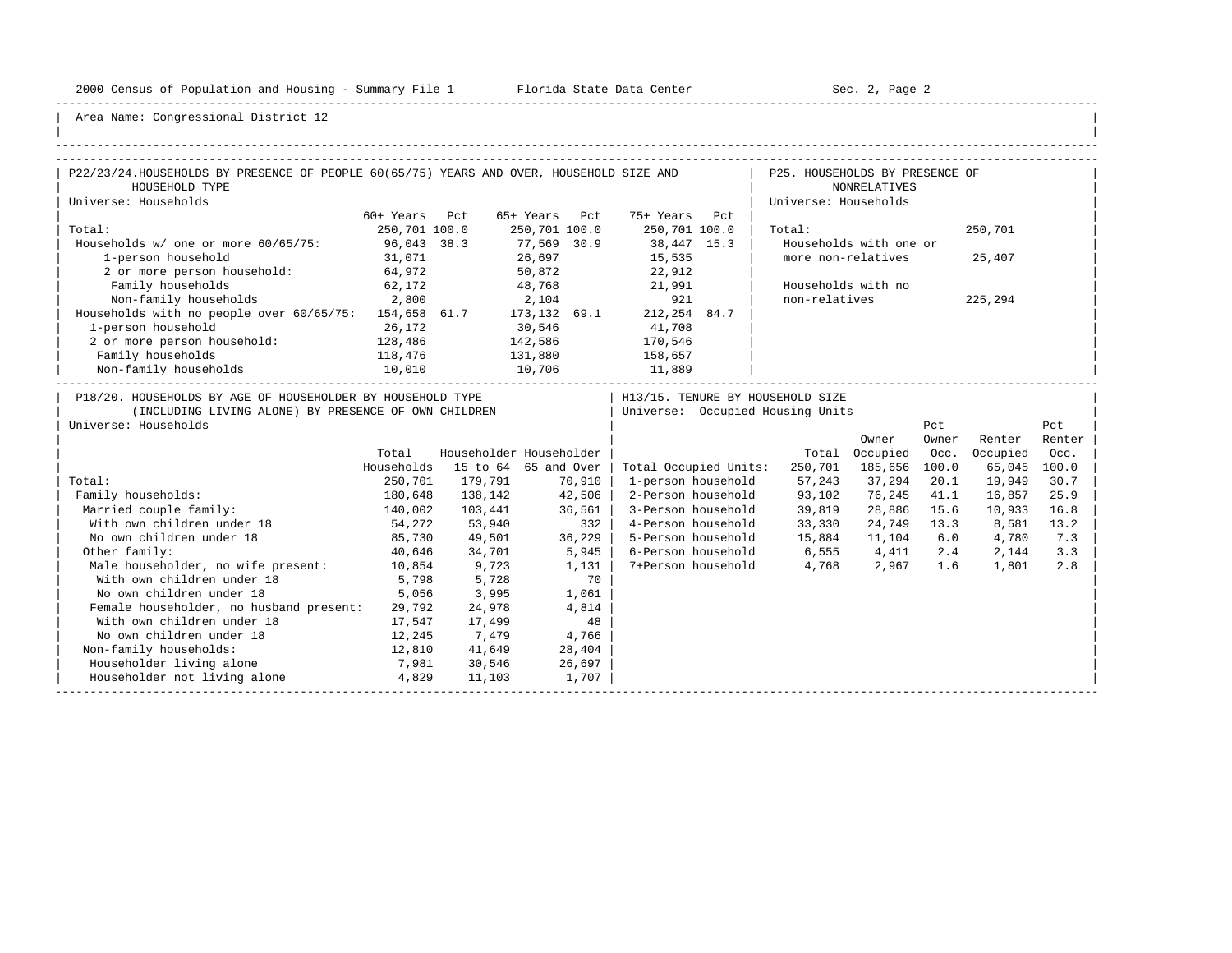| |

Area Name: Congressional District 12

### -----------------------------------------------------------------------------------------------------------------------------------------------------

## -----------------------------------------------------------------------------------------------------------------------------------------------------

P29. RELATIONSHIP BY AGE FOR THE POPULATION UNDER 18 YEARS | Universe: Population under 18 years

|                   |          |            |             |           | --In Households------------------ |              | ----------- |              | -Group Quarters----------- |
|-------------------|----------|------------|-------------|-----------|-----------------------------------|--------------|-------------|--------------|----------------------------|
|                   |          |            |             |           | -----Related Child-----           |              |             |              |                            |
|                   |          | Pop. in    | Householder |           | Other                             |              |             | Institution- | Noninstitution-            |
|                   | Total    | Households | or Spouse   | Own Child | Relatives                         | Nonrelatives | Total       | alized Pop.  | alized Pop.                |
| Under 18:         | 171,190  | 169,924    | 326         | 146,626   | 18,514                            | 4,458        | 1,266       | 700          | 566                        |
| Under 3           | 26,628   | 26,543     |             | 21,485    | 4,424                             | 634          | 85          |              | 77                         |
| 3 and 4 years     | 17,852   | 17,807     |             | 15,141    | 2,260                             | 406          | 45          |              | 41                         |
| 5 years           | 9,149    | 9,127      |             | 7,862     | 1,052                             | 213          | 22          |              | 17                         |
| 6 to 11 years     | 59,049   | 58,909     |             | 51,871    | 5,729                             | 1,309        | 140         | 44           | 96                         |
| 12 and 13 years   | 19,409   | 19,243     |             | 17,271    | 1,556                             | 416          | 166         | 102          | 64                         |
| 14 years          | 9,907    | 9,764      |             | 8,750     | 806                               | 208          | 143         | 102          | 41                         |
| 15 to 17 years    | 28,870   | 28,205     |             | 24,246    | 2,687                             | 1,272        | 665         | 435          | 230                        |
|                   |          |            |             |           |                                   |              |             |              |                            |
| % Under 3         | 15.6%    | 15.7%      |             | 14.7%     | 23.9%                             | 14.2%        | 6.7%        | 1.1%         | 13.6%                      |
| % 3 and 4 years   | $10.4\%$ | 10.5%      |             | 10.3%     | 12.2%                             | 9.1%         | 3.6%        | .6%          | 7.2%                       |
| % 5 years         | 5.4%     | 5.4%       |             | 5.4%      | 5.7%                              | 4.8%         | 1.7%        | $.7\%$       | 3.0%                       |
| % 6 to 11 years   | 34.6%    | 34.7%      |             | 35.4%     | 30.9%                             | 29.4%        | 11.1%       | 6.3%         | 17.0%                      |
| % 12 and 13 years | 11.4%    | 11.3%      |             | 11.8%     | 8.4%                              | 9.3%         | 13.1%       | 14.6%        | 11.3%                      |
| % 14 years        | 5.8%     | 5.8%       |             | 6.0%      | 4.4%                              | 4.7%         | 11.3%       | 14.6%        | 7.2%                       |
| % 15 to 17 years  | 16.9%    | 16.6%      |             | 16.5%     | 14.5%                             | 28.5%        | 52.5%       | 62.1%        | 40.6%                      |
|                   |          |            |             |           |                                   |              |             |              |                            |

H17. TENURE BY HOUSEHOLD TYPE (INCLUDING LIVING ALONE) BY AGE OF HOUSEHOLDER

|                            | Total Owner |             |             | Owner Occupied --------------- |       | Total Renter |             | Renter Occupied -- |             |       |  |
|----------------------------|-------------|-------------|-------------|--------------------------------|-------|--------------|-------------|--------------------|-------------|-------|--|
|                            | Occupied    | Householder | Householder | Householder                    | Pct   | Occupied     | Householder | Householder        | Householder | Pct   |  |
|                            | Units       | 15 to 34    | 35 to 64    | $65+$                          | $65+$ | Units        | 15 to 34    | 35 to 64           | $65+$       | $65+$ |  |
| Family households:         | 141,844     | 18,364      | 83,972      | 39,508                         | 27.9  | 38,804       | 17,195      | 18,611             | 2,998       | 7.7   |  |
| Married-couple family:     | 118,787     | 14,467      | 69,863      | 34,457                         | 29.0  | 21,215       | 8,756       | 10,355             | 2,104       | 9.9   |  |
| Other family:              | 23,057      | 3,897       | 14,109      | 5,051                          | 21.9  | 17,589       | 8,439       | 8,256              | 894         | 5.1   |  |
| Male householder, no wife  | 6,174       | 1,385       | 3,843       | 946                            | 15.3  | 4,680        | 2,327       | 2,168              | 185         | 4.0   |  |
| Female hsehldr, no husband | 16,883      | 2,512       | 10,266      | 4,105                          | 24.3  | 12,909       | 6,112       | 6,088              | 709         | 5.5   |  |
| Nonfamily households:      | 43,812      | 3,253       | 18,321      | 22,238                         | 50.8  | 26,241       | 8,262       | 11,813             | 6,166       | 23.5  |  |
| Male householder:          | 17,391      | 2,266       | 8,842       | 6,283                          | 36.1  | 14,226       | 5,255       | 7,146              | 1,825       | 12.8  |  |
| Living alone               | 13,628      | 1,341       | 6,747       | 5,540                          | 40.7  | 10,008       | 2,825       | 5,534              | 1,649       | 16.5  |  |
| Not living alone           | 3,763       | 925         | 2,095       | 743                            | 19.7  | 4,218        | 2,430       | 1,612              | 176         | 4.2   |  |
| Female householder:        | 26,421      | 987         | 9,479       | 15,955                         | 60.4  | 12,015       | 3,007       | 4,667              | 4,341       | 36.1  |  |
| Living alone               | 23,666      | 580         | 7,795       | 15,291                         | 64.6  | 9,941        | 1,874       | 3,850              | 4,217       | 42.4  |  |
| Not living alone           | 2,755       | 407         | 1,684       | 664                            | 24.1  | 2,074        | 1,133       | 817                | 124         | 6.0   |  |
|                            |             |             |             |                                |       |              |             |                    |             |       |  |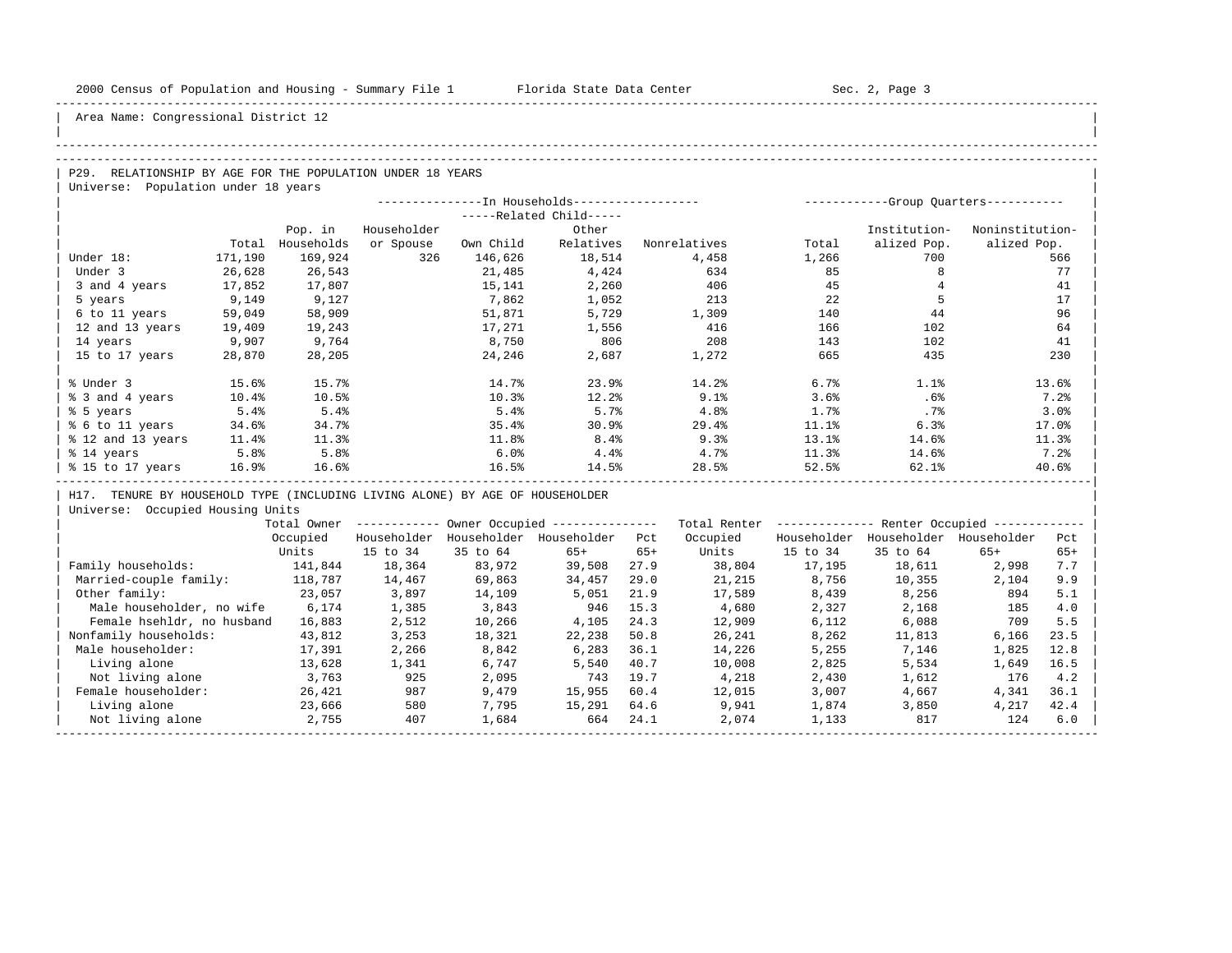-----------------------------------------------------------------------------------------------------------------------------------------------------

| |

|                                                         |         |         | P14. SEX BY AGE FOR THE POPULATION UNDER 20 YEARS |      |         |            | P38. GROUP QUARTERS POPULATION BY SEX BY AGE BY GQ TYPE |                 |                |            |                |           |
|---------------------------------------------------------|---------|---------|---------------------------------------------------|------|---------|------------|---------------------------------------------------------|-----------------|----------------|------------|----------------|-----------|
|                                                         |         |         | Universe: Population Under 20 Years               |      |         |            | Universe: Population in Group Quarters                  |                 |                |            |                |           |
|                                                         | Total   | Pct.    | Male                                              | Pct. | Female  | Pct.       |                                                         | Total           | Male Pct.      |            | Female         | Pct.      |
| Total                                                   | 135,834 |         | 69,935                                            |      | 65,899  |            | Total                                                   | 14,320          | 7,018          |            | 7,302          |           |
| <1 year                                                 | 6,438   | 4.7     | 3,283                                             | 4.7  | 3,155   | 4.8        | Under 18 Years:                                         | 1,208           | 772            | 8.4        |                | 436 11.0  |
| 1 year                                                  | 6,371   | 4.7     | 3,202                                             | 4.6  | 3,169   | 4.8        | Institutionalized Population:                           | 363             | 295            | 2.5        | 68             | 4.2       |
| 2 years                                                 | 6,205   | 4.6     | 3,127                                             | 4.5  | 3,078   | 4.7        | Correctional Institutions                               | 38              | 38             | .3         | $\bigcirc$     | . 5       |
| 3 years                                                 | 6,393   | 4.7     | 3,241                                             | 4.6  | 3,152   | 4.8        | Nursing Homes                                           | $\overline{0}$  | $\overline{0}$ | .0         | $\circ$        | $\cdot$ 0 |
| 4 years                                                 | 6,493   | 4.8     | 3,291                                             | 4.7  | 3,202   | 4.9        | Other Institutions                                      | 325             | 257            | 2.3        | 68             | 3.7       |
| 5 years                                                 | 6,593   | 4.9     | 3,386                                             | 4.8  | 3,207   | 4.9        | Non-Institutional Population:                           | 845             | 477            | 5.9        | 368            | 6.8       |
| 6 years                                                 | 6,723   | 4.9     | 3,474                                             | 5.0  | 3,249   | 4.9        | College Dormitories                                     | 13              | $\overline{7}$ | $\cdot$ 1  | 6              | $\cdot$ 1 |
| 7 years                                                 | 6,986   | 5.1     | 3,573                                             | 5.1  | 3,413   | 5.2        | Military Quarters                                       | $\overline{0}$  | $\overline{0}$ | $\cdot$ 0  | $\mathbf{0}$   | $\cdot$ 0 |
| 8 years                                                 | 7,242   | 5.3     | 3,738                                             | 5.3  | 3,504   | 5.3        | Other Noninstitutional GQ                               | 832             | 470            | 5.8        | 362            | 6.7       |
| 9 years                                                 | 7,415   | 5.5     | 3,779                                             | 5.4  | 3,636   | 4.8        | 18 to 64 Years:                                         | 5,461           | 4,083          | 38.1       | 1,378          | 58.2      |
| 10 years                                                | 7,560   | 5.6     | 3,876                                             | 5.5  | 3,684   | 4.8        | Institutionalized Population:                           | 2,442           | 2,018          | 17.1       | 424            | 28.8      |
| 11 years                                                | 7,283   | 5.4     | 3,832                                             | 5.5  | 3,451   | 4.7        | Correctional Institutions                               | 2,021           | 1,796 14.1     |            | 225            | 25.6      |
| 12 years                                                | 7,252   | 5.3     | 3,699                                             | 5.3  | 3,553   | 4.8        | Nursing Homes                                           | 329             | 164            | 2.3        | 165            | 2.3       |
| 13 years                                                | 7,059   | 5.2     | 3,639                                             | 5.2  | 3,420   | 4.9        | Other Institutions                                      | 92              | 58             | .6         | 34             | .8        |
| 14 years                                                | 7,096   | 5.2     | 3,676                                             | 5.3  | 3,420   | 4.9        | Non-Institutional Population:                           | 3,019           | 2,065          | 21.1       |                | 954 29.4  |
| 15 years                                                | 6,904   | 5.1     | 3,598                                             | 5.1  | 3,306   | 4.9        | College Dormitories                                     | 736             | 381            | 5.1        | 355            | 5.4       |
| 16 years                                                | 6,795   | 5.0     | 3,486                                             | 5.0  | 3,309   | 5.2        | Military Ouarters                                       | 13              | 11             | $\ldots$ 1 | 2              | $\cdot$ 2 |
| 17 years                                                | 6,896   | 5.1     | 3,625                                             | 5.2  | 3,271   | 5.3        | Other Noninstitutional GO                               | 2,270           | 1,673 15.9     |            | 597            | 23.8      |
| 18 years                                                | 6,374   | 4.7     | 3,409                                             | 4.9  | 2,965   | 4.8        | 65 Years and Over:                                      | 7,651           | 2,163          | 53.4       | 5,488          | 30.8      |
| 19 years                                                | 5,756   | 4.2     | 3,001                                             | 4.3  | 2,755   | 4.8        | Institutionalized Population:                           | 6,858           | 1,918          | 47.9       | 4,940          | 27.3      |
|                                                         |         |         |                                                   |      |         |            | Correctional Institutions                               | $6\overline{6}$ | 6              | $\cdot$ 0  | 0              | $\cdot$ 1 |
|                                                         |         |         |                                                   |      |         |            | Nursing Homes                                           | 6,794           | 1,895          | 47.4       | 4,899          | 27.0      |
| P36. OWN CHILDREN UNDER 18 YEARS BY FAMILY TYPE AND AGE |         |         |                                                   |      |         |            | Other Institutions                                      | 58              | 17             | . 4        | 41             | $\cdot$ 2 |
|                                                         |         |         | Universe: Own Children Under 18 Years             |      |         |            | Non-Institutional Population:                           | 793             | 245            | 5.5        | 548            | 3.5       |
|                                                         |         |         |                                                   |      |         |            | College Dormitories                                     | $7\phantom{0}$  | $\circ$        | $\cdot$ 0  | $\overline{7}$ | $\cdot$ 0 |
|                                                         |         |         | In Married                                        |      | Male HH | Female HH  | Military Quarters                                       | $\overline{0}$  | $\Omega$       | $\cdot$ 0  | $\Omega$       | $\cdot$ 0 |
|                                                         |         |         | Couple                                            |      | No Wife | No Husband | Other Noninstitutional GQ                               | 786             | 245            | 5.5        | 541            | 3.5       |
|                                                         |         |         | Total Families                                    |      | Present | Present    |                                                         |                 |                |            |                |           |
| Total < 18 Years:                                       |         | 109,055 | 77,998                                            |      | 7,202   | 23,855     |                                                         |                 |                |            |                |           |
| Under 3 Years                                           |         | 15,948  | 12,063                                            |      | 1,189   | 2,696      |                                                         |                 |                |            |                |           |
| 3 and 4 Years                                           |         | 11,233  | 8,263                                             |      | 731     | 2,239      |                                                         |                 |                |            |                |           |
| 5 Years                                                 |         | 5,816   | 4,219                                             |      | 376     | 1,221      |                                                         |                 |                |            |                |           |
| 6 to 11 Years                                           |         | 38,849  | 27,555                                            |      | 2,486   | 8,808      |                                                         |                 |                |            |                |           |
| 12 to 17 Years                                          |         | 37,209  | 25,898                                            |      | 2,420   | 8,891      |                                                         |                 |                |            |                |           |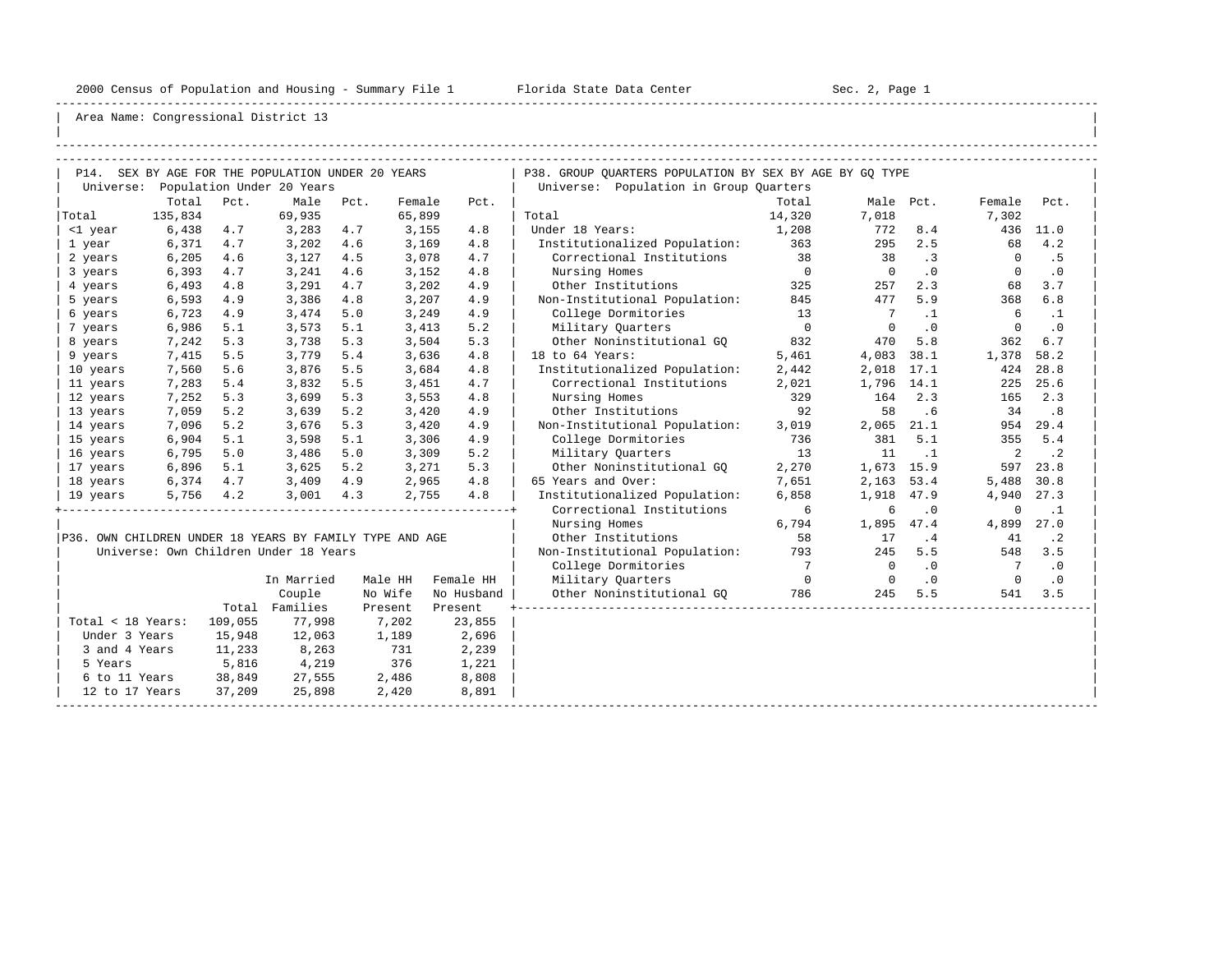-----------------------------------------------------------------------------------------------------------------------------------------------------

| |

| P22/23/24.HOUSEHOLDS BY PRESENCE OF PEOPLE 60(65/75) YEARS AND OVER, HOUSEHOLD SIZE AND                                                    |                  |                              |               |        |                              | P25. HOUSEHOLDS BY PRESENCE OF                                         |                        |       |              |        |
|--------------------------------------------------------------------------------------------------------------------------------------------|------------------|------------------------------|---------------|--------|------------------------------|------------------------------------------------------------------------|------------------------|-------|--------------|--------|
| HOUSEHOLD TYPE                                                                                                                             |                  |                              |               |        |                              |                                                                        | <b>NONRELATIVES</b>    |       |              |        |
| Universe: Households                                                                                                                       |                  |                              |               |        |                              | Universe: Households                                                   |                        |       |              |        |
|                                                                                                                                            | 60+ Years Pct    |                              |               |        | 65+ Years Pct 75+ Years Pct  |                                                                        |                        |       |              |        |
| Total:                                                                                                                                     | 300,006 100.0    |                              | 300,006 100.0 |        | 300,006 100.0                | Total:                                                                 |                        |       | 300,006      |        |
| Households w/ one or more 60/65/75: 155,261 51.8                                                                                           |                  |                              |               |        | $132,391$ 44.1 $73,384$ 24.5 |                                                                        | Households with one or |       |              |        |
| 1-person household                                                                                                                         | 55,980           |                              | 49,781        |        |                              |                                                                        | more non-relatives     |       | 28,593       |        |
| 2 or more person household:                                                                                                                | 99,281           |                              | 82,610        |        | 31,715<br>41,669             |                                                                        |                        |       |              |        |
| Family households                                                                                                                          | 94,156           |                              |               |        | 78,641 39,743                |                                                                        | Households with no     |       |              |        |
| Non-family households 5,125                                                                                                                |                  |                              |               |        | 3,969 1,926                  | non-relatives                                                          |                        |       | 271,413      |        |
| Households with no people over 60/65/75: 144,745 48.2 167,615 55.9 226,622 75.5                                                            |                  |                              |               |        |                              |                                                                        |                        |       |              |        |
| 1-person household                                                                                                                         | 32,211           |                              |               |        | 38,410 56,476                |                                                                        |                        |       |              |        |
| 2 or more person household: 112,534                                                                                                        |                  | 129,205                      |               |        | 170,146                      |                                                                        |                        |       |              |        |
| Family households                                                                                                                          |                  |                              | 114,949       |        | 153,847                      |                                                                        |                        |       |              |        |
| Non-family households                                                                                                                      | 99,434<br>13,100 |                              | 14,256        |        | 16,299                       |                                                                        |                        |       |              |        |
| P18/20. HOUSEHOLDS BY AGE OF HOUSEHOLDER BY HOUSEHOLD TYPE<br>(INCLUDING LIVING ALONE) BY PRESENCE OF OWN CHILDREN<br>Universe: Households |                  |                              |               |        |                              | H13/15. TENURE BY HOUSEHOLD SIZE<br>  Universe: Occupied Housing Units |                        | Pct   |              | Pct    |
|                                                                                                                                            |                  |                              |               |        |                              |                                                                        | Owner                  | Owner | Renter       | Renter |
|                                                                                                                                            | Total            | Householder Householder      |               |        |                              |                                                                        | Total Occupied Occ.    |       | Occupied     | Occ.   |
|                                                                                                                                            | Households       | 15 to 64 65 and Over $\vert$ |               |        | Total Occupied Units:        | 300,006                                                                | 232,525 100.0          |       | 67,481 100.0 |        |
| Total:                                                                                                                                     | 300,006          | 175,369 124,637              |               |        | 1-person household           |                                                                        | 88,191 62,618          | 26.9  | 25,573       | 37.9   |
| Family households:                                                                                                                         | 193,590          | 122,066                      | 71,524        |        | 2-Person household           |                                                                        | 133,369 113,043 48.6   |       | 20,326       | 30.1   |
| Married couple family:                                                                                                                     | 159,489          | 93,975                       | 65,514        |        |                              | 3-Person household 34,999                                              | 25,617 11.0            |       | 9,382        | 13.9   |
| With own children under 18                                                                                                                 |                  | 42,038 41,790                |               | 248    |                              | 4-Person household 25,740                                              | 19,231                 | 8.3   | 6,509        | 9.6    |
| No own children under 18                                                                                                                   |                  | 117,451 52,185               | 65, 266       |        |                              | 5-Person household 11,061 7,775 3.3                                    |                        |       | 3,286        | 4.9    |
| Other family:                                                                                                                              | 34,101           | 28,091                       | $6,010$       |        |                              | 6-Person household 3,952 2,645 1.1                                     |                        |       | 1,307        | 1.9    |
| Male householder, no wife present: 8,997 7,860                                                                                             |                  |                              |               | 1,137  |                              | 7+Person household 2,694 1,596 .7                                      |                        |       | 1,098        | 1.6    |
| With own children under 18                                                                                                                 | 4,607            | 4,562                        |               | 45     |                              |                                                                        |                        |       |              |        |
| No own children under 18                                                                                                                   | 4,390            | 3,298                        |               | 1,092  |                              |                                                                        |                        |       |              |        |
| Female householder, no husband present:                                                                                                    | 25,104           | 20,231                       |               | 4,873  |                              |                                                                        |                        |       |              |        |
| With own children under 18                                                                                                                 | 13,894           | 13,875                       |               | 19     |                              |                                                                        |                        |       |              |        |
| No own children under 18                                                                                                                   | 11,210           | 6,356                        | 4,854         |        |                              |                                                                        |                        |       |              |        |
| Non-family households:                                                                                                                     | 18,225           | 53,303                       |               | 53,113 |                              |                                                                        |                        |       |              |        |
| Householder living alone<br>10,633 38,410                                                                                                  |                  |                              |               | 49,781 |                              |                                                                        |                        |       |              |        |
| Householder not living alone 57,592                                                                                                        |                  | 14,893                       |               | 3,332  |                              |                                                                        |                        |       |              |        |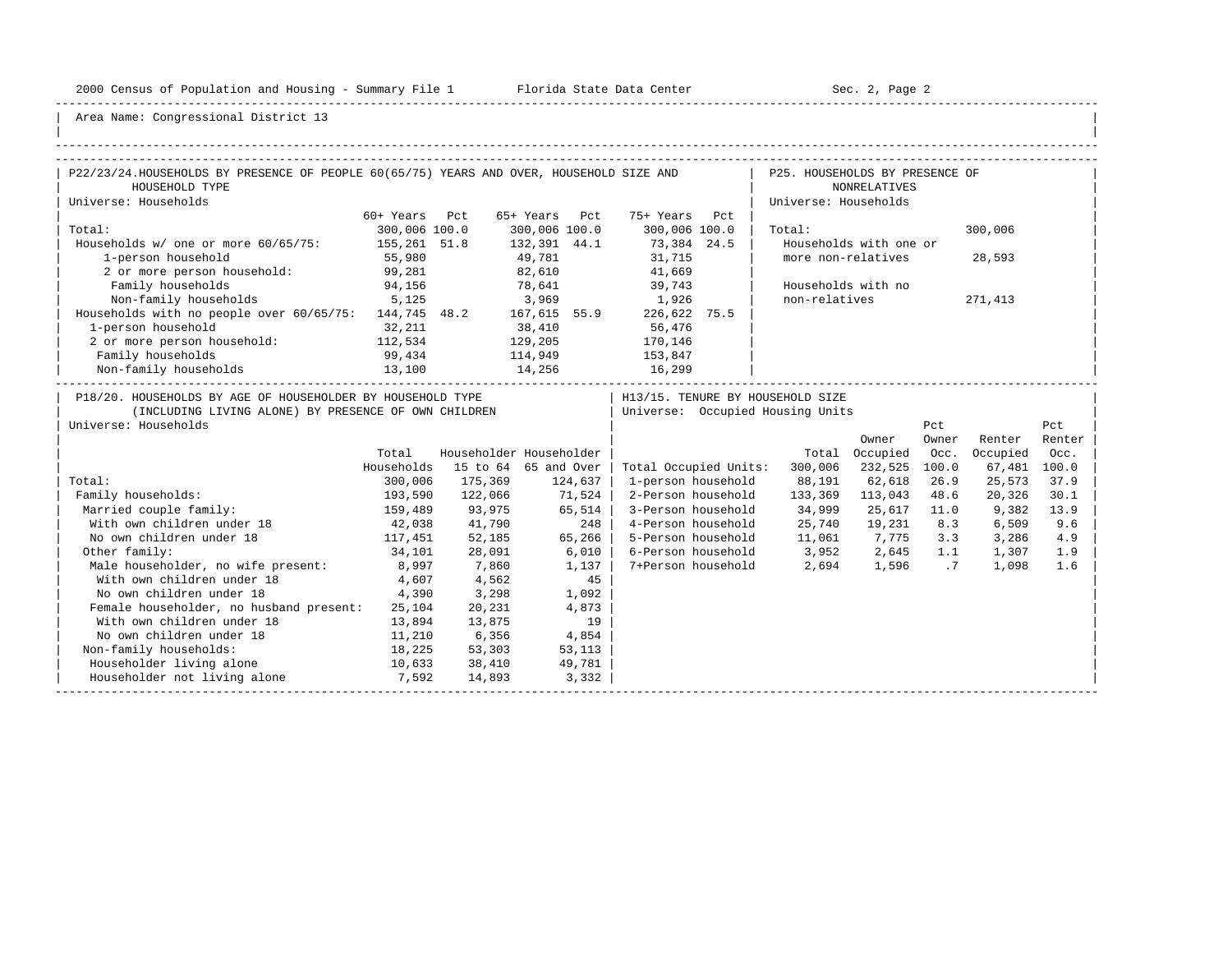-----------------------------------------------------------------------------------------------------------------------------------------------------

| |

Area Name: Congressional District 13

## -----------------------------------------------------------------------------------------------------------------------------------------------------

# -----------------------------------------------------------------------------------------------------------------------------------------------------

P29. RELATIONSHIP BY AGE FOR THE POPULATION UNDER 18 YEARS Universe: Population under 18 years

|                   |         |            |             |           | --In Households----------------- |              |       |              | -Group Ouarters----------- |
|-------------------|---------|------------|-------------|-----------|----------------------------------|--------------|-------|--------------|----------------------------|
|                   |         |            |             |           | -----Related Child-----          |              |       |              |                            |
|                   |         | Pop. in    | Householder |           | Other                            |              |       | Institution- | Noninstitution-            |
|                   | Total   | Households | or Spouse   | Own Child | Relatives                        | Nonrelatives | Total | alized Pop.  | alized Pop.                |
| Under 18:         | 123,704 | 122,496    | 159         | 109,055   | 10,307                           | 2,975        | 1,208 | 363          | 845                        |
| Under 3           | 19,014  | 18,834     |             | 15,948    | 2,508                            | 378          | 180   | 12           | 168                        |
| 3 and 4 years     | 12,886  | 12,800     |             | 11,233    | 1,278                            | 289          | 86    |              | 81                         |
| 5 years           | 6,593   | 6,542      |             | 5,816     | 584                              | 142          | 51    |              | 49                         |
| 6 to 11 years     | 43,209  | 42,904     |             | 38,849    | 3,074                            | 981          | 305   | 63           | 242                        |
| 12 and 13 years   | 14,311  | 14,210     |             | 13,000    | 933                              | 277          | 101   | 40           | 61                         |
| 14 years          | 7,096   | 7,006      |             | 6,426     | 419                              | 161          | 90    | 37           | 53                         |
| 15 to 17 years    | 20,436  | 20,041     |             | 17,783    | 1,511                            | 747          | 395   | 204          | 191                        |
|                   |         |            |             |           |                                  |              |       |              |                            |
| % Under 3         | 15.4%   | 15.4%      |             | 14.6%     | 24.3%                            | 12.7%        | 14.9% | 3.3%         | 19.9%                      |
| % 3 and 4 years   | 10.4%   | 10.5%      |             | 10.3%     | 12.4%                            | 9.7%         | 7.1%  | 1.4%         | 9.6%                       |
| % 5 years         | 5.3%    | 5.3%       |             | 5.3%      | 5.7%                             | 4.8%         | 4.2%  | .6%          | 5.8%                       |
| % 6 to 11 years   | 35.0%   | 35.1%      |             | 35.6%     | 29.8%                            | 33.0%        | 25.2% | 17.4%        | 28.6%                      |
| % 12 and 13 years | 11.6%   | 11.6%      |             | 11.9%     | 9.1%                             | 9.3%         | 8.4%  | 11.0%        | 7.2%                       |
| % 14 years        | 5.7%    | 5.7%       |             | 5.9%      | 4.1%                             | 5.4%         | 7.5%  | 10.2%        | 6.3%                       |
| % 15 to 17 years  | 16.5%   | 16.4%      |             | 16.3%     | 14.7%                            | 25.1%        | 32.7% | 56.2%        | 22.6%                      |
|                   |         |            |             |           |                                  |              |       |              |                            |

H17. TENURE BY HOUSEHOLD TYPE (INCLUDING LIVING ALONE) BY AGE OF HOUSEHOLDER

|                            | Total Owner |             |             | Owner Occupied --------------- |       | Total Renter |             | Renter Occupied - |             |       |
|----------------------------|-------------|-------------|-------------|--------------------------------|-------|--------------|-------------|-------------------|-------------|-------|
|                            | Occupied    | Householder | Householder | Householder                    | Pct   | Occupied     | Householder | Householder       | Householder | Pct   |
|                            | Units       | 15 to 34    | 35 to 64    | $65+$                          | $65+$ | Units        | 15 to 34    | 35 to 64          | $65+$       | $65+$ |
| Family households:         | 159,238     | 12,838      | 79,311      | 67,089                         | 42.1  | 34,352       | 12,581      | 17,336            | 4,435       | 12.9  |
| Married-couple family:     | 139,130     | 10,181      | 67,069      | 61,880                         | 44.5  | 20,359       | 6,599       | 10,126            | 3,634       | 17.8  |
| Other family:              | 20,108      | 2,657       | 12,242      | 5,209                          | 25.9  | 13,993       | 5,982       | 7,210             | 801         | 5.7   |
| Male householder, no wife  | 5,202       | 987         | 3,235       | 980                            | 18.8  | 3,795        | 1,749       | 1,889             | 157         | 4.1   |
| Female hsehldr, no husband | 14,906      | 1,670       | 9,007       | 4,229                          | 28.4  | 10,198       | 4,233       | 5,321             | 644         | 6.3   |
| Nonfamily households:      | 73,287      | 3,666       | 26,335      | 43,286                         | 59.1  | 33,129       | 9,049       | 14,253            | 9,827       | 29.7  |
| Male householder:          | 26,355      | 2,388       | 12,164      | 11,803                         | 44.8  | 16,158       | 5,451       | 8,083             | 2,624       | 16.2  |
| Living alone               | 20,366      | 1,333       | 8,864       | 10,169                         | 49.9  | 11,514       | 2,911       | 6,177             | 2,426       | 21.1  |
| Not living alone           | 5,989       | 1,055       | 3,300       | 1,634                          | 27.3  | 4,644        | 2,540       | 1,906             | 198         | 4.3   |
| Female householder:        | 46,932      | 1,278       | 14,171      | 31,483                         | 67.1  | 16,971       | 3,598       | 6,170             | 7,203       | 42.4  |
| Living alone               | 42,252      | 710         | 11,375      | 30,167                         | 71.4  | 14,059       | 1,983       | 5,057             | 7,019       | 49.9  |
| Not living alone           | 4,680       | 568         | 2,796       | 1,316                          | 28.1  | 2,912        | 1,615       | 1,113             | 184         | 6.3   |
|                            |             |             |             |                                |       |              |             |                   |             |       |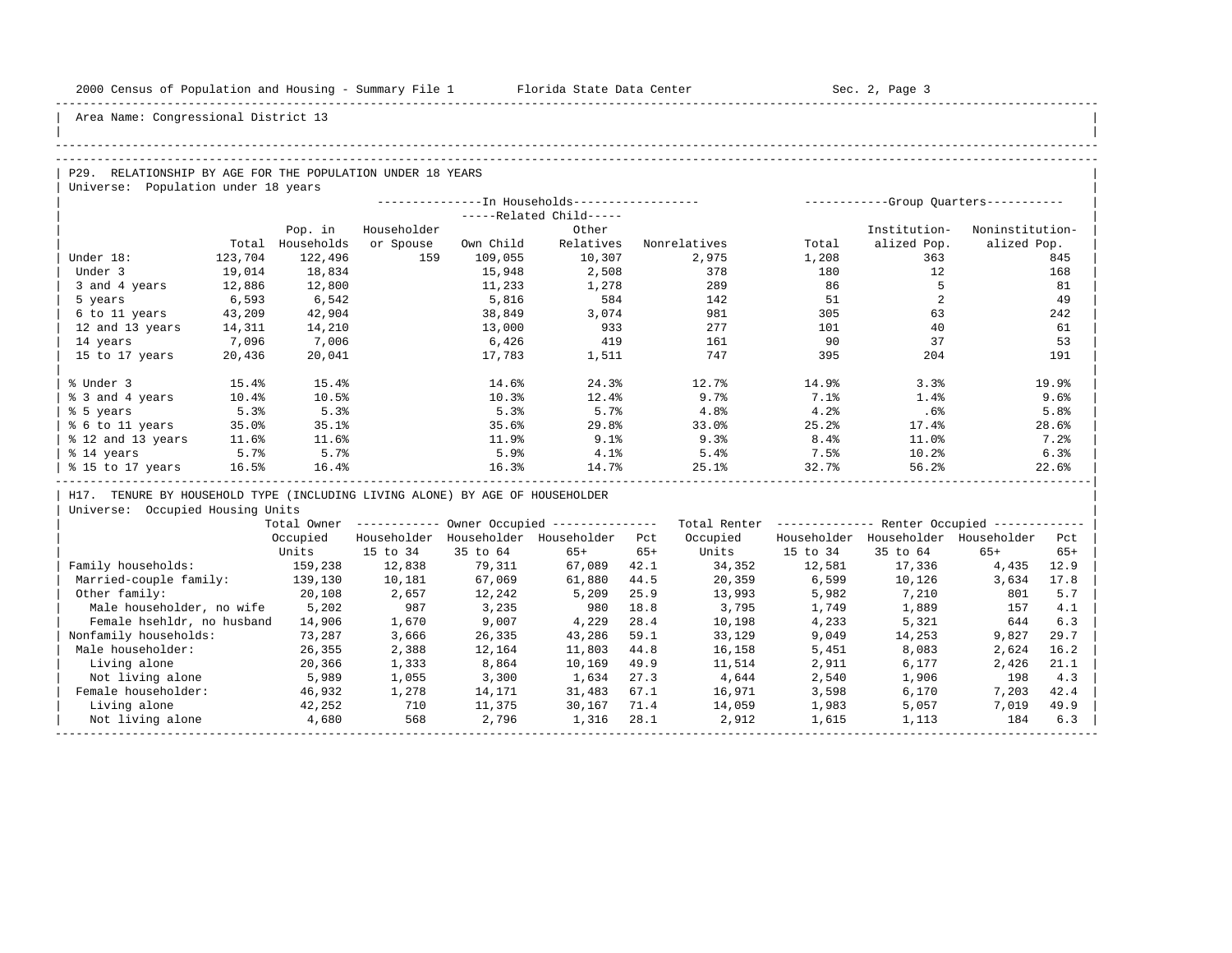-----------------------------------------------------------------------------------------------------------------------------------------------------

| |

|                   |         |         | P14. SEX BY AGE FOR THE POPULATION UNDER 20 YEARS       |      |         |            | P38. GROUP OUARTERS POPULATION BY SEX BY AGE BY GO TYPE |                |                          |           |                         |             |
|-------------------|---------|---------|---------------------------------------------------------|------|---------|------------|---------------------------------------------------------|----------------|--------------------------|-----------|-------------------------|-------------|
|                   |         |         | Universe: Population Under 20 Years                     |      |         |            | Universe: Population in Group Quarters                  |                |                          |           |                         |             |
|                   | Total   | Pct.    | Male                                                    | Pct. | Female  | Pct.       |                                                         | Total          |                          | Male Pct. | Female                  | Pct.        |
| Total             | 164,590 |         | 84,971                                                  |      | 79,619  |            | Total                                                   | 12,699         | 7,196                    |           | 5,503                   |             |
| <1 year           | 7,905   | 4.8     | 4,056                                                   | 4.8  | 3,849   | 4.8        | Under 18 Years:                                         | 838            | 584                      | 6.6       | 254                     | 8.1         |
| 1 year            | 7,819   | 4.8     | 4,025                                                   | 4.7  | 3,794   | 4.8        | Institutionalized Population: 348                       |                | 293                      | 2.7       | 55                      | 4.1         |
| 2 years           | 7,902   | 4.8     | 4,053                                                   | 4.8  | 3,849   | 4.8        | Correctional Institutions                               | 20             | 20                       | $\cdot$ 2 | $\overline{0}$          | .3          |
| 3 years           | 7,889   | 4.8     | 3,985                                                   | 4.7  | 3,904   | 4.9        | Nursing Homes                                           | $\overline{0}$ | $\bigcirc$               | .0        | $\Omega$                | $\cdot$ 0   |
| 4 years           | 8,102   | 4.9     | 4,230                                                   | 5.0  | 3,872   | 4.9        | Other Institutions                                      | 328            | 273                      | 2.6       | 55                      | 3.8         |
| 5 years           | 8,109   | 4.9     | 4,201                                                   | 4.9  | 3,908   | 4.9        | Non-Institutional Population:                           | 490            | 291                      | 3.9       | 199                     | 4.0         |
| 6 years           | 8,363   | 5.1     | 4,307                                                   | 5.1  | 4,056   | 5.1        | College Dormitories                                     | $\overline{4}$ | $\mathbf{1}$             | $\cdot$ 0 | $\overline{\mathbf{3}}$ | .0          |
| 7 years           | 8,372   | 5.1     | 4,235                                                   | 5.0  | 4,137   | 5.2        | Military Quarters                                       | $\overline{0}$ | $\bigcirc$               | $\cdot$ 0 | $\Omega$                | .0          |
| 8 years           | 8,593   | 5.2     | 4,433                                                   | 5.2  | 4,160   | 5.2        | Other Noninstitutional GO                               | 486            | 290                      | 3.8       | 196                     | 4.0         |
| 9 years           | 8,907   | 5.4     | 4,555                                                   | 5.4  | 4,352   | 4.8        | 18 to 64 Years:                                         | 6,248          | 5,049                    | 49.2      | 1,199                   | 70.2        |
| 10 years          | 8,877   | 5.4     | 4,528                                                   | 5.3  | 4,349   | 4.8        | Institutionalized Population:                           | 3,219          | 2,857                    | 25.3      | 362                     | 39.7        |
| 11 years          | 8,587   | 5.2     | 4,331                                                   | 5.1  | 4,256   | 4.8        | Correctional Institutions                               | 2,930          | 2,696                    | 23.1      |                         | 234 37.5    |
| 12 years          | 8,640   | 5.2     | 4,282                                                   | 5.0  | 4,358   | 4.9        | Nursing Homes                                           | 187            | 93                       | 1.5       |                         | 94 1.3      |
| 13 years          | 8,499   | 5.2     | 4,389                                                   | 5.2  | 4,110   | 4.9        | Other Institutions                                      | 102            | 68                       | .8        | 34                      | .9          |
| 14 years          | 8,305   | 5.0     | 4,265                                                   | 5.0  | 4,040   | 4.9        | Non-Institutional Population:                           | 3,029          | 2,192                    | 23.9      |                         | 837 30.5    |
| 15 years          | 8,492   | 5.2     | 4,374                                                   | 5.1  | 4,118   | 5.1        | College Dormitories                                     | 234            | 107                      | 1.8       | 127                     | 1.5         |
| 16 years          | 8,279   | 5.0     | 4,339                                                   | 5.1  | 3,940   | 5.2        | Military Ouarters                                       | 16             | 12                       | $\ldots$  | 4                       | $\cdot$ . 2 |
| 17 years          | 8,315   | 5.1     | 4,450                                                   | 5.2  | 3,865   | 5.2        | Other Noninstitutional GQ                               | 2,779          | 2,073                    | 21.9      |                         | 706 28.8    |
| 18 years          | 7,774   | 4.7     | $4,244$ 5.0                                             |      | 3,530   | 4.8        | 65 Years and Over:                                      | 5,613          | 1,563                    | 44.2      | 4,050                   | 21.7        |
| 19 years          | 6,861   | 4.2     | 3,689                                                   | 4.3  | 3,172   | 4.8        | Institutionalized Population:                           | 5,153          | 1,426 40.6               |           | 3,727 19.8              |             |
|                   |         |         |                                                         |      |         |            | Correctional Institutions                               | 15             | 15                       | $\cdot$ 1 | 0                       | $\cdot$ 2   |
|                   |         |         |                                                         |      |         |            | Nursing Homes                                           | 5,075          | 1,387 40.0               |           | 3,688 19.3              |             |
|                   |         |         | P36. OWN CHILDREN UNDER 18 YEARS BY FAMILY TYPE AND AGE |      |         |            | Other Institutions                                      | 63             | 24                       | .5        | 39                      | . 3         |
|                   |         |         | Universe: Own Children Under 18 Years                   |      |         |            | Non-Institutional Population: 460                       |                | 137                      | 3.6       | 323                     | 1.9         |
|                   |         |         |                                                         |      |         |            | College Dormitories                                     | $\overline{0}$ | $\overline{0}$           | .0        | $\overline{0}$          | $\cdot$ 0   |
|                   |         |         | In Married                                              |      | Male HH | Female HH  | Military Ouarters                                       | $\overline{0}$ | $\overline{\phantom{0}}$ | $\cdot$ 0 | $\overline{0}$          | $\cdot$ 0   |
|                   |         |         | Couple                                                  |      | No Wife | No Husband | Other Noninstitutional GO 460                           |                | 137                      | 3.6       | 323                     | 1.9         |
|                   |         |         | Total Families                                          |      | Present | Present    |                                                         |                |                          |           |                         |             |
| Total < 18 Years: |         | 132,752 | 95,951                                                  |      | 9,534   | 27,267     |                                                         |                |                          |           |                         |             |
| Under 3 Years     |         | 20,173  | 15,230                                                  |      | 1,625   | 3,318      |                                                         |                |                          |           |                         |             |
| 3 and 4 Years     |         | 14,088  | 10,414                                                  |      | 1,028   | 2,646      |                                                         |                |                          |           |                         |             |
| 5 Years           |         | 7,196   | 5,252                                                   |      | 502     | 1,442      |                                                         |                |                          |           |                         |             |
| 6 to 11 Years     |         | 46,783  | 33,593                                                  |      | 3,315   | 9,875      |                                                         |                |                          |           |                         |             |
| 12 to 17 Years    |         | 44,512  | 31,462                                                  |      | 3,064   | 9,986      |                                                         |                |                          |           |                         |             |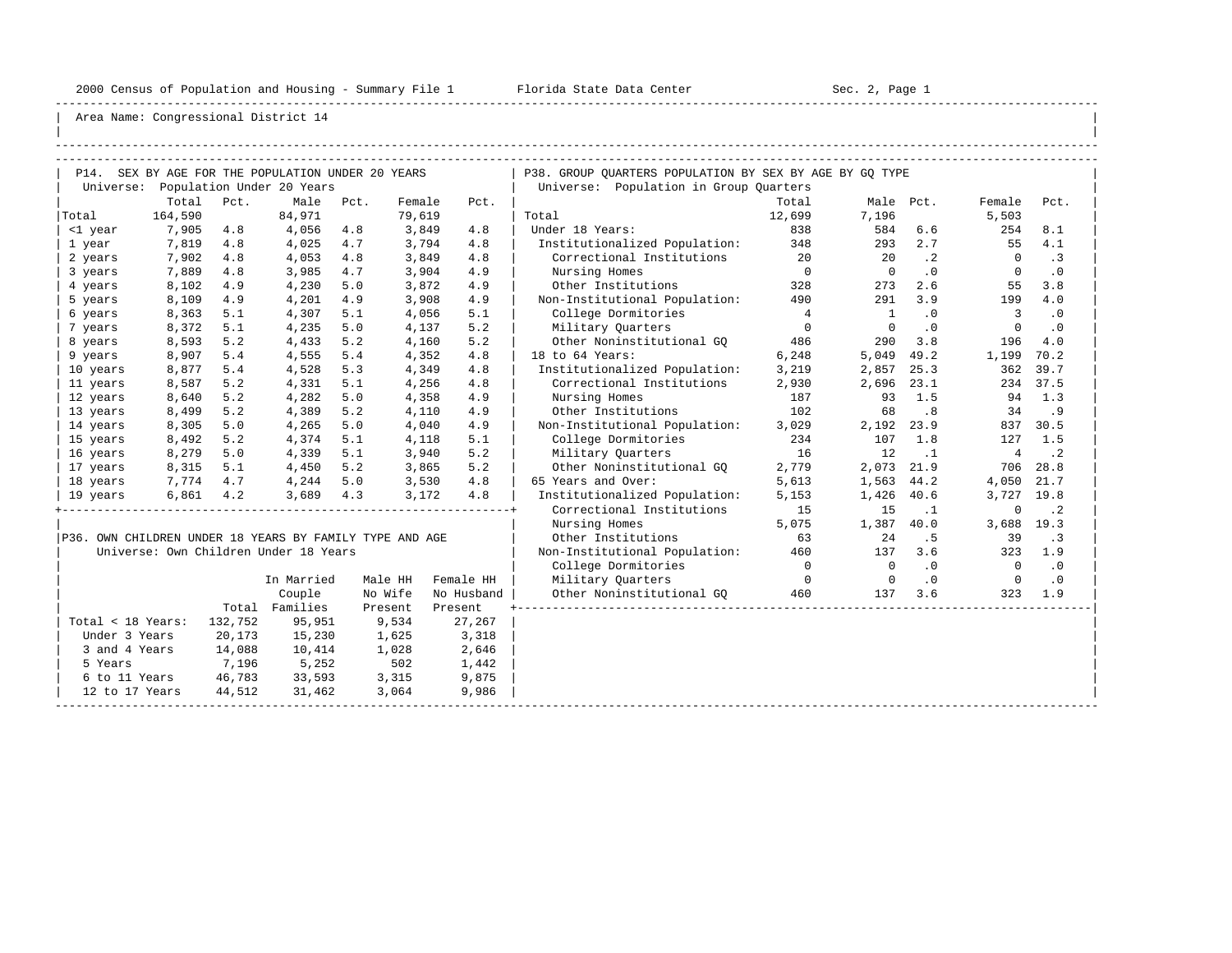-----------------------------------------------------------------------------------------------------------------------------------------------------

| |

| P22/23/24.HOUSEHOLDS BY PRESENCE OF PEOPLE 60(65/75) YEARS AND OVER, HOUSEHOLD SIZE AND                                                    |                     |                         |               |         |                                                              | the contract of the contract | P25. HOUSEHOLDS BY PRESENCE OF                                         |                                 |         |                          |        |
|--------------------------------------------------------------------------------------------------------------------------------------------|---------------------|-------------------------|---------------|---------|--------------------------------------------------------------|------------------------------|------------------------------------------------------------------------|---------------------------------|---------|--------------------------|--------|
| HOUSEHOLD TYPE                                                                                                                             |                     |                         |               |         |                                                              |                              |                                                                        | <b>NONRELATIVES</b>             |         |                          |        |
| Universe: Households                                                                                                                       |                     |                         |               |         |                                                              |                              | Universe: Households                                                   |                                 |         |                          |        |
|                                                                                                                                            | 60+ Years Pct       |                         | 65+ Years Pct |         | 75+ Years Pct                                                |                              |                                                                        |                                 |         |                          |        |
| Total:                                                                                                                                     | 336,848 100.0       |                         | 336,848 100.0 |         | 336,848 100.0                                                |                              | Total:                                                                 |                                 |         | 336,848                  |        |
| Households w/ one or more 60/65/75: 168,530 50.0                                                                                           |                     |                         |               |         |                                                              |                              |                                                                        | Households with one or          |         |                          |        |
| 1-person household                                                                                                                         | 51,152              |                         |               |         | $139,300$ 41.4 68,615 20.4<br>44,328 26,124<br>94,972 42,491 |                              | more non-relatives                                                     |                                 |         | 34,652                   |        |
| 2 or more person household: 117,378                                                                                                        |                     |                         | 94,972        |         |                                                              |                              |                                                                        |                                 |         |                          |        |
| Family households                                                                                                                          | 111,691             |                         |               |         | 90,699 40,665                                                |                              |                                                                        | Households with no              |         |                          |        |
| Non-family households 5,687                                                                                                                |                     |                         |               |         | 4,273 1,826                                                  |                              | non-relatives                                                          |                                 |         | 302,196                  |        |
| Households with no people over 60/65/75: 168,318 50.0 197,548 58.6                                                                         |                     |                         |               |         | 268,233 79.6                                                 |                              |                                                                        |                                 |         |                          |        |
| 1-person household                                                                                                                         | 34,155              | 40,979                  |               |         | 59,183                                                       |                              |                                                                        |                                 |         |                          |        |
| 2 or more person household: 134,163                                                                                                        |                     | 156,569                 |               |         | 209,050                                                      |                              |                                                                        |                                 |         |                          |        |
| Family households                                                                                                                          | 118,795             | 139,787                 |               |         | 189,821                                                      |                              |                                                                        |                                 |         |                          |        |
| Non-family households                                                                                                                      | 15,368              | 16,782                  |               |         | 19,229                                                       |                              |                                                                        |                                 |         |                          |        |
| P18/20. HOUSEHOLDS BY AGE OF HOUSEHOLDER BY HOUSEHOLD TYPE<br>(INCLUDING LIVING ALONE) BY PRESENCE OF OWN CHILDREN<br>Universe: Households |                     |                         |               |         |                                                              |                              | H13/15. TENURE BY HOUSEHOLD SIZE<br>  Universe: Occupied Housing Units |                                 | Pct     |                          | Pct    |
|                                                                                                                                            |                     | Householder Householder |               |         |                                                              |                              |                                                                        | Owner                           | Owner   | Renter                   | Renter |
|                                                                                                                                            | Total<br>Households | 15 to 64 65 and Over    |               |         |                                                              |                              |                                                                        | Total Occupied<br>260,537 100.0 | Occ.    | Occupied<br>76,311 100.0 | Occ.   |
| Total:                                                                                                                                     | 336,848             | 206,881                 | 129,967       |         | Total Occupied Units:<br>1-person household                  |                              | 336,848<br>85,307 60,296                                               |                                 | 23.1    | 25,011                   | 32.8   |
| Family households:                                                                                                                         | 230,486             | 148,383                 | 82,103        |         | 2-Person household                                           |                              | 156,809 133,677                                                        |                                 | 51.3    | 23,132                   | 30.3   |
| Married couple family:                                                                                                                     | 192,432             | 116,067                 | 76, 365       |         |                                                              |                              | 3-Person household 40,213                                              | 28,730 11.0                     |         | 11,483                   | 15.0   |
| 51,060<br>With own children under 18                                                                                                       |                     | 50,674                  |               | 386     |                                                              |                              | 4-Person household 30,984                                              | 22,420                          | 8.6     | 8,564                    | 11.2   |
| No own children under 18                                                                                                                   |                     | 141,372 65,393          | 75,979        |         |                                                              |                              | 5-Person household 14,282 9,673                                        |                                 | 3.7     | 4,609                    | 6.0    |
| Other family:                                                                                                                              |                     | 38,054 32,316           |               | 5,738   |                                                              |                              | 6-Person household 5,402 3,479 1.3                                     |                                 |         | 1,923                    | 2.5    |
| Male householder, no wife present: 11,579                                                                                                  |                     | 10,324                  |               | $1,255$ |                                                              |                              | 7+Person household 3,851                                               |                                 | 2,262.9 | 1,589                    | 2.1    |
| With own children under 18                                                                                                                 | 5,919               | 5,869                   |               | 50      |                                                              |                              |                                                                        |                                 |         |                          |        |
| No own children under 18                                                                                                                   | 5,660               | 4,455                   |               | 1,205   |                                                              |                              |                                                                        |                                 |         |                          |        |
| Female householder, no husband present: 26,475                                                                                             |                     | 21,992                  |               | 4,483   |                                                              |                              |                                                                        |                                 |         |                          |        |
| With own children under 18                                                                                                                 | 15,519              | 15,506                  |               | 13      |                                                              |                              |                                                                        |                                 |         |                          |        |
| No own children under 18                                                                                                                   | 10,956              | 6,486                   | 4,470         |         |                                                              |                              |                                                                        |                                 |         |                          |        |
| Non-family households:                                                                                                                     | 21,055              | 58,498                  |               | 47,864  |                                                              |                              |                                                                        |                                 |         |                          |        |
| Householder living alone<br>12,926                                                                                                         |                     | 40,979                  | 44,328        |         |                                                              |                              |                                                                        |                                 |         |                          |        |
| Householder not living alone 8,129 17,519                                                                                                  |                     |                         |               | 3,536   |                                                              |                              |                                                                        |                                 |         |                          |        |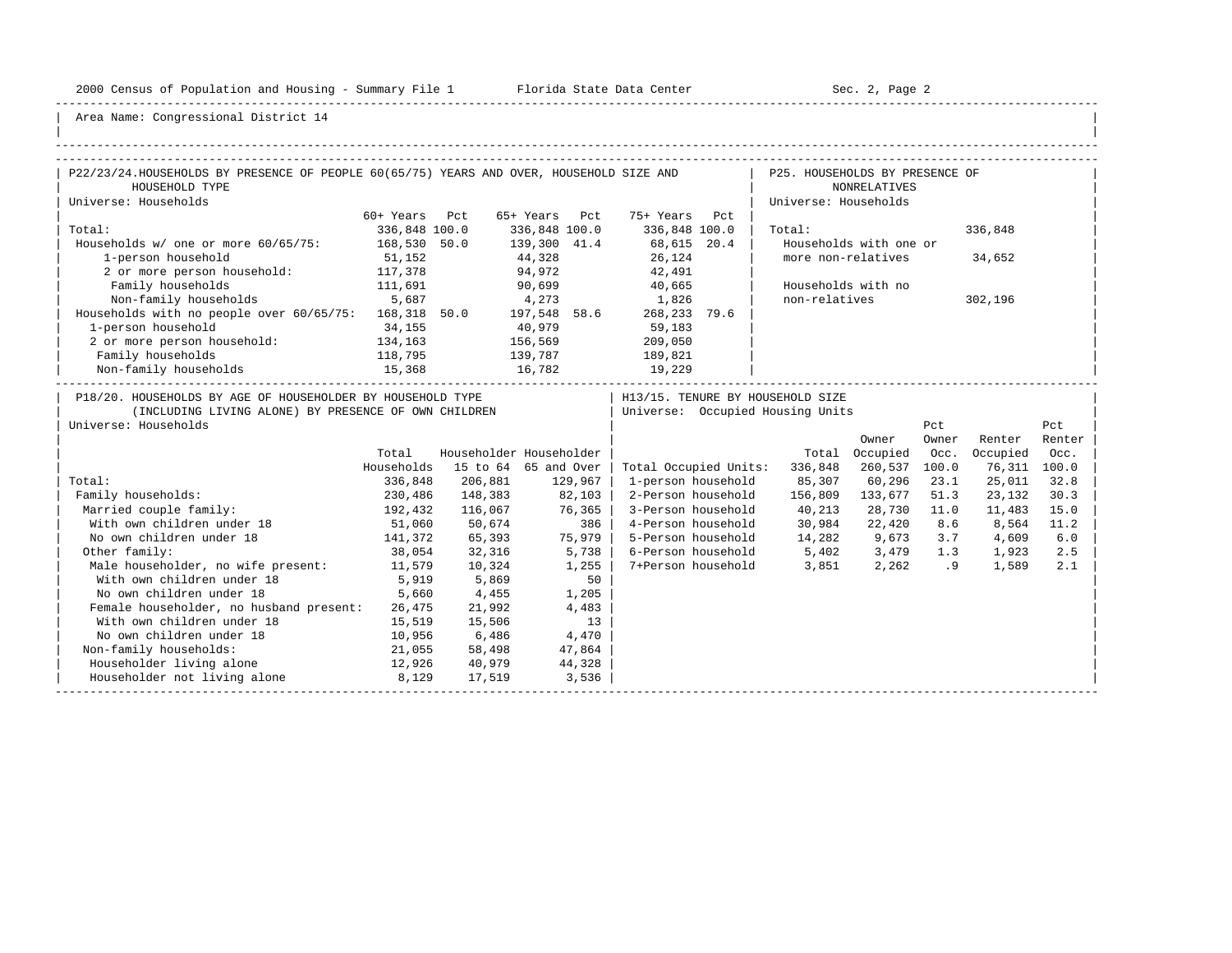| |

Area Name: Congressional District 14

### -----------------------------------------------------------------------------------------------------------------------------------------------------

#### -----------------------------------------------------------------------------------------------------------------------------------------------------

| $\overline{P29}$ .<br>RELATIONSHIP BY AGE FOR THE POPULATION UNDER 18 YEARS |  |
|-----------------------------------------------------------------------------|--|
| Universe: Population under 18 years                                         |  |

|                   |         |            |             |           | --In Households------------------ |              | ----------- |              | -Group Quarters----------- |
|-------------------|---------|------------|-------------|-----------|-----------------------------------|--------------|-------------|--------------|----------------------------|
|                   |         |            |             |           | $---Related Child---$             |              |             |              |                            |
|                   |         | Pop. in    | Householder |           | Other                             |              |             | Institution- | Noninstitution-            |
|                   | Total   | Households | or Spouse   | Own Child | Relatives                         | Nonrelatives | Total       | alized Pop.  | alized Pop.                |
| Under 18:         | 149,955 | 149,117    | 238         | 132,752   | 12,205                            | 3,922        | 838         | 348          | 490                        |
| Under 3           | 23,626  | 23,489     |             | 20,173    | 2,852                             | 464          | 137         | 22           | 115                        |
| 3 and 4 years     | 15,991  | 15,934     |             | 14,088    | 1,501                             | 345          | 57          | 11           | 46                         |
| 5 years           | 8,109   | 8,079      |             | 7,196     | 679                               | 204          | 30          |              | 26                         |
| 6 to 11 years     | 51,699  | 51,547     |             | 46,783    | 3,653                             | 1,111        | 152         | 39           | 113                        |
| 12 and 13 years   | 17,139  | 17,081     |             | 15,625    | 1,080                             | 376          | 58          | 26           | 32                         |
| 14 years          | 8,305   | 8,253      |             | 7,524     | 520                               | 209          | 52          | 25           | 27                         |
| 15 to 17 years    | 24,848  | 24,496     |             | 21,363    | 1,920                             | 1,213        | 352         | 221          | 131                        |
|                   |         |            |             |           |                                   |              |             |              |                            |
| % Under 3         | 15.8%   | 15.8%      |             | 15.2%     | 23.4%                             | 11.8%        | 16.3%       | 6.3%         | 23.5%                      |
| % 3 and 4 years   | 10.7%   | 10.7%      |             | 10.6%     | 12.3%                             | 8.8%         | 6.8%        | 3.2%         | 9.4%                       |
| % 5 years         | 5.4%    | 5.4%       |             | 5.4%      | 5.6%                              | 5.2%         | 3.6%        | 1.1%         | 5.3%                       |
| % 6 to 11 years   | 34.5%   | 34.6%      |             | 35.2%     | 29.9                              | 28.3%        | 18.1%       | 11.2%        | 23.1%                      |
| % 12 and 13 years | 11.4%   | 11.5%      |             | 11.8%     | 8.8 <sup>°</sup>                  | 9.6%         | 6.9%        | 7.5%         | 6.5%                       |
| % 14 years        | 5.5%    | 5.5%       |             | 5.7%      | 4.3%                              | 5.3%         | 6.2%        | 7.2%         | 5.5%                       |
| % 15 to 17 years  | 16.6%   | 16.5%      |             | 16.1%     | 15.7%                             | 30.9%        | 42.0%       | 63.5%        | 26.7%                      |
|                   |         |            |             |           |                                   |              |             |              |                            |

| H17. TENURE BY HOUSEHOLD TYPE (INCLUDING LIVING ALONE) BY AGE OF HOUSEHOLDER |

|                            | Total Owner |             |             | Owner Occupied --------------- |       | Total Renter |             | Renter Occupied -- |             |       |  |
|----------------------------|-------------|-------------|-------------|--------------------------------|-------|--------------|-------------|--------------------|-------------|-------|--|
|                            | Occupied    | Householder | Householder | Householder                    | Pct   | Occupied     | Householder | Householder        | Householder | Pct   |  |
|                            | Units       | 15 to 34    | 35 to 64    | $65+$                          | $65+$ | Units        | 15 to 34    | 35 to 64           | $65+$       | $65+$ |  |
| Family households:         | 188,428     | 15,775      | 95,697      | 76,956                         | 40.8  | 42,058       | 15,624      | 21,287             | 5,147       | 12.2  |  |
| Married-couple family:     | 166,911     | 12,428      | 82,396      | 72,087                         | 43.2  | 25,521       | 8,323       | 12,920             | 4,278       | 16.8  |  |
| Other family:              | 21,517      | 3,347       | 13,301      | 4,869                          | 22.6  | 16,537       | 7,301       | 8,367              | 869         | 5.3   |  |
| Male householder, no wife  | 6,349       | 1,349       | 3,931       | 1,069                          | 16.8  | 5,230        | 2,519       | 2,525              | 186         | 3.6   |  |
| Female hsehldr, no husband | 15,168      | 1,998       | 9,370       | 3,800                          | 25.1  | 11,307       | 4,782       | 5,842              | 683         | 6.0   |  |
| Nonfamily households:      | 72,109      | 4,095       | 28,714      | 39,300                         | 54.5  | 34,253       | 10,208      | 15,481             | 8,564       | 25.0  |  |
| Male householder:          | 28,569      | 2,640       | 13,782      | 12,147                         | 42.5  | 18,212       | 6,516       | 9,172              | 2,524       | 13.9  |  |
| Living alone               | 21,730      | 1,447       | 9,901       | 10,382                         | 47.8  | 12,125       | 3,186       | 6,695              | 2,244       | 18.5  |  |
| Not living alone           | 6,839       | 1,193       | 3,881       | 1,765                          | 25.8  | 6,087        | 3,330       | 2,477              | 280         | 4.6   |  |
| Female householder:        | 43,540      | 1,455       | 14,932      | 27,153                         | 62.4  | 16,041       | 3,692       | 6,309              | 6.040       | 37.7  |  |
| Living alone               | 38,566      | 821         | 11,911      | 25,834                         | 67.0  | 12,886       | 1,982       | 5,036              | 5,868       | 45.5  |  |
| Not living alone           | 4,974       | 634         | 3,021       | 1,319                          | 26.5  | 3,155        | 1,710       | 1,273              | 172         | 5.5   |  |
|                            |             |             |             |                                |       |              |             |                    |             |       |  |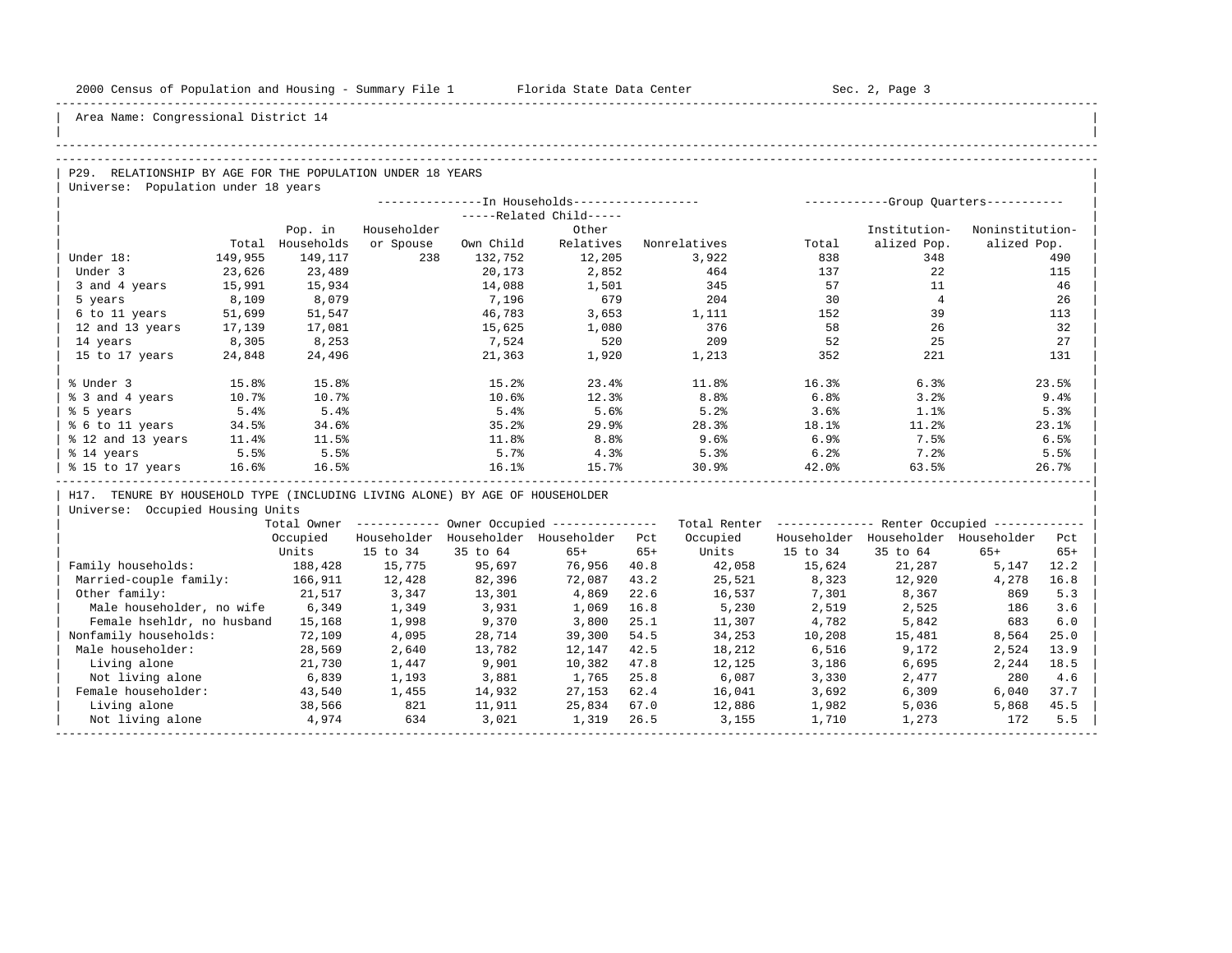-----------------------------------------------------------------------------------------------------------------------------------------------------

| |

|                   |         |         | P14. SEX BY AGE FOR THE POPULATION UNDER 20 YEARS       |      |         |            | P38. GROUP OUARTERS POPULATION BY SEX BY AGE BY GO TYPE |                          |                          |           |                |           |
|-------------------|---------|---------|---------------------------------------------------------|------|---------|------------|---------------------------------------------------------|--------------------------|--------------------------|-----------|----------------|-----------|
|                   |         |         | Universe: Population Under 20 Years                     |      |         |            | Universe: Population in Group Quarters                  |                          |                          |           |                |           |
|                   | Total   | Pct.    | Male                                                    | Pct. | Female  | Pct.       |                                                         | Total                    | Male Pct.                |           | Female         | Pct.      |
| Total             | 174,970 |         | 90,521                                                  |      | 84,449  |            | Total                                                   | 14,978                   | 9,296                    |           | 5,682          |           |
| <1 year           | 7,446   | 4.3     | 3,891                                                   | 4.3  | 3,555   | 4.2        | Under 18 Years:                                         | 1,519                    | 1,092 10.1               |           |                | 427 11.7  |
| 1 year            | 7,489   | 4.3     | 3,835                                                   | 4.2  | 3,654   | 4.3        | Institutionalized Population: 968                       |                          | 746                      | 6.5       | 222            | 8.0       |
| 2 years           | 7,484   | 4.3     | 3,855                                                   | 4.3  | 3,629   | 4.3        | Correctional Institutions                               | 200                      | 199                      | 1.3       | $\overline{1}$ | 2.1       |
| 3 years           | 7,838   | 4.5     | 4,003                                                   | 4.4  | 3,835   | 4.5        | Nursing Homes                                           | $\overline{0}$           | $\overline{0}$           | $\cdot$ 0 | $\mathbf{0}$   | $\cdot$ 0 |
| 4 years           | 8,001   | 4.6     | 4,063                                                   | 4.5  | 3,938   | 4.7        | Other Institutions                                      | 768                      | 547                      | 5.1       | 221            | 5.9       |
| 5 years           | 8,283   | 4.7     | 4,260                                                   | 4.7  | 4,023   | 4.8        | Non-Institutional Population:                           | 551                      | 346                      | 3.7       | 205            | 3.7       |
| 6 years           | 8,521   | 4.9     | 4,315                                                   | 4.8  | 4,206   | 5.0        | College Dormitories                                     | 154                      | 149                      | 1.0       | - 5            | 1.6       |
| 7 years           | 8,962   | 5.1     | 4,602                                                   | 5.1  | 4,360   | 5.2        | Military Ouarters                                       | $\overline{\phantom{a}}$ | $\overline{1}$           | $\cdot$ 0 | $\mathbf{0}$   | $\cdot$ 0 |
| 8 years           | 9,321   | 5.3     | 4,683                                                   | 5.2  | 4,638   | 5.5        | Other Noninstitutional GO                               | 396                      | 196                      | 2.6       | 200            | 2.1       |
| 9 years           | 9,608   | 5.5     | 4,937                                                   | 5.5  | 4,671   | 4.2        | 18 to 64 Years:                                         | 8,060                    | 6,582                    | 53.8      | 1,478          | 70.8      |
| 10 years          | 9,750   | 5.6     | 5,003                                                   | 5.5  | 4,747   | 4.3        | Institutionalized Population:                           | 5,128                    | 4,542                    | 34.2      | 586            | 48.9      |
| 11 years          | 9,519   | 5.4     | 4,858                                                   | 5.4  | 4,661   | 4.3        | Correctional Institutions                               | 4,339                    | 4,103                    | 29.0      | 236            | 44.1      |
| 12 years          | 9,602   | 5.5     | 4,925                                                   | 5.4  | 4,677   | 4.5        | Nursing Homes                                           | 275                      | 141                      | 1.8       | 134            | 1.5       |
| 13 years          | 9,540   | 5.5     | 4,898                                                   | 5.4  | 4,642   | 4.7        | Other Institutions                                      | 514                      | 298                      | 3.4       | 216            | 3.2       |
| 14 years          | 9,420   | 5.4     | 4,852                                                   | 5.4  | 4,568   | 4.8        | Non-Institutional Population:                           | 2,932                    | 2,040 19.6               |           |                | 892 21.9  |
| 15 years          | 9,429   | 5.4     | 4,948                                                   | 5.5  | 4,481   | 5.0        | College Dormitories                                     | 1,079                    | 768                      | 7.2       | 311            | 8.3       |
| 16 years          | 9,275   | 5.3     | 4,870                                                   | 5.4  | 4,405   | 5.2        | Military Ouarters                                       | 214                      | 166                      | 1.4       | 48             | 1.8       |
| 17 years          | 9,425   | 5.4     | 5,053                                                   | 5.6  | 4,372   | 5.5        | Other Noninstitutional GO                               | 1,639                    | 1,106 10.9               |           |                | 533 11.9  |
| 18 years          | 8,504   | 4.9     | 4,601                                                   | 5.1  | 3,903   | 4.2        | 65 Years and Over:                                      | 5,399                    | 1,622                    | 36.0      | 3,777 17.4     |           |
| 19 years          | 7,553   | 4.3     | 4,069                                                   | 4.5  | 3,484   | 4.3        | Institutionalized Population:                           | 4,062                    | 1,170                    | 27.1      | 2,892          | 12.6      |
|                   |         |         |                                                         |      |         |            | Correctional Institutions                               | 42                       | 41                       | $\cdot$ 3 | $\mathbf{1}$   | .4        |
|                   |         |         |                                                         |      |         |            | Nursing Homes                                           | 3,461                    | 879                      | 23.1      | 2,582          | 9.5       |
|                   |         |         | P36. OWN CHILDREN UNDER 18 YEARS BY FAMILY TYPE AND AGE |      |         |            | Other Institutions                                      | 559                      | 250                      | 3.7       | 309            | 2.7       |
|                   |         |         | Universe: Own Children Under 18 Years                   |      |         |            | Non-Institutional Population:                           | 1,337                    | 452                      | 8.9       | 885            | 4.9       |
|                   |         |         |                                                         |      |         |            | College Dormitories                                     | $\overline{0}$           | $\overline{\phantom{0}}$ | .0        | $\overline{0}$ | $\cdot$ 0 |
|                   |         |         | In Married                                              |      | Male HH | Female HH  | Military Ouarters                                       | $\overline{0}$           | $\overline{0}$           | $\cdot$ 0 | $\mathbf{0}$   | $\cdot$ 0 |
|                   |         |         | Couple                                                  |      | No Wife | No Husband | Other Noninstitutional GO                               | 1,337                    | 452                      | 8.9       | 885            | 4.9       |
|                   |         |         | Total Families                                          |      | Present | Present    |                                                         |                          |                          |           |                |           |
| Total < 18 Years: |         | 140,733 | 102,884                                                 |      | 8,909   | 28,940     |                                                         |                          |                          |           |                |           |
| Under 3 Years     |         | 19,025  | 14,706                                                  |      | 1,323   | 2,996      |                                                         |                          |                          |           |                |           |
| 3 and 4 Years     |         | 13,860  | 10,402                                                  |      | 810     | 2,648      |                                                         |                          |                          |           |                |           |
| 5 Years           |         | 7,343   | 5,508                                                   |      | 407     | 1,428      |                                                         |                          |                          |           |                |           |
| 6 to 11 Years     |         | 50,202  | 36,574                                                  |      | 3,024   | 10,604     |                                                         |                          |                          |           |                |           |
| 12 to 17 Years    |         | 50,303  | 35,694                                                  |      | 3,345   | 11,264     |                                                         |                          |                          |           |                |           |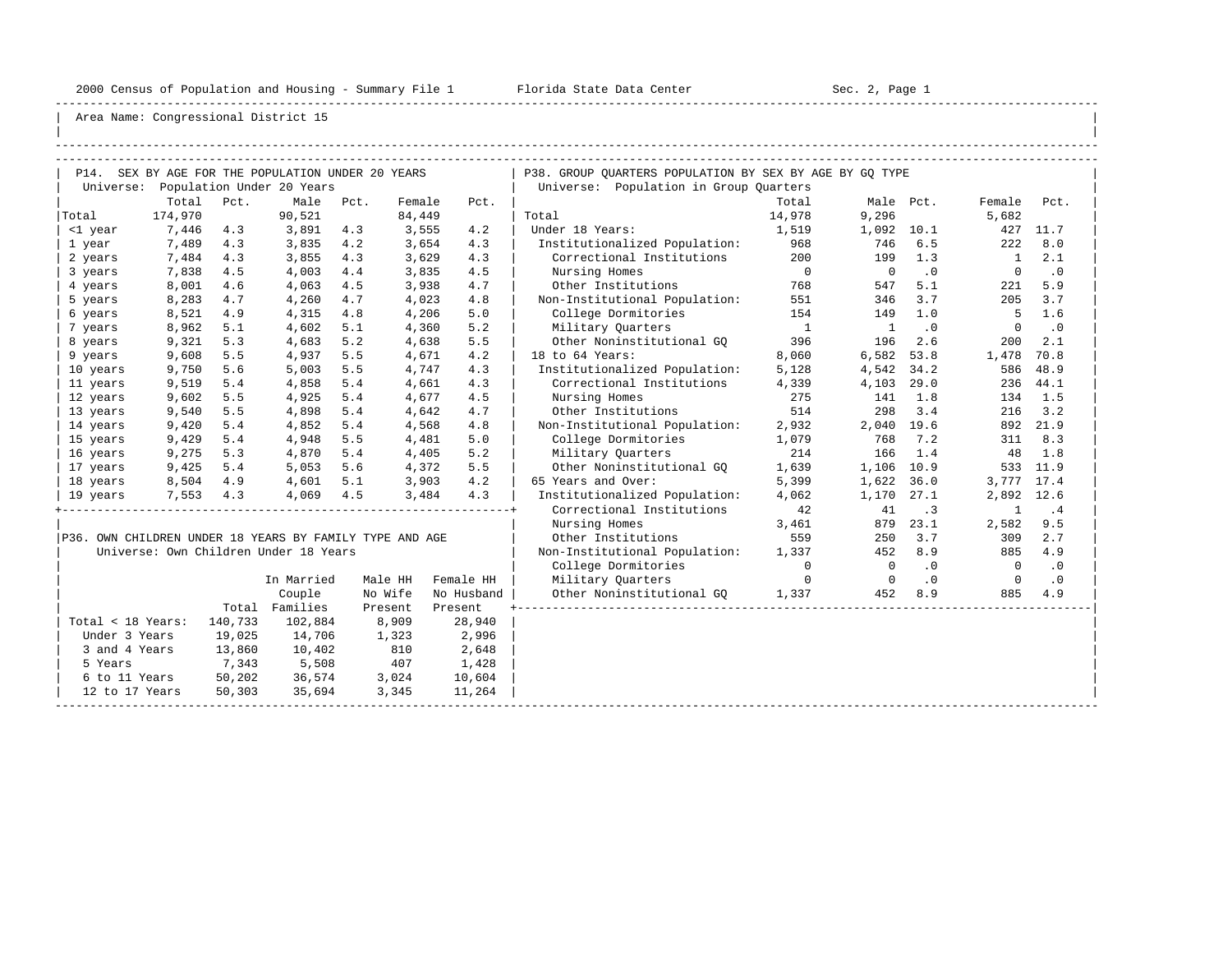-----------------------------------------------------------------------------------------------------------------------------------------------------

| |

| P22/23/24.HOUSEHOLDS BY PRESENCE OF PEOPLE 60(65/75) YEARS AND OVER, HOUSEHOLD SIZE AND                                                    |               |                              |               |        |                       | P25. HOUSEHOLDS BY PRESENCE OF                                       |                        |              |              |               |
|--------------------------------------------------------------------------------------------------------------------------------------------|---------------|------------------------------|---------------|--------|-----------------------|----------------------------------------------------------------------|------------------------|--------------|--------------|---------------|
| HOUSEHOLD TYPE                                                                                                                             |               |                              |               |        |                       |                                                                      | <b>NONRELATIVES</b>    |              |              |               |
| Universe: Households                                                                                                                       |               |                              |               |        |                       | Universe: Households                                                 |                        |              |              |               |
|                                                                                                                                            | 60+ Years Pct |                              | 65+ Years Pct |        | 75+ Years Pct         |                                                                      |                        |              |              |               |
| Total:                                                                                                                                     | 294,302 100.0 |                              | 294,302 100.0 |        | 294,302 100.0         | Total:                                                               |                        |              | 294,302      |               |
| Households w/ one or more 60/65/75: 122,267 41.5                                                                                           |               |                              | 100,091 34.0  |        | 49,504 16.8           |                                                                      | Households with one or |              |              |               |
| 1-person household                                                                                                                         | 40,734        |                              | 34,904        |        | 19,823                | more non-relatives                                                   |                        |              | 29,183       |               |
| 2 or more person household: 81,533                                                                                                         |               |                              |               |        | 65, 187 29, 681       |                                                                      |                        |              |              |               |
| Family households                                                                                                                          | 77,738        |                              |               |        | 62,345 28,471         | Households with no                                                   |                        |              |              |               |
| 3,795<br>Non-family households                                                                                                             |               |                              |               |        | 2,842 1,210           | non-relatives                                                        |                        |              | 265,119      |               |
| Households with no people over 60/65/75: 172,035 58.5 194,211 66.0                                                                         |               |                              |               |        | 244,798 83.2          |                                                                      |                        |              |              |               |
| 1-person household                                                                                                                         | 35,265        |                              | 41,095        |        | 56,176                |                                                                      |                        |              |              |               |
| 2 or more person household:                                                                                                                | 136,770       |                              |               |        | 188,622               |                                                                      |                        |              |              |               |
| Family households                                                                                                                          | 122,937       | 153,116<br>138,330<br>14,786 |               |        | 172,204               |                                                                      |                        |              |              |               |
| Non-family households                                                                                                                      | 13,833        |                              |               |        | 16,418                |                                                                      |                        |              |              |               |
| P18/20. HOUSEHOLDS BY AGE OF HOUSEHOLDER BY HOUSEHOLD TYPE<br>(INCLUDING LIVING ALONE) BY PRESENCE OF OWN CHILDREN<br>Universe: Households |               |                              |               |        |                       | H13/15. TENURE BY HOUSEHOLD SIZE<br>Universe: Occupied Housing Units | Owner                  | Pct<br>Owner | Renter       | Pct<br>Renter |
|                                                                                                                                            | Total         | Householder Householder      |               |        |                       |                                                                      | Total Occupied         | Occ.         | Occupied     | Occ.          |
|                                                                                                                                            | Households    | 15 to 64 65 and Over         |               |        | Total Occupied Units: | 294,302                                                              | 223,743 100.0          |              | 70,559 100.0 |               |
| Total:                                                                                                                                     | 294,302       | 202,409                      |               | 91,893 | 1-person household    | 75,999                                                               | 50,424 22.5            |              | 25,575       | 36.2          |
| Family households:                                                                                                                         | 200,675       | 146,004                      |               | 54,671 | 2-Person household    | 118,158                                                              | 97,705 43.7            |              | 20,453       | 29.0          |
| Married couple family:                                                                                                                     | 160,709       | 112,300                      | 48,409        |        |                       | 3-Person household 43,756                                            | 32,761 14.6            |              | 10,995       | 15.6          |
| With own children under 18                                                                                                                 |               | $55,537$ $55,212$            |               | 325    |                       | 4-Person household 34,271                                            | 26,483 11.8            |              | 7,788        | 11.0          |
| 105, 172<br>No own children under 18                                                                                                       |               | 57,088                       |               | 48,084 |                       | 5-Person household 14,562                                            | 10,901 4.9             |              | 3,661        | 5.2           |
| Other family:                                                                                                                              | 39,966        | 33,704                       |               | 6, 262 |                       | 6-Person household 4,980 3,644 1.6 1,336                             |                        |              |              | 1.9           |
| Male householder, no wife present: 10,844                                                                                                  |               | 9,506                        |               | 1,338  | 7+Person household    | 2,576                                                                |                        |              | 1,825 .8 751 | 1.1           |
| With own children under 18                                                                                                                 | 5,845         | 5,789                        |               | 56     |                       |                                                                      |                        |              |              |               |
| No own children under 18                                                                                                                   | 4,999         | 3,717                        |               | 1,282  |                       |                                                                      |                        |              |              |               |
| Female householder, no husband present:                                                                                                    | 29,122        | 24,198                       |               | 4,924  |                       |                                                                      |                        |              |              |               |
| With own children under 18                                                                                                                 | 16,952        | 16,931                       |               | 21     |                       |                                                                      |                        |              |              |               |
| No own children under 18                                                                                                                   | 12,170        | 7,267                        | 4,903         |        |                       |                                                                      |                        |              |              |               |
| Non-family households:                                                                                                                     | 17,628        | 56,405                       |               | 37,222 |                       |                                                                      |                        |              |              |               |
| Householder living alone                                                                                                                   | 10,683        | 41,095                       |               | 34,904 |                       |                                                                      |                        |              |              |               |
| Householder not living alone                                                                                                               | 6,945         | 15,310                       |               | 2,318  |                       |                                                                      |                        |              |              |               |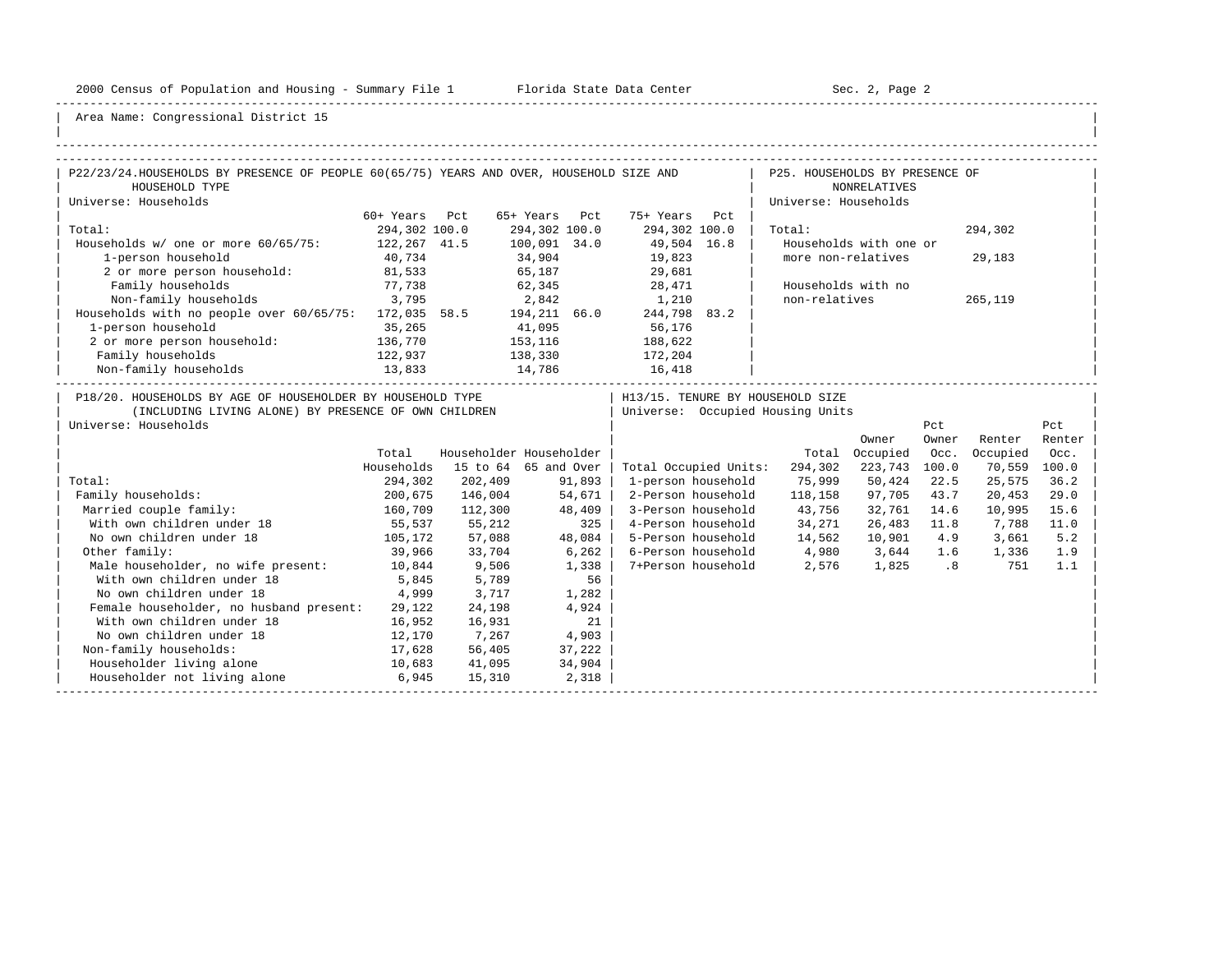| |

Area Name: Congressional District 15

### -----------------------------------------------------------------------------------------------------------------------------------------------------

# -----------------------------------------------------------------------------------------------------------------------------------------------------

P29. RELATIONSHIP BY AGE FOR THE POPULATION UNDER 18 YEARS Universe: Population under 18 years

|                   |         |            |             |           | --In Households----------------- |              |           | -----------Group Ouarters----------- |                 |
|-------------------|---------|------------|-------------|-----------|----------------------------------|--------------|-----------|--------------------------------------|-----------------|
|                   |         |            |             |           | -----Related Child-----          |              |           |                                      |                 |
|                   |         | Pop. in    | Householder |           | Other                            |              |           | Institution-                         | Noninstitution- |
|                   | Total   | Households | or Spouse   | Own Child | Relatives                        | Nonrelatives | Total     | alized Pop.                          | alized Pop.     |
| Under 18:         | 158,913 | 157,394    | 133         | 140,733   | 12,717                           | 3,811        | 1,519     | 968                                  | 551             |
| Under 3           | 22,419  | 22,302     |             | 19,025    | 2,878                            | 399          | 117       | 55                                   | 62              |
| 3 and 4 years     | 15,839  | 15,783     |             | 13,860    | 1,604                            | 319          | 56        | $\Omega$                             | 56              |
| 5 years           | 8,283   | 8,259      |             | 7,343     | 733                              | 183          | 24        |                                      | 21              |
| 6 to 11 years     | 55,681  | 55,481     |             | 50,202    | 4,027                            | 1,252        | 200       | 71                                   | 129             |
| 12 and 13 years   | 19,142  | 18,994     |             | 17,447    | 1,133                            | 414          | 148       | 103                                  | 45              |
| 14 years          | 9,420   | 9,282      |             | 8,491     | 583                              | 208          | 138       | 117                                  | 21              |
| 15 to 17 years    | 27,996  | 27,160     |             | 24,365    | 1,759                            | 1,036        | 836       | 619                                  | 217             |
|                   |         |            |             |           |                                  |              |           |                                      |                 |
| % Under 3         | 14.1%   | 14.2%      |             | 13.5%     | 22.6%                            | 10.5%        | 7.7%      | 5.7%                                 | 11.3%           |
| % 3 and 4 years   | 10.0%   | 10.0%      |             | 9.8%      | 12.6%                            | 8.4%         | 3.7%      | .0%                                  | 10.2%           |
| % 5 years         | 5.2%    | 5.3%       |             | 5.2%      | 5.8%                             | 4.8%         | 1.6%      | .3%                                  | 3.8%            |
| % 6 to 11 years   | 35.1%   | 35.3%      |             | 35.7%     | 31.7%                            | 32.9%        | 13.2%     | 7.3%                                 | 23.4%           |
| % 12 and 13 years | 12.1%   | 12.1%      |             | 12.4%     | 8.9%                             | 10.9%        | 9.7%      | 10.6%                                | 8.2%            |
| % 14 years        | 5.9%    | 5.9%       |             | 6.0%      | 4.6%                             | 5.5%         | $9.1$ $8$ | 12.1%                                | 3.8%            |
| % 15 to 17 years  | 17.6%   | 17.3%      |             | 17.3%     | 13.8%                            | 27.2%        | 55.0%     | 63.9%                                | 39.4%           |
|                   |         |            |             |           |                                  |              |           |                                      |                 |

H17. TENURE BY HOUSEHOLD TYPE (INCLUDING LIVING ALONE) BY AGE OF HOUSEHOLDER

|                            | Total Owner |             |             | Owner Occupied --------------- |       | Total Renter |             | Renter Occupied -- |             |       |  |
|----------------------------|-------------|-------------|-------------|--------------------------------|-------|--------------|-------------|--------------------|-------------|-------|--|
|                            | Occupied    | Householder | Householder | Householder                    | Pct   | Occupied     | Householder | Householder        | Householder | Pct   |  |
|                            | Units       | 15 to 34    | 35 to 64    | $65+$                          | $65+$ | Units        | 15 to 34    | 35 to 64           | $65+$       | $65+$ |  |
| Family households:         | 163,535     | 16,219      | 96,323      | 50,993                         | 31.2  | 37,140       | 14,090      | 19,372             | 3,678       | 9.9   |  |
| Married-couple family:     | 139,113     | 12,867      | 80,670      | 45,576                         | 32.8  | 21,596       | 7,428       | 11,335             | 2,833       | 13.1  |  |
| Other family:              | 24,422      | 3,352       | 15,653      | 5,417                          | 22.2  | 15,544       | 6,662       | 8,037              | 845         | 5.4   |  |
| Male householder, no wife  | 6,878       | 1,205       | 4,518       | 1,155                          | 16.8  | 3,966        | 1,696       | 2,087              | 183         | 4.6   |  |
| Female hsehldr, no husband | 17,544      | 2,147       | 11,135      | 4,262                          | 24.3  | 11,578       | 4,966       | 5,950              | 662         | 5.7   |  |
| Nonfamily households:      | 60,208      | 4,283       | 26,844      | 29,081                         | 48.3  | 33,419       | 10,311      | 14,967             | 8,141       | 24.4  |  |
| Male householder:          | 25,478      | 2,932       | 13,822      | 8,724                          | 34.2  | 18,095       | 6,522       | 9,161              | 2,412       | 13.3  |  |
| Living alone               | 19,759      | 1,681       | 10,421      | 7,657                          | 38.8  | 13,131       | 3,650       | 7,262              | 2,219       | 16.9  |  |
| Not living alone           | 5,719       | 1,251       | 3,401       | 1,067                          | 18.7  | 4,964        | 2,872       | 1,899              | 193         | 3.9   |  |
| Female householder:        | 34,730      | 1,351       | 13,022      | 20,357                         | 58.6  | 15,324       | 3,789       | 5,806              | 5,729       | 37.4  |  |
| Living alone               | 30,665      | 770         | 10,461      | 19,434                         | 63.4  | 12,444       | 2,120       | 4,730              | 5,594       | 45.0  |  |
| Not living alone           | 4,065       | 581         | 2,561       | 923                            | 22.7  | 2,880        | 1,669       | 1,076              | 135         | 4.7   |  |
|                            |             |             |             |                                |       |              |             |                    |             |       |  |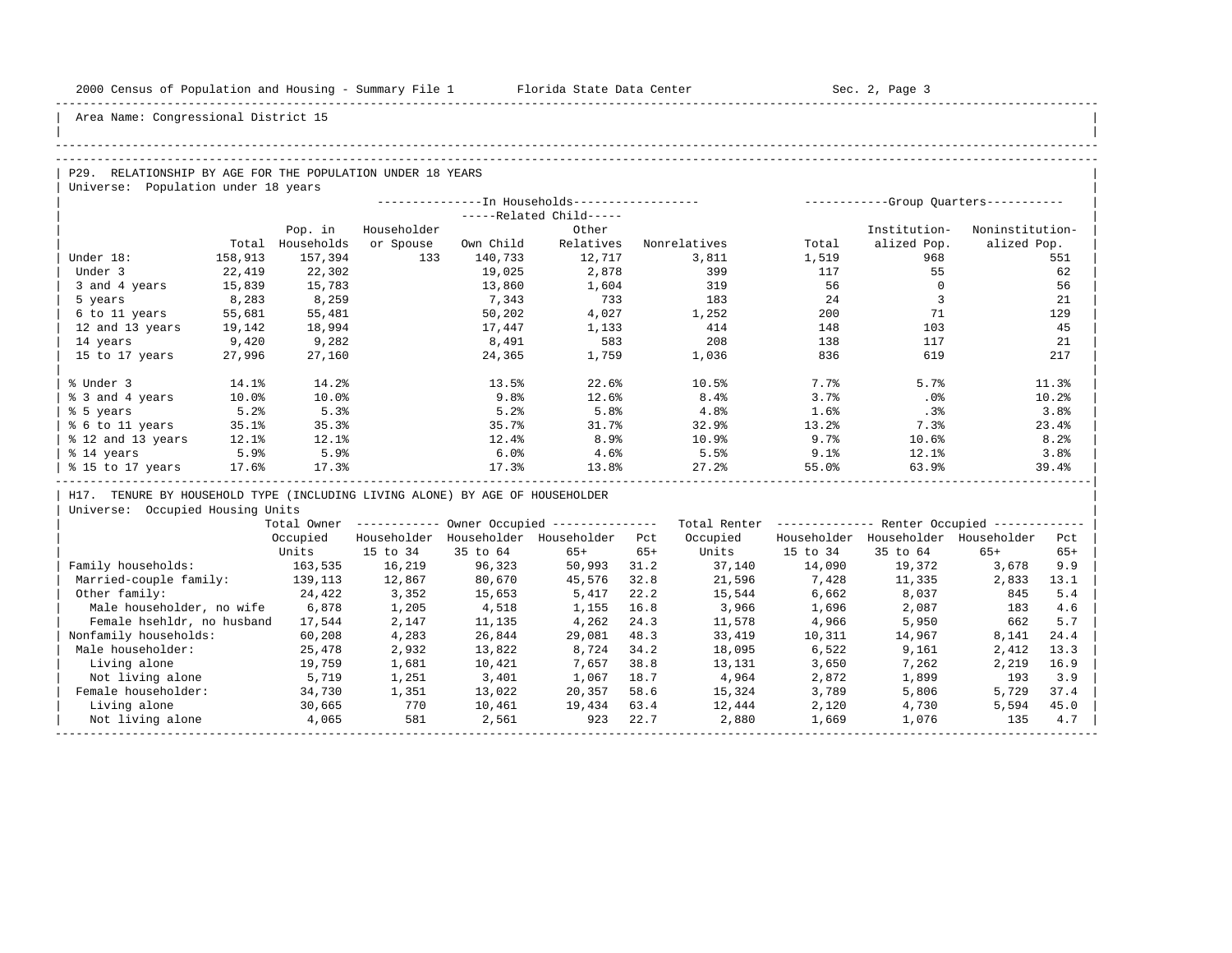-----------------------------------------------------------------------------------------------------------------------------------------------------

| |

|                                                         |         |         | P14. SEX BY AGE FOR THE POPULATION UNDER 20 YEARS |      |         |            | P38. GROUP OUARTERS POPULATION BY SEX BY AGE BY GO TYPE |                |                            |           |                |           |
|---------------------------------------------------------|---------|---------|---------------------------------------------------|------|---------|------------|---------------------------------------------------------|----------------|----------------------------|-----------|----------------|-----------|
|                                                         |         |         | Universe: Population Under 20 Years               |      |         |            | Universe: Population in Group Quarters                  |                |                            |           |                |           |
|                                                         | Total   | Pct.    | Male                                              | Pct. | Female  | Pct.       |                                                         | Total          |                            | Male Pct. | Female         | Pct.      |
| Total                                                   | 179,529 |         | 93,059                                            |      | 86,470  |            | Total                                                   | 10,887         | 7,313                      |           | 3,574          |           |
| <1 year                                                 | 7,782   | 4.3     | 3,992                                             | 4.3  | 3,790   | 4.4        | Under 18 Years:                                         | 733            | 567                        | 6.7       | 166            | 7.8       |
| 1 year                                                  | 8,012   | 4.5     | 4,153                                             | 4.5  | 3,859   | 4.5        | Institutionalized Population: 500                       |                | 433                        | 4.6       | 67             | 5.9       |
| 2 years                                                 | 8,047   | 4.5     | 4,061                                             | 4.4  | 3,986   | 4.6        | Correctional Institutions 22                            |                | 22                         | $\cdot$ 2 | $\bigcirc$     | .3        |
| 3 years                                                 | 8,352   | 4.7     | 4,291                                             | 4.6  | 4,061   | 4.7        | Nursing Homes                                           | $\overline{0}$ | $\bigcirc$                 | .0        | $\Omega$       | $\cdot$ 0 |
| 4 years                                                 | 8,486   | 4.7     | 4,336                                             | 4.7  | 4,150   | 4.8        | Other Institutions                                      | 478            | 411                        | 4.4       | 67             | 5.6       |
| 5 years                                                 | 8,705   | 4.8     | 4,451                                             | 4.8  | 4,254   | 4.9        | Non-Institutional Population:                           | 233            | 134                        | 2.1       | 99             | 1.8       |
| 6 years                                                 | 9,140   | 5.1     | 4,700                                             | 5.1  | 4,440   | 5.1        | College Dormitories                                     | $5^{\circ}$    | $\overline{\phantom{0}}$ 2 | .0        | 3              | .0        |
| 7 years                                                 | 9,180   | 5.1     | 4,827                                             | 5.2  | 4,353   | 5.0        | Military Quarters                                       | $\overline{0}$ | $\Omega$                   | $\cdot$ 0 | $\Omega$       | .0        |
| 8 years                                                 | 9,469   | 5.3     | 4,741                                             | 5.1  | 4,728   | 5.5        | Other Noninstitutional GO                               | 228            | 132                        | 2.1       | 96             | 1.8       |
| 9 years                                                 | 10,079  | 5.6     | 5,158                                             | 5.5  | 4,921   | 4.4        | 18 to 64 Years:                                         | 6,322          | 5,601                      | 58.1      | 721            | 76.6      |
| 10 years                                                | 10,172  | 5.7     | 5,306                                             | 5.7  | 4,866   | 4.5        | Institutionalized Population:                           | 4,257          | 4,022                      | 39.1      | 235            | 55.0      |
| 11 years                                                | 9,793   | 5.5     | 5,038                                             | 5.4  | 4,755   | 4.6        | Correctional Institutions                               | 3,965          | 3,816 36.4                 |           |                | 149 52.2  |
| 12 years                                                | 9,725   | 5.4     | 5,010                                             | 5.4  | 4,715   | 4.7        | Nursing Homes                                           | 180            | 101                        | 1.7       | 79             | 1.4       |
| 13 years                                                | 9,623   | 5.4     | 4,976                                             | 5.3  | 4,647   | 4.8        | Other Institutions                                      | 112            | 105                        | 1.0       | 7              | 1.4       |
| 14 years                                                | 9,614   | 5.4     | 4,962                                             | 5.3  | 4,652   | 4.9        | Non-Institutional Population:                           | 2,065          | 1,579 19.0                 |           |                | 486 21.6  |
| 15 years                                                | 9,473   | 5.3     | 4,882                                             | 5.2  | 4,591   | 5.1        | College Dormitories                                     | 198            | 91                         | 1.8       | 107            | 1.2       |
| 16 years                                                | 9,153   | 5.1     | 4,818                                             | 5.2  | 4,335   | 5.0        | Military Ouarters                                       | $\overline{7}$ | 7                          | $\cdot$ 1 | $\overline{0}$ | $\ldots$  |
| 17 years                                                | 9,274   | 5.2     | 4,916                                             | 5.3  | 4,358   | 5.5        | Other Noninstitutional GO                               | 1,860          | 1,481 17.1                 |           | 379            | 20.3      |
| 18 years                                                | 8,162   | 4.5     | 4,423                                             | 4.8  | 3,739   | 4.4        | 65 Years and Over:                                      | 3,832          | 1,145                      | 35.2      | 2,687 15.7     |           |
| 19 years                                                | 7,288   | 4.1     | 4,018                                             | 4.3  | 3,270   | 4.5        | Institutionalized Population:                           | 3,145          |                            | 944 28.9  | 2,201 12.9     |           |
|                                                         |         |         |                                                   |      |         |            | Correctional Institutions                               | 28             | 26                         | $\cdot$ 3 | 2              | .4        |
|                                                         |         |         |                                                   |      |         |            | Nursing Homes                                           | 3,099          | 912                        | 28.5      | 2,187 12.5     |           |
| P36. OWN CHILDREN UNDER 18 YEARS BY FAMILY TYPE AND AGE |         |         |                                                   |      |         |            | Other Institutions                                      | 18             | $6\overline{6}$            | $\cdot$ 2 | 12             | $\cdot$ 1 |
|                                                         |         |         | Universe: Own Children Under 18 Years             |      |         |            | Non-Institutional Population: 687                       |                | 201                        | 6.3       | 486            | 2.7       |
|                                                         |         |         |                                                   |      |         |            | College Dormitories                                     | $\overline{0}$ | $\overline{0}$             | $\cdot$ 0 | $\overline{0}$ | $\cdot$ 0 |
|                                                         |         |         | In Married                                        |      | Male HH | Female HH  | Military Ouarters                                       | $\overline{0}$ | $\overline{0}$             | $\cdot$ 0 | $\overline{0}$ | $\cdot$ 0 |
|                                                         |         |         | Couple                                            |      | No Wife | No Husband | Other Noninstitutional GO                               | 687            | 201                        | 6.3       | 486            | 2.7       |
|                                                         |         |         | Total Families                                    |      | Present | Present    |                                                         |                |                            |           |                |           |
| Total < 18 Years:                                       |         | 147,403 | 109,245                                           |      | 9,457   | 28,701     |                                                         |                |                            |           |                |           |
| Under 3 Years                                           |         | 20,647  | 16,218                                            |      | 1,513   | 2,916      |                                                         |                |                            |           |                |           |
| 3 and 4 Years                                           |         | 15,054  | 11,572                                            |      | 896     | 2,586      |                                                         |                |                            |           |                |           |
| 5 Years                                                 |         | 7,813   | 5,917                                             |      | 451     | 1,445      |                                                         |                |                            |           |                |           |
| 6 to 11 Years                                           |         | 52,911  | 38,911                                            |      | 3,253   | 10,747     |                                                         |                |                            |           |                |           |
| 12 to 17 Years                                          |         | 50,978  | 36,627                                            |      | 3,344   | 11,007     |                                                         |                |                            |           |                |           |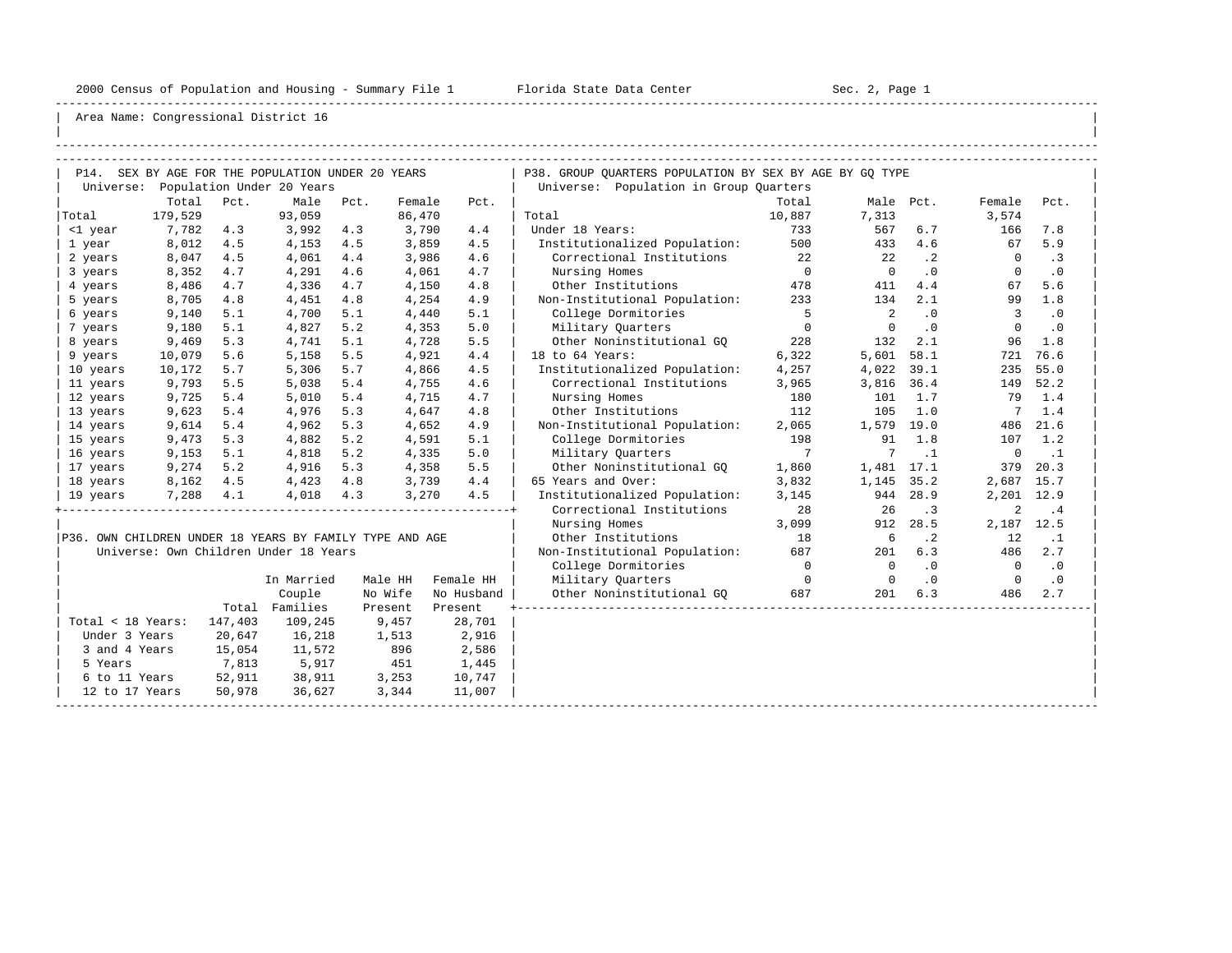-----------------------------------------------------------------------------------------------------------------------------------------------------

| |

| P22/23/24.HOUSEHOLDS BY PRESENCE OF PEOPLE 60(65/75) YEARS AND OVER, HOUSEHOLD SIZE AND<br>P25. HOUSEHOLDS BY PRESENCE OF<br>HOUSEHOLD TYPE<br><b>NONRELATIVES</b><br>Universe: Households<br>Universe: Households<br>60+ Years Pct<br>65+ Years Pct<br>75+ Years Pct<br>Total:<br>313,747 100.0<br>313,747 100.0<br>313,747 100.0<br>Total:<br>313,747<br>Households w/ one or more 60/65/75: 141,891 45.2<br>119,552 38.1 64,259 20.5<br>Households with one or<br>43,347<br>26,662<br>1-person household<br>49,230<br>more non-relatives<br>31,779<br>2 or more person household: 92,661<br>76,205 37,597<br>Family households<br>72,490 35,806<br>87,862<br>Households with no<br>4,799<br>Non-family households<br>non-relatives<br>3,715<br>1,791<br>281,968<br>Households with no people over 60/65/75: 171,856 54.8 194,195 61.9<br>249,488 79.5<br>1-person household<br>33,303<br>39,186<br>55,871<br>2 or more person household:<br>138,553<br>155,009<br>139,737<br>15,272<br>193,617<br>Family households<br>124,365<br>176,421<br>Non-family households 14,188<br>17,196<br>P18/20. HOUSEHOLDS BY AGE OF HOUSEHOLDER BY HOUSEHOLD TYPE<br>H13/15. TENURE BY HOUSEHOLD SIZE<br>Universe: Occupied Housing Units<br>(INCLUDING LIVING ALONE) BY PRESENCE OF OWN CHILDREN<br>Universe: Households<br>Pct<br>Pct<br>Owner<br>Renter<br>Renter<br>Owner<br>Householder Householder<br>Total Occupied<br>Occ.<br>Occupied<br>Total<br>Occ.<br>Households<br>15 to 64 65 and Over<br>Total Occupied Units:<br>313,747<br>247,128 100.0<br>66,619<br>100.0<br>Total:<br>313,747<br>203,152<br>1-person household<br>82,533<br>61,321<br>24.8<br>21,212<br>110,595<br>31.8<br>212,227<br>64,147<br>Family households:<br>148,080<br>2-Person household<br>128,561 109,443<br>44.3<br>19,118<br>28.7<br>58,518<br>172,756<br>Married couple family:<br>3-Person household<br>42,722<br>31,708 12.8<br>114,238<br>11,014<br>16.5<br>4-Person household 35,324<br>With own children under 18<br>58,488<br>58,176<br>312<br>27,095 11.0<br>8,229<br>12.4<br>No own children under 18<br>114,268<br>5-Person household 15,442<br>56,062<br>58,206<br>11,288 4.6<br>4,154<br>6.2<br>Other family:<br>6-Person household 5,795 4,063 1.6<br>2.6<br>39,471<br>33,842<br>5,629<br>1,732<br>7+Person household 3,370 2,210 .9<br>Male householder, no wife present: 11,424<br>10,172<br>1,252<br>1,160<br>1.7<br>With own children under 18<br>5,960<br>5,905<br>55<br>1,197<br>No own children under 18<br>5,464<br>4,267<br>Female householder, no husband present:<br>28,047<br>23,670<br>4,377<br>With own children under 18<br>16,644<br>16,620<br>24<br>No own children under 18<br>7,050<br>11,403<br>4,353<br>18,987<br>55,072<br>Non-family households:<br>46,448<br>Householder living alone<br>11,486<br>39,186<br>43,347<br>Householder not living alone<br>7,501<br>15,886<br>3,101 |  |  |  |  |  |  |
|---------------------------------------------------------------------------------------------------------------------------------------------------------------------------------------------------------------------------------------------------------------------------------------------------------------------------------------------------------------------------------------------------------------------------------------------------------------------------------------------------------------------------------------------------------------------------------------------------------------------------------------------------------------------------------------------------------------------------------------------------------------------------------------------------------------------------------------------------------------------------------------------------------------------------------------------------------------------------------------------------------------------------------------------------------------------------------------------------------------------------------------------------------------------------------------------------------------------------------------------------------------------------------------------------------------------------------------------------------------------------------------------------------------------------------------------------------------------------------------------------------------------------------------------------------------------------------------------------------------------------------------------------------------------------------------------------------------------------------------------------------------------------------------------------------------------------------------------------------------------------------------------------------------------------------------------------------------------------------------------------------------------------------------------------------------------------------------------------------------------------------------------------------------------------------------------------------------------------------------------------------------------------------------------------------------------------------------------------------------------------------------------------------------------------------------------------------------------------------------------------------------------------------------------------------------------------------------------------------------------------------------------------------------------------------------------------------------------------------------------------------------------------------------------------------------------------------------------------------------------------------------------|--|--|--|--|--|--|
|                                                                                                                                                                                                                                                                                                                                                                                                                                                                                                                                                                                                                                                                                                                                                                                                                                                                                                                                                                                                                                                                                                                                                                                                                                                                                                                                                                                                                                                                                                                                                                                                                                                                                                                                                                                                                                                                                                                                                                                                                                                                                                                                                                                                                                                                                                                                                                                                                                                                                                                                                                                                                                                                                                                                                                                                                                                                                             |  |  |  |  |  |  |
|                                                                                                                                                                                                                                                                                                                                                                                                                                                                                                                                                                                                                                                                                                                                                                                                                                                                                                                                                                                                                                                                                                                                                                                                                                                                                                                                                                                                                                                                                                                                                                                                                                                                                                                                                                                                                                                                                                                                                                                                                                                                                                                                                                                                                                                                                                                                                                                                                                                                                                                                                                                                                                                                                                                                                                                                                                                                                             |  |  |  |  |  |  |
|                                                                                                                                                                                                                                                                                                                                                                                                                                                                                                                                                                                                                                                                                                                                                                                                                                                                                                                                                                                                                                                                                                                                                                                                                                                                                                                                                                                                                                                                                                                                                                                                                                                                                                                                                                                                                                                                                                                                                                                                                                                                                                                                                                                                                                                                                                                                                                                                                                                                                                                                                                                                                                                                                                                                                                                                                                                                                             |  |  |  |  |  |  |
|                                                                                                                                                                                                                                                                                                                                                                                                                                                                                                                                                                                                                                                                                                                                                                                                                                                                                                                                                                                                                                                                                                                                                                                                                                                                                                                                                                                                                                                                                                                                                                                                                                                                                                                                                                                                                                                                                                                                                                                                                                                                                                                                                                                                                                                                                                                                                                                                                                                                                                                                                                                                                                                                                                                                                                                                                                                                                             |  |  |  |  |  |  |
|                                                                                                                                                                                                                                                                                                                                                                                                                                                                                                                                                                                                                                                                                                                                                                                                                                                                                                                                                                                                                                                                                                                                                                                                                                                                                                                                                                                                                                                                                                                                                                                                                                                                                                                                                                                                                                                                                                                                                                                                                                                                                                                                                                                                                                                                                                                                                                                                                                                                                                                                                                                                                                                                                                                                                                                                                                                                                             |  |  |  |  |  |  |
|                                                                                                                                                                                                                                                                                                                                                                                                                                                                                                                                                                                                                                                                                                                                                                                                                                                                                                                                                                                                                                                                                                                                                                                                                                                                                                                                                                                                                                                                                                                                                                                                                                                                                                                                                                                                                                                                                                                                                                                                                                                                                                                                                                                                                                                                                                                                                                                                                                                                                                                                                                                                                                                                                                                                                                                                                                                                                             |  |  |  |  |  |  |
|                                                                                                                                                                                                                                                                                                                                                                                                                                                                                                                                                                                                                                                                                                                                                                                                                                                                                                                                                                                                                                                                                                                                                                                                                                                                                                                                                                                                                                                                                                                                                                                                                                                                                                                                                                                                                                                                                                                                                                                                                                                                                                                                                                                                                                                                                                                                                                                                                                                                                                                                                                                                                                                                                                                                                                                                                                                                                             |  |  |  |  |  |  |
|                                                                                                                                                                                                                                                                                                                                                                                                                                                                                                                                                                                                                                                                                                                                                                                                                                                                                                                                                                                                                                                                                                                                                                                                                                                                                                                                                                                                                                                                                                                                                                                                                                                                                                                                                                                                                                                                                                                                                                                                                                                                                                                                                                                                                                                                                                                                                                                                                                                                                                                                                                                                                                                                                                                                                                                                                                                                                             |  |  |  |  |  |  |
|                                                                                                                                                                                                                                                                                                                                                                                                                                                                                                                                                                                                                                                                                                                                                                                                                                                                                                                                                                                                                                                                                                                                                                                                                                                                                                                                                                                                                                                                                                                                                                                                                                                                                                                                                                                                                                                                                                                                                                                                                                                                                                                                                                                                                                                                                                                                                                                                                                                                                                                                                                                                                                                                                                                                                                                                                                                                                             |  |  |  |  |  |  |
|                                                                                                                                                                                                                                                                                                                                                                                                                                                                                                                                                                                                                                                                                                                                                                                                                                                                                                                                                                                                                                                                                                                                                                                                                                                                                                                                                                                                                                                                                                                                                                                                                                                                                                                                                                                                                                                                                                                                                                                                                                                                                                                                                                                                                                                                                                                                                                                                                                                                                                                                                                                                                                                                                                                                                                                                                                                                                             |  |  |  |  |  |  |
|                                                                                                                                                                                                                                                                                                                                                                                                                                                                                                                                                                                                                                                                                                                                                                                                                                                                                                                                                                                                                                                                                                                                                                                                                                                                                                                                                                                                                                                                                                                                                                                                                                                                                                                                                                                                                                                                                                                                                                                                                                                                                                                                                                                                                                                                                                                                                                                                                                                                                                                                                                                                                                                                                                                                                                                                                                                                                             |  |  |  |  |  |  |
|                                                                                                                                                                                                                                                                                                                                                                                                                                                                                                                                                                                                                                                                                                                                                                                                                                                                                                                                                                                                                                                                                                                                                                                                                                                                                                                                                                                                                                                                                                                                                                                                                                                                                                                                                                                                                                                                                                                                                                                                                                                                                                                                                                                                                                                                                                                                                                                                                                                                                                                                                                                                                                                                                                                                                                                                                                                                                             |  |  |  |  |  |  |
|                                                                                                                                                                                                                                                                                                                                                                                                                                                                                                                                                                                                                                                                                                                                                                                                                                                                                                                                                                                                                                                                                                                                                                                                                                                                                                                                                                                                                                                                                                                                                                                                                                                                                                                                                                                                                                                                                                                                                                                                                                                                                                                                                                                                                                                                                                                                                                                                                                                                                                                                                                                                                                                                                                                                                                                                                                                                                             |  |  |  |  |  |  |
|                                                                                                                                                                                                                                                                                                                                                                                                                                                                                                                                                                                                                                                                                                                                                                                                                                                                                                                                                                                                                                                                                                                                                                                                                                                                                                                                                                                                                                                                                                                                                                                                                                                                                                                                                                                                                                                                                                                                                                                                                                                                                                                                                                                                                                                                                                                                                                                                                                                                                                                                                                                                                                                                                                                                                                                                                                                                                             |  |  |  |  |  |  |
|                                                                                                                                                                                                                                                                                                                                                                                                                                                                                                                                                                                                                                                                                                                                                                                                                                                                                                                                                                                                                                                                                                                                                                                                                                                                                                                                                                                                                                                                                                                                                                                                                                                                                                                                                                                                                                                                                                                                                                                                                                                                                                                                                                                                                                                                                                                                                                                                                                                                                                                                                                                                                                                                                                                                                                                                                                                                                             |  |  |  |  |  |  |
|                                                                                                                                                                                                                                                                                                                                                                                                                                                                                                                                                                                                                                                                                                                                                                                                                                                                                                                                                                                                                                                                                                                                                                                                                                                                                                                                                                                                                                                                                                                                                                                                                                                                                                                                                                                                                                                                                                                                                                                                                                                                                                                                                                                                                                                                                                                                                                                                                                                                                                                                                                                                                                                                                                                                                                                                                                                                                             |  |  |  |  |  |  |
|                                                                                                                                                                                                                                                                                                                                                                                                                                                                                                                                                                                                                                                                                                                                                                                                                                                                                                                                                                                                                                                                                                                                                                                                                                                                                                                                                                                                                                                                                                                                                                                                                                                                                                                                                                                                                                                                                                                                                                                                                                                                                                                                                                                                                                                                                                                                                                                                                                                                                                                                                                                                                                                                                                                                                                                                                                                                                             |  |  |  |  |  |  |
|                                                                                                                                                                                                                                                                                                                                                                                                                                                                                                                                                                                                                                                                                                                                                                                                                                                                                                                                                                                                                                                                                                                                                                                                                                                                                                                                                                                                                                                                                                                                                                                                                                                                                                                                                                                                                                                                                                                                                                                                                                                                                                                                                                                                                                                                                                                                                                                                                                                                                                                                                                                                                                                                                                                                                                                                                                                                                             |  |  |  |  |  |  |
|                                                                                                                                                                                                                                                                                                                                                                                                                                                                                                                                                                                                                                                                                                                                                                                                                                                                                                                                                                                                                                                                                                                                                                                                                                                                                                                                                                                                                                                                                                                                                                                                                                                                                                                                                                                                                                                                                                                                                                                                                                                                                                                                                                                                                                                                                                                                                                                                                                                                                                                                                                                                                                                                                                                                                                                                                                                                                             |  |  |  |  |  |  |
|                                                                                                                                                                                                                                                                                                                                                                                                                                                                                                                                                                                                                                                                                                                                                                                                                                                                                                                                                                                                                                                                                                                                                                                                                                                                                                                                                                                                                                                                                                                                                                                                                                                                                                                                                                                                                                                                                                                                                                                                                                                                                                                                                                                                                                                                                                                                                                                                                                                                                                                                                                                                                                                                                                                                                                                                                                                                                             |  |  |  |  |  |  |
|                                                                                                                                                                                                                                                                                                                                                                                                                                                                                                                                                                                                                                                                                                                                                                                                                                                                                                                                                                                                                                                                                                                                                                                                                                                                                                                                                                                                                                                                                                                                                                                                                                                                                                                                                                                                                                                                                                                                                                                                                                                                                                                                                                                                                                                                                                                                                                                                                                                                                                                                                                                                                                                                                                                                                                                                                                                                                             |  |  |  |  |  |  |
|                                                                                                                                                                                                                                                                                                                                                                                                                                                                                                                                                                                                                                                                                                                                                                                                                                                                                                                                                                                                                                                                                                                                                                                                                                                                                                                                                                                                                                                                                                                                                                                                                                                                                                                                                                                                                                                                                                                                                                                                                                                                                                                                                                                                                                                                                                                                                                                                                                                                                                                                                                                                                                                                                                                                                                                                                                                                                             |  |  |  |  |  |  |
|                                                                                                                                                                                                                                                                                                                                                                                                                                                                                                                                                                                                                                                                                                                                                                                                                                                                                                                                                                                                                                                                                                                                                                                                                                                                                                                                                                                                                                                                                                                                                                                                                                                                                                                                                                                                                                                                                                                                                                                                                                                                                                                                                                                                                                                                                                                                                                                                                                                                                                                                                                                                                                                                                                                                                                                                                                                                                             |  |  |  |  |  |  |
|                                                                                                                                                                                                                                                                                                                                                                                                                                                                                                                                                                                                                                                                                                                                                                                                                                                                                                                                                                                                                                                                                                                                                                                                                                                                                                                                                                                                                                                                                                                                                                                                                                                                                                                                                                                                                                                                                                                                                                                                                                                                                                                                                                                                                                                                                                                                                                                                                                                                                                                                                                                                                                                                                                                                                                                                                                                                                             |  |  |  |  |  |  |
|                                                                                                                                                                                                                                                                                                                                                                                                                                                                                                                                                                                                                                                                                                                                                                                                                                                                                                                                                                                                                                                                                                                                                                                                                                                                                                                                                                                                                                                                                                                                                                                                                                                                                                                                                                                                                                                                                                                                                                                                                                                                                                                                                                                                                                                                                                                                                                                                                                                                                                                                                                                                                                                                                                                                                                                                                                                                                             |  |  |  |  |  |  |
|                                                                                                                                                                                                                                                                                                                                                                                                                                                                                                                                                                                                                                                                                                                                                                                                                                                                                                                                                                                                                                                                                                                                                                                                                                                                                                                                                                                                                                                                                                                                                                                                                                                                                                                                                                                                                                                                                                                                                                                                                                                                                                                                                                                                                                                                                                                                                                                                                                                                                                                                                                                                                                                                                                                                                                                                                                                                                             |  |  |  |  |  |  |
|                                                                                                                                                                                                                                                                                                                                                                                                                                                                                                                                                                                                                                                                                                                                                                                                                                                                                                                                                                                                                                                                                                                                                                                                                                                                                                                                                                                                                                                                                                                                                                                                                                                                                                                                                                                                                                                                                                                                                                                                                                                                                                                                                                                                                                                                                                                                                                                                                                                                                                                                                                                                                                                                                                                                                                                                                                                                                             |  |  |  |  |  |  |
|                                                                                                                                                                                                                                                                                                                                                                                                                                                                                                                                                                                                                                                                                                                                                                                                                                                                                                                                                                                                                                                                                                                                                                                                                                                                                                                                                                                                                                                                                                                                                                                                                                                                                                                                                                                                                                                                                                                                                                                                                                                                                                                                                                                                                                                                                                                                                                                                                                                                                                                                                                                                                                                                                                                                                                                                                                                                                             |  |  |  |  |  |  |
|                                                                                                                                                                                                                                                                                                                                                                                                                                                                                                                                                                                                                                                                                                                                                                                                                                                                                                                                                                                                                                                                                                                                                                                                                                                                                                                                                                                                                                                                                                                                                                                                                                                                                                                                                                                                                                                                                                                                                                                                                                                                                                                                                                                                                                                                                                                                                                                                                                                                                                                                                                                                                                                                                                                                                                                                                                                                                             |  |  |  |  |  |  |
|                                                                                                                                                                                                                                                                                                                                                                                                                                                                                                                                                                                                                                                                                                                                                                                                                                                                                                                                                                                                                                                                                                                                                                                                                                                                                                                                                                                                                                                                                                                                                                                                                                                                                                                                                                                                                                                                                                                                                                                                                                                                                                                                                                                                                                                                                                                                                                                                                                                                                                                                                                                                                                                                                                                                                                                                                                                                                             |  |  |  |  |  |  |
|                                                                                                                                                                                                                                                                                                                                                                                                                                                                                                                                                                                                                                                                                                                                                                                                                                                                                                                                                                                                                                                                                                                                                                                                                                                                                                                                                                                                                                                                                                                                                                                                                                                                                                                                                                                                                                                                                                                                                                                                                                                                                                                                                                                                                                                                                                                                                                                                                                                                                                                                                                                                                                                                                                                                                                                                                                                                                             |  |  |  |  |  |  |
|                                                                                                                                                                                                                                                                                                                                                                                                                                                                                                                                                                                                                                                                                                                                                                                                                                                                                                                                                                                                                                                                                                                                                                                                                                                                                                                                                                                                                                                                                                                                                                                                                                                                                                                                                                                                                                                                                                                                                                                                                                                                                                                                                                                                                                                                                                                                                                                                                                                                                                                                                                                                                                                                                                                                                                                                                                                                                             |  |  |  |  |  |  |
|                                                                                                                                                                                                                                                                                                                                                                                                                                                                                                                                                                                                                                                                                                                                                                                                                                                                                                                                                                                                                                                                                                                                                                                                                                                                                                                                                                                                                                                                                                                                                                                                                                                                                                                                                                                                                                                                                                                                                                                                                                                                                                                                                                                                                                                                                                                                                                                                                                                                                                                                                                                                                                                                                                                                                                                                                                                                                             |  |  |  |  |  |  |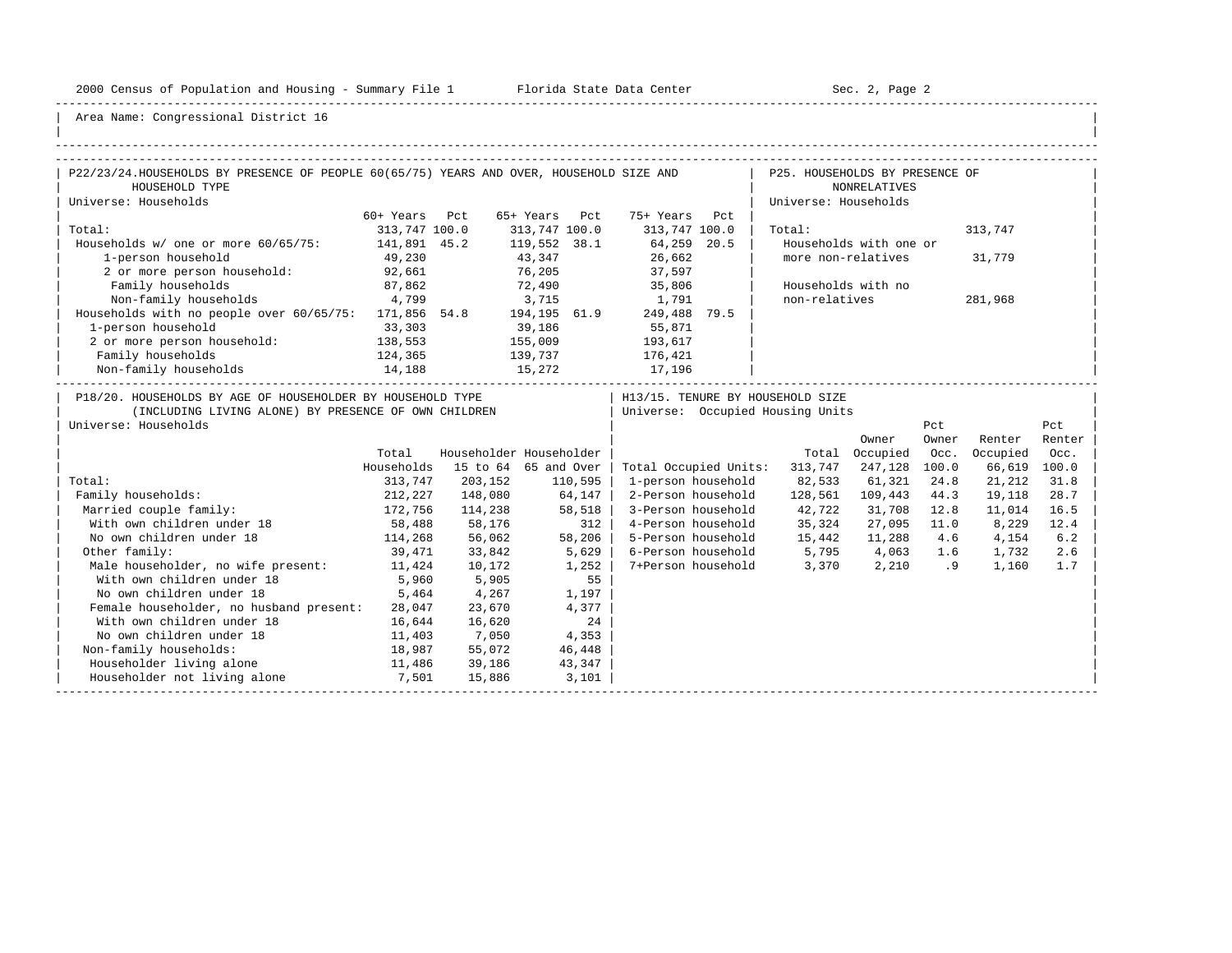| |

Area Name: Congressional District 16

## -----------------------------------------------------------------------------------------------------------------------------------------------------

## -----------------------------------------------------------------------------------------------------------------------------------------------------

P29. RELATIONSHIP BY AGE FOR THE POPULATION UNDER 18 YEARS | Universe: Population under 18 years

|                   |         |            |             |           | --In Households------------------ |              | -Group Quarters-----------<br>----------- |              |                 |  |  |
|-------------------|---------|------------|-------------|-----------|-----------------------------------|--------------|-------------------------------------------|--------------|-----------------|--|--|
|                   |         |            |             |           | -----Related Child-----           |              |                                           |              |                 |  |  |
|                   |         | Pop. in    | Householder |           | Other                             |              |                                           | Institution- | Noninstitution- |  |  |
|                   | Total   | Households | or Spouse   | Own Child | Relatives                         | Nonrelatives | Total                                     | alized Pop.  | alized Pop.     |  |  |
| Under 18:         | 164,079 | 163,346    | 206         | 147,403   | 11,885                            | 3,852        | 733                                       | 500          | 233             |  |  |
| Under 3           | 23,841  | 23,795     |             | 20,647    | 2,744                             | 404          | 46                                        |              | 39              |  |  |
| 3 and 4 years     | 16,838  | 16,822     |             | 15,054    | 1,432                             | 336          | 16                                        |              | 10              |  |  |
| 5 years           | 8,705   | 8,694      |             | 7,813     | 692                               | 189          | 11                                        |              | 8               |  |  |
| 6 to 11 years     | 57,833  | 57,724     |             | 52,911    | 3,657                             | 1,156        | 109                                       | 39           | 70              |  |  |
| 12 and 13 years   | 19,348  | 19,297     |             | 17,922    | 1,001                             | 374          | 51                                        | 38           | 13              |  |  |
| 14 years          | 9,614   | 9,544      |             | 8,799     | 548                               | 197          | 70                                        | 56           | 14              |  |  |
| 15 to 17 years    | 27,694  | 27,264     |             | 24,257    | 1,811                             | 1,196        | 430                                       | 351          | 79              |  |  |
|                   |         |            |             |           |                                   |              |                                           |              |                 |  |  |
| % Under 3         | 14.5%   | 14.6%      |             | 14.0%     | 23.1%                             | 10.5%        | 6.3%                                      | 1.4%         | 16.7%           |  |  |
| % 3 and 4 years   | 10.3%   | 10.3%      |             | 10.2%     | 12.0%                             | 8.7%         | 2.2%                                      | 1.2%         | 4.3%            |  |  |
| % 5 years         | 5.3%    | 5.3%       |             | 5.3%      | 5.8%                              | 4.9%         | 1.5%                                      | .6%          | 3.4%            |  |  |
| % 6 to 11 years   | 35.3%   | 35.4%      |             | 35.9%     | 30.8%                             | 30.0%        | 14.9%                                     | 7.8%         | 30.0%           |  |  |
| % 12 and 13 years | 11.8%   | 11.8%      |             | 12.2%     | 8.4%                              | 9.7%         | 7.0%                                      | 7.6%         | 5.6%            |  |  |
| % 14 years        | 5.9%    | 5.9%       |             | 6.0%      | 4.6%                              | 5.1%         | 9.5%                                      | 11.2%        | 6.0%            |  |  |
| % 15 to 17 years  | 16.9%   | 16.7%      |             | 16.5%     | 15.2%                             | 31.0%        | 58.7%                                     | 70.2%        | 33.9%           |  |  |
|                   |         |            |             |           |                                   |              |                                           |              |                 |  |  |

H17. TENURE BY HOUSEHOLD TYPE (INCLUDING LIVING ALONE) BY AGE OF HOUSEHOLDER

|                            | Total Owner |             |             | Owner Occupied --------------- |       | Total Renter |             | Renter Occupied -- |             |       |  |
|----------------------------|-------------|-------------|-------------|--------------------------------|-------|--------------|-------------|--------------------|-------------|-------|--|
|                            | Occupied    | Householder | Householder | Householder                    | Pct   | Occupied     | Householder | Householder        | Householder | Pct   |  |
|                            | Units       | 15 to 34    | 35 to 64    | $65+$                          | $65+$ | Units        | 15 to 34    | 35 to 64           | $65+$       | $65+$ |  |
| Family households:         | 174,586     | 17,117      | 96,790      | 60,679                         | 34.8  | 37,641       | 14,547      | 19,626             | 3,468       | 9.2   |  |
| Married-couple family:     | 150,498     | 13,463      | 81,256      | 55,779                         | 37.1  | 22,258       | 7,958       | 11,561             | 2,739       | 12.3  |  |
| Other family:              | 24,088      | 3,654       | 15,534      | 4,900                          | 20.3  | 15,383       | 6,589       | 8,065              | 729         | 4.7   |  |
| Male householder, no wife  | 6,909       | 1,356       | 4,468       | 1,085                          | 15.7  | 4,515        | 2,058       | 2,290              | 167         | 3.7   |  |
| Female hsehldr, no husband | 17,179      | 2,298       | 11,066      | 3,815                          | 22.2  | 10,868       | 4,531       | 5,775              | 562         | 5.2   |  |
| Nonfamily households:      | 72,542      | 4,605       | 28,175      | 39,762                         | 54.8  | 28,978       | 9,683       | 12,609             | 6,686       | 23.1  |  |
| Male householder:          | 27,941      | 2,929       | 13,740      | 11,272                         | 40.3  | 15,391       | 5,956       | 7,480              | 1,955       | 12.7  |  |
| Living alone               | 21,552      | 1,597       | 10,199      | 9,756                          | 45.3  | 10,294       | 2,915       | 5,625              | 1,754       | 17.0  |  |
| Not living alone           | 6,389       | 1,332       | 3,541       | 1,516                          | 23.7  | 5,097        | 3,041       | 1,855              | 201         | 3.9   |  |
| Female householder:        | 44,601      | 1,676       | 14,435      | 28,490                         | 63.9  | 13,587       | 3,727       | 5,129              | 4,731       | 34.8  |  |
| Living alone               | 39,769      | 960         | 11,555      | 27,254                         | 68.5  | 10,918       | 2,135       | 4,200              | 4,583       | 42.0  |  |
| Not living alone           | 4,832       | 716         | 2,880       | 1,236                          | 25.6  | 2,669        | 1,592       | 929                | 148         | 5.5   |  |
|                            |             |             |             |                                |       |              |             |                    |             |       |  |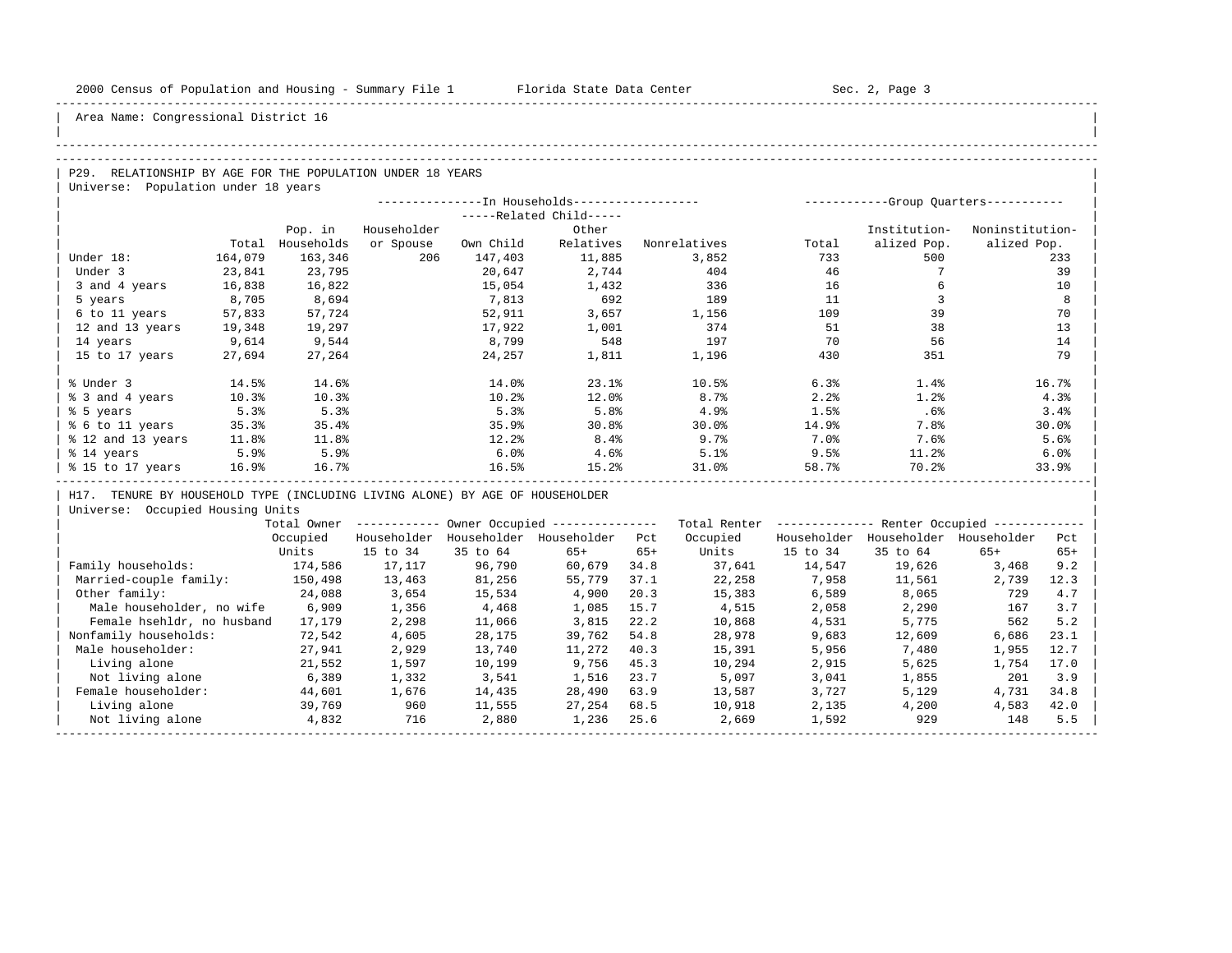-----------------------------------------------------------------------------------------------------------------------------------------------------

| |

|                   |         |         | P14. SEX BY AGE FOR THE POPULATION UNDER 20 YEARS       |      |         |            | P38. GROUP QUARTERS POPULATION BY SEX BY AGE BY GQ TYPE |                |                |           |              |             |
|-------------------|---------|---------|---------------------------------------------------------|------|---------|------------|---------------------------------------------------------|----------------|----------------|-----------|--------------|-------------|
|                   |         |         | Universe: Population Under 20 Years                     |      |         |            | Universe: Population in Group Quarters                  |                |                |           |              |             |
|                   | Total   | Pct.    | Male                                                    | Pct. | Female  | Pct.       |                                                         | Total          | Male Pct.      |           | Female       | Pct.        |
| Total             | 197,115 |         | 100,140                                                 |      | 96,975  |            | Total                                                   | 14,565         | 8,788          |           | 5,777        |             |
| <1 year           | 8,684   | 4.4     | 4,403                                                   | 4.4  | 4,281   | 4.4        | Under 18 Years:                                         | 849            | 417            | 5.8       | 432          | 4.7         |
| 1 year            | 8,778   | 4.5     | 4,508                                                   | 4.5  | 4,270   | 4.4        | Institutionalized Population: 171                       |                | 86             | 1.2       | 85           | 1.0         |
| 2 years           | 8,730   | 4.4     | 4,409                                                   | 4.4  | 4,321   | 4.5        | Correctional Institutions                               | 47             | 32             | .3        | 15           | .4          |
| 3 years           | 9,195   | 4.7     | 4,733                                                   | 4.7  | 4,462   | 4.6        | Nursing Homes                                           | $\overline{0}$ | $\overline{0}$ | .0        | $\mathbf{0}$ | $\cdot$ 0   |
| 4 years           | 9,355   | 4.7     | 4,828                                                   | 4.8  | 4,527   | 4.7        | Other Institutions                                      | 124            | 54             | .9        | 70           | .6          |
| 5 years           | 9,465   | 4.8     | 4,827                                                   | 4.8  | 4,638   | 4.8        | Non-Institutional Population:                           | 678            | 331            | 4.7       | 347          | 3.8         |
| 6 years           | 9,863   | 5.0     | 4,943                                                   | 4.9  | 4,920   | 5.1        | College Dormitories                                     | 15             | $\overline{7}$ | $\cdot$ 1 | 8            | $\cdot$ 1   |
| 7 years           | 10,136  | 5.1     | 5,226                                                   | 5.2  | 4,910   | 5.1        | Military Quarters                                       | 103            | 4              | .7        | 99           | $\cdot$ 0   |
| 8 years           | 10,095  | 5.1     | 5,236                                                   | 5.2  | 4,859   | 5.0        | Other Noninstitutional GO                               | 560            | 320            | 3.8       | 240          | 3.6         |
| 9 years           | 10,715  | 5.4     | 5,409                                                   | 5.4  | 5,306   | 4.4        | 18 to 64 Years:                                         | 10,022         | 7,234          | 68.8      | 2,788        | 82.3        |
| 10 years          | 10,862  | 5.5     | 5,465                                                   | 5.5  | 5,397   | 4.4        | Institutionalized Population:                           | 5,375          | 4,534          | 36.9      | 841          | 51.6        |
| 11 years          | 10,219  | 5.2     | 5,146                                                   | 5.1  | 5,073   | 4.5        | Correctional Institutions                               | 4,103          | 3,755          | 28.2      | 348          | 42.7        |
| 12 years          | 10,108  | 5.1     | 5,125                                                   | 5.1  | 4,983   | 4.6        | Nursing Homes                                           | 468            | 243            | 3.2       | 225          | 2.8         |
| 13 years          | 10,080  | 5.1     | 5,144                                                   | 5.1  | 4,936   | 4.7        | Other Institutions                                      | 804            | 536            | 5.5       | 268          | 6.1         |
| 14 years          | 10,411  | 5.3     | 5,215                                                   | 5.2  | 5,196   | 4.8        | Non-Institutional Population:                           | 4,647          | 2,700          | 31.9      | 1,947 30.7   |             |
| 15 years          | 10,223  | 5.2     | 5,146                                                   | 5.1  | 5,077   | 5.1        | College Dormitories                                     | 1,790          |                | 781 12.3  | 1,009        | 8.9         |
| 16 years          | 10,418  | 5.3     | 5,338                                                   | 5.3  | 5,080   | 5.1        | Military Ouarters                                       | 159            | 16             | 1.1       | 143          | $\cdot$ . 2 |
| 17 years          | 10,255  | 5.2     | 5,203                                                   | 5.2  | 5,052   | 5.0        | Other Noninstitutional GO                               | 2,698          | 1,903 18.5     |           |              | 795 21.7    |
| 18 years          | 10,001  | 5.1     | 5,098                                                   | 5.1  | 4,903   | 4.4        | 65 Years and Over:                                      | 3,694          | 1,137          | 25.4      | 2,557 12.9   |             |
| 19 years          | 9,522   | 4.8     | 4,738                                                   | 4.7  | 4,784   | 4.4        | Institutionalized Population:                           | 3,216          | 950            | 22.1      | 2,266        | 10.8        |
|                   |         |         |                                                         |      |         |            | Correctional Institutions                               | 43             | 43             | $\cdot$ 3 | $\mathbf 0$  | .5          |
|                   |         |         |                                                         |      |         |            | Nursing Homes                                           | 3,023          | 858            | 20.8      | 2,165        | 9.8         |
|                   |         |         | P36. OWN CHILDREN UNDER 18 YEARS BY FAMILY TYPE AND AGE |      |         |            | Other Institutions                                      | 150            | 49             | 1.0       | 101          | .6          |
|                   |         |         | Universe: Own Children Under 18 Years                   |      |         |            | Non-Institutional Population:                           | 478            | 187            | 3.3       | 291          | 2.1         |
|                   |         |         |                                                         |      |         |            | College Dormitories                                     | $\overline{0}$ | $\circ$        | $\cdot$ 0 | $\mathbf{0}$ | $\cdot$ 0   |
|                   |         |         | In Married                                              |      | Male HH | Female HH  | Military Quarters                                       | $\overline{0}$ | $\Omega$       | $\cdot$ 0 | $\Omega$     | $\cdot$ 0   |
|                   |         |         | Couple                                                  |      | No Wife | No Husband | Other Noninstitutional GQ                               | 478            | 187            | 3.3       | 291          | 2.1         |
|                   |         |         | Total Families                                          |      | Present | Present    |                                                         |                |                |           |              |             |
| Total < 18 Years: |         | 139,063 | 70,720                                                  |      | 10,389  | 57,954     |                                                         |                |                |           |              |             |
| Under 3 Years     |         | 18,296  | 9,862                                                   |      | 1,742   | 6,692      |                                                         |                |                |           |              |             |
| 3 and 4 Years     |         | 13,990  | 7,227                                                   |      | 1,084   | 5,679      |                                                         |                |                |           |              |             |
| 5 Years           |         | 7,369   | 3,735                                                   |      | 533     | 3,101      |                                                         |                |                |           |              |             |
| 6 to 11 Years     |         | 49,823  | 24,912                                                  |      | 3,418   | 21,493     |                                                         |                |                |           |              |             |
| 12 to 17 Years    |         | 49,585  | 24,984                                                  |      | 3,612   | 20,989     |                                                         |                |                |           |              |             |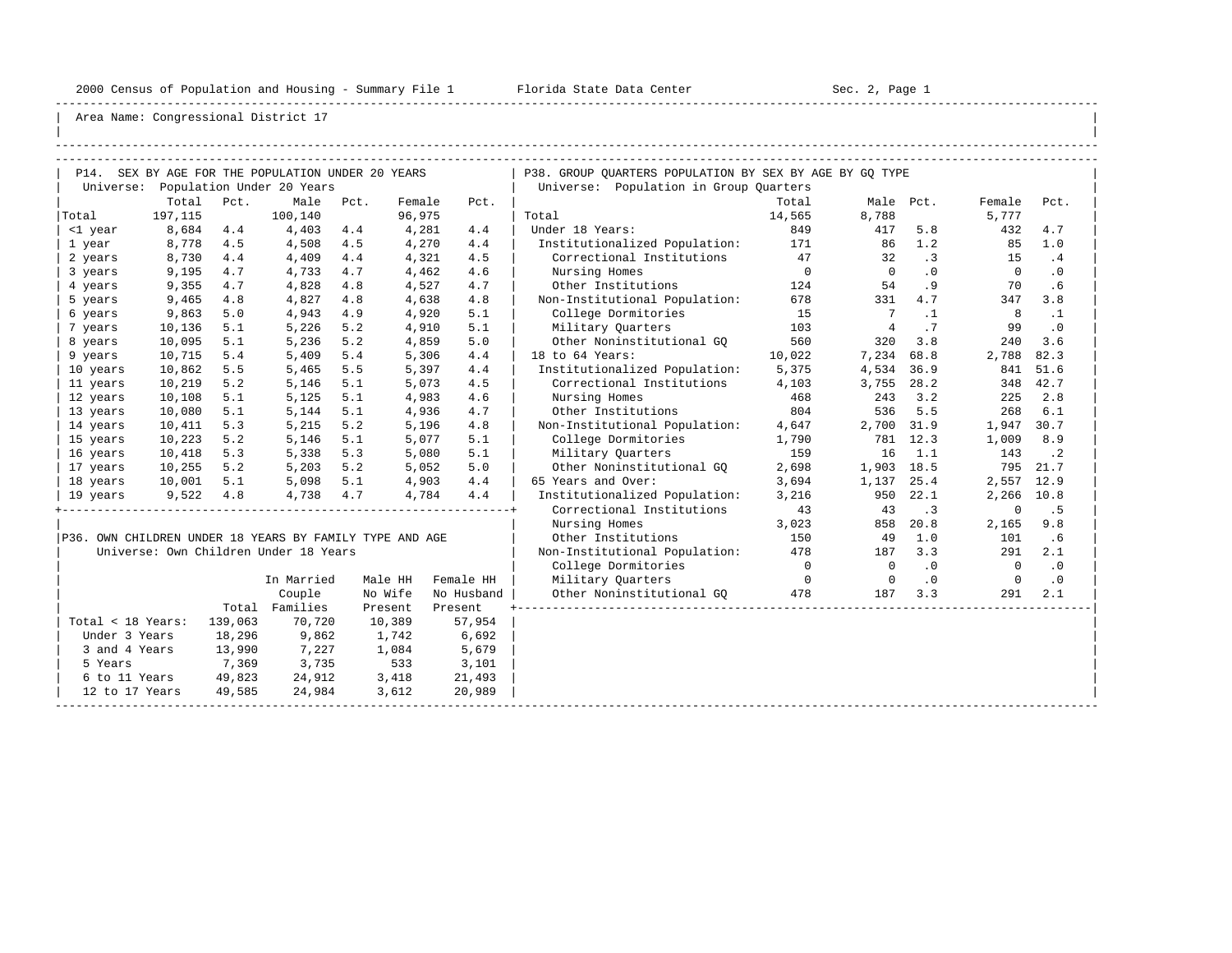-----------------------------------------------------------------------------------------------------------------------------------------------------

| |

| P22/23/24. HOUSEHOLDS BY PRESENCE OF PEOPLE 60(65/75) YEARS AND OVER, HOUSEHOLD SIZE AND                                                   |               |                         |        |          |                                                                                                                 | P25. HOUSEHOLDS BY PRESENCE OF                                         |                        |              |                   |               |
|--------------------------------------------------------------------------------------------------------------------------------------------|---------------|-------------------------|--------|----------|-----------------------------------------------------------------------------------------------------------------|------------------------------------------------------------------------|------------------------|--------------|-------------------|---------------|
| HOUSEHOLD TYPE                                                                                                                             |               |                         |        |          |                                                                                                                 |                                                                        | <b>NONRELATIVES</b>    |              |                   |               |
| Universe: Households                                                                                                                       |               |                         |        |          |                                                                                                                 | Universe: Households                                                   |                        |              |                   |               |
|                                                                                                                                            | 60+ Years Pct |                         |        |          | 65+ Years Pct 75+ Years Pct                                                                                     |                                                                        |                        |              |                   |               |
| Total:                                                                                                                                     | 181,274 100.0 |                         |        |          | 181,274 100.0 181,274 100.0                                                                                     | Total:                                                                 |                        |              | 181,274           |               |
| Households w/ one or more 60/65/75:                                                                                                        | 56,067 30.9   |                         |        |          |                                                                                                                 |                                                                        | Households with one or |              |                   |               |
| 1-person household                                                                                                                         | 16,897        |                         |        |          |                                                                                                                 | more non-relatives                                                     |                        |              | 28,451            |               |
| 2 or more person household: 39,170                                                                                                         |               |                         |        |          | $\begin{array}{lllll} 41,680 & 23.0 & & 18,102 & 10.0 \\ 13,423 & & & 6,470 \\ 28,257 & & & 11,632 \end{array}$ |                                                                        |                        |              |                   |               |
| Family households                                                                                                                          | 36,623        |                         |        |          | 26,519 10,971                                                                                                   |                                                                        | Households with no     |              |                   |               |
| Non-family households 2,547                                                                                                                |               |                         |        |          | 1,738 661                                                                                                       | non-relatives                                                          |                        |              | 152,823           |               |
| Households with no people over 60/65/75: 125,207 69.1 139,594 77.0 163,172 90.0                                                            |               |                         |        |          |                                                                                                                 |                                                                        |                        |              |                   |               |
| 1-person household                                                                                                                         | 23,679        | 27, 153                 |        |          | 34,106                                                                                                          |                                                                        |                        |              |                   |               |
| 2 or more person household: 101,528                                                                                                        |               |                         |        |          | 112,441 129,066                                                                                                 |                                                                        |                        |              |                   |               |
| Family households                                                                                                                          | 93,342        |                         |        |          | 103,446 118,994                                                                                                 |                                                                        |                        |              |                   |               |
| Non-family households                                                                                                                      | 8,186         | 8,995                   |        |          | 10,072                                                                                                          |                                                                        |                        |              |                   |               |
| P18/20. HOUSEHOLDS BY AGE OF HOUSEHOLDER BY HOUSEHOLD TYPE<br>(INCLUDING LIVING ALONE) BY PRESENCE OF OWN CHILDREN<br>Universe: Households |               |                         |        |          |                                                                                                                 | H13/15. TENURE BY HOUSEHOLD SIZE<br>  Universe: Occupied Housing Units | Owner                  | Pct<br>Owner | Renter            | Pct<br>Renter |
|                                                                                                                                            | Total         | Householder Householder |        |          |                                                                                                                 |                                                                        | Total Occupied Occ.    |              | Occupied          | Occ.          |
|                                                                                                                                            | Households    | 15 to 64 65 and Over    |        |          |                                                                                                                 | Total Occupied Units: 181,274                                          | 92,824 100.0           |              | 88,450 100.0      |               |
| Total:                                                                                                                                     |               | 181,274 148,597 32,677  |        |          |                                                                                                                 | 1-person household 40,576                                              | 15,894 17.1            |              | 24,682            | 27.9          |
| Family households:                                                                                                                         | 129,965       | $112,028$ 17,937        |        |          |                                                                                                                 | 2-Person household 42,702                                              | 22,401 24.1            |              | 20,301            | 23.0          |
| Married couple family:                                                                                                                     | 67,809        | 57,327                  | 10,482 |          |                                                                                                                 | 3-Person household 32,667                                              | 17,025 18.3            |              | 15,642            | 17.7          |
| With own children under 18                                                                                                                 |               | 34,899 34,498           |        | 401      |                                                                                                                 | 4-Person household 27,428                                              | 15,109 16.3            |              | 12,319            | 13.9          |
| No own children under 18                                                                                                                   |               | $32,910$ $22,829$       |        | $10,081$ |                                                                                                                 | 5-Person household 18,426                                              |                        |              | 10,454 11.3 7,972 | 9.0           |
| Other family:                                                                                                                              | 62,156        | 54,701                  |        | 7,455    |                                                                                                                 | 6-Person household 9,878 5,916 6.4                                     |                        |              | 3,962             | 4.5           |
| Male householder, no wife present: 13,300                                                                                                  |               | 11,724                  |        | 1,576    |                                                                                                                 | 7+Person household 9,597 6,025                                         |                        | 6.5          | 3,572             | 4.0           |
| With own children under 18                                                                                                                 | 5,848         | 5,712                   |        | 136      |                                                                                                                 |                                                                        |                        |              |                   |               |
| No own children under 18                                                                                                                   | 7,452         | 6,012                   |        | 1,440    |                                                                                                                 |                                                                        |                        |              |                   |               |
| Female householder, no husband present:                                                                                                    | 48,856        | 42,977                  |        | 5,879    |                                                                                                                 |                                                                        |                        |              |                   |               |
| With own children under 18                                                                                                                 | 28,665        | 28,613                  |        | 52       |                                                                                                                 |                                                                        |                        |              |                   |               |
| No own children under 18                                                                                                                   | 20,191        | 14,364                  |        | 5,827    |                                                                                                                 |                                                                        |                        |              |                   |               |
| Non-family households:                                                                                                                     | 10,733        | 36,569                  | 14,740 |          |                                                                                                                 |                                                                        |                        |              |                   |               |
| Householder living alone<br>$6,629$ 27,153                                                                                                 |               |                         | 13,423 |          |                                                                                                                 |                                                                        |                        |              |                   |               |
| Householder not living alone 5 4,104 9,416                                                                                                 |               |                         |        | 1,317    |                                                                                                                 |                                                                        |                        |              |                   |               |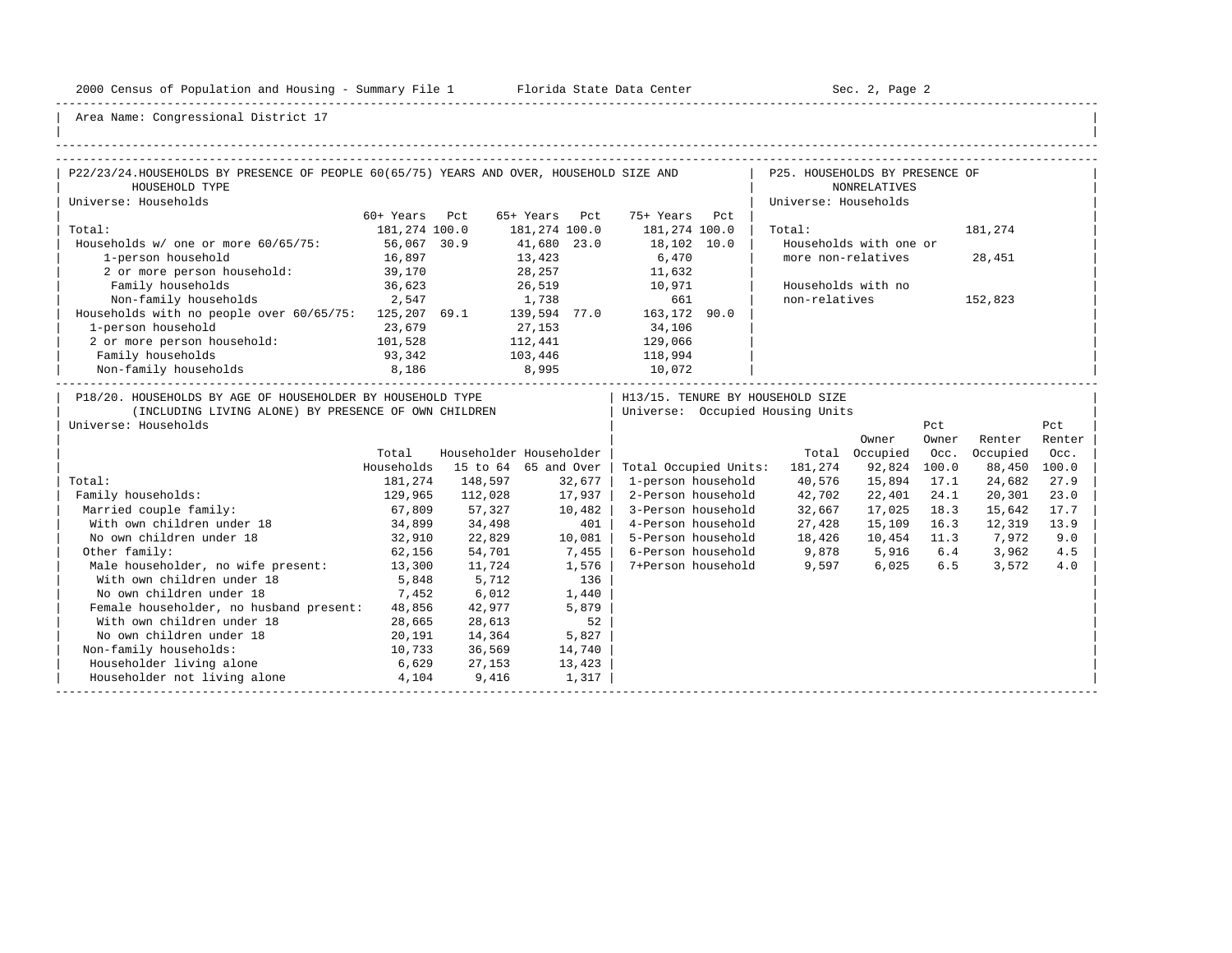-----------------------------------------------------------------------------------------------------------------------------------------------------

| |

Area Name: Congressional District 17

## -----------------------------------------------------------------------------------------------------------------------------------------------------

## -----------------------------------------------------------------------------------------------------------------------------------------------------

P29. RELATIONSHIP BY AGE FOR THE POPULATION UNDER 18 YEARS | Universe: Population under 18 years

|                   |         |            |             |           | --In Households----------------- |              |       |              | -Group Ouarters----------- |
|-------------------|---------|------------|-------------|-----------|----------------------------------|--------------|-------|--------------|----------------------------|
|                   |         |            |             |           | -----Related Child-----          |              |       |              |                            |
|                   |         | Pop. in    | Householder |           | Other                            |              |       | Institution- | Noninstitution-            |
|                   | Total   | Households | or Spouse   | Own Child | Relatives                        | Nonrelatives | Total | alized Pop.  | alized Pop.                |
| Under 18:         | 177,592 | 176,743    | 213         | 139,063   | 33,342                           | 4,125        | 849   | 171          | 678                        |
| Under 3           | 26,192  | 26,094     |             | 18,296    | 7,161                            | 637          | 98    | 23           | 75                         |
| 3 and 4 years     | 18,550  | 18,486     |             | 13,990    | 4,074                            | 422          | 64    | 18           | 46                         |
| 5 years           | 9,465   | 9,432      |             | 7,369     | 1,862                            | 201          | 33    | 8            | 25                         |
| 6 to 11 years     | 61,890  | 61,734     |             | 49,823    | 10,620                           | 1,291        | 156   | 31           | 125                        |
| 12 and 13 years   | 20,188  | 20,091     |             | 16,502    | 3,155                            | 434          | 97    | 11           | 86                         |
| 14 years          | 10,411  | 10,365     |             | 8,616     | 1,528                            | 221          | 46    |              | 38                         |
| 15 to 17 years    | 30,683  | 30,328     |             | 24,467    | 4,942                            | 919          | 355   | 72           | 283                        |
|                   |         |            |             |           |                                  |              |       |              |                            |
| % Under 3         | 14.8%   | 14.8%      |             | 13.2%     | 21.5%                            | 15.4%        | 11.5% | 13.5%        | 11.1%                      |
| % 3 and 4 years   | 10.5%   | 10.5%      |             | 10.1%     | 12.2%                            | 10.2%        | 7.5%  | 10.5%        | 6.8%                       |
| % 5 years         | 5.3%    | 5.3%       |             | 5.3%      | 5.6%                             | 4.9%         | 3.9%  | 4.7%         | 3.7%                       |
| % 6 to 11 years   | 34.9%   | 35.0%      |             | 35.8%     | 31.9%                            | 31.3%        | 18.4% | 18.1%        | 18.4%                      |
| % 12 and 13 years | 11.4%   | 11.4%      |             | 11.9%     | 9.5%                             | 10.5%        | 11.4% | 6.4%         | 12.7%                      |
| % 14 years        | 5.9%    | 5.9%       |             | 6.2%      | 4.6%                             | 5.4%         | 5.4%  | 4.7%         | 5.6%                       |
| % 15 to 17 years  | 17.3%   | 17.2%      |             | 17.6%     | 14.8%                            | 22.3%        | 41.8% | 42.1%        | 41.7%                      |
|                   |         |            |             |           |                                  |              |       |              |                            |

H17. TENURE BY HOUSEHOLD TYPE (INCLUDING LIVING ALONE) BY AGE OF HOUSEHOLDER

|                            | Total Owner |             |             | Owner Occupied --------------- |       | Total Renter |             | Renter Occupied - |             |       |
|----------------------------|-------------|-------------|-------------|--------------------------------|-------|--------------|-------------|-------------------|-------------|-------|
|                            | Occupied    | Householder | Householder | Householder                    | Pct   | Occupied     | Householder | Householder       | Householder | Pct   |
|                            | Units       | 15 to 34    | 35 to 64    | $65+$                          | $65+$ | Units        | 15 to 34    | 35 to 64          | $65+$       | $65+$ |
| Family households:         | 72,767      | 9,082       | 49,928      | 13,757                         | 18.9  | 57,198       | 21,065      | 31,953            | 4,180       | 7.3   |
| Married-couple family:     | 45,623      | 5,240       | 31,944      | 8,439                          | 18.5  | 22,186       | 7,177       | 12,966            | 2,043       | 9.2   |
| Other family:              | 27,144      | 3,842       | 17,984      | 5,318                          | 19.6  | 35,012       | 13,888      | 18,987            | 2,137       | 6.1   |
| Male householder, no wife  | 6,438       | 1,285       | 4,041       | 1,112                          | 17.3  | 6,862        | 2,692       | 3,706             | 464         | 6.8   |
| Female hsehldr, no husband | 20,706      | 2,557       | 13,943      | 4,206                          | 20.3  | 28,150       | 11,196      | 15,281            | 1,673       | 5.9   |
| Nonfamily households:      | 20,057      | 1,791       | 10,793      | 7,473                          | 37.3  | 31,252       | 7,751       | 16,234            | 7.267       | 23.3  |
| Male householder:          | 9,328       | 1,189       | 5,735       | 2,404                          | 25.8  | 17,638       | 4,595       | 10,062            | 2,981       | 16.9  |
| Living alone               | 6,878       | 737         | 4,109       | 2,032                          | 29.5  | 13,459       | 2,917       | 7,892             | 2,650       | 19.7  |
| Not living alone           | 2,450       | 452         | 1,626       | 372                            | 15.2  | 4,179        | 1,678       | 2,170             | 331         | 7.9   |
| Female householder:        | 10,729      | 602         | 5,058       | 5,069                          | 47.2  | 13,614       | 3,156       | 6,172             | 4,286       | 31.5  |
| Living alone               | 9,016       | 380         | 4,007       | 4,629                          | 51.3  | 11,223       | 2,070       | 5,041             | 4,112       | 36.6  |
| Not living alone           | 1,713       | 222         | 1,051       | 440                            | 25.7  | 2,391        | 1,086       | 1,131             | 174         | 7.3   |
|                            |             |             |             |                                |       |              |             |                   |             |       |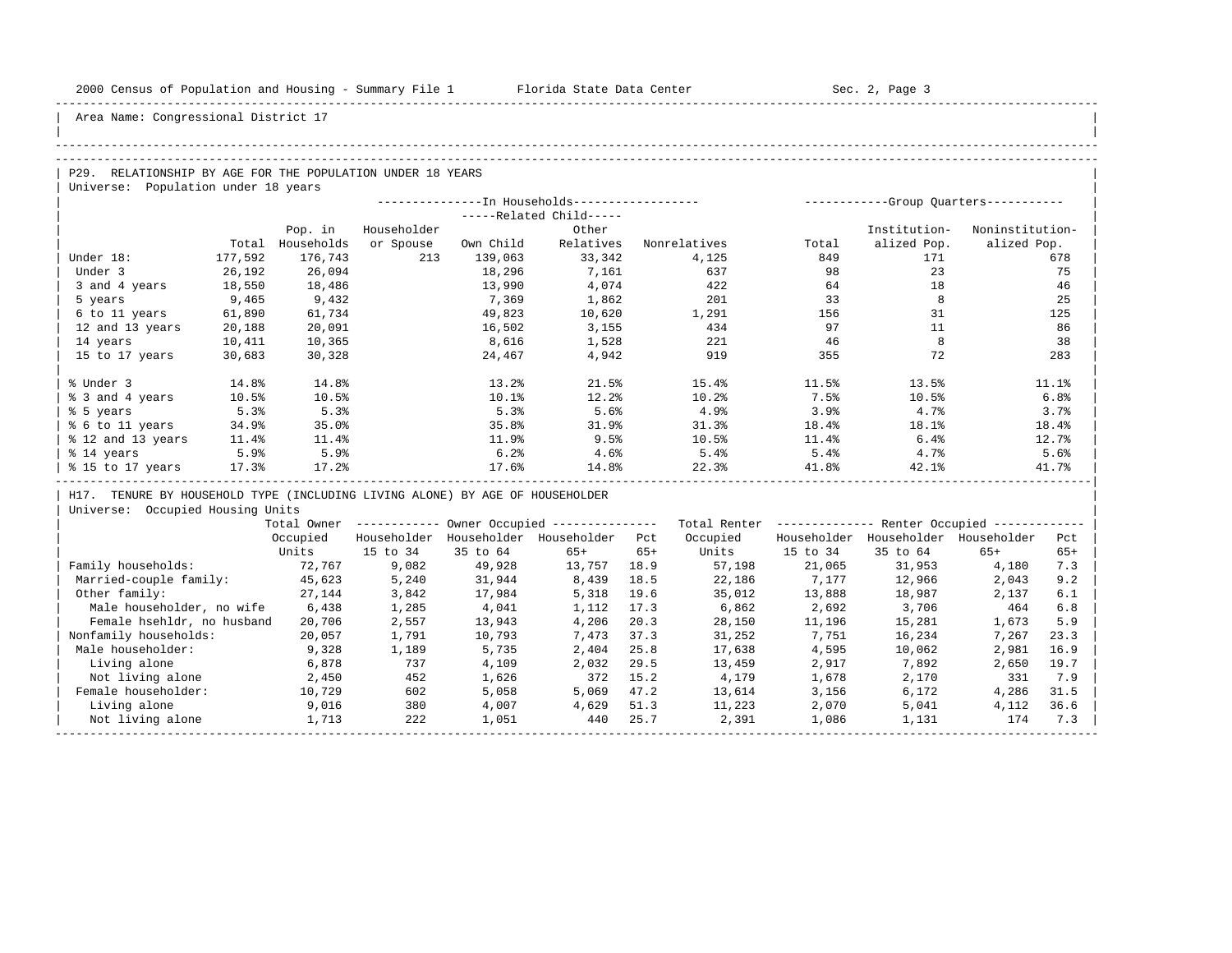-----------------------------------------------------------------------------------------------------------------------------------------------------

| |

|                   |                                           |         | P14. SEX BY AGE FOR THE POPULATION UNDER 20 YEARS       |     |         |            | P38. GROUP QUARTERS POPULATION BY SEX BY AGE BY GQ TYPE |                |                |           |                         |           |
|-------------------|-------------------------------------------|---------|---------------------------------------------------------|-----|---------|------------|---------------------------------------------------------|----------------|----------------|-----------|-------------------------|-----------|
|                   |                                           |         | Universe: Population Under 20 Years                     |     |         |            | Universe: Population in Group Quarters                  |                |                |           |                         |           |
|                   | Total                                     | Pct.    | Male Pct.                                               |     | Female  | Pct.       |                                                         | Total          |                | Male Pct. | Female                  | Pct.      |
| Total             | 138,609                                   |         | 70,738                                                  |     | 67,871  |            | Total                                                   | 12,730         | 7,329          |           | 5,401                   |           |
| <1 year           | 6,673                                     | 4.8     | 3,406 4.8                                               |     | 3,267   | 4.8        | Under 18 Years:                                         | 362            | 185            | 2.8       | 177                     | 2.5       |
| 1 year            | 6,594                                     | 4.8     | 3,411                                                   | 4.8 | 3,183   | 4.7        | Institutionalized Population: 219                       |                | 117            | 1.7       | 102                     | 1.6       |
| 2 years           | 6,459                                     | 4.7     | 3,309                                                   | 4.7 | 3,150   | 4.6        | Correctional Institutions                               | $\overline{0}$ | $\overline{0}$ | $\cdot$ 0 | $\overline{0}$          | $\cdot$ 0 |
| 3 years           | 6,616                                     | 4.8     | 3,303                                                   | 4.7 | 3,313   | 4.9        | Nursing Homes                                           | $\overline{0}$ | $\overline{0}$ | .0        | $\overline{0}$          | $\cdot$ 0 |
| 4 years           | 6,584                                     | 4.8     | 3,382                                                   | 4.8 | 3,202   | 4.7        | Other Institutions                                      | 219            | 117            | 1.7       | 102                     | 1.6       |
| 5 years           | 6,709                                     | 4.8     | 3,448                                                   | 4.9 | 3,261   | 4.8        | Non-Institutional Population: 143                       |                | 68             | 1.1       | 75                      | .9        |
| 6 years           | 6,894                                     | 5.0     | 3,464                                                   | 4.9 | 3,430   | 5.1        | College Dormitories                                     | 32             | 11             | $\cdot$ 3 | 21                      | $\cdot$ 2 |
| 7 years           | 6,974                                     | 5.0     | 3,653                                                   | 5.2 | 3,321   | 4.9        | Military Ouarters                                       | $\overline{0}$ | $\overline{0}$ | .0        | $\overline{0}$          | $\cdot$ 0 |
| 8 years           | 7,088                                     | 5.1     | 3,621                                                   | 5.1 | 3,467   | 5.1        | Other Noninstitutional GQ                               | 111            | 57             | .9        | 54                      | .8        |
| 9 years           | 7,270                                     | 5.2     | 3,721                                                   | 5.3 | 3,549   | 4.8        | 18 to 64 Years:                                         | 9,033          | $6,056$ $71.0$ |           | 2,977 82.6              |           |
| 10 years          | 7,223                                     | 5.2     | 3,713                                                   | 5.2 | 3,510   | 4.7        | Institutionalized Population:                           | 3,997          | 3,404 31.4     |           | 593                     | 46.4      |
| 11 years          | 6,929                                     | 5.0     | 3,577                                                   | 5.1 | 3,352   | 4.6        | Correctional Institutions                               | 3,096          | 2,859          | 24.3      |                         | 237 39.0  |
| 12 years          | 7,009                                     | 5.1     | 3,555                                                   | 5.0 | 3,454   | 4.9        | Nursing Homes                                           | 406            | 246            | 3.2       |                         | 160 3.4   |
| 13 years          | 6,794                                     | 4.9     | 3,503                                                   | 5.0 | 3,291   | 4.7        | Other Institutions                                      | 495            | 299            | 3.9       |                         | 196 4.1   |
| 14 years          | 6,913                                     | 5.0     | 3,495                                                   | 4.9 | 3,418   | 4.8        | Non-Institutional Population:                           | 5,036          | 2,652 39.6     |           | 2,384 36.2              |           |
| 15 years          | 6,904                                     | 5.0     | 3,513                                                   | 5.0 | 3,391   | 5.1        | College Dormitories                                     | 4,075          | 2,001 32.0     |           | 2,074 27.3              |           |
| 16 years          | 7,019                                     | 5.1     | 3,539                                                   | 5.0 | 3,480   | 4.9        | Military Ouarters                                       | 62             | 59             | .5        | $\overline{\mathbf{3}}$ | .8        |
| 17 years          | 6,978                                     | 5.0     | $3,600$ 5.1                                             |     | 3,378   | 5.1        | Other Noninstitutional GO 899                           |                | 592            | 7.1       | 307                     | 8.1       |
|                   |                                           |         | 18 years 7,373 5.3 3,714 5.3                            |     | 3,659   | 4.8        | 65 Years and Over:                                      | 3,335          | 1,088          | 26.2      | 2,247 14.8              |           |
| 19 years          | 7,606                                     | 5.5     | 3,811 5.4                                               |     | 3,795   | 4.7        | Institutionalized Population:                           | 2,545          | 827            | 20.0      | 1,718 11.3              |           |
|                   |                                           |         |                                                         |     |         |            | Correctional Institutions                               | 79             | 71             | .6        | 8                       | 1.0       |
|                   |                                           |         |                                                         |     |         |            | Nursing Homes                                           | 2,130          |                | 541 16.7  | 1,589                   | 7.4       |
|                   |                                           |         | P36. OWN CHILDREN UNDER 18 YEARS BY FAMILY TYPE AND AGE |     |         |            | Other Institutions                                      | 336            | 215            | 2.6       | 121                     | 2.9       |
|                   |                                           |         | Universe: Own Children Under 18 Years                   |     |         |            | Non-Institutional Population: 790                       |                | 261            | 6.2       | 529                     | 3.6       |
|                   |                                           |         |                                                         |     |         |            | College Dormitories                                     | $\overline{0}$ | $\overline{0}$ | $\cdot$ 0 | $\overline{0}$          | $\cdot$ 0 |
|                   |                                           |         | In Married                                              |     | Male HH | Female HH  | Military Quarters                                       | $\overline{0}$ | $\overline{0}$ | $\cdot$ 0 | $\overline{0}$          | $\cdot$ 0 |
|                   |                                           |         | Couple                                                  |     | No Wife | No Husband | Other Noninstitutional GQ 790                           |                |                | 261 6.2   | 529                     | 3.6       |
|                   |                                           |         | Total Families                                          |     | Present | Present    |                                                         |                |                |           |                         |           |
| Total < 18 Years: |                                           | 105,642 | 77,353                                                  |     | 6,005   | 22,284     |                                                         |                |                |           |                         |           |
| Under 3 Years     |                                           | 15,868  | 12,637                                                  |     | 1,074   | 2,157      |                                                         |                |                |           |                         |           |
| 3 and 4 Years     |                                           | 11,129  | 8,549                                                   |     | 622     | 1,958      |                                                         |                |                |           |                         |           |
| 5 Years           |                                           | 5,741   | 4,258                                                   |     | 328     | 1,155      |                                                         |                |                |           |                         |           |
|                   | $6 \text{ to } 11 \text{ Years}$ $36,982$ |         | 26,841                                                  |     | 1,922   | 8,219      |                                                         |                |                |           |                         |           |
| 12 to 17 Years    |                                           | 35,922  | 25,068                                                  |     | 2,059   | 8,795      |                                                         |                |                |           |                         |           |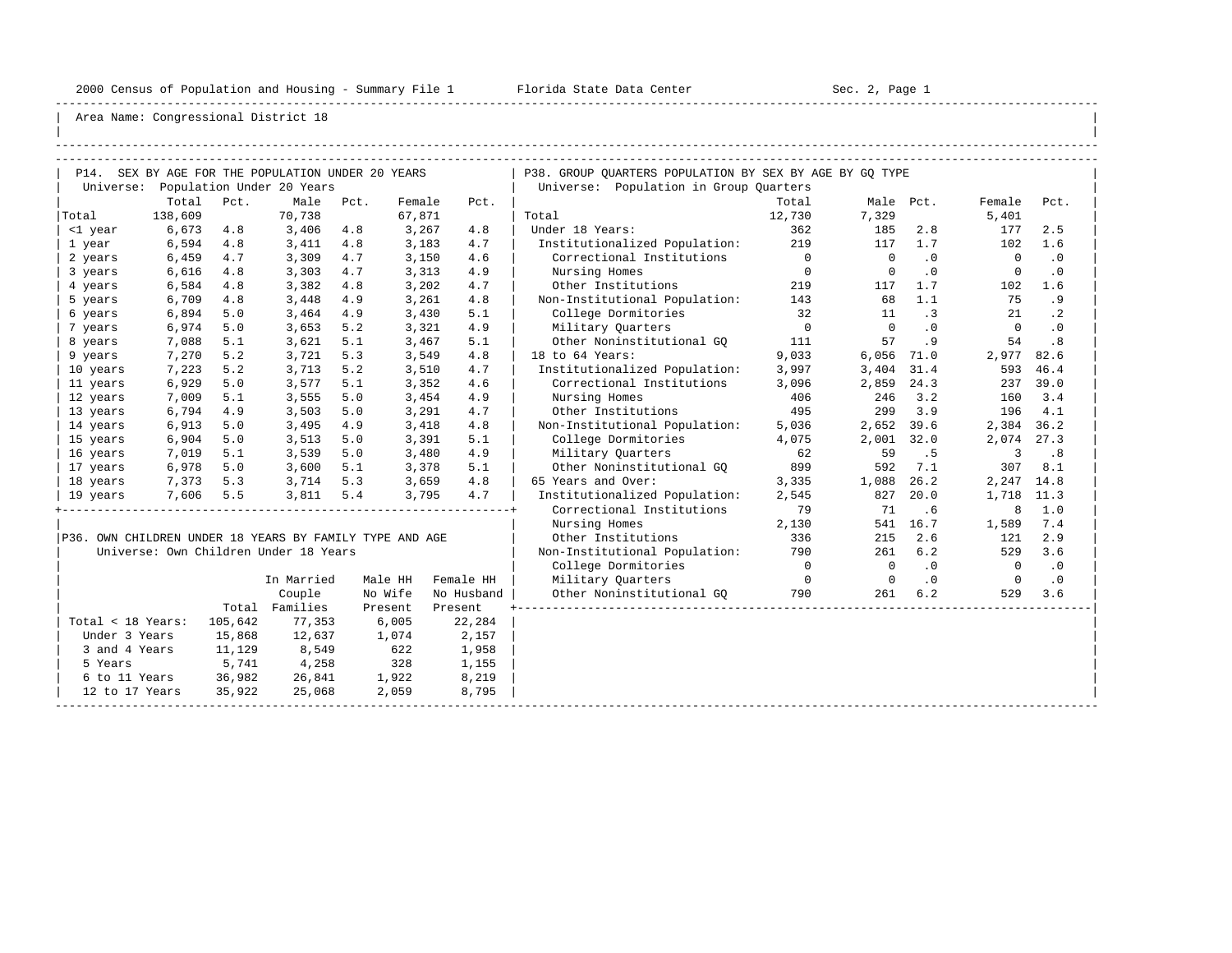-----------------------------------------------------------------------------------------------------------------------------------------------------

| |

| P22/23/24.HOUSEHOLDS BY PRESENCE OF PEOPLE 60(65/75) YEARS AND OVER, HOUSEHOLD SIZE AND<br>P25. HOUSEHOLDS BY PRESENCE OF<br>HOUSEHOLD TYPE<br><b>NONRELATIVES</b><br>Universe: Households<br>Universe: Households<br>60+ Years Pct<br>65+ Years Pct 75+ Years Pct<br>220,843 100.0<br>220,843 100.0 220,843 100.0<br>Total:<br>Total:<br>220,843<br>Households w/ one or more 60/65/75: 89,228 40.4<br>72,428 32.8 37,960 17.2<br>Households with one or<br>23,484<br>13,049<br>27,647<br>1-person household<br>more non-relatives<br>31,512<br>2 or more person household: 61,581<br>48,944 24,911<br>Family households<br>46,210 23,634<br>57,903<br>Households with no<br>3,678<br>Non-family households<br>non-relatives<br>2,734 1,277<br>189,331<br>Households with no people over 60/65/75: 131,615 59.6 148,415 67.2 182,883 82.8<br>1-person household<br>36,850<br>32,687<br>47,285<br>111,565<br>2 or more person household:<br>98,928<br>135,598<br>Family households<br>98,905<br>12,660<br>87,212<br>121,481<br>14,117<br>11,716<br>Non-family households<br>P18/20. HOUSEHOLDS BY AGE OF HOUSEHOLDER BY HOUSEHOLD TYPE<br>  H13/15. TENURE BY HOUSEHOLD SIZE<br>(INCLUDING LIVING ALONE) BY PRESENCE OF OWN CHILDREN<br>  Universe: Occupied Housing Units<br>Universe: Households<br>Pct<br>Pct<br>Owner<br>Renter<br>Renter<br>Owner<br>Householder Householder<br>Total<br>Total Occupied<br>Occ.<br>Occupied<br>Occ.<br>Households<br>15 to 64 65 and Over  <br>Total Occupied Units:<br>220,843 114,723 100.0<br>106,120 100.0<br>Total:<br>220,843 162,928 57,915<br>1-person household<br>60,334 22,904 20.0<br>37,430<br>35.3<br>145, 115<br>32,270<br>2-Person household 64,552<br>Family households:<br>112,845<br>35,761<br>31.2<br>28,791<br>27.1<br>102,924<br>23,988<br>3-Person household 37,797<br>Married couple family:<br>78,936<br>20,959 18.3<br>16,838<br>15.9<br>4-Person household 30,302<br>With own children under 18<br>43,470 43,063<br>$407$  <br>18,309 16.0<br>11,993<br>11.3<br>No own children under 18<br>$23,581$  <br>5-Person household 15,818 9,598 8.4 6,220<br>$59,454$ 35,873<br>5.9<br>6-Person household 7,002 4,217<br>3.7<br>Other family:<br>42,191 33,909<br>8,282<br>2,785<br>2.6<br>7+Person household<br>2.6<br>Male householder, no wife present: 11,692<br>9,919<br>1,773<br>5,038 2,975<br>2,063<br>1.9<br>With own children under 18<br>3,830<br>3,758<br>72<br>1,701<br>No own children under 18<br>7,862<br>6,161<br>Female householder, no husband present:<br>23,990<br>30,499<br>6,509<br>With own children under 18<br>19<br>13,418<br>13,399<br>No own children under 18<br>6,490<br>17,081<br>10,591<br>15,394<br>Non-family households:<br>50,083<br>25,645<br>Householder living alone<br>$9,193$ 36,850<br>23,484<br>Householder not living alone<br>6,201<br>2,161<br>13,233 |  |  |  |  |  |  |
|----------------------------------------------------------------------------------------------------------------------------------------------------------------------------------------------------------------------------------------------------------------------------------------------------------------------------------------------------------------------------------------------------------------------------------------------------------------------------------------------------------------------------------------------------------------------------------------------------------------------------------------------------------------------------------------------------------------------------------------------------------------------------------------------------------------------------------------------------------------------------------------------------------------------------------------------------------------------------------------------------------------------------------------------------------------------------------------------------------------------------------------------------------------------------------------------------------------------------------------------------------------------------------------------------------------------------------------------------------------------------------------------------------------------------------------------------------------------------------------------------------------------------------------------------------------------------------------------------------------------------------------------------------------------------------------------------------------------------------------------------------------------------------------------------------------------------------------------------------------------------------------------------------------------------------------------------------------------------------------------------------------------------------------------------------------------------------------------------------------------------------------------------------------------------------------------------------------------------------------------------------------------------------------------------------------------------------------------------------------------------------------------------------------------------------------------------------------------------------------------------------------------------------------------------------------------------------------------------------------------------------------------------------------------------------------------------------------------------------------------------------------------------------------------------------------------------------------------------------------|--|--|--|--|--|--|
|                                                                                                                                                                                                                                                                                                                                                                                                                                                                                                                                                                                                                                                                                                                                                                                                                                                                                                                                                                                                                                                                                                                                                                                                                                                                                                                                                                                                                                                                                                                                                                                                                                                                                                                                                                                                                                                                                                                                                                                                                                                                                                                                                                                                                                                                                                                                                                                                                                                                                                                                                                                                                                                                                                                                                                                                                                                                |  |  |  |  |  |  |
|                                                                                                                                                                                                                                                                                                                                                                                                                                                                                                                                                                                                                                                                                                                                                                                                                                                                                                                                                                                                                                                                                                                                                                                                                                                                                                                                                                                                                                                                                                                                                                                                                                                                                                                                                                                                                                                                                                                                                                                                                                                                                                                                                                                                                                                                                                                                                                                                                                                                                                                                                                                                                                                                                                                                                                                                                                                                |  |  |  |  |  |  |
|                                                                                                                                                                                                                                                                                                                                                                                                                                                                                                                                                                                                                                                                                                                                                                                                                                                                                                                                                                                                                                                                                                                                                                                                                                                                                                                                                                                                                                                                                                                                                                                                                                                                                                                                                                                                                                                                                                                                                                                                                                                                                                                                                                                                                                                                                                                                                                                                                                                                                                                                                                                                                                                                                                                                                                                                                                                                |  |  |  |  |  |  |
|                                                                                                                                                                                                                                                                                                                                                                                                                                                                                                                                                                                                                                                                                                                                                                                                                                                                                                                                                                                                                                                                                                                                                                                                                                                                                                                                                                                                                                                                                                                                                                                                                                                                                                                                                                                                                                                                                                                                                                                                                                                                                                                                                                                                                                                                                                                                                                                                                                                                                                                                                                                                                                                                                                                                                                                                                                                                |  |  |  |  |  |  |
|                                                                                                                                                                                                                                                                                                                                                                                                                                                                                                                                                                                                                                                                                                                                                                                                                                                                                                                                                                                                                                                                                                                                                                                                                                                                                                                                                                                                                                                                                                                                                                                                                                                                                                                                                                                                                                                                                                                                                                                                                                                                                                                                                                                                                                                                                                                                                                                                                                                                                                                                                                                                                                                                                                                                                                                                                                                                |  |  |  |  |  |  |
|                                                                                                                                                                                                                                                                                                                                                                                                                                                                                                                                                                                                                                                                                                                                                                                                                                                                                                                                                                                                                                                                                                                                                                                                                                                                                                                                                                                                                                                                                                                                                                                                                                                                                                                                                                                                                                                                                                                                                                                                                                                                                                                                                                                                                                                                                                                                                                                                                                                                                                                                                                                                                                                                                                                                                                                                                                                                |  |  |  |  |  |  |
|                                                                                                                                                                                                                                                                                                                                                                                                                                                                                                                                                                                                                                                                                                                                                                                                                                                                                                                                                                                                                                                                                                                                                                                                                                                                                                                                                                                                                                                                                                                                                                                                                                                                                                                                                                                                                                                                                                                                                                                                                                                                                                                                                                                                                                                                                                                                                                                                                                                                                                                                                                                                                                                                                                                                                                                                                                                                |  |  |  |  |  |  |
|                                                                                                                                                                                                                                                                                                                                                                                                                                                                                                                                                                                                                                                                                                                                                                                                                                                                                                                                                                                                                                                                                                                                                                                                                                                                                                                                                                                                                                                                                                                                                                                                                                                                                                                                                                                                                                                                                                                                                                                                                                                                                                                                                                                                                                                                                                                                                                                                                                                                                                                                                                                                                                                                                                                                                                                                                                                                |  |  |  |  |  |  |
|                                                                                                                                                                                                                                                                                                                                                                                                                                                                                                                                                                                                                                                                                                                                                                                                                                                                                                                                                                                                                                                                                                                                                                                                                                                                                                                                                                                                                                                                                                                                                                                                                                                                                                                                                                                                                                                                                                                                                                                                                                                                                                                                                                                                                                                                                                                                                                                                                                                                                                                                                                                                                                                                                                                                                                                                                                                                |  |  |  |  |  |  |
|                                                                                                                                                                                                                                                                                                                                                                                                                                                                                                                                                                                                                                                                                                                                                                                                                                                                                                                                                                                                                                                                                                                                                                                                                                                                                                                                                                                                                                                                                                                                                                                                                                                                                                                                                                                                                                                                                                                                                                                                                                                                                                                                                                                                                                                                                                                                                                                                                                                                                                                                                                                                                                                                                                                                                                                                                                                                |  |  |  |  |  |  |
|                                                                                                                                                                                                                                                                                                                                                                                                                                                                                                                                                                                                                                                                                                                                                                                                                                                                                                                                                                                                                                                                                                                                                                                                                                                                                                                                                                                                                                                                                                                                                                                                                                                                                                                                                                                                                                                                                                                                                                                                                                                                                                                                                                                                                                                                                                                                                                                                                                                                                                                                                                                                                                                                                                                                                                                                                                                                |  |  |  |  |  |  |
|                                                                                                                                                                                                                                                                                                                                                                                                                                                                                                                                                                                                                                                                                                                                                                                                                                                                                                                                                                                                                                                                                                                                                                                                                                                                                                                                                                                                                                                                                                                                                                                                                                                                                                                                                                                                                                                                                                                                                                                                                                                                                                                                                                                                                                                                                                                                                                                                                                                                                                                                                                                                                                                                                                                                                                                                                                                                |  |  |  |  |  |  |
|                                                                                                                                                                                                                                                                                                                                                                                                                                                                                                                                                                                                                                                                                                                                                                                                                                                                                                                                                                                                                                                                                                                                                                                                                                                                                                                                                                                                                                                                                                                                                                                                                                                                                                                                                                                                                                                                                                                                                                                                                                                                                                                                                                                                                                                                                                                                                                                                                                                                                                                                                                                                                                                                                                                                                                                                                                                                |  |  |  |  |  |  |
|                                                                                                                                                                                                                                                                                                                                                                                                                                                                                                                                                                                                                                                                                                                                                                                                                                                                                                                                                                                                                                                                                                                                                                                                                                                                                                                                                                                                                                                                                                                                                                                                                                                                                                                                                                                                                                                                                                                                                                                                                                                                                                                                                                                                                                                                                                                                                                                                                                                                                                                                                                                                                                                                                                                                                                                                                                                                |  |  |  |  |  |  |
|                                                                                                                                                                                                                                                                                                                                                                                                                                                                                                                                                                                                                                                                                                                                                                                                                                                                                                                                                                                                                                                                                                                                                                                                                                                                                                                                                                                                                                                                                                                                                                                                                                                                                                                                                                                                                                                                                                                                                                                                                                                                                                                                                                                                                                                                                                                                                                                                                                                                                                                                                                                                                                                                                                                                                                                                                                                                |  |  |  |  |  |  |
|                                                                                                                                                                                                                                                                                                                                                                                                                                                                                                                                                                                                                                                                                                                                                                                                                                                                                                                                                                                                                                                                                                                                                                                                                                                                                                                                                                                                                                                                                                                                                                                                                                                                                                                                                                                                                                                                                                                                                                                                                                                                                                                                                                                                                                                                                                                                                                                                                                                                                                                                                                                                                                                                                                                                                                                                                                                                |  |  |  |  |  |  |
|                                                                                                                                                                                                                                                                                                                                                                                                                                                                                                                                                                                                                                                                                                                                                                                                                                                                                                                                                                                                                                                                                                                                                                                                                                                                                                                                                                                                                                                                                                                                                                                                                                                                                                                                                                                                                                                                                                                                                                                                                                                                                                                                                                                                                                                                                                                                                                                                                                                                                                                                                                                                                                                                                                                                                                                                                                                                |  |  |  |  |  |  |
|                                                                                                                                                                                                                                                                                                                                                                                                                                                                                                                                                                                                                                                                                                                                                                                                                                                                                                                                                                                                                                                                                                                                                                                                                                                                                                                                                                                                                                                                                                                                                                                                                                                                                                                                                                                                                                                                                                                                                                                                                                                                                                                                                                                                                                                                                                                                                                                                                                                                                                                                                                                                                                                                                                                                                                                                                                                                |  |  |  |  |  |  |
|                                                                                                                                                                                                                                                                                                                                                                                                                                                                                                                                                                                                                                                                                                                                                                                                                                                                                                                                                                                                                                                                                                                                                                                                                                                                                                                                                                                                                                                                                                                                                                                                                                                                                                                                                                                                                                                                                                                                                                                                                                                                                                                                                                                                                                                                                                                                                                                                                                                                                                                                                                                                                                                                                                                                                                                                                                                                |  |  |  |  |  |  |
|                                                                                                                                                                                                                                                                                                                                                                                                                                                                                                                                                                                                                                                                                                                                                                                                                                                                                                                                                                                                                                                                                                                                                                                                                                                                                                                                                                                                                                                                                                                                                                                                                                                                                                                                                                                                                                                                                                                                                                                                                                                                                                                                                                                                                                                                                                                                                                                                                                                                                                                                                                                                                                                                                                                                                                                                                                                                |  |  |  |  |  |  |
|                                                                                                                                                                                                                                                                                                                                                                                                                                                                                                                                                                                                                                                                                                                                                                                                                                                                                                                                                                                                                                                                                                                                                                                                                                                                                                                                                                                                                                                                                                                                                                                                                                                                                                                                                                                                                                                                                                                                                                                                                                                                                                                                                                                                                                                                                                                                                                                                                                                                                                                                                                                                                                                                                                                                                                                                                                                                |  |  |  |  |  |  |
|                                                                                                                                                                                                                                                                                                                                                                                                                                                                                                                                                                                                                                                                                                                                                                                                                                                                                                                                                                                                                                                                                                                                                                                                                                                                                                                                                                                                                                                                                                                                                                                                                                                                                                                                                                                                                                                                                                                                                                                                                                                                                                                                                                                                                                                                                                                                                                                                                                                                                                                                                                                                                                                                                                                                                                                                                                                                |  |  |  |  |  |  |
|                                                                                                                                                                                                                                                                                                                                                                                                                                                                                                                                                                                                                                                                                                                                                                                                                                                                                                                                                                                                                                                                                                                                                                                                                                                                                                                                                                                                                                                                                                                                                                                                                                                                                                                                                                                                                                                                                                                                                                                                                                                                                                                                                                                                                                                                                                                                                                                                                                                                                                                                                                                                                                                                                                                                                                                                                                                                |  |  |  |  |  |  |
|                                                                                                                                                                                                                                                                                                                                                                                                                                                                                                                                                                                                                                                                                                                                                                                                                                                                                                                                                                                                                                                                                                                                                                                                                                                                                                                                                                                                                                                                                                                                                                                                                                                                                                                                                                                                                                                                                                                                                                                                                                                                                                                                                                                                                                                                                                                                                                                                                                                                                                                                                                                                                                                                                                                                                                                                                                                                |  |  |  |  |  |  |
|                                                                                                                                                                                                                                                                                                                                                                                                                                                                                                                                                                                                                                                                                                                                                                                                                                                                                                                                                                                                                                                                                                                                                                                                                                                                                                                                                                                                                                                                                                                                                                                                                                                                                                                                                                                                                                                                                                                                                                                                                                                                                                                                                                                                                                                                                                                                                                                                                                                                                                                                                                                                                                                                                                                                                                                                                                                                |  |  |  |  |  |  |
|                                                                                                                                                                                                                                                                                                                                                                                                                                                                                                                                                                                                                                                                                                                                                                                                                                                                                                                                                                                                                                                                                                                                                                                                                                                                                                                                                                                                                                                                                                                                                                                                                                                                                                                                                                                                                                                                                                                                                                                                                                                                                                                                                                                                                                                                                                                                                                                                                                                                                                                                                                                                                                                                                                                                                                                                                                                                |  |  |  |  |  |  |
|                                                                                                                                                                                                                                                                                                                                                                                                                                                                                                                                                                                                                                                                                                                                                                                                                                                                                                                                                                                                                                                                                                                                                                                                                                                                                                                                                                                                                                                                                                                                                                                                                                                                                                                                                                                                                                                                                                                                                                                                                                                                                                                                                                                                                                                                                                                                                                                                                                                                                                                                                                                                                                                                                                                                                                                                                                                                |  |  |  |  |  |  |
|                                                                                                                                                                                                                                                                                                                                                                                                                                                                                                                                                                                                                                                                                                                                                                                                                                                                                                                                                                                                                                                                                                                                                                                                                                                                                                                                                                                                                                                                                                                                                                                                                                                                                                                                                                                                                                                                                                                                                                                                                                                                                                                                                                                                                                                                                                                                                                                                                                                                                                                                                                                                                                                                                                                                                                                                                                                                |  |  |  |  |  |  |
|                                                                                                                                                                                                                                                                                                                                                                                                                                                                                                                                                                                                                                                                                                                                                                                                                                                                                                                                                                                                                                                                                                                                                                                                                                                                                                                                                                                                                                                                                                                                                                                                                                                                                                                                                                                                                                                                                                                                                                                                                                                                                                                                                                                                                                                                                                                                                                                                                                                                                                                                                                                                                                                                                                                                                                                                                                                                |  |  |  |  |  |  |
|                                                                                                                                                                                                                                                                                                                                                                                                                                                                                                                                                                                                                                                                                                                                                                                                                                                                                                                                                                                                                                                                                                                                                                                                                                                                                                                                                                                                                                                                                                                                                                                                                                                                                                                                                                                                                                                                                                                                                                                                                                                                                                                                                                                                                                                                                                                                                                                                                                                                                                                                                                                                                                                                                                                                                                                                                                                                |  |  |  |  |  |  |
|                                                                                                                                                                                                                                                                                                                                                                                                                                                                                                                                                                                                                                                                                                                                                                                                                                                                                                                                                                                                                                                                                                                                                                                                                                                                                                                                                                                                                                                                                                                                                                                                                                                                                                                                                                                                                                                                                                                                                                                                                                                                                                                                                                                                                                                                                                                                                                                                                                                                                                                                                                                                                                                                                                                                                                                                                                                                |  |  |  |  |  |  |
|                                                                                                                                                                                                                                                                                                                                                                                                                                                                                                                                                                                                                                                                                                                                                                                                                                                                                                                                                                                                                                                                                                                                                                                                                                                                                                                                                                                                                                                                                                                                                                                                                                                                                                                                                                                                                                                                                                                                                                                                                                                                                                                                                                                                                                                                                                                                                                                                                                                                                                                                                                                                                                                                                                                                                                                                                                                                |  |  |  |  |  |  |
|                                                                                                                                                                                                                                                                                                                                                                                                                                                                                                                                                                                                                                                                                                                                                                                                                                                                                                                                                                                                                                                                                                                                                                                                                                                                                                                                                                                                                                                                                                                                                                                                                                                                                                                                                                                                                                                                                                                                                                                                                                                                                                                                                                                                                                                                                                                                                                                                                                                                                                                                                                                                                                                                                                                                                                                                                                                                |  |  |  |  |  |  |
|                                                                                                                                                                                                                                                                                                                                                                                                                                                                                                                                                                                                                                                                                                                                                                                                                                                                                                                                                                                                                                                                                                                                                                                                                                                                                                                                                                                                                                                                                                                                                                                                                                                                                                                                                                                                                                                                                                                                                                                                                                                                                                                                                                                                                                                                                                                                                                                                                                                                                                                                                                                                                                                                                                                                                                                                                                                                |  |  |  |  |  |  |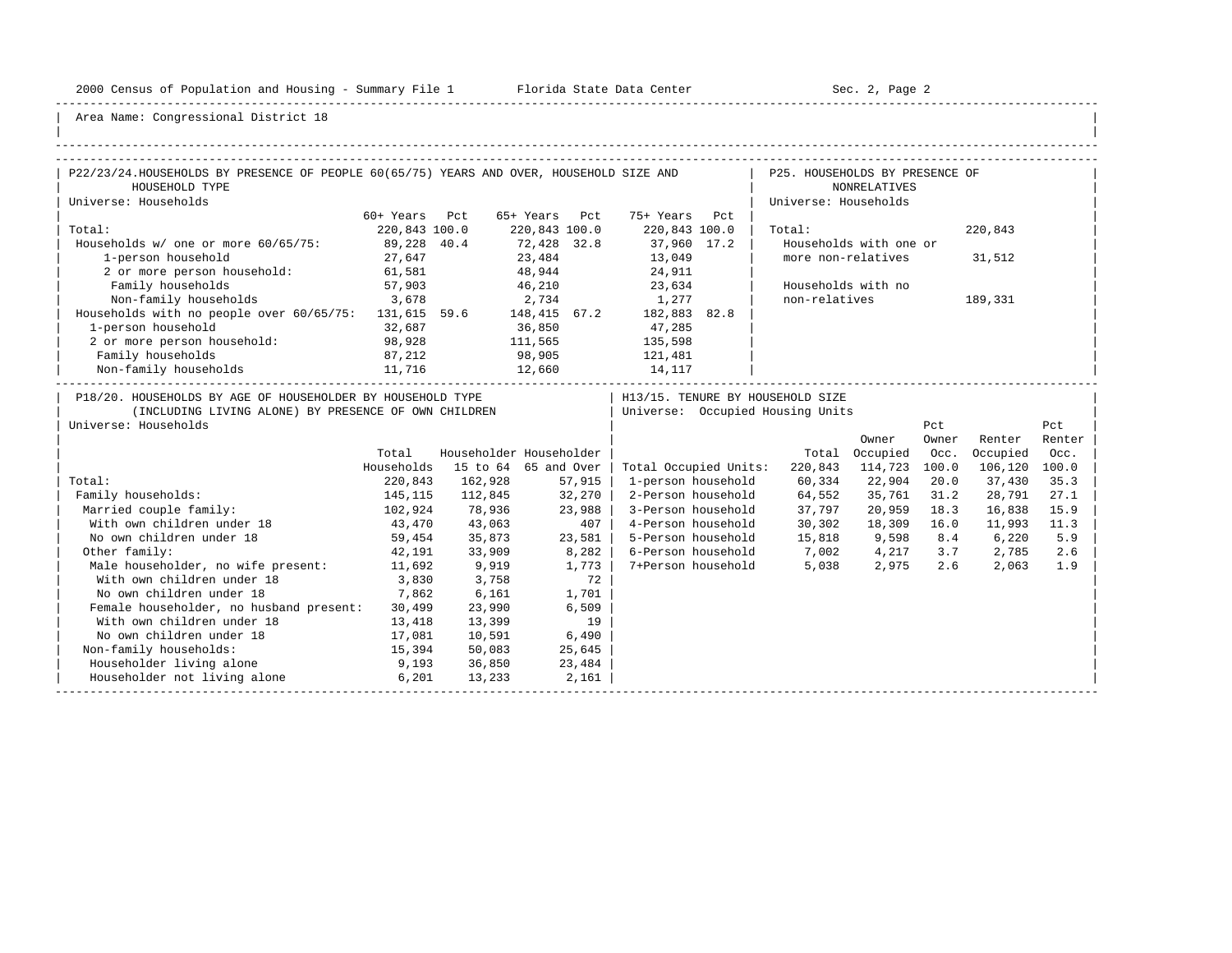| |

Area Name: Congressional District 18

#### -----------------------------------------------------------------------------------------------------------------------------------------------------

## -----------------------------------------------------------------------------------------------------------------------------------------------------

P29. RELATIONSHIP BY AGE FOR THE POPULATION UNDER 18 YEARS | Universe: Population under 18 years

|                   |         |            |             |           | --In Households------------------ |              |       | -----------Group Ouarters----------- |                 |
|-------------------|---------|------------|-------------|-----------|-----------------------------------|--------------|-------|--------------------------------------|-----------------|
|                   |         |            |             |           | -----Related Child-----           |              |       |                                      |                 |
|                   |         | Pop. in    | Householder |           | Other                             |              |       | Institution-                         | Noninstitution- |
|                   | Total   | Households | or Spouse   | Own Child | Relatives                         | Nonrelatives | Total | alized Pop.                          | alized Pop.     |
| Under 18:         | 123,630 | 123,268    | 138         | 105,642   | 14,827                            | 2,661        | 362   | 219                                  | 143             |
| Under 3           | 19,726  | 19,629     |             | 15,868    | 3,365                             | 396          | 97    | 77                                   | 20              |
| 3 and 4 years     | 13,200  | 13,177     |             | 11,129    | 1,808                             | 240          | 23    | 10                                   | 13              |
| 5 years           | 6,709   | 6,699      |             | 5,741     | 833                               | 125          | 10    |                                      | 5               |
| 6 to 11 years     | 42,378  | 42,304     |             | 36,982    | 4,498                             | 824          | 74    | 57                                   | 17              |
| 12 and 13 years   | 13,803  | 13,766     |             | 12,131    | 1,352                             | 283          | 37    | 22                                   | 15              |
| 14 years          | 6,913   | 6,893      |             | 6,067     | 673                               | 153          | 20    | 17                                   | 3               |
| 15 to 17 years    | 20,763  | 20,662     |             | 17,724    | 2,298                             | 640          | 101   | 31                                   | 70              |
|                   |         |            |             |           |                                   |              |       |                                      |                 |
| % Under 3         | 16.0%   | 15.9%      |             | 15.0%     | 22.7%                             | 14.9%        | 26.8% | 35.2%                                | 14.0%           |
| % 3 and 4 years   | 10.7%   | 10.7%      |             | 10.5%     | 12.2%                             | 9.0%         | 6.4%  | 4.6%                                 | 9.1%            |
| % 5 years         | 5.4%    | 5.4%       |             | 5.4%      | 5.6%                              | 4.7%         | 2.8%  | 2.3%                                 | 3.5%            |
| % 6 to 11 years   | 34.3%   | 34.4%      |             | 35.0%     | 30.3%                             | 31.0%        | 20.4% | 26.0%                                | 11.9%           |
| % 12 and 13 years | 11.2%   | 11.2%      |             | 11.5%     | 9.1%                              | 10.6%        | 10.2% | 10.0%                                | 10.5%           |
| % 14 years        | 5.6%    | 5.6%       |             | 5.7%      | 4.5%                              | 5.7%         | 5.5%  | 7.8%                                 | 2.1%            |
| % 15 to 17 years  | 16.8%   | 16.8%      |             | 16.8%     | 15.5%                             | 24.1%        | 27.9% | 14.2%                                | 49.0%           |
|                   |         |            |             |           |                                   |              |       |                                      |                 |

H17. TENURE BY HOUSEHOLD TYPE (INCLUDING LIVING ALONE) BY AGE OF HOUSEHOLDER

|                            | Total Owner |             |             | Owner Occupied --------------- |       | Total Renter |             | Renter Occupied -- |             |       |  |
|----------------------------|-------------|-------------|-------------|--------------------------------|-------|--------------|-------------|--------------------|-------------|-------|--|
|                            | Occupied    | Householder | Householder | Householder                    | Pct   | Occupied     | Householder | Householder        | Householder | Pct   |  |
|                            | Units       | 15 to 34    | 35 to 64    | $65+$                          | $65+$ | Units        | 15 to 34    | 35 to 64           | $65+$       | $65+$ |  |
| Family households:         | 86,144      | 9,392       | 53,752      | 23,000                         | 26.7  | 58,971       | 16,673      | 33,028             | 9,270       | 15.7  |  |
| Married-couple family:     | 67,238      | 7,203       | 42,032      | 18,003                         | 26.8  | 35,686       | 9,957       | 19,744             | 5,985       | 16.8  |  |
| Other family:              | 18,906      | 2,189       | 11,720      | 4,997                          | 26.4  | 23,285       | 6,716       | 13,284             | 3,285       | 14.1  |  |
| Male householder, no wife  | 4,867       | 926         | 2,902       | 1,039                          | 21.3  | 6,825        | 2,513       | 3,578              | 734         | 10.8  |  |
| Female hsehldr, no husband | 14,039      | 1,263       | 8,818       | 3,958                          | 28.2  | 16,460       | 4,203       | 9,706              | 2,551       | 15.5  |  |
| Nonfamily households:      | 28,579      | 3,738       | 13,582      | 11,259                         | 39.4  | 47,149       | 14,455      | 18,308             | 14,386      | 30.5  |  |
| Male householder:          | 12,405      | 2,304       | 6,997       | 3,104                          | 25.0  | 24,740       | 8,707       | 11,491             | 4,542       | 18.4  |  |
| Living alone               | 9,328       | 1,595       | 5,164       | 2,569                          | 27.5  | 18,624       | 5,543       | 8,926              | 4,155       | 22.3  |  |
| Not living alone           | 3,077       | 709         | 1,833       | 535                            | 17.4  | 6,116        | 3,164       | 2,565              | 387         | 6.3   |  |
| Female householder:        | 16,174      | 1,434       | 6,585       | 8,155                          | 50.4  | 22,409       | 5,748       | 6,817              | 9,844       | 43.9  |  |
| Living alone               | 13,576      | 1,012       | 5,218       | 7,346                          | 54.1  | 18,806       | 3,799       | 5,593              | 9,414       | 50.1  |  |
| Not living alone           | 2,598       | 422         | 1,367       | 809                            | 31.1  | 3,603        | 1,949       | 1,224              | 430         | 11.9  |  |
|                            |             |             |             |                                |       |              |             |                    |             |       |  |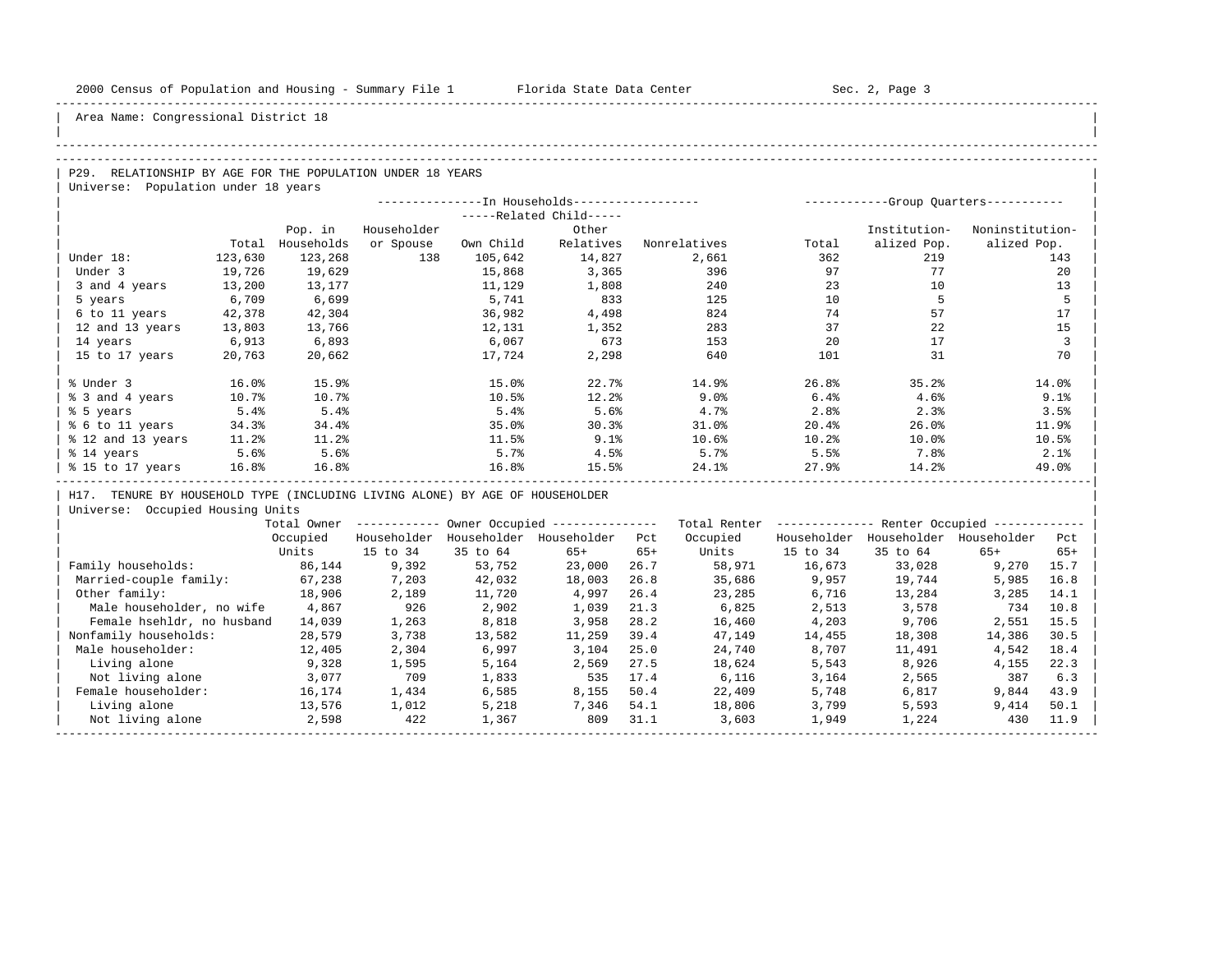-----------------------------------------------------------------------------------------------------------------------------------------------------

| |

|                                                         |         |         | P14. SEX BY AGE FOR THE POPULATION UNDER 20 YEARS |     |                   |                    | P38. GROUP QUARTERS POPULATION BY SEX BY AGE BY GQ TYPE |                |                |           |                |             |
|---------------------------------------------------------|---------|---------|---------------------------------------------------|-----|-------------------|--------------------|---------------------------------------------------------|----------------|----------------|-----------|----------------|-------------|
|                                                         |         |         | Universe: Population Under 20 Years               |     |                   |                    | Universe: Population in Group Quarters                  |                |                |           |                |             |
|                                                         | Total   | Pct.    | Male Pct.                                         |     | Female            | Pct.               |                                                         | Total          | Male Pct.      |           | Female         | Pct.        |
| Total                                                   | 177,583 |         | 91,348                                            |     | 86,235            |                    | Total                                                   | 10,621         | 3,868          |           | 6,753          |             |
| <1 year                                                 | 8,682   | 4.9     | 4,415                                             | 4.8 | 4,267             | 4.9                | Under 18 Years:                                         | 212            | 113            | 2.0       | 99             | 2.9         |
| 1 year                                                  | 8,505   | 4.8     | 4,409                                             | 4.8 | 4,096             | 4.7                | Institutionalized Population: 27                        |                | $\sim$ 23      | $\cdot$ 3 | $\overline{4}$ | .6          |
| 2 years                                                 | 8,491   | 4.8     | 4,332                                             | 4.7 | 4,159             | 4.8                | Correctional Institutions 1                             |                | $\sim$ 1       | .0        | $\Omega$       | $\cdot$ 0   |
| 3 years                                                 | 8,852   | 5.0     | 4,613                                             | 5.0 | 4,239             | 4.9                | Nursing Homes                                           | $\overline{0}$ | $\overline{0}$ | $\cdot$ 0 | $\Omega$       | $\cdot$ 0   |
| 4 years                                                 | 8,988   | 5.1     | 4,686                                             | 5.1 | 4,302             | 5.0                | Other Institutions                                      | 26             | 22             | $\cdot$ 2 | $\overline{4}$ | .6          |
| 5 years                                                 | 9,037   | 5.1     | 4,652                                             | 5.1 | 4,385             | 5.1                | Non-Institutional Population: 185                       |                | 90             | 1.7       | 95             | 2.3         |
| 6 years                                                 | 9,292   | 5.2     | 4,847                                             | 5.3 | 4,445             | 5.2                | College Dormitories                                     | 44             | 12             | .4        | 32             | $\cdot$ 3   |
| 7 years                                                 | 9,216   | 5.2     | 4,661                                             | 5.1 | 4,555             | 5.3                | Military Quarters                                       | $\overline{0}$ | $\overline{0}$ | $\cdot$ 0 | $\overline{0}$ | $\cdot$ 0   |
| 8 years                                                 | 9,460   | 5.3     | 4,854                                             | 5.3 | 4,606             | 5.3                | Other Noninstitutional GO 141                           |                | 78             | 1.3       | 63             | 2.0         |
| 9 years                                                 | 9,809   | 5.5     | 5,058                                             | 5.5 | 4,751             | 4.9                | 18 to 64 Years:                                         | 3,612          | 1,985          | 34.0      | 1,627          | 51.3        |
| 10 years                                                | 9,984   | 5.6     | 5,151                                             | 5.6 | 4,833             | 4.7                | Institutionalized Population:                           | 607            | 412            | 5.7       |                | 195 10.7    |
| 11 years                                                | 9,632   | 5.4     | 4,997                                             | 5.5 | 4,635             | 4.8                | Correctional Institutions                               | 352            | 297            | 3.3       |                | 55 7.7      |
| 12 years                                                | 9,343   | 5.3     | 4,790                                             | 5.2 | 4,553             | 4.9                | Nursing Homes                                           | 153            | 63             | 1.4       | 90             | 1.6         |
| 13 years                                                | 9,023   | 5.1     | 4,641                                             | 5.1 | 4,382             | 5.0                | Other Institutions                                      | 102            | 52             | 1.0       |                | $50 \t 1.3$ |
| 14 years                                                | 8,991   | 5.1     | 4,646                                             | 5.1 | 4,345             | 5.1                | Non-Institutional Population:                           | 3,005          | 1,573          | 28.3      | 1,432 40.7     |             |
| 15 years                                                | 8,866   | 5.0     | 4,570                                             | 5.0 | 4,296             | 5.2                | College Dormitories                                     | 2,365          | 1,115          | 22.3      | 1,250          | 28.8        |
| 16 years                                                | 8,429   | 4.7     | 4,260                                             | 4.7 | 4,169             | 5.3                | Military Ouarters                                       | $\overline{0}$ | $\mathbf 0$    | $\cdot$ 0 | $\mathbf 0$    | $\cdot$ 0   |
| 17 years                                                | 8,301   | 4.7     | 4,214                                             | 4.6 | 4,087             | 5.3                | Other Noninstitutional GQ                               | 640            | 458            | 6.0       |                | 182 11.8    |
| 18 years                                                | 7,689   | 4.3     | 3,995                                             | 4.4 | 3,694             | 4.9                | 65 Years and Over:                                      | 6,797          | 1,770          | 64.0      | 5,027 45.8     |             |
| 19 years                                                | 6,993   | 3.9     | 3,557                                             | 3.9 | 3,436             | 4.7                | Institutionalized Population:                           | 5,625          | 1,460          | 53.0      | 4,165 37.7     |             |
|                                                         |         |         |                                                   |     |                   |                    | Correctional Institutions                               | $\sim$ 1       | $\mathbf{1}$   | $\cdot$ 0 | $\mathbf 0$    | $\cdot$ 0   |
|                                                         |         |         |                                                   |     |                   |                    | Nursing Homes                                           | 5,608          | 1,457 52.8     |           | 4,151 37.7     |             |
| P36. OWN CHILDREN UNDER 18 YEARS BY FAMILY TYPE AND AGE |         |         |                                                   |     |                   |                    | Other Institutions                                      | 16             | 2              | $\cdot$ 2 | 14             | $\cdot$ 1   |
|                                                         |         |         | Universe: Own Children Under 18 Years             |     |                   |                    | Non-Institutional Population:                           | 1,172          |                | 310 11.0  | 862            | 8.0         |
|                                                         |         |         |                                                   |     |                   |                    | College Dormitories                                     | $\overline{0}$ | $\overline{0}$ | $\cdot$ 0 | $\overline{0}$ | $\cdot$ 0   |
|                                                         |         |         | In Married                                        |     | Male HH Female HH |                    | Military Quarters                                       | $\overline{0}$ | $\overline{0}$ | .0        | $\overline{0}$ | $\cdot$ 0   |
|                                                         |         |         | Couple                                            |     |                   | No Wife No Husband | Other Noninstitutional GQ 1,172                         |                |                | 310 11.0  | 862            | 8.0         |
|                                                         |         |         | Total Families                                    |     | Present           | Present            |                                                         |                |                |           |                |             |
| Total < 18 Years:                                       |         | 151,551 | 116,851                                           |     | 7,807             | 26,893             |                                                         |                |                |           |                |             |
| Under 3 Years                                           |         | 23,344  | 19,758                                            |     | 1,134             | 2,452              |                                                         |                |                |           |                |             |
| 3 and 4 Years                                           |         | 16,530  | 13,506                                            |     | 767               | 2,257              |                                                         |                |                |           |                |             |
| 5 Years                                                 |         | 8,432   | 6,682                                             |     | 397               | 1,353              |                                                         |                |                |           |                |             |
| 6 to 11 Years                                           |         | 53,947  | 41,085                                            |     | 2,782             | 10,080             |                                                         |                |                |           |                |             |
| 12 to 17 Years                                          |         | 49,298  | 35,820                                            |     | 2,727             | 10,751             |                                                         |                |                |           |                |             |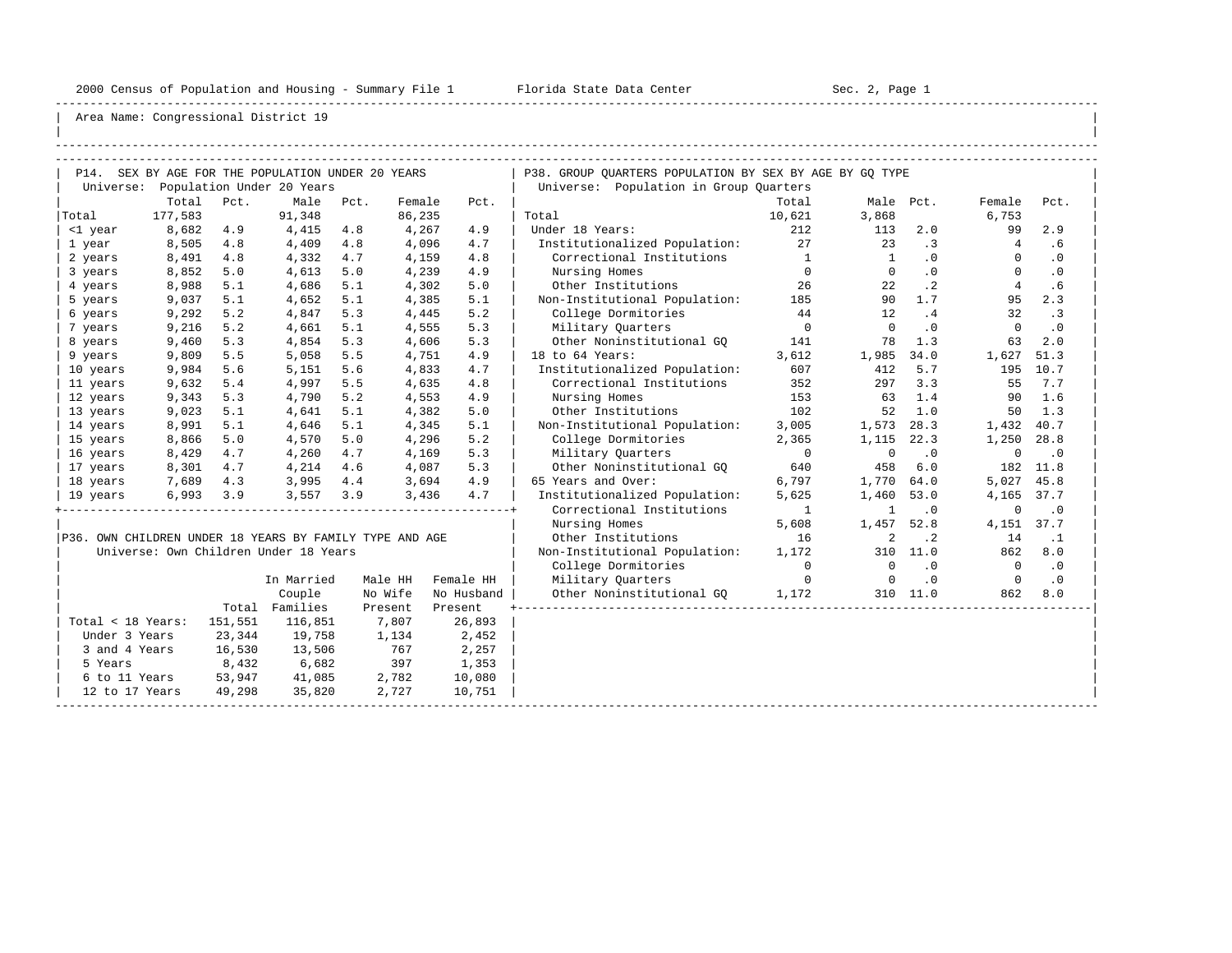-----------------------------------------------------------------------------------------------------------------------------------------------------

| |

| P22/23/24.HOUSEHOLDS BY PRESENCE OF PEOPLE 60(65/75) YEARS AND OVER, HOUSEHOLD SIZE AND                                                    |               |                         |               |         |                       | the contract of the contract | P25. HOUSEHOLDS BY PRESENCE OF                                       |                        |              |          |               |
|--------------------------------------------------------------------------------------------------------------------------------------------|---------------|-------------------------|---------------|---------|-----------------------|------------------------------|----------------------------------------------------------------------|------------------------|--------------|----------|---------------|
| HOUSEHOLD TYPE                                                                                                                             |               |                         |               |         |                       |                              |                                                                      | <b>NONRELATIVES</b>    |              |          |               |
| Universe: Households                                                                                                                       |               |                         |               |         |                       |                              | Universe: Households                                                 |                        |              |          |               |
|                                                                                                                                            | 60+ Years Pct |                         | 65+ Years Pct |         | 75+ Years Pct         |                              |                                                                      |                        |              |          |               |
| Total:                                                                                                                                     | 341,063 100.0 |                         | 341,063 100.0 |         | 341,063 100.0         |                              | Total:                                                               |                        |              | 341,063  |               |
| Households w/ one or more 60/65/75: 155,980 45.7                                                                                           |               |                         | 136,733 40.1  |         | 84,694 24.8           |                              |                                                                      | Households with one or |              |          |               |
| 1-person household                                                                                                                         | 59,623        |                         | 54,501        |         | 38,027<br>46,667      |                              |                                                                      | more non-relatives     |              | 33,051   |               |
| 2 or more person household: 96,357                                                                                                         |               |                         | 82,232        |         |                       |                              |                                                                      |                        |              |          |               |
| Family households                                                                                                                          | 91,131        |                         |               |         | 77,960 44,157         |                              |                                                                      | Households with no     |              |          |               |
| Non-family households 5,226                                                                                                                |               | 4,272                   |               |         | 2,510                 |                              | non-relatives                                                        |                        |              | 308,012  |               |
| Households with no people over 60/65/75: 185,083 54.3 204,330 59.9                                                                         |               |                         |               |         | 256,369 75.2          |                              |                                                                      |                        |              |          |               |
| 1-person household                                                                                                                         | 37,614        | 42,736                  |               |         | 59,210                |                              |                                                                      |                        |              |          |               |
| 2 or more person household: 147,469                                                                                                        |               | 161,594                 |               |         | 197,159               |                              |                                                                      |                        |              |          |               |
| Family households                                                                                                                          | 131,445       | 144,616                 |               |         | 178,419               |                              |                                                                      |                        |              |          |               |
| $16,024 \qquad 16,978 \qquad 18,740 \qquad 1$                                                                                              |               |                         |               |         |                       |                              |                                                                      |                        |              |          |               |
| P18/20. HOUSEHOLDS BY AGE OF HOUSEHOLDER BY HOUSEHOLD TYPE<br>(INCLUDING LIVING ALONE) BY PRESENCE OF OWN CHILDREN<br>Universe: Households |               |                         |               |         |                       |                              | H13/15. TENURE BY HOUSEHOLD SIZE<br>Universe: Occupied Housing Units | Owner                  | Pct<br>Owner | Renter   | Pct<br>Renter |
|                                                                                                                                            | Total         | Householder Householder |               |         |                       |                              |                                                                      | Total Occupied         | Occ.         | Occupied | Occ.          |
|                                                                                                                                            | Households    | 15 to 64 65 and Over    |               |         | Total Occupied Units: |                              | 341,063                                                              | 265,396 100.0          |              | 75,667   | 100.0         |
| Total:                                                                                                                                     | 341,063       | 213,643                 |               | 127,420 | 1-person household    |                              | 97,237                                                               | 70,663                 | 26.6         | 26,574   | 35.1          |
| Family households:                                                                                                                         | 222,576       | 153,384                 | 69,192        |         | 2-Person household    |                              | 135,867 112,665                                                      |                        | 42.5         | 23,202   | 30.7          |
| Married couple family:                                                                                                                     | 182,431       | 118,741                 | 63,690        |         | 3-Person household    |                              | 46,101                                                               | 34,373 13.0            |              | 11,728   | 15.5          |
| 64,721<br>With own children under 18                                                                                                       |               | 64,448                  |               | 273     |                       |                              | 4-Person household 38,521                                            | 30,286 11.4            |              | 8,235    | 10.9          |
| No own children under 18<br>117,710                                                                                                        |               | 54,293                  | 63,417        |         |                       |                              | 5-Person household 15,652                                            | 11,943 4.5             |              | 3,709    | 4.9           |
| Other family:                                                                                                                              | 40,145        | 34,643                  | 5,502         |         |                       |                              | 6-Person household 5,087 3,709 1.4                                   |                        |              | 1,378    | 1.8           |
| Male householder, no wife present: 10,673                                                                                                  |               | 9,546                   |               | 1,127   |                       |                              | 7+Person household 2,598                                             | 1,757 .7               |              | 841      | 1.1           |
| With own children under 18                                                                                                                 | 5,025         | 4,979                   |               | 46      |                       |                              |                                                                      |                        |              |          |               |
| No own children under 18                                                                                                                   | 5,648         | 4,567                   |               | 1,081   |                       |                              |                                                                      |                        |              |          |               |
| Female householder, no husband present:                                                                                                    | 29,472        | 25,097                  |               | 4,375   |                       |                              |                                                                      |                        |              |          |               |
| With own children under 18                                                                                                                 | 16,850        | 16,839                  |               | 11      |                       |                              |                                                                      |                        |              |          |               |
| No own children under 18                                                                                                                   | 12,622        | 8,258                   | 4,364         |         |                       |                              |                                                                      |                        |              |          |               |
| Non-family households:                                                                                                                     | 21,250        | 60,259                  |               | 58,228  |                       |                              |                                                                      |                        |              |          |               |
| Householder living alone<br>12,043                                                                                                         |               | 42,736                  |               | 54,501  |                       |                              |                                                                      |                        |              |          |               |
| Householder not living alone                                                                                                               | 9,207         | 17,523                  |               | 3,727   |                       |                              |                                                                      |                        |              |          |               |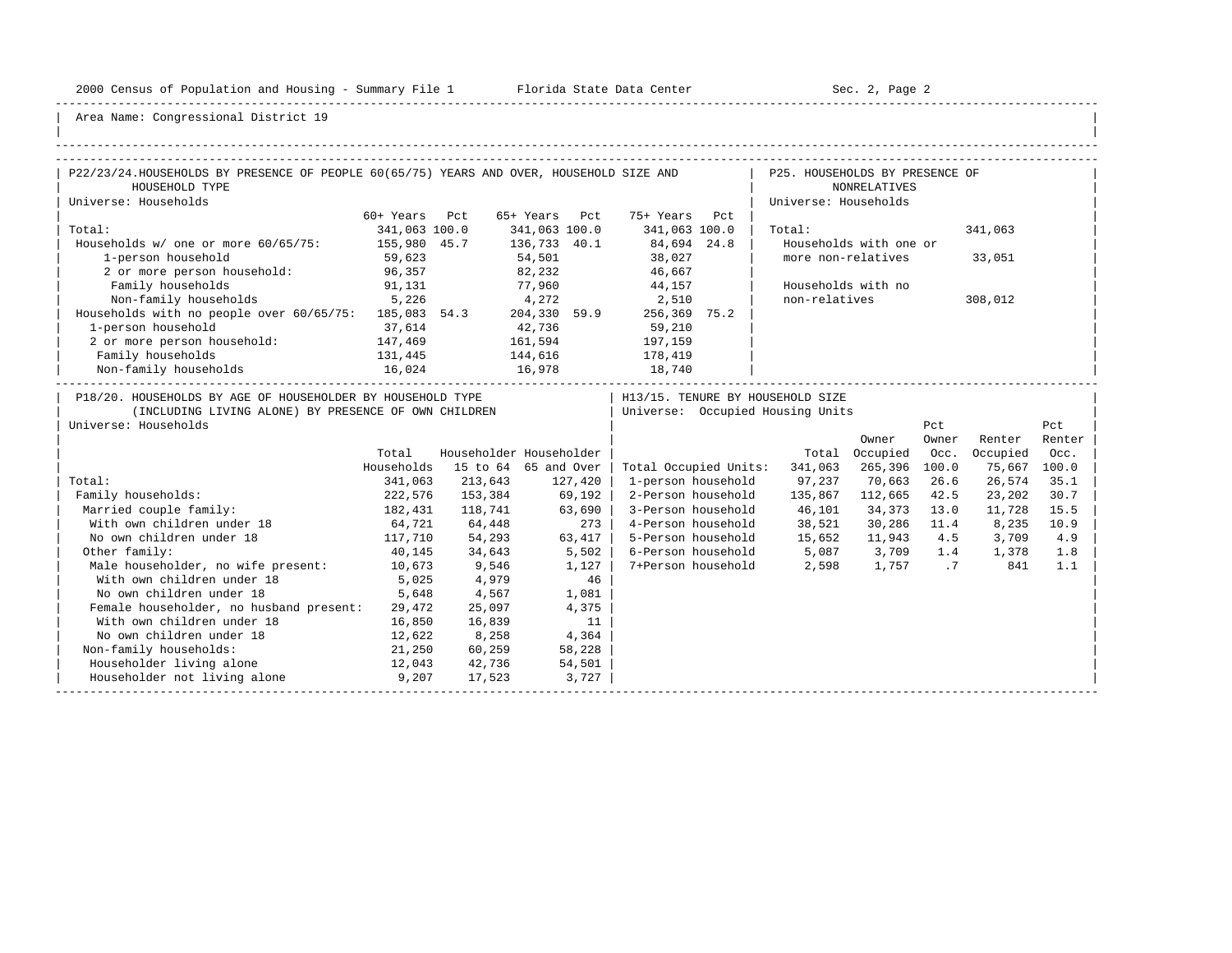| |

Area Name: Congressional District 19

#### -----------------------------------------------------------------------------------------------------------------------------------------------------

#### -----------------------------------------------------------------------------------------------------------------------------------------------------

| P29. RELATIONSHIP BY AGE FOR THE POPULATION UNDER 18 YEARS |
|------------------------------------------------------------|
| Universe: Population under 18 years                        |

|                   |         |            |             | --------------In Households----------------- |                         |              | ----------- |              | -Group Quarters----------- |
|-------------------|---------|------------|-------------|----------------------------------------------|-------------------------|--------------|-------------|--------------|----------------------------|
|                   |         |            |             |                                              | -----Related Child----- |              |             |              |                            |
|                   |         | Pop. in    | Householder |                                              | Other                   |              |             | Institution- | Noninstitution-            |
|                   | Total   | Households | or Spouse   | Own Child                                    | Relatives               | Nonrelatives | Total       | alized Pop.  | alized Pop.                |
| Under 18:         | 162,901 | 162,689    | 126         | 151,551                                      | 8,632                   | 2,380        | 212         | 27           | 185                        |
| Under 3           | 25,678  | 25,666     |             | 23,344                                       | 2,063                   | 259          | 12          |              | 11                         |
| 3 and 4 years     | 17,840  | 17,831     |             | 16,530                                       | 1,117                   | 184          |             |              | 9                          |
| 5 years           | 9,037   | 9,036      |             | 8,432                                        | 495                     | 109          |             |              |                            |
| 6 to 11 years     | 57,393  | 57,352     |             | 53,947                                       | 2,590                   | 815          | 41          |              | 41                         |
| 12 and 13 years   | 18,366  | 18,336     |             | 17,363                                       | 724                     | 249          | 30          | 13           | 17                         |
| 14 years          | 8,991   | 8,965      |             | 8,445                                        | 396                     | 124          | 26          |              | 21                         |
| 15 to 17 years    | 25,470  | 25,377     |             | 23,490                                       | 1,247                   | 640          | 93          | 8            | 85                         |
|                   |         |            |             |                                              |                         |              |             |              |                            |
| % Under 3         | 15.8%   | 15.8%      |             | 15.4%                                        | 23.9%                   | 10.9%        | 5.7%        | 3.7%         | 5.9%                       |
| % 3 and 4 years   | 11.0%   | 11.0%      |             | 10.9%                                        | 12.9%                   | 7.7%         | 4.2%        | .0%          | 4.9%                       |
| % 5 years         | 5.6%    | 5.6%       |             | 5.6%                                         | 5.7%                    | 4.6%         | .5%         | .0%          | .5%                        |
| % 6 to 11 years   | 35.3%   | 35.3%      |             | 35.6%                                        | 30.0%                   | 34.2%        | 19.3%       | .0%          | 22.2%                      |
| % 12 and 13 years | 11.3%   | 11.3%      |             | 11.5%                                        | 8.4%                    | 10.5%        | 14.2%       | 48.1%        | 9.2%                       |
| % 14 years        | 5.5%    | 5.5%       |             | 5.6%                                         | 4.6%                    | 5.2%         | 12.3%       | 18.5%        | 11.4%                      |
| % 15 to 17 years  | 15.6%   | 15.6%      |             | 15.5%                                        | 14.4%                   | 26.9%        | 43.9%       | 29.6%        | 45.9%                      |

| H17. TENURE BY HOUSEHOLD TYPE (INCLUDING LIVING ALONE) BY AGE OF HOUSEHOLDER |

|                            | Total Owner |             |             | Owner Occupied --------------- |       | Total Renter |             | Renter Occupied -- |             |       |  |
|----------------------------|-------------|-------------|-------------|--------------------------------|-------|--------------|-------------|--------------------|-------------|-------|--|
|                            | Occupied    | Householder | Householder | Householder                    | Pct   | Occupied     | Householder | Householder        | Householder | Pct   |  |
|                            | Units       | 15 to 34    | 35 to 64    | $65+$                          | $65+$ | Units        | 15 to 34    | 35 to 64           | $65+$       | $65+$ |  |
| Family households:         | 182,522     | 19,017      | 98,356      | 65,149                         | 35.7  | 40,054       | 14,439      | 21,572             | 4,043       | 10.1  |  |
| Married-couple family:     | 157,309     | 15,300      | 81,622      | 60,387                         | 38.4  | 25,122       | 8,656       | 13,163             | 3,303       | 13.1  |  |
| Other family:              | 25,213      | 3,717       | 16,734      | 4,762                          | 18.9  | 14,932       | 5,783       | 8,409              | 740         | 5.0   |  |
| Male householder, no wife  | 6,434       | 1,346       | 4,134       | 954                            | 14.8  | 4,239        | 1,911       | 2,155              | 173         | 4.1   |  |
| Female hsehldr, no husband | 18,779      | 2,371       | 12,600      | 3,808                          | 20.3  | 10,693       | 3,872       | 6,254              | 567         | 5.3   |  |
| Nonfamily households:      | 82,874      | 6,382       | 27,931      | 48,561                         | 58.6  | 35,613       | 12,836      | 13,110             | 9,667       | 27.1  |  |
| Male householder:          | 27,635      | 3,783       | 12,244      | 11,608                         | 42.0  | 17,033       | 7,355       | 7,378              | 2,300       | 13.5  |  |
| Living alone               | 21,011      | 2,115       | 8,923       | 9,973                          | 47.5  | 11,614       | 3,829       | 5,667              | 2,118       | 18.2  |  |
| Not living alone           | 6,624       | 1,668       | 3,321       | 1,635                          | 24.7  | 5,419        | 3,526       | 1,711              | 182         | 3.4   |  |
| Female householder:        | 55,239      | 2,599       | 15,687      | 36,953                         | 66.9  | 18,580       | 5,481       | 5,732              | 7,367       | 39.7  |  |
| Living alone               | 49,652      | 1,566       | 12,797      | 35,289                         | 71.1  | 14,960       | 3,083       | 4,756              | 7,121       | 47.6  |  |
| Not living alone           | 5,587       | 1,033       | 2,890       | 1,664                          | 29.8  | 3,620        | 2,398       | 976                | 246         | 6.8   |  |
|                            |             |             |             |                                |       |              |             |                    |             |       |  |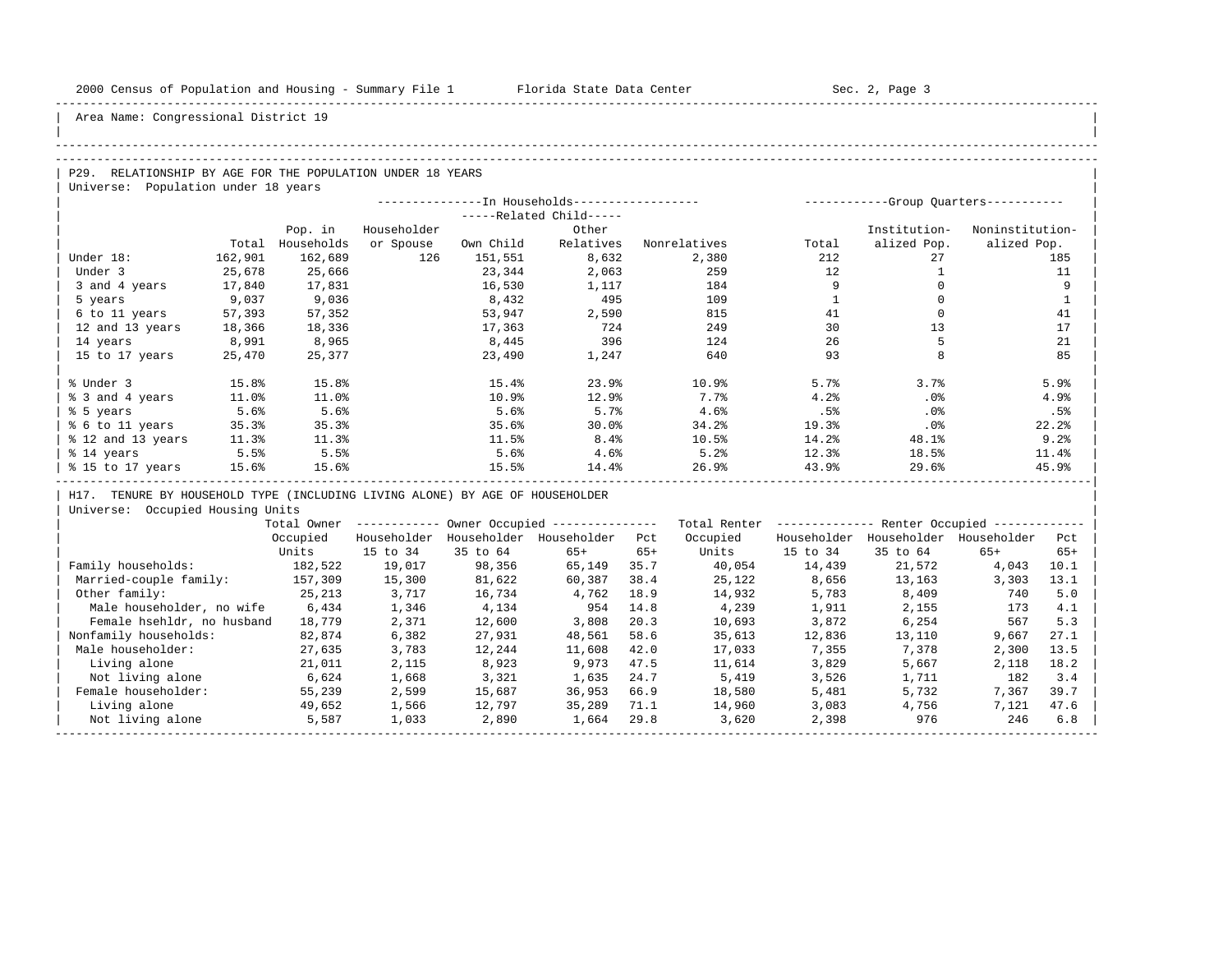-----------------------------------------------------------------------------------------------------------------------------------------------------

| |

|                                                         |         |         | P14. SEX BY AGE FOR THE POPULATION UNDER 20 YEARS |      |         |            | P38. GROUP OUARTERS POPULATION BY SEX BY AGE BY GO TYPE |                |                |           |                          |           |
|---------------------------------------------------------|---------|---------|---------------------------------------------------|------|---------|------------|---------------------------------------------------------|----------------|----------------|-----------|--------------------------|-----------|
|                                                         |         |         | Universe: Population Under 20 Years               |      |         |            | Universe: Population in Group Ouarters                  |                |                |           |                          |           |
|                                                         | Total   | Pct.    | Male                                              | Pct. | Female  | Pct.       |                                                         | Total          |                | Male Pct. | Female                   | Pct.      |
| Total                                                   | 210,894 |         | 108,473                                           |      | 102,421 |            | Total                                                   | 7,776          | 4,077          |           | 3,699                    |           |
| <1 year                                                 | 9,661   | 4.6     | 4,931                                             | 4.5  | 4,730   | 4.6        | Under 18 Years:                                         | 447            | 304            | 5.7       | 143                      | 7.5       |
| 1 year                                                  | 9,859   | 4.7     | 5,011                                             | 4.6  | 4,848   | 4.7        | Institutionalized Population: 172                       |                | 117            | 2.2       | 55                       | 2.9       |
| 2 years                                                 | 10,181  | 4.8     | 5,234                                             | 4.8  | 4,947   | 4.8        | Correctional Institutions                               |                | 6              | $\cdot$ 1 | 2                        | $\cdot$ 1 |
| 3 years                                                 | 10,436  | 4.9     | 5,372                                             | 5.0  | 5,064   | 4.9        | Nursing Homes                                           | $\overline{0}$ | $\Omega$       | .0        | $\Omega$                 | $\cdot$ 0 |
| 4 years                                                 | 10,963  | 5.2     | 5,616                                             | 5.2  | 5,347   | 5.2        | Other Institutions                                      | 164            | 111            | 2.1       | 53                       | 2.7       |
| 5 years                                                 | 10,954  | 5.2     | 5,626                                             | 5.2  | 5,328   | 5.2        | Non-Institutional Population:                           | 275            | 187            | 3.5       | 88                       | 4.6       |
| 6 years                                                 | 11,118  | 5.3     | 5,834                                             | 5.4  | 5,284   | 5.2        | College Dormitories                                     | $\overline{0}$ | $\overline{0}$ | $\cdot$ 0 | $\Omega$                 | .0        |
| 7 years                                                 | 11,253  | 5.3     | 5,854                                             | 5.4  | 5,399   | 5.3        | Military Quarters                                       | $\overline{0}$ | $\Omega$       | $\cdot$ 0 | $\Omega$                 | .0        |
| 8 years                                                 | 11,366  | 5.4     | 5,848                                             | 5.4  | 5,518   | 5.4        | Other Noninstitutional GO                               | 275            | 187            | 3.5       | 88                       | 4.6       |
| 9 years                                                 | 11,459  | 5.4     | 5,927                                             | 5.5  | 5,532   | 4.6        | 18 to 64 Years:                                         | 5,178          | 3,190          | 66.6      | 1,988                    | 78.2      |
| 10 years                                                | 11,960  | 5.7     | 6,104                                             | 5.6  | 5,856   | 4.7        | Institutionalized Population:                           | 4,000          | 2,323          | 51.4      | 1,677                    | 57.0      |
| 11 years                                                | 11,416  | 5.4     | 5,845                                             | 5.4  | 5,571   | 4.8        | Correctional Institutions                               | 3,244          | 1,847          | 41.7      | 1,397                    | 45.3      |
| 12 years                                                | 11,177  | 5.3     | 5,740                                             | 5.3  | 5,437   | 4.9        | Nursing Homes                                           | 229            | 139            | 2.9       | 90                       | 3.4       |
| 13 years                                                | 11,100  | 5.3     | 5,713                                             | 5.3  | 5,387   | 5.2        | Other Institutions                                      | 527            | 337            | 6.8       | 190                      | 8.3       |
| 14 years                                                | 10,731  | 5.1     | 5,569                                             | 5.1  | 5,162   | 5.2        | Non-Institutional Population:                           | 1,178          |                | 867 15.1  |                          | 311 21.3  |
| 15 years                                                | 10,577  | 5.0     | 5,437                                             | 5.0  | 5,140   | 5.2        | College Dormitories                                     | $\overline{1}$ | $\mathbf{1}$   | $\cdot$ 0 | $\overline{0}$           | $\cdot$ 0 |
| 16 years                                                | 10,270  | 4.9     | 5,275                                             | 4.9  | 4,995   | 5.3        | Military Ouarters                                       | 118            | 95             | 1.5       | 23                       | 2.3       |
| 17 years                                                | 10,085  | 4.8     | 5,178                                             | 4.8  | 4,907   | 5.4        | Other Noninstitutional GQ                               | 1,059          |                | 771 13.6  | 288                      | 18.9      |
| 18 years                                                | 8,771   | 4.2     | 4,522                                             | 4.2  | 4,249   | 4.6        | 65 Years and Over:                                      | 2,151          | 583            | 27.7      | 1,568 14.3               |           |
| 19 years                                                | 7,557   | 3.6     | 3,837                                             | 3.5  | 3,720   | 4.7        | Institutionalized Population:                           | 1,795          | 466            | 23.1      | 1,329                    | 11.4      |
|                                                         |         |         |                                                   |      |         |            | Correctional Institutions                               | 30             | 17             | .4        | 13                       | .4        |
|                                                         |         |         |                                                   |      |         |            | Nursing Homes                                           | 1,719          | 431            | 22.1      | 1,288 10.6               |           |
| P36. OWN CHILDREN UNDER 18 YEARS BY FAMILY TYPE AND AGE |         |         |                                                   |      |         |            | Other Institutions                                      | 46             | 18             | . 6       | 28                       | .4        |
|                                                         |         |         | Universe: Own Children Under 18 Years             |      |         |            | Non-Institutional Population: 356                       |                | 117            | 4.6       | 239                      | 2.9       |
|                                                         |         |         |                                                   |      |         |            | College Dormitories                                     | $\overline{0}$ | $\overline{0}$ | $\cdot$ 0 | $\overline{\phantom{0}}$ | $\cdot$ 0 |
|                                                         |         |         | In Married                                        |      | Male HH | Female HH  | Military Quarters                                       | $\overline{0}$ | $\overline{0}$ | $\cdot$ 0 | $\overline{0}$           | $\cdot$ 0 |
|                                                         |         |         | Couple                                            |      | No Wife | No Husband | Other Noninstitutional GQ                               | 356            | 117            | 4.6       | 239                      | 2.9       |
|                                                         |         |         | Total Families                                    |      | Present | Present    |                                                         |                |                |           |                          |           |
| Total < 18 Years:                                       |         | 178,608 | 140,166                                           |      | 8,566   | 29,876     |                                                         |                |                |           |                          |           |
| Under 3 Years                                           |         | 26,486  | 22,639                                            |      | 1,209   | 2,638      |                                                         |                |                |           |                          |           |
| 3 and 4 Years                                           |         | 19,452  | 16,071                                            |      | 828     | 2,553      |                                                         |                |                |           |                          |           |
| 5 Years                                                 |         | 10,033  | 8,085                                             |      | 418     | 1,530      |                                                         |                |                |           |                          |           |
| 6 to 11 Years                                           |         | 63,719  | 49,499                                            |      | 2,980   | 11,240     |                                                         |                |                |           |                          |           |
| 12 to 17 Years                                          |         | 58,918  | 43,872                                            |      | 3,131   | 11,915     |                                                         |                |                |           |                          |           |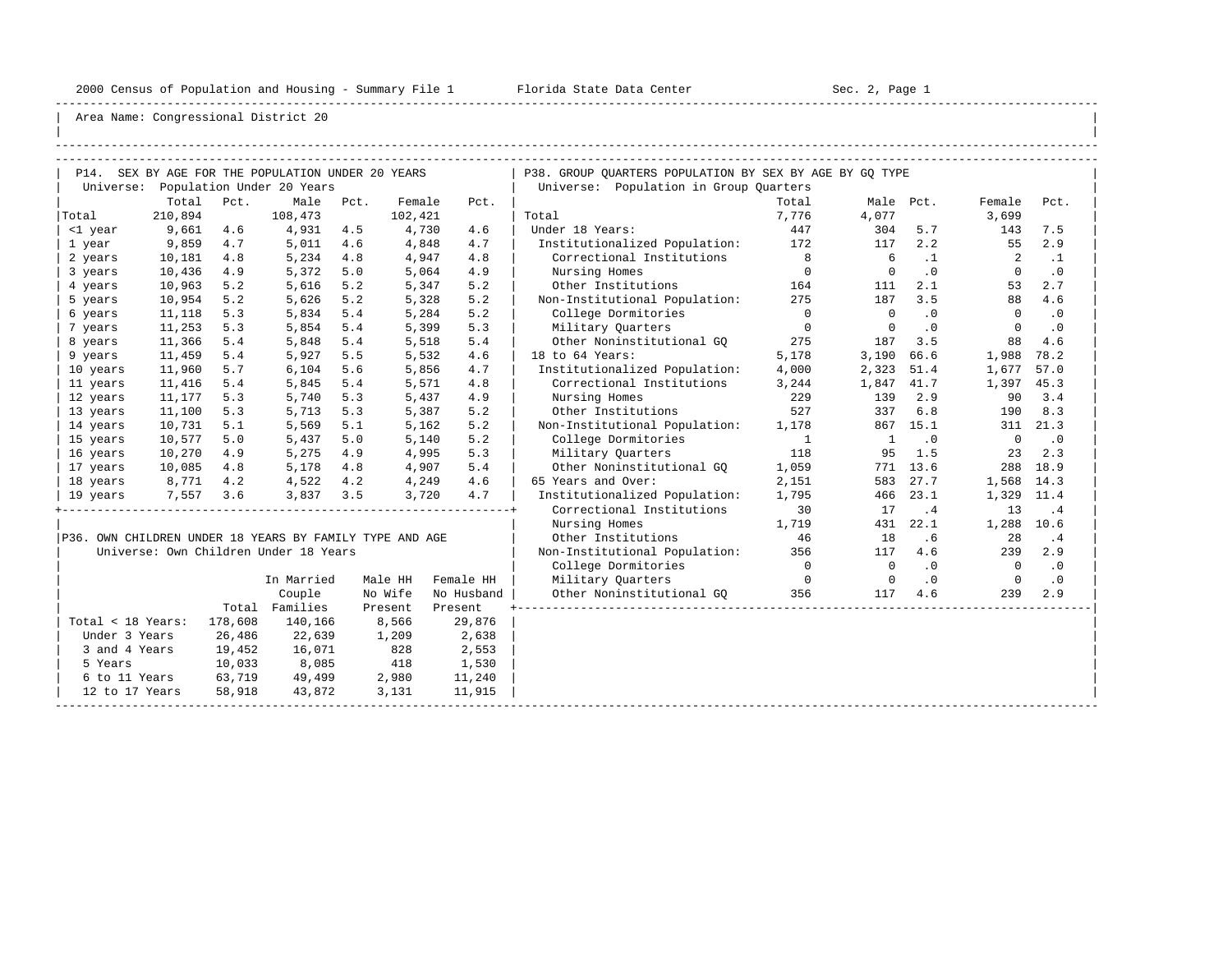-----------------------------------------------------------------------------------------------------------------------------------------------------

| |

| P22/23/24.HOUSEHOLDS BY PRESENCE OF PEOPLE 60(65/75) YEARS AND OVER, HOUSEHOLD SIZE AND                                                    |               |                         |               |                       |                    | P25. HOUSEHOLDS BY PRESENCE OF                                       |                        |              |              |               |
|--------------------------------------------------------------------------------------------------------------------------------------------|---------------|-------------------------|---------------|-----------------------|--------------------|----------------------------------------------------------------------|------------------------|--------------|--------------|---------------|
| HOUSEHOLD TYPE                                                                                                                             |               |                         |               |                       |                    |                                                                      | <b>NONRELATIVES</b>    |              |              |               |
| Universe: Households                                                                                                                       |               |                         |               |                       |                    | Universe: Households                                                 |                        |              |              |               |
|                                                                                                                                            | 60+ Years Pct |                         | 65+ Years Pct | 75+ Years Pct         |                    |                                                                      |                        |              |              |               |
| Total:                                                                                                                                     | 298,441 100.0 |                         | 298,441 100.0 |                       | 298,441 100.0      | Total:                                                               |                        |              | 298,441      |               |
| Households w/ one or more 60/65/75:                                                                                                        | 95,239 31.9   |                         | 76,874 25.8   | 41,884 14.0           |                    |                                                                      | Households with one or |              |              |               |
| 1-person household                                                                                                                         | 33,613        |                         | 29,184        | 18,233<br>23,651      |                    | more non-relatives                                                   |                        |              | 34,627       |               |
| 2 or more person household: 61,626                                                                                                         |               |                         | 47,690        |                       |                    |                                                                      |                        |              |              |               |
| Family households                                                                                                                          | 58,104        |                         |               | 45,156 22,399         |                    |                                                                      | Households with no     |              |              |               |
| Non-family households 3,522                                                                                                                |               | 2,534                   |               | 1,252                 |                    | non-relatives                                                        |                        |              | 263,814      |               |
| Households with no people over 60/65/75: 203,202 68.1 221,567 74.2                                                                         |               |                         |               |                       | 256,557 86.0       |                                                                      |                        |              |              |               |
| 1-person household                                                                                                                         | 37,933        | 42,362                  |               | 53,313                |                    |                                                                      |                        |              |              |               |
| 2 or more person household: 165,269                                                                                                        |               | 179,205                 |               | 203,244               |                    |                                                                      |                        |              |              |               |
| Family households                                                                                                                          | 147,933       | 160,881                 |               | 183,638               |                    |                                                                      |                        |              |              |               |
|                                                                                                                                            |               | 18,324                  |               |                       |                    |                                                                      |                        |              |              |               |
| P18/20. HOUSEHOLDS BY AGE OF HOUSEHOLDER BY HOUSEHOLD TYPE<br>(INCLUDING LIVING ALONE) BY PRESENCE OF OWN CHILDREN<br>Universe: Households |               |                         |               |                       |                    | H13/15. TENURE BY HOUSEHOLD SIZE<br>Universe: Occupied Housing Units | Owner                  | Pct<br>Owner | Renter       | Pct<br>Renter |
|                                                                                                                                            | Total         | Householder Householder |               |                       |                    |                                                                      | Total Occupied         | Occ.         | Occupied     | Occ.          |
|                                                                                                                                            | Households    | 15 to 64 65 and Over    |               | Total Occupied Units: |                    | 298,441                                                              | 228,379 100.0          |              | 70,062 100.0 |               |
| Total:                                                                                                                                     | 298,441       | 232,860                 | 65,581        |                       | 1-person household | 71,546                                                               | 48,914                 | 21.4         | 22,632       | 32.3          |
| Family households:                                                                                                                         | 206,037       | 171,695                 | 34,342        |                       | 2-Person household | 99,931                                                               | 78,548                 | 34.4         | 21,383       | 30.5          |
| Married couple family:                                                                                                                     | 161,552       | 132,674                 | 28,878        |                       | 3-Person household | 50,537                                                               | 38,840                 | 17.0         | 11,697       | 16.7          |
| With own children under 18                                                                                                                 | 76,634        | 76,345                  |               | 289                   |                    | 4-Person household 46,053                                            | 37,597 16.5            |              | 8,456        | 12.1          |
| No own children under 18                                                                                                                   | 84,918        | 56,329                  | 28,589        |                       | 5-Person household | 20,032                                                               | 16,286 7.1             |              | 3,746        | 5.3           |
| Other family:                                                                                                                              | 44,485        | 39,021                  | 5,464         |                       |                    | 6-Person household 6,796 5,413                                       |                        | 2.4          | 1,383        | 2.0           |
| Male householder, no wife present: 11,726                                                                                                  |               | 10,602                  | 1,124         |                       |                    | 7+Person household 3,546                                             | 2,781                  | 1.2          | 765          | 1.1           |
| With own children under 18                                                                                                                 | 5,631         | 5,588                   | 43            |                       |                    |                                                                      |                        |              |              |               |
| No own children under 18                                                                                                                   | 6,095         | 5,014                   | 1,081         |                       |                    |                                                                      |                        |              |              |               |
| Female householder, no husband present:                                                                                                    | 32,759        | 28,419                  | 4,340         |                       |                    |                                                                      |                        |              |              |               |
| With own children under 18                                                                                                                 | 18,587        | 18,569                  | 18            |                       |                    |                                                                      |                        |              |              |               |
| No own children under 18                                                                                                                   | 14,172        | 9,850                   | 4,322         |                       |                    |                                                                      |                        |              |              |               |
| Non-family households:                                                                                                                     | 20,858        | 61,165                  | 31,239        |                       |                    |                                                                      |                        |              |              |               |
| Householder living alone<br>12,357                                                                                                         |               | 42,362                  | 29,184        |                       |                    |                                                                      |                        |              |              |               |
| Householder not living alone                                                                                                               | 8,501         | 18,803                  | 2,055         |                       |                    |                                                                      |                        |              |              |               |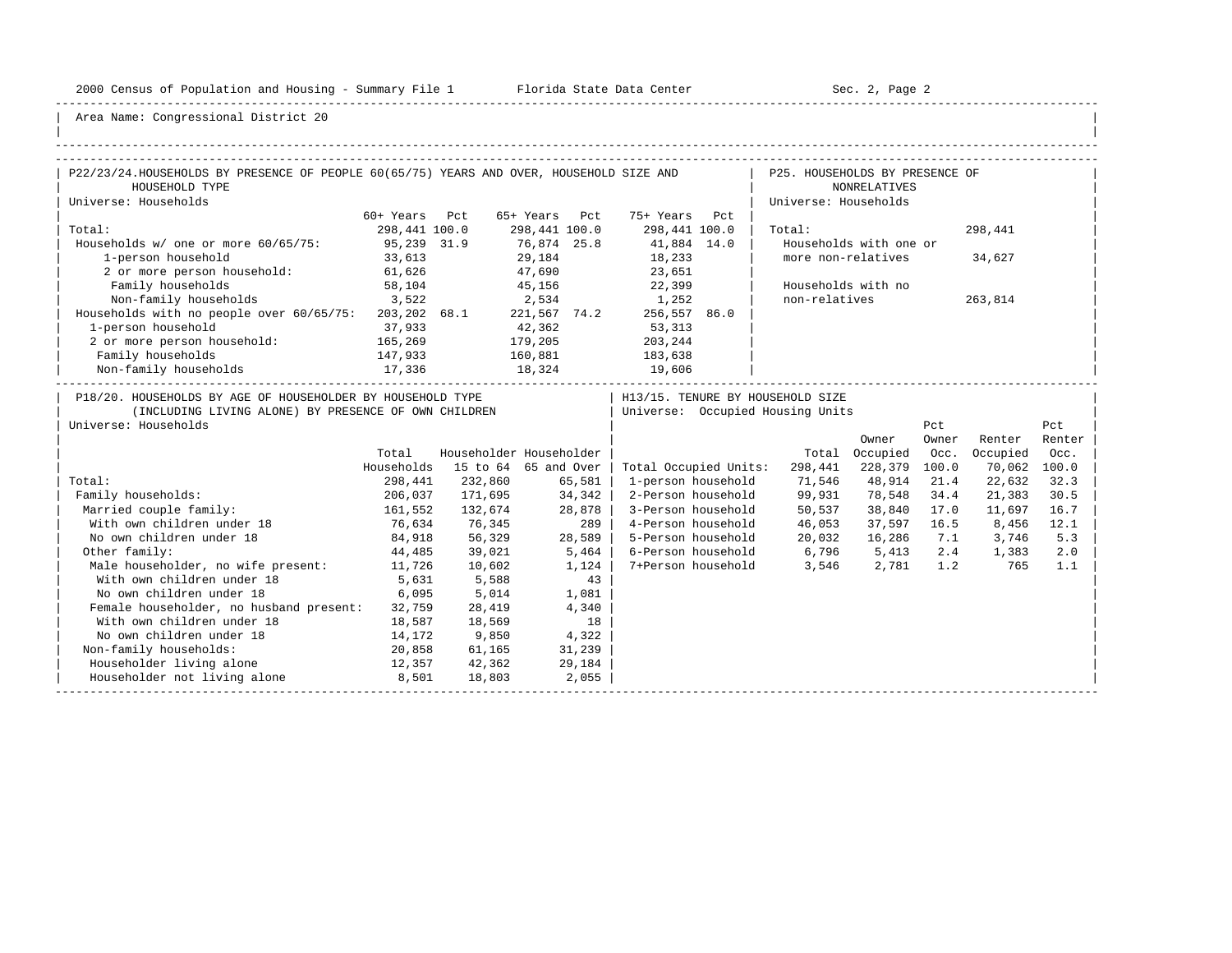| |

## Area Name: Congressional District 20

#### -----------------------------------------------------------------------------------------------------------------------------------------------------

#### -----------------------------------------------------------------------------------------------------------------------------------------------------

| P29. RELATIONSHIP BY AGE FOR THE POPULATION UNDER 18 YEARS |  |
|------------------------------------------------------------|--|
| Universe: Population under 18 years                        |  |

|                   |         |            | --------------In Households----------------- |           | -----------Group Ouarters----------- |              |            |              |                 |
|-------------------|---------|------------|----------------------------------------------|-----------|--------------------------------------|--------------|------------|--------------|-----------------|
|                   |         |            |                                              |           |                                      |              |            |              |                 |
|                   |         | Pop. in    | Householder                                  |           | Other                                |              |            | Institution- | Noninstitution- |
|                   | Total   | Households | or Spouse                                    | Own Child | Relatives                            | Nonrelatives | Total      | alized Pop.  | alized Pop.     |
| Under 18:         | 194,566 | 194,119    | 119                                          | 178,608   | 12,450                               | 2,942        | 447        | 172          | 275             |
| Under 3           | 29,701  | 29,656     |                                              | 26,486    | 2,850                                | 320          | 45         |              | 36              |
| 3 and 4 years     | 21,399  | 21,369     |                                              | 19,452    | 1,663                                | 254          | 30         |              | 22              |
| 5 years           | 10,954  | 10,933     |                                              | 10,033    | 748                                  | 152          | 21         |              | 12              |
| 6 to 11 years     | 68,572  | 68,465     |                                              | 63,719    | 3,723                                | 1,023        | 107        | 30           | 77              |
| 12 and 13 years   | 22,277  | 22,208     |                                              | 20,720    | 1,152                                | 336          | 69         | 29           | 40              |
| 14 years          | 10,731  | 10,687     |                                              | 9,995     | 518                                  | 174          | 44         | 22           | 22              |
| 15 to 17 years    | 30,813  | 30,682     |                                              | 28,203    | 1,796                                | 683          | 131        | 65           | 66              |
| % Under 3         | 15.3%   | 15.3%      |                                              | 14.8%     | 22.9%                                | 10.9%        | $10.1$ $8$ | 5.2%         | 13.1%           |
| % 3 and 4 years   | 11.0%   | 11.0%      |                                              | 10.9%     | 13.4%                                | 8.6%         | 6.7%       | 4.7%         | 8.0%            |
| % 5 years         | 5.6%    | 5.6%       |                                              | 5.6%      | 6.0%                                 | 5.2%         | 4.7%       | 5.2%         | 4.4%            |
| % 6 to 11 years   | 35.3%   | 35.3%      |                                              | 35.7%     | 29.9                                 | 34.8%        | 23.9%      | 17.4%        | 28.0%           |
| % 12 and 13 years | 11.5%   | 11.4%      |                                              | 11.6%     | 9.3%                                 | 11.4%        | 15.4%      | 16.9%        | 14.5%           |
| % 14 years        | 5.5%    | 5.5%       |                                              | 5.6%      | 4.2%                                 | 5.9%         | 9.8%       | 12.8%        | 8.0%            |
| % 15 to 17 years  | 15.8%   | 15.8%      |                                              | 15.8%     | 14.4%                                | 23.2%        | 29.3%      | 37.8%        | 24.0%           |

| H17. TENURE BY HOUSEHOLD TYPE (INCLUDING LIVING ALONE) BY AGE OF HOUSEHOLDER |

|                            | Total Owner |             |             | Owner Occupied --------------- |       | Total Renter |             | Renter Occupied -- |             |       |  |
|----------------------------|-------------|-------------|-------------|--------------------------------|-------|--------------|-------------|--------------------|-------------|-------|--|
|                            | Occupied    | Householder | Householder | Householder                    | Pct   | Occupied     | Householder | Householder        | Householder | Pct   |  |
|                            | Units       | 15 to 34    | 35 to 64    | $65+$                          | $65+$ | Units        | 15 to 34    | 35 to 64           | $65+$       | $65+$ |  |
| Family households:         | 167,740     | 23,436      | 112,776     | 31,528                         | 18.8  | 38,297       | 13,731      | 21,752             | 2,814       | 7.3   |  |
| Married-couple family:     | 138,010     | 18,717      | 92,476      | 26,817                         | 19.4  | 23,542       | 8,189       | 13,292             | 2,061       | 8.8   |  |
| Other family:              | 29,730      | 4,719       | 20,300      | 4,711                          | 15.8  | 14,755       | 5,542       | 8,460              | 753         | 5.1   |  |
| Male householder, no wife  | 7,758       | 1,667       | 5,142       | 949                            | 12.2  | 3,968        | 1,640       | 2,153              | 175         | 4.4   |  |
| Female hsehldr, no husband | 21,972      | 3,052       | 15,158      | 3,762                          | 17.1  | 10,787       | 3,902       | 6,307              | 578         | 5.4   |  |
| Nonfamily households:      | 60,639      | 6,457       | 28,696      | 25,486                         | 42.0  | 31,765       | 11,840      | 14,172             | 5,753       | 18.1  |  |
| Male householder:          | 24,995      | 3,936       | 14,525      | 6,534                          | 26.1  | 17,388       | 6,919       | 8,773              | 1,696       | 9.8   |  |
| Living alone               | 18,262      | 2,262       | 10,358      | 5,642                          | 30.9  | 11,764       | 3,660       | 6,576              | 1,528       | 13.0  |  |
| Not living alone           | 6,733       | 1,674       | 4,167       | 892                            | 13.2  | 5,624        | 3,259       | 2,197              | 168         | 3.0   |  |
| Female householder:        | 35,644      | 2,521       | 14,171      | 18,952                         | 53.2  | 14,377       | 4,921       | 5,399              | 4,057       | 28.2  |  |
| Living alone               | 30,652      | 1,518       | 11,061      | 18,073                         | 59.0  | 10,868       | 2,651       | 4,276              | 3,941       | 36.3  |  |
| Not living alone           | 4,992       | 1,003       | 3,110       | 879                            | 17.6  | 3,509        | 2,270       | 1,123              | 116         | 3.3   |  |
|                            |             |             |             |                                |       |              |             |                    |             |       |  |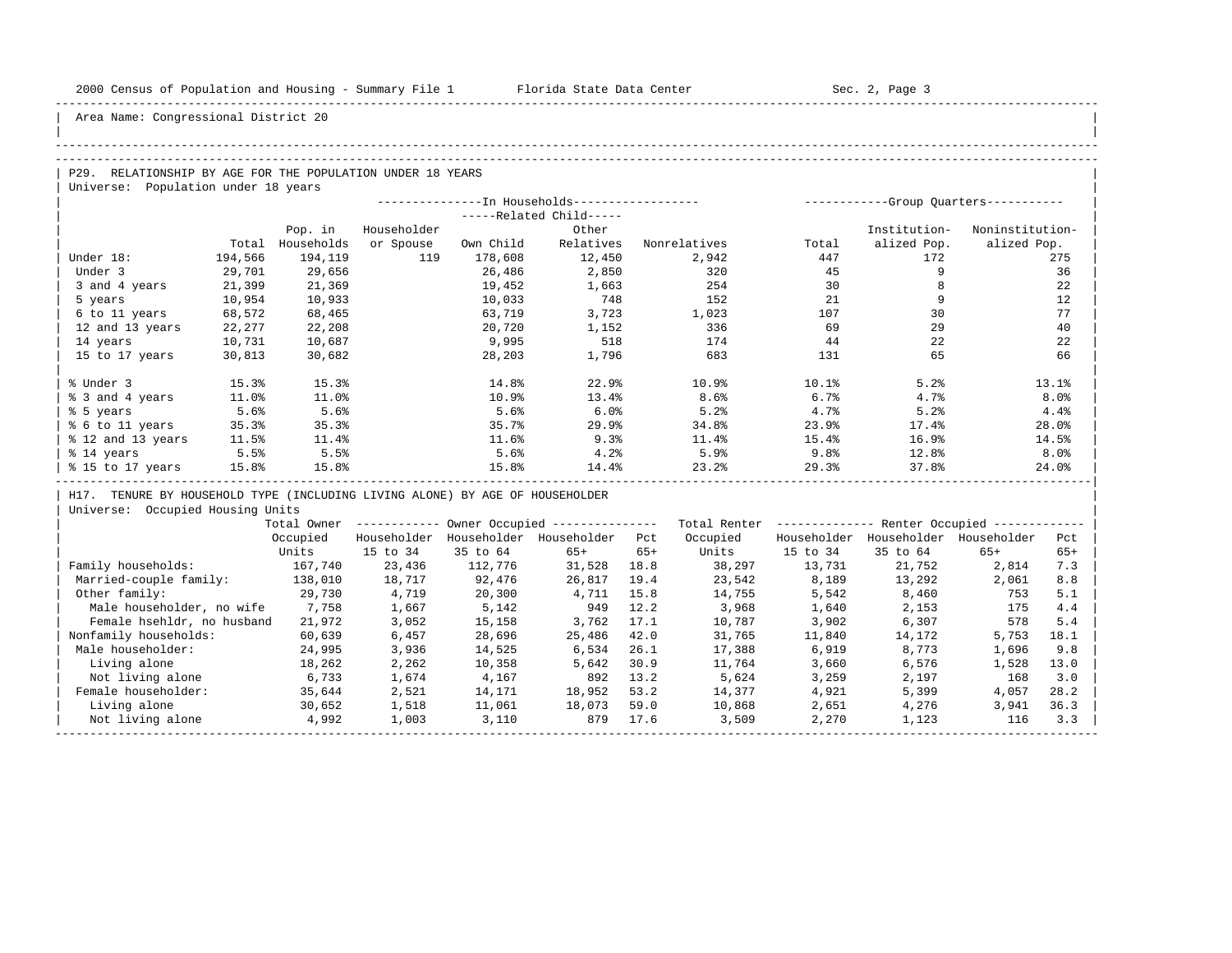-----------------------------------------------------------------------------------------------------------------------------------------------------

| |

| P14. SEX BY AGE FOR THE POPULATION UNDER 20 YEARS       |         |         |                                       |      |         |            | P38. GROUP OUARTERS POPULATION BY SEX BY AGE BY GO TYPE |                          |                |           |                |           |
|---------------------------------------------------------|---------|---------|---------------------------------------|------|---------|------------|---------------------------------------------------------|--------------------------|----------------|-----------|----------------|-----------|
|                                                         |         |         | Universe: Population Under 20 Years   |      |         |            | Universe: Population in Group Quarters                  |                          |                |           |                |           |
|                                                         | Total   | Pct.    | Male                                  | Pct. | Female  | Pct.       |                                                         | Total                    | Male Pct.      |           | Female         | Pct.      |
| Total                                                   | 217,754 |         | 111,456                               |      | 106,298 |            | Total                                                   | 13,134                   | 8,858          |           | 4,276          |           |
| <1 year                                                 | 10,156  | 4.7     | 5,253                                 | 4.7  | 4,903   | 4.6        | Under 18 Years:                                         | 469                      | 364            | 3.6       | 105            | 4.1       |
| 1 year                                                  | 10,172  | 4.7     | 5,261                                 | 4.7  | 4,911   | 4.6        | Institutionalized Population:                           | 298                      | 273            | 2.3       | 25             | 3.1       |
| 2 years                                                 | 10,425  | 4.8     | 5,325                                 | 4.8  | 5,100   | 4.8        | Correctional Institutions 187                           |                          | 181            | 1.4       | 6              | 2.0       |
| 3 years                                                 | 10,534  | 4.8     | 5,501                                 | 4.9  | 5,033   | 4.7        | Nursing Homes                                           | $\overline{\phantom{0}}$ | $\overline{0}$ | $\cdot$ 0 | $\overline{0}$ | $\cdot$ 0 |
| 4 years                                                 | 10,603  | 4.9     | 5,400                                 | 4.8  | 5,203   | 4.9        | Other Institutions                                      | 111                      | 92             | .8        | 19             | 1.0       |
| 5 years                                                 | 10,624  | 4.9     | 5,395                                 | 4.8  | 5,229   | 4.9        | Non-Institutional Population:                           | 171                      | 91             | 1.3       | 80             | 1.0       |
| 6 years                                                 | 11,054  | 5.1     | 5,594                                 | 5.0  | 5,460   | 5.1        | College Dormitories                                     | $\overline{0}$           | $\Omega$       | $\cdot$ 0 | $\mathbf 0$    | $\cdot$ 0 |
| 7 years                                                 | 11,077  | 5.1     | 5,694                                 | 5.1  | 5,383   | 5.1        | Military Ouarters                                       | $\overline{0}$           | $\Omega$       | $\cdot$ 0 | $\Omega$       | $\cdot$ 0 |
| 8 years                                                 | 11,227  | 5.2     | 5,761                                 | 5.2  | 5,466   | 5.1        | Other Noninstitutional GO                               | 171                      | 91             | 1.3       | 80             | 1.0       |
| 9 years                                                 | 11,925  | 5.5     | 6,049                                 | 5.4  | 5,876   | 4.6        | 18 to 64 Years:                                         | 8,788                    | 7,261          | 66.9      | 1,527          | 82.0      |
| 10 years                                                | 11,919  | 5.5     | 6,047                                 | 5.4  | 5,872   | 4.6        | Institutionalized Population:                           | 7,375                    | 6,355          | 56.2      | 1,020          | 71.7      |
| 11 years                                                | 11,590  | 5.3     | 5,927                                 | 5.3  | 5,663   | 4.8        | Correctional Institutions                               | 6,128                    | 5,706          | 46.7      | 422            | 64.4      |
| 12 years                                                | 11,484  | 5.3     | 5,866                                 | 5.3  | 5,618   | 4.7        | Nursing Homes                                           | 316                      | 139            | 2.4       |                | 177 1.6   |
| 13 years                                                | 10,927  | 5.0     | 5,569                                 | 5.0  | 5,358   | 4.9        | Other Institutions                                      | 931                      | 510            | 7.1       | 421            | 5.8       |
| 14 years                                                | 11,072  | 5.1     | 5,654                                 | 5.1  | 5,418   | 4.9        | Non-Institutional Population:                           | 1,413                    |                | 906 10.8  |                | 507 10.2  |
| 15 years                                                | 11,004  | 5.1     | 5,684                                 | 5.1  | 5,320   | 5.1        | College Dormitories                                     | $\overline{0}$           | $\circ$        | .0        | $\mathbf 0$    | $\cdot$ 0 |
| 16 years                                                | 10,999  | 5.1     | 5,658                                 | 5.1  | 5,341   | 5.1        | Military Ouarters                                       | 11                       | 11             | $\cdot$ 1 | $\mathbf 0$    | $\cdot$ 1 |
| 17 years                                                | 11,002  | 5.1     | 5,630                                 | 5.1  | 5,372   | 5.1        | Other Noninstitutional GO                               | 1,402                    | 895            | 10.7      |                | 507 10.1  |
| 18 years                                                | 10,264  | 4.7     | 5,263                                 | 4.7  | 5,001   | 4.6        | 65 Years and Over:                                      | 3,877                    | 1,233          | 29.5      | 2,644          | 13.9      |
| 19 years                                                | 9,696   | 4.5     | 4,925                                 | 4.4  | 4,771   | 4.6        | Institutionalized Population:                           | 2,957                    | 893            | 22.5      | 2,064          | 10.1      |
|                                                         |         |         |                                       |      |         |            | Correctional Institutions                               | 35                       | 34             | $\cdot$ 3 | $\mathbf{1}$   | .4        |
|                                                         |         |         |                                       |      |         |            | Nursing Homes                                           | 2,588                    |                | 730 19.7  | 1,858          | 8.2       |
| P36. OWN CHILDREN UNDER 18 YEARS BY FAMILY TYPE AND AGE |         |         |                                       |      |         |            | Other Institutions                                      | 334                      | 129            | 2.5       | 205            | 1.5       |
|                                                         |         |         | Universe: Own Children Under 18 Years |      |         |            | Non-Institutional Population: 920                       |                          | 340            | 7.0       | 580            | 3.8       |
|                                                         |         |         |                                       |      |         |            | College Dormitories                                     | $\overline{\phantom{0}}$ | $\overline{0}$ | $\cdot$ 0 | $\overline{0}$ | $\cdot$ 0 |
|                                                         |         |         | In Married                            |      | Male HH | Female HH  | Military Ouarters                                       | $\overline{0}$           | $\circ$        | $\cdot$ 0 | $\overline{0}$ | $\cdot$ 0 |
|                                                         |         |         | Couple                                |      | No Wife | No Husband | Other Noninstitutional GO                               | 920                      | 340            | 7.0       | 580            | 3.8       |
|                                                         |         |         | Total Families                        |      | Present | Present    |                                                         |                          |                |           |                |           |
| Total < 18 Years:                                       |         | 173,578 | 131,959                               |      | 8,066   | 33,553     |                                                         |                          |                |           |                |           |
| Under 3 Years                                           |         | 25,794  | 21,539                                |      | 1,368   | 2,887      |                                                         |                          |                |           |                |           |
| 3 and 4 Years                                           |         | 18,296  | 14,648                                |      | 786     | 2,862      |                                                         |                          |                |           |                |           |
| 5 Years                                                 |         | 9,324   | 7,323                                 |      | 407     | 1,594      |                                                         |                          |                |           |                |           |
| 6 to 11 Years                                           |         | 61,272  | 46,234                                |      | 2,734   | 12,304     |                                                         |                          |                |           |                |           |
| 12 to 17 Years                                          |         | 58,892  | 42,215                                |      | 2,771   | 13,906     |                                                         |                          |                |           |                |           |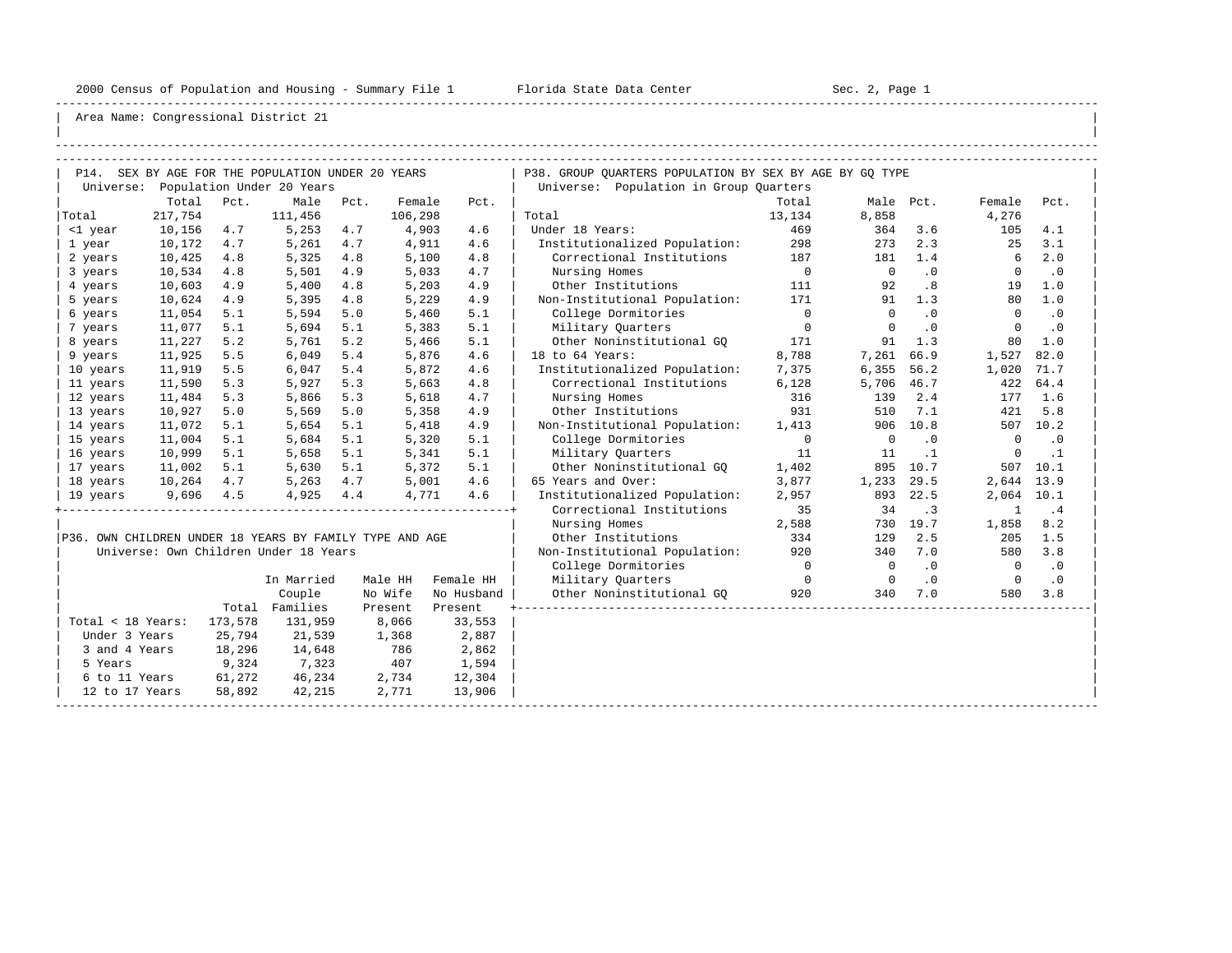-----------------------------------------------------------------------------------------------------------------------------------------------------

| |

| P22/23/24.HOUSEHOLDS BY PRESENCE OF PEOPLE 60(65/75) YEARS AND OVER, HOUSEHOLD SIZE AND                                                    |               |                         |               |         |                       | the contract of the contract | P25. HOUSEHOLDS BY PRESENCE OF                                         |                        |              |          |               |
|--------------------------------------------------------------------------------------------------------------------------------------------|---------------|-------------------------|---------------|---------|-----------------------|------------------------------|------------------------------------------------------------------------|------------------------|--------------|----------|---------------|
| HOUSEHOLD TYPE                                                                                                                             |               |                         |               |         |                       |                              |                                                                        | <b>NONRELATIVES</b>    |              |          |               |
| Universe: Households                                                                                                                       |               |                         |               |         |                       |                              | Universe: Households                                                   |                        |              |          |               |
|                                                                                                                                            | 60+ Years Pct |                         | 65+ Years Pct |         | 75+ Years Pct         |                              |                                                                        |                        |              |          |               |
| Total:                                                                                                                                     | 252,930 100.0 |                         | 252,930 100.0 |         | 252,930 100.0         |                              | Total:                                                                 |                        |              | 252,930  |               |
| Households w/ one or more 60/65/75:                                                                                                        | 83,787 33.1   |                         | 64, 292 25.4  |         | 29,812 11.8           |                              |                                                                        | Households with one or |              |          |               |
| 1-person household                                                                                                                         | 15,995        |                         | 12,879        |         | 6,370                 |                              | more non-relatives                                                     |                        |              | 31,982   |               |
| 2 or more person household: 67,792                                                                                                         |               |                         | 51,413        |         | 23,442                |                              |                                                                        |                        |              |          |               |
| Family households                                                                                                                          | 65,103        |                         |               |         | 49,573 22,680         |                              |                                                                        | Households with no     |              |          |               |
| Non-family households 2,689                                                                                                                |               | 1,840                   |               |         | 762                   |                              | non-relatives                                                          |                        |              | 220,948  |               |
| Households with no people over 60/65/75: 169,143 66.9 188,638 74.6                                                                         |               |                         |               |         | 223, 118 88.2         |                              |                                                                        |                        |              |          |               |
| 1-person household                                                                                                                         | 22,734        | 25,850                  |               |         | 32,359                |                              |                                                                        |                        |              |          |               |
| 2 or more person household: 146,409                                                                                                        |               | 162,788                 |               |         | 190,759               |                              |                                                                        |                        |              |          |               |
| Family households                                                                                                                          | 136,823       |                         |               |         | 179,246               |                              |                                                                        |                        |              |          |               |
|                                                                                                                                            |               | 152,353<br>10,435       |               |         | 11,513                |                              |                                                                        |                        |              |          |               |
| P18/20. HOUSEHOLDS BY AGE OF HOUSEHOLDER BY HOUSEHOLD TYPE<br>(INCLUDING LIVING ALONE) BY PRESENCE OF OWN CHILDREN<br>Universe: Households |               |                         |               |         |                       |                              | H13/15. TENURE BY HOUSEHOLD SIZE<br>  Universe: Occupied Housing Units | Owner                  | Pct<br>Owner | Renter   | Pct<br>Renter |
|                                                                                                                                            | Total         | Householder Householder |               |         |                       |                              | Total                                                                  | Occupied               | Occ.         | Occupied | Occ.          |
|                                                                                                                                            | Households    | 15 to 64 65 and Over    |               |         | Total Occupied Units: |                              | 252,930                                                                | 163,197 100.0          |              | 89,733   | 100.0         |
| Total:                                                                                                                                     | 252,930       | 209,372                 |               | 43,558  | 1-person household    |                              | 38,729                                                                 | 20,394                 | 12.5         | 18,335   | 20.4          |
| Family households:                                                                                                                         | 201,926       | 172,578                 |               | 29,348  | 2-Person household    |                              | 67,698                                                                 | 43,755                 | 26.8         | 23,943   | 26.7          |
| Married couple family:                                                                                                                     | 147,088       | 124,306                 |               | 22,782  | 3-Person household    |                              | 54,539                                                                 | 34,952                 | 21.4         | 19,587   | 21.8          |
| 75,712<br>With own children under 18                                                                                                       |               | 75,213                  |               | 499     | 4-Person household    |                              | 50,052                                                                 | 34,636                 | 21.2         | 15,416   | 17.2          |
| No own children under 18                                                                                                                   | 71,376        | 49,093                  |               | 22, 283 | 5-Person household    |                              | 25,075                                                                 | 17,513 10.7            |              | 7,562    | 8.4           |
| Other family:                                                                                                                              | 54,838        | 48,272                  | 6,566         |         |                       |                              | 6-Person household 10,189                                              | 7,250                  | 4.4          | 2,939    | 3.3           |
| Male householder, no wife present: 14,004                                                                                                  |               | 12,655                  |               | 1,349   |                       |                              | 7+Person household 6,648                                               | 4,697                  | 2.9          | 1,951    | 2.2           |
| With own children under 18                                                                                                                 | 5,246         | 5,179                   |               | 67      |                       |                              |                                                                        |                        |              |          |               |
| No own children under 18                                                                                                                   | 8,758         | 7,476                   |               | 1,282   |                       |                              |                                                                        |                        |              |          |               |
| Female householder, no husband present:                                                                                                    | 40,834        | 35,617                  |               | 5,217   |                       |                              |                                                                        |                        |              |          |               |
| With own children under 18                                                                                                                 | 21,140        | 21,121                  |               | 19      |                       |                              |                                                                        |                        |              |          |               |
| No own children under 18                                                                                                                   | 19,694        | 14,496                  |               | 5,198   |                       |                              |                                                                        |                        |              |          |               |
| Non-family households:                                                                                                                     | 12,275        | 36,794                  |               | 14,210  |                       |                              |                                                                        |                        |              |          |               |
| Householder living alone<br>6,981                                                                                                          |               | 25,850                  |               | 12,879  |                       |                              |                                                                        |                        |              |          |               |
| Householder not living alone                                                                                                               | 5,294         | 10,944                  |               | 1,331   |                       |                              |                                                                        |                        |              |          |               |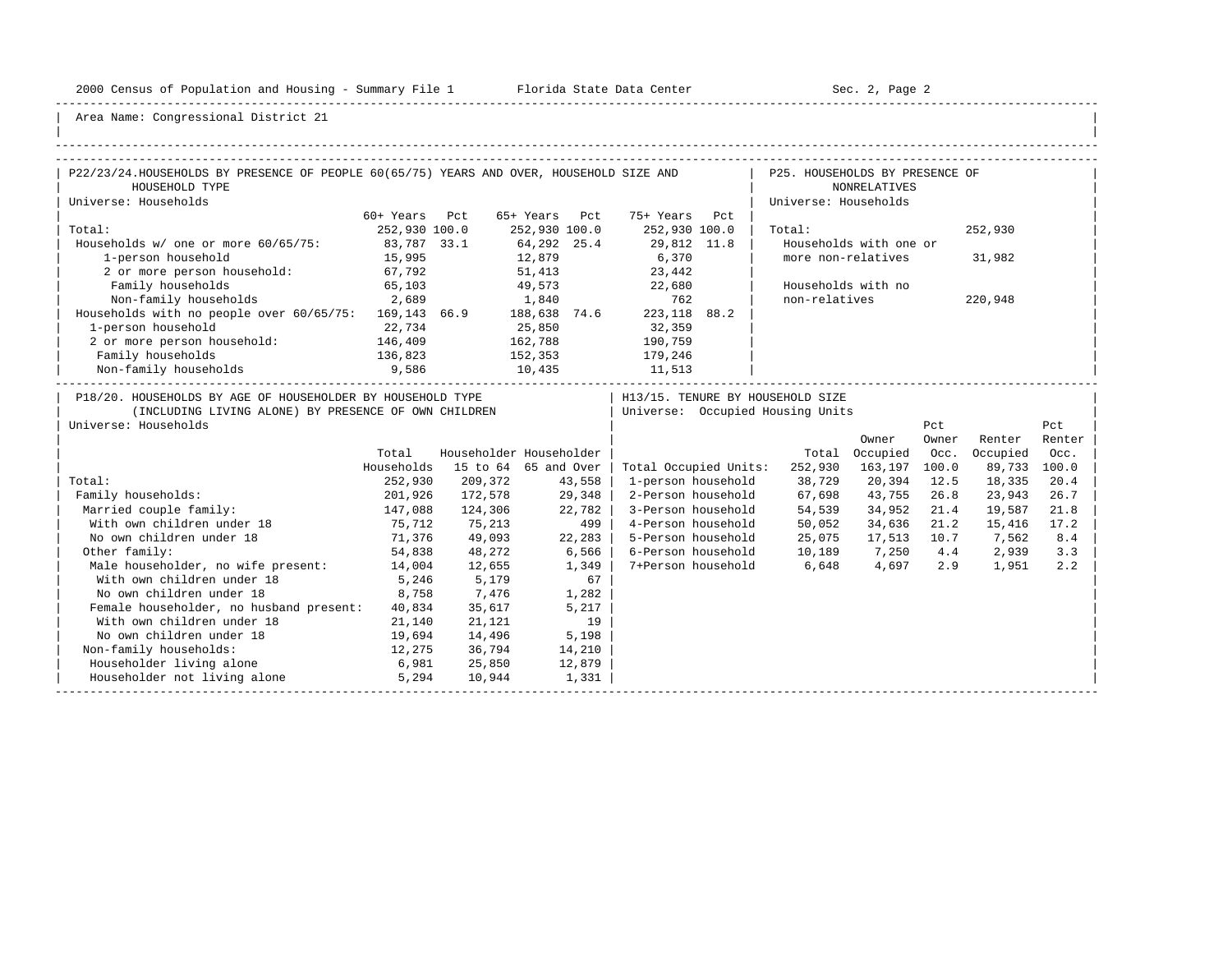| |

Area Name: Congressional District 21

## -----------------------------------------------------------------------------------------------------------------------------------------------------

## -----------------------------------------------------------------------------------------------------------------------------------------------------

P29. RELATIONSHIP BY AGE FOR THE POPULATION UNDER 18 YEARS | Universe: Population under 18 years

|                   |         |            | --In Households------------------ |           | -----------Group Quarters----------- |              |       |              |                 |
|-------------------|---------|------------|-----------------------------------|-----------|--------------------------------------|--------------|-------|--------------|-----------------|
|                   |         |            |                                   |           | -----Related Child-----              |              |       |              |                 |
|                   |         | Pop. in    | Householder                       |           | Other                                |              |       | Institution- | Noninstitution- |
|                   | Total   | Households | or Spouse                         | Own Child | Relatives                            | Nonrelatives | Total | alized Pop.  | alized Pop.     |
| Under 18:         | 197,794 | 197,325    | 140                               | 173,578   | 20,398                               | 3,209        | 469   | 298          | 171             |
| Under 3           | 30,753  | 30,712     |                                   | 25,794    | 4,490                                | 428          | 41    | 16           | 25              |
| 3 and 4 years     | 21,137  | 21,130     |                                   | 18,296    | 2,539                                | 295          |       |              | 4               |
| 5 years           | 10,624  | 10,620     |                                   | 9,324     | 1,149                                | 147          |       |              | $\overline{4}$  |
| 6 to 11 years     | 68,792  | 68,746     |                                   | 61,272    | 6,384                                | 1,090        | 46    | 21           | 25              |
| 12 and 13 years   | 22,411  | 22,396     |                                   | 20,245    | 1,817                                | 334          | 15    |              | 6               |
| 14 years          | 11,072  | 11,048     |                                   | 9,924     | 947                                  | 177          | 24    | 16           | 8               |
| 15 to 17 years    | 32,865  | 32,533     |                                   | 28,723    | 3,072                                | 738          | 332   | 233          | 99              |
|                   |         |            |                                   |           |                                      |              |       |              |                 |
| % Under 3         | 15.6%   | 15.6%      |                                   | 14.9%     | 22.0%                                | 13.3%        | 8.7%  | 5.4%         | 14.6%           |
| % 3 and 4 years   | 10.7%   | 10.7%      |                                   | 10.5%     | 12.4%                                | 9.2%         | 1.5%  | 1.0%         | 2.3%            |
| % 5 years         | 5.4%    | 5.4%       |                                   | 5.4%      | 5.6%                                 | 4.6%         | .9%   | $.0\%$       | 2.3%            |
| % 6 to 11 years   | 34.8%   | 34.9%      |                                   | 35.3%     | 31.3%                                | 34.0%        | 9.8%  | 7.0%         | 14.6%           |
| % 12 and 13 years | 11.3%   | 11.4%      |                                   | 11.7%     | 8.9%                                 | 10.4%        | 3.2%  | 3.0%         | 3.5%            |
| % 14 years        | 5.6%    | 5.6%       |                                   | 5.7%      | 4.6%                                 | 5.5%         | 5.1%  | 5.4%         | 4.7%            |
| % 15 to 17 years  | 16.6%   | 16.5%      |                                   | 16.5%     | 15.1%                                | 23.0%        | 70.8% | 78.2%        | 57.9%           |
|                   |         |            |                                   |           |                                      |              |       |              |                 |

H17. TENURE BY HOUSEHOLD TYPE (INCLUDING LIVING ALONE) BY AGE OF HOUSEHOLDER

|                            | Total Owner |             |             | Owner Occupied --------------- |       | Total Renter | Renter Occupied -- |             |             |       |  |
|----------------------------|-------------|-------------|-------------|--------------------------------|-------|--------------|--------------------|-------------|-------------|-------|--|
|                            | Occupied    | Householder | Householder | Householder                    | Pct   | Occupied     | Householder        | Householder | Householder | Pct   |  |
|                            | Units       | 15 to 34    | 35 to 64    | $65+$                          | $65+$ | Units        | 15 to 34           | 35 to 64    | $65+$       | $65+$ |  |
| Family households:         | 136,799     | 23,161      | 91,153      | 22,485                         | 16.4  | 65,127       | 20,340             | 37,924      | 6,863       | 10.5  |  |
| Married-couple family:     | 106,296     | 17,809      | 70,408      | 18,079                         | 17.0  | 40,792       | 12,678             | 23,411      | 4,703       | 11.5  |  |
| Other family:              | 30,503      | 5,352       | 20,745      | 4,406                          | 14.4  | 24,335       | 7,662              | 14,513      | 2,160       | 8.9   |  |
| Male householder, no wife  | 7,468       | 2,103       | 4,432       | 933                            | 12.5  | 6,536        | 2,567              | 3,553       | 416         | 6.4   |  |
| Female hsehldr, no husband | 23,035      | 3,249       | 16,313      | 3,473                          | 15.1  | 17,799       | 5,095              | 10,960      | 1,744       | 9.8   |  |
| Nonfamily households:      | 26,398      | 3,736       | 14,699      | 7,963                          | 30.2  | 24,606       | 8,008              | 10,351      | 6,247       | 25.4  |  |
| Male householder:          | 10,756      | 2,261       | 6,532       | 1,963                          | 18.3  | 12,548       | 4,736              | 6,184       | 1,628       | 13.0  |  |
| Living alone               | 7,656       | 1,393       | 4,653       | 1,610                          | 21.0  | 8,667        | 2,696              | 4,556       | 1,415       | 16.3  |  |
| Not living alone           | 3,100       | 868         | 1,879       | 353                            | 11.4  | 3,881        | 2,040              | 1,628       | 213         | 5.5   |  |
| Female householder:        | 15,642      | 1,475       | 8,167       | 6.000                          | 38.4  | 12,058       | 3,272              | 4,167       | 4,619       | 38.3  |  |
| Living alone               | 12,738      | 930         | 6,335       | 5,473                          | 43.0  | 9,668        | 1,942              | 3,345       | 4,381       | 45.3  |  |
| Not living alone           | 2,904       | 545         | 1,832       | 527                            | 18.1  | 2,390        | 1,330              | 822         | 238         | 10.0  |  |
|                            |             |             |             |                                |       |              |                    |             |             |       |  |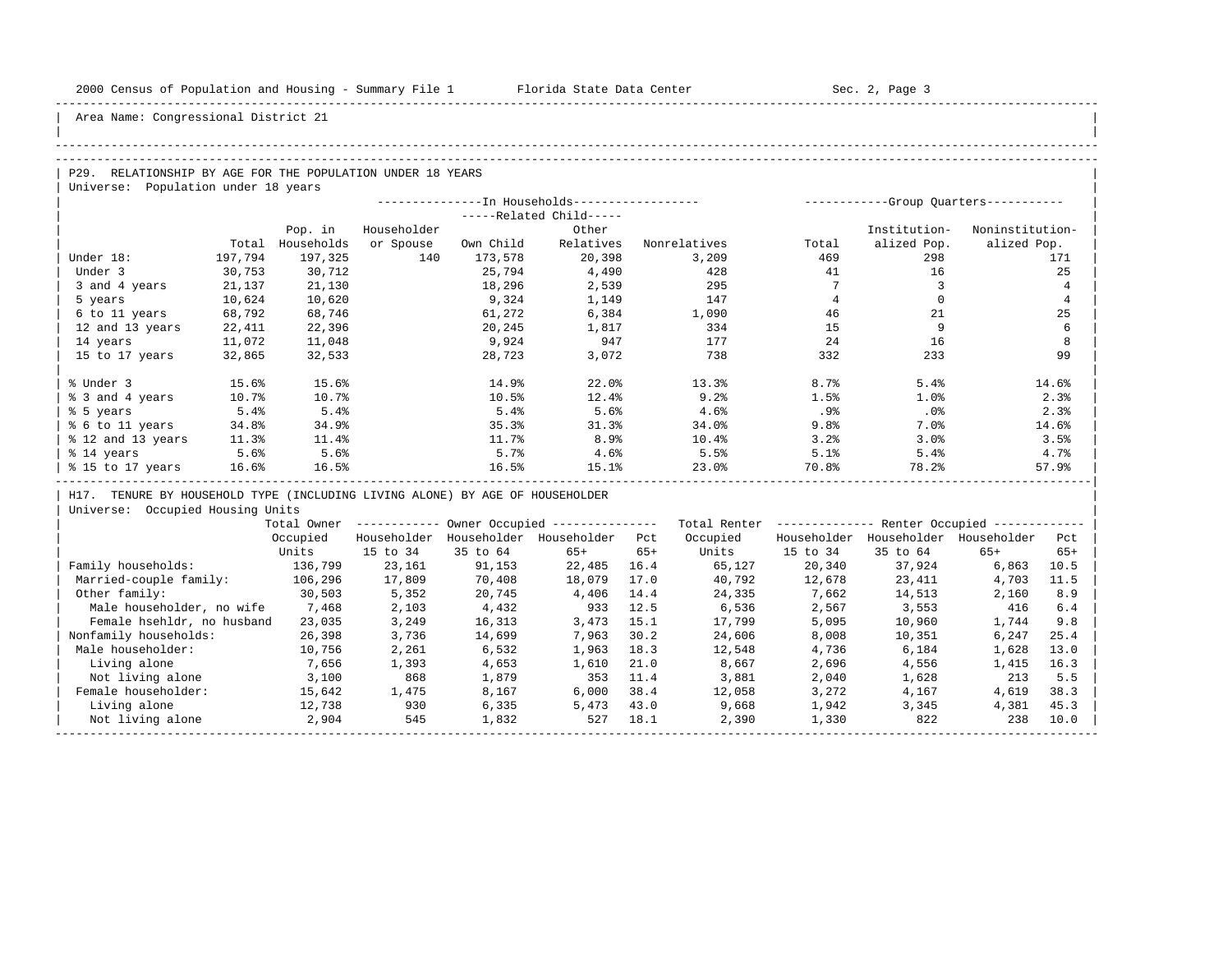-----------------------------------------------------------------------------------------------------------------------------------------------------

| |

|                                                      | P14. SEX BY AGE FOR THE POPULATION UNDER 20 YEARS<br>Universe: Population Under 20 Years<br>Total<br>Pct.<br>Male<br>Pct.<br>Female<br>Pct. |        |                                                         |     |         |            | P38. GROUP QUARTERS POPULATION BY SEX BY AGE BY GQ TYPE |                |             |           |              |                          |
|------------------------------------------------------|---------------------------------------------------------------------------------------------------------------------------------------------|--------|---------------------------------------------------------|-----|---------|------------|---------------------------------------------------------|----------------|-------------|-----------|--------------|--------------------------|
|                                                      |                                                                                                                                             |        |                                                         |     |         |            | Universe: Population in Group Quarters                  |                |             |           |              |                          |
|                                                      |                                                                                                                                             |        |                                                         |     |         |            |                                                         | Total          |             | Male Pct. | Female       | Pct.                     |
| Total                                                | 107,037                                                                                                                                     |        | 54,934                                                  |     | 52,103  |            | Total                                                   | 8,080          | 3,572       |           | 4,508        |                          |
| <1 year                                              | 5,975                                                                                                                                       | 5.6    | 3,020                                                   | 5.5 | 2,955   | 5.7        | Under 18 Years:                                         | 370            | 206         | 4.6       | 164          | 5.8                      |
| 1 year                                               | 5,751                                                                                                                                       | 5.4    | 2,967                                                   | 5.4 | 2,784   | 5.3        | Institutionalized Population:                           | 60             | 35          | .7        | 25           | 1.0                      |
| 2 years                                              | 5,457                                                                                                                                       | 5.1    | 2,839                                                   | 5.2 | 2,618   | 5.0        | Correctional Institutions                               | $\overline{0}$ | $\Omega$    | .0        | $\Omega$     | $\cdot$ 0                |
| 3 years                                              | 5,532                                                                                                                                       | 5.2    | 2,872                                                   | 5.2 | 2,660   | 5.1        | Nursing Homes                                           | $\Omega$       | $\Omega$    | .0        | $\Omega$     | $\cdot$ 0                |
| 4 years                                              | 5,503                                                                                                                                       | 5.1    | 2,847                                                   | 5.2 | 2,656   | 5.1        | Other Institutions                                      | 60             | 35          | .7        | 25           | 1.0                      |
| 5 years                                              | 5,352                                                                                                                                       | 5.0    | 2,757                                                   | 5.0 | 2,595   | 5.0        | Non-Institutional Population:                           | 310            | 171         | 3.8       | 139          | 4.8                      |
| 6 years                                              | 5,498                                                                                                                                       | 5.1    | 2,833                                                   | 5.2 | 2,665   | 5.1        | College Dormitories                                     | 15             | 9           | $\cdot$ 2 | 6            | $\cdot$ 3                |
| 7 years                                              | 5,475                                                                                                                                       | 5.1    | 2,757                                                   | 5.0 | 2,718   | 5.2        | Military Quarters                                       | $\overline{0}$ | $\mathbf 0$ | .0        | $\mathbf 0$  | $\cdot$ 0                |
| 8 years                                              | 5,431                                                                                                                                       | 5.1    | 2,819                                                   | 5.1 | 2,612   | 5.0        | Other Noninstitutional GO                               | 295            | 162         | 3.7       | 133          | 4.5                      |
| 9 years                                              | 5,599                                                                                                                                       | 5.2    | 2,841                                                   | 5.2 | 2,758   | 5.7        | 18 to 64 Years:                                         | 3,759          | 2,192       | 46.5      | 1,567        | 61.4                     |
| 10 years                                             | 5,753                                                                                                                                       | 5.4    | 2,903                                                   | 5.3 | 2,850   | 5.3        | Institutionalized Population:                           | 394            | 274         | 4.9       | 120          | 7.7                      |
| 11 years                                             | 5,294                                                                                                                                       | 4.9    | 2,761                                                   | 5.0 | 2,533   | 5.0        | Correctional Institutions                               | 89             | 75          | 1.1       | 14           | 2.1                      |
| 12 years                                             | 5,372                                                                                                                                       | 5.0    | 2,764                                                   | 5.0 | 2,608   | 5.1        | Nursing Homes                                           | 265            | 168         | 3.3       | 97           | 4.7                      |
| 13 years                                             | 5,009                                                                                                                                       | 4.7    | 2,550                                                   | 4.6 | 2,459   | 5.1        | Other Institutions                                      | 40             | 31          | .5        | 9            | .9                       |
| 14 years                                             | 5,045                                                                                                                                       | 4.7    | 2,651                                                   | 4.8 | 2,394   | 5.0        | Non-Institutional Population:                           | 3,365          | 1,918       | 41.6      | 1,447 53.7   |                          |
| 15 years                                             | 4,934                                                                                                                                       | 4.6    | 2,517                                                   | 4.6 | 2,417   | 5.1        | College Dormitories                                     | 1,487          | 623         | 18.4      |              | 864 17.4                 |
| 16 years                                             | 5,035                                                                                                                                       | 4.7    | 2,556                                                   | 4.7 | 2,479   | 5.2        | Military Ouarters                                       | 11             | 10          | $\cdot$ 1 | $\mathbf{1}$ | $\overline{\phantom{a}}$ |
| 17 years                                             | 5,032                                                                                                                                       | 4.7    | 2,551                                                   | 4.6 | 2,481   | 5.0        | Other Noninstitutional GO                               | 1,867          | 1,285       | 23.1      |              | 582 36.0                 |
| 18 years                                             | 5,032                                                                                                                                       | 4.7    | 2,650                                                   | 4.8 | 2,382   | 5.7        | 65 Years and Over:                                      | 3,951          | 1,174       | 48.9      | 2,777 32.9   |                          |
| 19 years                                             | 4,958                                                                                                                                       | 4.6    | 2,479                                                   | 4.5 | 2,479   | 5.3        | Institutionalized Population:                           | 2,136          | 607         | 26.4      | 1,529        | 17.0                     |
|                                                      |                                                                                                                                             |        |                                                         |     |         |            | Correctional Institutions                               | 2              | 2           | $\cdot$ 0 | $\mathbf 0$  | $\cdot$ 1                |
|                                                      |                                                                                                                                             |        |                                                         |     |         |            | Nursing Homes                                           | 2,111          | 593         | 26.1      | 1,518 16.6   |                          |
|                                                      |                                                                                                                                             |        | P36. OWN CHILDREN UNDER 18 YEARS BY FAMILY TYPE AND AGE |     |         |            | Other Institutions                                      | 23             | 12          | $\cdot$ 3 | 11           | $\cdot$ 3                |
|                                                      |                                                                                                                                             |        | Universe: Own Children Under 18 Years                   |     |         |            | Non-Institutional Population:                           | 1,815          |             | 567 22.5  | 1,248 15.9   |                          |
|                                                      |                                                                                                                                             |        |                                                         |     |         |            | College Dormitories                                     | $\overline{0}$ | $\mathbf 0$ | $\cdot$ 0 | $\mathbf 0$  | $\cdot$ 0                |
|                                                      |                                                                                                                                             |        | In Married                                              |     | Male HH | Female HH  | Military Quarters                                       | $\Omega$       | $\Omega$    | .0        | $\Omega$     | .0                       |
|                                                      |                                                                                                                                             |        | Couple                                                  |     | No Wife | No Husband | Other Noninstitutional GQ                               | 1,815          |             | 567 22.5  | 1,248 15.9   |                          |
|                                                      |                                                                                                                                             |        | Total Families                                          |     | Present | Present    |                                                         |                |             |           |              |                          |
| Total < 18 Years:                                    |                                                                                                                                             | 87,650 | 62,143                                                  |     | 6,327   | 19,180     |                                                         |                |             |           |              |                          |
| Under 3 Years                                        |                                                                                                                                             | 15,306 | 12,115                                                  |     | 1,081   | 2,110      |                                                         |                |             |           |              |                          |
| 3 and 4 Years                                        |                                                                                                                                             | 9,948  | 7,537                                                   |     | 672     | 1,739      |                                                         |                |             |           |              |                          |
| 5 Years                                              |                                                                                                                                             | 4,886  | 3,608                                                   |     | 295     | 983        |                                                         |                |             |           |              |                          |
| 6 to 11 Years                                        |                                                                                                                                             | 30,305 | 21,046                                                  |     | 2,174   | 7,085      |                                                         |                |             |           |              |                          |
| 27,205<br>17,837<br>2,105<br>7,263<br>12 to 17 Years |                                                                                                                                             |        |                                                         |     |         |            |                                                         |                |             |           |              |                          |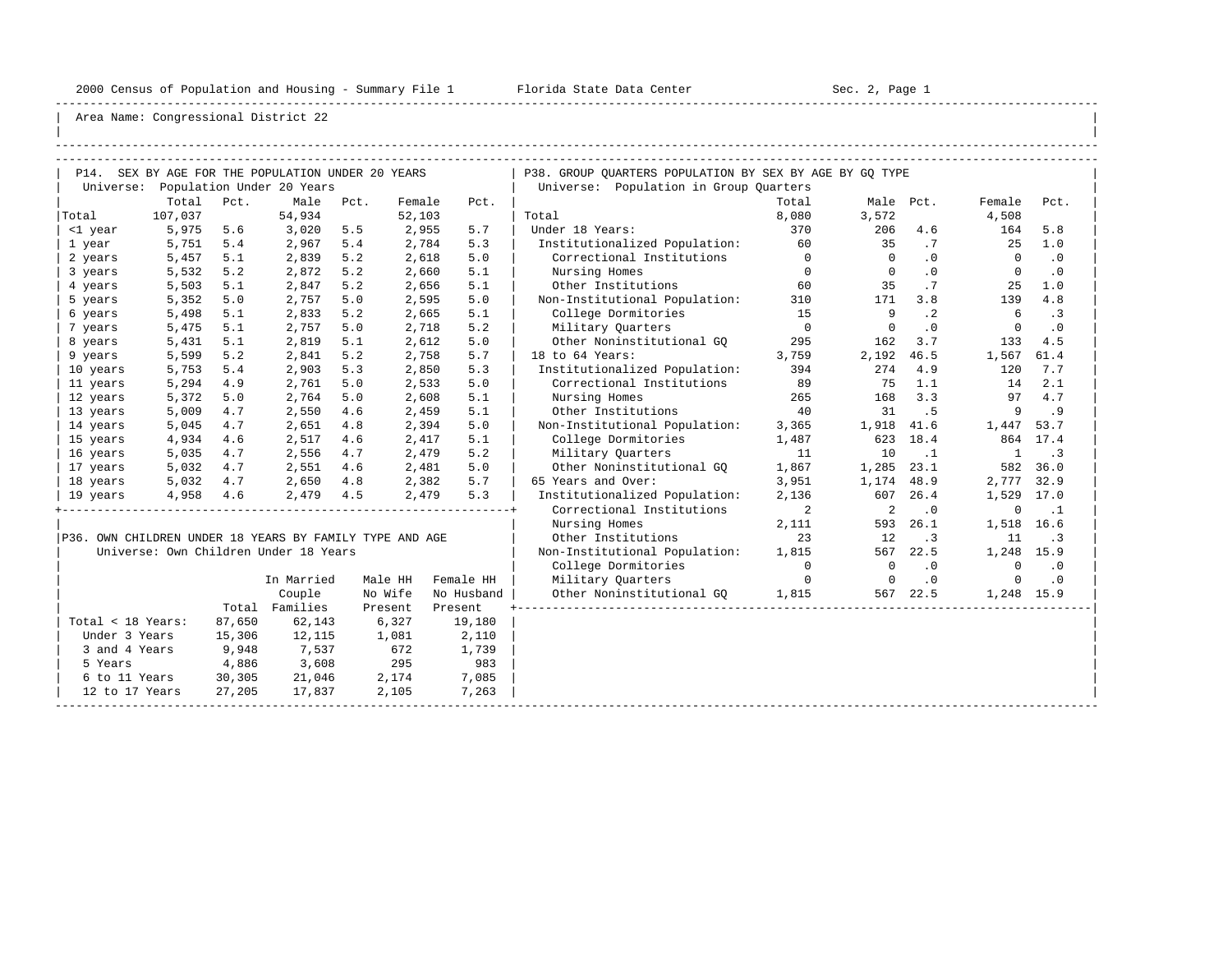-----------------------------------------------------------------------------------------------------------------------------------------------------

| |

| P22/23/24.HOUSEHOLDS BY PRESENCE OF PEOPLE 60(65/75) YEARS AND OVER, HOUSEHOLD SIZE AND                                                    |               |                         |               |        |                       | P25. HOUSEHOLDS BY PRESENCE OF                                       |                        |              |          |               |
|--------------------------------------------------------------------------------------------------------------------------------------------|---------------|-------------------------|---------------|--------|-----------------------|----------------------------------------------------------------------|------------------------|--------------|----------|---------------|
| HOUSEHOLD TYPE                                                                                                                             |               |                         |               |        |                       |                                                                      | <b>NONRELATIVES</b>    |              |          |               |
| Universe: Households                                                                                                                       |               |                         |               |        |                       | Universe: Households                                                 |                        |              |          |               |
|                                                                                                                                            | 60+ Years Pct |                         | 65+ Years Pct |        | 75+ Years Pct         |                                                                      |                        |              |          |               |
| Total:                                                                                                                                     | 309,937 100.0 |                         | 309,937 100.0 |        | 309,937 100.0         | Total:                                                               |                        |              | 309,937  |               |
| Households w/ one or more 60/65/75: 128,271 41.4                                                                                           |               |                         | 107,526 34.7  |        | $62,090$ 20.0         |                                                                      | Households with one or |              |          |               |
| 1-person household                                                                                                                         | 57,665        |                         | 49,962        |        | 31,647                | more non-relatives                                                   |                        |              | 38,947   |               |
| 2 or more person household: 70,606                                                                                                         |               |                         | 57,564        |        | 30,443                |                                                                      |                        |              |          |               |
| Family households                                                                                                                          | 64,502        |                         |               |        | 52,924 28,123         |                                                                      | Households with no     |              |          |               |
| Non-family households 6,104                                                                                                                |               | 4,640                   |               |        | 2,320                 | non-relatives                                                        |                        |              | 270,990  |               |
| Households with no people over 60/65/75: 181,666 58.6                                                                                      |               |                         | 202,411 65.3  |        | 247,847 80.0          |                                                                      |                        |              |          |               |
| 1-person household                                                                                                                         | 67,853        | 75,556                  |               |        | 93,871                |                                                                      |                        |              |          |               |
| 2 or more person household: 113,813                                                                                                        |               | 126,855                 |               |        | 153,976               |                                                                      |                        |              |          |               |
| Family households                                                                                                                          | 91,358        | 102,936                 |               |        | 127,737               |                                                                      |                        |              |          |               |
|                                                                                                                                            |               |                         |               |        |                       |                                                                      |                        |              |          |               |
| P18/20. HOUSEHOLDS BY AGE OF HOUSEHOLDER BY HOUSEHOLD TYPE<br>(INCLUDING LIVING ALONE) BY PRESENCE OF OWN CHILDREN<br>Universe: Households |               |                         |               |        |                       | H13/15. TENURE BY HOUSEHOLD SIZE<br>Universe: Occupied Housing Units | Owner                  | Pct<br>Owner | Renter   | Pct<br>Renter |
|                                                                                                                                            | Total         | Householder Householder |               |        |                       |                                                                      | Total Occupied         | Occ.         | Occupied | Occ.          |
|                                                                                                                                            | Households    | 15 to 64 65 and Over    |               |        | Total Occupied Units: | 309,937                                                              | 200,315 100.0          |              | 109,622  | 100.0         |
| Total:                                                                                                                                     | 309,937       | 210,375                 |               | 99,562 | 1-person household    | 125,518                                                              | 72,589                 | 36.2         | 52,929   | 48.3          |
| Family households:                                                                                                                         | 155,860       | 110,137                 | 45,723        |        | 2-Person household    | 114,940                                                              | 82,480                 | 41.2         | 32,460   | 29.6          |
| Married couple family:                                                                                                                     | 120,124       | 80,616                  |               | 39,508 | 3-Person household    | 33,673                                                               | 21,493 10.7            |              | 12,180   | 11.1          |
| 35,487<br>With own children under 18                                                                                                       |               | 35,206                  |               | 281    |                       | 4-Person household 21,534                                            | 14,471                 | 7.2          | 7,063    | 6.4           |
| No own children under 18                                                                                                                   | 84,637        | 45,410                  |               | 39,227 |                       | 5-Person household 8,918                                             | 5,862                  | 2.9          | 3,056    | 2.8           |
| Other family:                                                                                                                              | 35,736        | 29,521                  | 6,215         |        |                       | 6-Person household 3,490 2,266                                       |                        | 1.1          | 1,224    | 1.1           |
| Male householder, no wife present: 10,759                                                                                                  |               | 9,473                   |               | 1,286  |                       | 7+Person household 1,864                                             | 1,154 .6               |              | 710      | .6            |
| With own children under 18                                                                                                                 | 4,308         | 4,260                   |               | 48     |                       |                                                                      |                        |              |          |               |
| No own children under 18                                                                                                                   | 6,451         | 5,213                   |               | 1,238  |                       |                                                                      |                        |              |          |               |
| Female householder, no husband present:                                                                                                    | 24,977        | 20,048                  |               | 4,929  |                       |                                                                      |                        |              |          |               |
| With own children under 18                                                                                                                 | 12,465        | 12,453                  |               | 12     |                       |                                                                      |                        |              |          |               |
| No own children under 18                                                                                                                   | 12,512        | 7,595                   | 4,917         |        |                       |                                                                      |                        |              |          |               |
| Non-family households:                                                                                                                     | 28,559        | 100,238                 |               | 53,839 |                       |                                                                      |                        |              |          |               |
| Householder living alone                                                                                                                   | 18,050        | 75,556                  |               | 49,962 |                       |                                                                      |                        |              |          |               |
| Householder not living alone                                                                                                               | 10,509        | 24,682                  |               | 3,877  |                       |                                                                      |                        |              |          |               |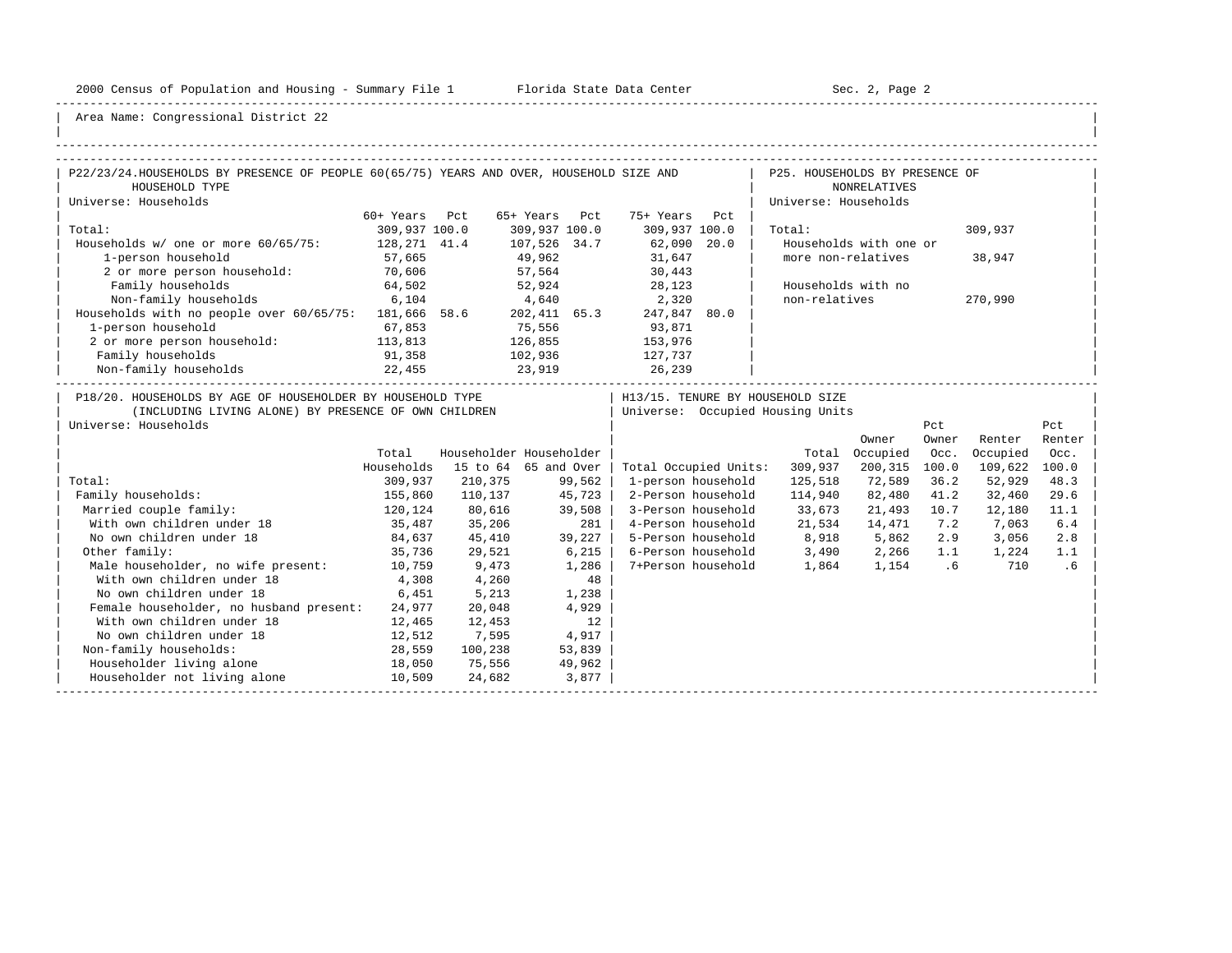| |

Area Name: Congressional District 22

### -----------------------------------------------------------------------------------------------------------------------------------------------------

## -----------------------------------------------------------------------------------------------------------------------------------------------------

P29. RELATIONSHIP BY AGE FOR THE POPULATION UNDER 18 YEARS | Universe: Population under 18 years

|                   |        |            | --In Households----------------- |           |                         | -Group Quarters----------- |       |              |                 |
|-------------------|--------|------------|----------------------------------|-----------|-------------------------|----------------------------|-------|--------------|-----------------|
|                   |        |            |                                  |           | -----Related Child----- |                            |       |              |                 |
|                   |        | Pop. in    | Householder                      |           | Other                   |                            |       | Institution- | Noninstitution- |
|                   | Total  | Households | or Spouse                        | Own Child | Relatives               | Nonrelatives               | Total | alized Pop.  | alized Pop.     |
| Under 18:         | 97,047 | 96,677     | 157                              | 87,650    | 6,960                   | 1,910                      | 370   | 60           | 310             |
| Under 3           | 17,183 | 17,116     |                                  | 15,306    | 1,571                   | 239                        | 67    |              | 62              |
| 3 and 4 years     | 11,035 | 11,003     |                                  | 9,948     | 874                     | 181                        | 32    |              | 26              |
| 5 years           | 5,352  | 5,335      |                                  | 4,886     | 364                     | 85                         | 17    |              | 15              |
| 6 to 11 years     | 33,050 | 32,947     |                                  | 30,305    | 2,051                   | 591                        | 103   |              | 99              |
| 12 and 13 years   | 10,381 | 10,359     |                                  | 9,568     | 600                     | 191                        | 22    |              | 21              |
| 14 years          | 5,045  | 5,025      |                                  | 4,582     | 353                     | 90                         | 20    |              | 14              |
| 15 to 17 years    | 14,844 | 14,735     |                                  | 13,055    | 1,147                   | 533                        | 109   | 36           | 73              |
|                   |        |            |                                  |           |                         |                            |       |              |                 |
| % Under 3         | 17.7%  | 17.7%      |                                  | 17.5%     | 22.6%                   | 12.5%                      | 18.1% | 8.3%         | 20.0%           |
| % 3 and 4 years   | 11.4%  | 11.4%      |                                  | 11.3%     | 12.6%                   | 9.5%                       | 8.6%  | 10.0%        | 8.4%            |
| % 5 years         | 5.5%   | 5.5%       |                                  | 5.6%      | 5.2%                    | 4.5%                       | 4.6%  | 3.3%         | 4.8%            |
| % 6 to 11 years   | 34.1%  | 34.1%      |                                  | 34.6%     | 29.5%                   | 30.9%                      | 27.8% | 6.7%         | 31.9%           |
| % 12 and 13 years | 10.7%  | 10.7%      |                                  | 10.9%     | 8.6%                    | 10.0%                      | 5.9%  | 1.7%         | 6.8%            |
| % 14 years        | 5.2%   | 5.2%       |                                  | 5.2%      | 5.1%                    | 4.7%                       | 5.4%  | 10.0%        | 4.5%            |
| % 15 to 17 years  | 15.3%  | 27.9%      | 29.5%                            | 60.0%     | 23.5%                   |                            |       |              |                 |
|                   |        |            |                                  |           |                         |                            |       |              |                 |

H17. TENURE BY HOUSEHOLD TYPE (INCLUDING LIVING ALONE) BY AGE OF HOUSEHOLDER

|                            | Total Owner |             |             | Owner Occupied --------------- |       | Total Renter | Renter Occupied -- |             |             |       |  |
|----------------------------|-------------|-------------|-------------|--------------------------------|-------|--------------|--------------------|-------------|-------------|-------|--|
|                            | Occupied    | Householder | Householder | Householder                    | Pct   | Occupied     | Householder        | Householder | Householder | Pct   |  |
|                            | Units       | 15 to 34    | 35 to 64    | $65+$                          | $65+$ | Units        | 15 to 34           | 35 to 64    | $65+$       | $65+$ |  |
| Family households:         | 113,300     | 10,386      | 62,275      | 40,639                         | 35.9  | 42,560       | 14,045             | 23,431      | 5,084       | 11.9  |  |
| Married-couple family:     | 94,362      | 7,891       | 50,693      | 35,778                         | 37.9  | 25,762       | 8,125              | 13,907      | 3,730       | 14.5  |  |
| Other family:              | 18,938      | 2,495       | 11,582      | 4,861                          | 25.7  | 16,798       | 5,920              | 9,524       | 1,354       | 8.1   |  |
| Male householder, no wife  | 5,425       | 1,007       | 3,441       | 977                            | 18.0  | 5,334        | 2,119              | 2,906       | 309         | 5.8   |  |
| Female hsehldr, no husband | 13,513      | 1,488       | 8,141       | 3,884                          | 28.7  | 11,464       | 3,801              | 6,618       | 1,045       | 9.1   |  |
| Nonfamily households:      | 87,015      | 7,754       | 38,571      | 40,690                         | 46.8  | 67,062       | 21,498             | 32,415      | 13,149      | 19.6  |  |
| Male householder:          | 37,257      | 4,870       | 21,162      | 11,225                         | 30.1  | 38,115       | 12,970             | 20,568      | 4,577       | 12.0  |  |
| Living alone               | 28,225      | 3,194       | 15,479      | 9,552                          | 33.8  | 29,097       | 8,349              | 16,584      | 4,164       | 14.3  |  |
| Not living alone           | 9,032       | 1,676       | 5,683       | 1,673                          | 18.5  | 9,018        | 4,621              | 3,984       | 413         | 4.6   |  |
| Female householder:        | 49,758      | 2,884       | 17,409      | 29,465                         | 59.2  | 28,947       | 8,528              | 11,847      | 8,572       | 29.6  |  |
| Living alone               | 44,364      | 2,033       | 14,310      | 28,021                         | 63.2  | 23,832       | 5,714              | 9,893       | 8,225       | 34.5  |  |
| Not living alone           | 5,394       | 851         | 3,099       | 1,444                          | 26.8  | 5,115        | 2,814              | 1,954       | 347         | 6.8   |  |
|                            |             |             |             |                                |       |              |                    |             |             |       |  |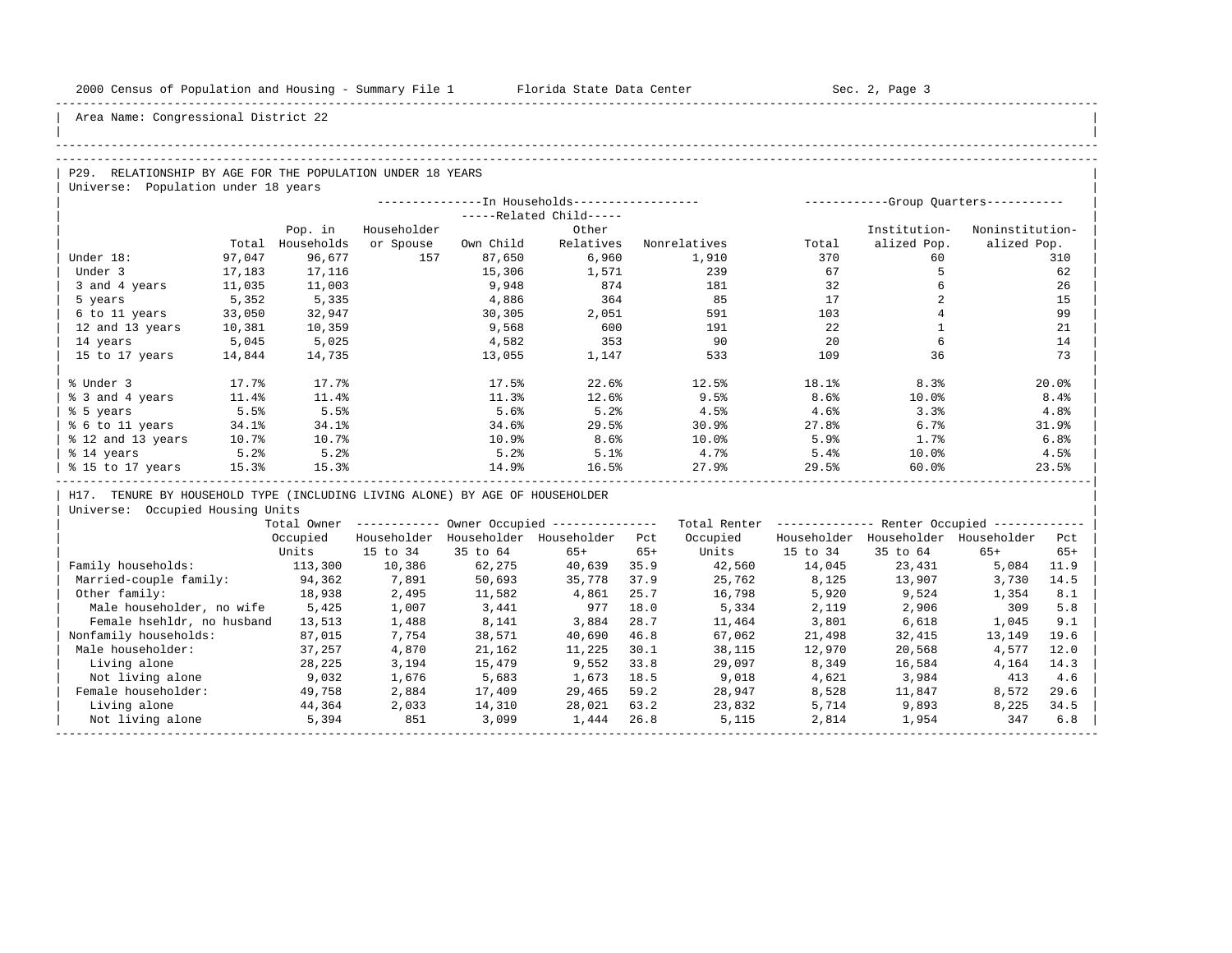-----------------------------------------------------------------------------------------------------------------------------------------------------

| |

| P14. SEX BY AGE FOR THE POPULATION UNDER 20 YEARS |               |         |                                                         |      |                                        |            | P38. GROUP OUARTERS POPULATION BY SEX BY AGE BY GO TYPE |                |                          |           |                |           |  |  |  |
|---------------------------------------------------|---------------|---------|---------------------------------------------------------|------|----------------------------------------|------------|---------------------------------------------------------|----------------|--------------------------|-----------|----------------|-----------|--|--|--|
| Universe: Population Under 20 Years               |               |         |                                                         |      | Universe: Population in Group Quarters |            |                                                         |                |                          |           |                |           |  |  |  |
|                                                   | Total         | Pct.    | Male                                                    | Pct. | Female                                 | Pct.       |                                                         | Total          | Male Pct.                |           | Female         | Pct.      |  |  |  |
| Total                                             | 198,616       |         | 101,879                                                 |      | 96,737                                 |            | Total                                                   | 21,587         | 15,880                   |           | 5,707          |           |  |  |  |
| <1 year                                           | 9,311         | 4.7     | 4,745                                                   | 4.7  | 4,566                                  | 4.7        | Under 18 Years:                                         | 1,145          | 908                      | 5.3       | 237            | 5.7       |  |  |  |
| 1 year                                            | 9,208         | 4.6     | 4,718                                                   | 4.6  | 4,490                                  | 4.6        | Institutionalized Population: 720                       |                | 626                      | 3.3       | 94             | 3.9       |  |  |  |
| 2 years                                           | 9,407         | 4.7     | 4,827                                                   | 4.7  | 4,580                                  | 4.7        | Correctional Institutions 235                           |                | 227                      | 1.1       | 8              | 1.4       |  |  |  |
| 3 years                                           | 9,484         | 4.8     | 4,878                                                   | 4.8  | 4,606                                  | 4.8        | Nursing Homes                                           | $\overline{0}$ | $\overline{\phantom{0}}$ | $\cdot$ 0 | $\overline{0}$ | .0        |  |  |  |
| 4 years                                           | 9,720         | 4.9     | 4,960                                                   | 4.9  | 4,760                                  | 4.9        | Other Institutions                                      | 485            | 399                      | 2.2       | 86             | 2.5       |  |  |  |
| 5 years                                           | 9,785         | 4.9     | 4,867                                                   | 4.8  | 4,918                                  | 5.1        | Non-Institutional Population:                           | 425            | 282                      | 2.0       | 143            | 1.8       |  |  |  |
| 6 years                                           | 10,041        | 5.1     | 5,161                                                   | 5.1  | 4,880                                  | 5.0        | College Dormitories                                     | $\overline{0}$ | $\overline{0}$           | $\cdot$ 0 | $\bigcirc$     | $\cdot$ 0 |  |  |  |
| 7 years                                           | 10,369        | 5.2     | 5,386                                                   | 5.3  | 4,983                                  | 5.2        | Military Quarters                                       | $\overline{0}$ | $\overline{0}$           | .0        | $\overline{0}$ | $\cdot$ 0 |  |  |  |
| 8 years                                           | 10,263        | 5.2     | 5,295                                                   | 5.2  | 4,968                                  | 5.1        | Other Noninstitutional GO                               | 425            | 282                      | 2.0       | 143            | 1.8       |  |  |  |
| 9 years                                           | 10,730        | 5.4     | 5,510                                                   | 5.4  | 5,220                                  | 4.7        | 18 to 64 Years:                                         | 15,647         | 13,474                   | 72.5      | 2,173          | 84.8      |  |  |  |
| 10 years                                          | 11,082        | 5.6     | 5,674                                                   | 5.6  | 5,408                                  | 4.6        | Institutionalized Population: 12,612                    |                | 11,216                   | 58.4      | 1,396 70.6     |           |  |  |  |
| 11 years                                          | 10,509        | 5.3     | 5,349                                                   | 5.3  | 5,160                                  | 4.7        | Correctional Institutions 11,907                        |                | 10,757                   | 55.2      | 1,150          | 67.7      |  |  |  |
| 12 years                                          | 10,089        | 5.1     | 5,157                                                   | 5.1  | 4,932                                  | 4.8        | Nursing Homes                                           | 323            | 206                      | 1.5       |                | $117$ 1.3 |  |  |  |
| 13 years                                          | 10,073        | 5.1     | 5,112                                                   | 5.0  | 4,961                                  | 4.9        | Other Institutions                                      | 382            | 253                      | 1.8       | 129            | 1.6       |  |  |  |
| 14 years                                          | 10,122        | 5.1     | 5,216                                                   | 5.1  | 4,906                                  | 5.1        | Non-Institutional Population:                           | 3,035          | 2,258 14.1               |           |                | 777 14.2  |  |  |  |
| 15 years                                          | 9,950         | 5.0     | 5,153                                                   | 5.1  | 4,797                                  | 5.0        | College Dormitories                                     | $\overline{0}$ | $\Omega$                 | $\cdot$ 0 | $\Omega$       | $\cdot$ 0 |  |  |  |
| 16 years                                          | 9,920         | 5.0     | 5,083                                                   | 5.0  | 4,837                                  | 5.2        | Military Ouarters                                       | $\Omega$       | $\Omega$                 | $\cdot$ 0 | $\Omega$       | $\cdot$ 0 |  |  |  |
| 17 years                                          | 10,075        | 5.1     | 5,219                                                   | 5.1  | 4,856                                  | 5.1        | Other Noninstitutional GO                               | 3,035          | 2,258 14.1               |           |                | 777 14.2  |  |  |  |
| 18 years                                          | 9,662         | 4.9     | 4,960                                                   | 4.9  | 4,702                                  | 4.7        | 65 Years and Over:                                      | 4,795          | 1,498                    | 22.2      | 3,297          | 9.4       |  |  |  |
| 19 years                                          | 8,816         | 4.4     | 4,609                                                   | 4.5  | 4,207                                  | 4.6        | Institutionalized Population:                           | 2,430          |                          | 699 11.3  | 1,731          | 4.4       |  |  |  |
|                                                   |               |         |                                                         |      |                                        |            | Correctional Institutions                               | 97             | 77                       | .4        | 20             | . 5       |  |  |  |
|                                                   |               |         |                                                         |      |                                        |            | Nursing Homes                                           | 2,272          |                          | 594 10.5  | 1,678          | 3.7       |  |  |  |
|                                                   |               |         | P36. OWN CHILDREN UNDER 18 YEARS BY FAMILY TYPE AND AGE |      |                                        |            | Other Institutions<br>61<br>28                          |                |                          |           | 33             | $\cdot$ 2 |  |  |  |
|                                                   |               |         | Universe: Own Children Under 18 Years                   |      |                                        |            | Non-Institutional Population:                           | 2,365          |                          | 799 11.0  | 1,566          | 5.0       |  |  |  |
|                                                   |               |         |                                                         |      |                                        |            | College Dormitories                                     | $\overline{0}$ | $\mathbf 0$              | $\cdot$ 0 | $\mathbf{0}$   | $\cdot$ 0 |  |  |  |
|                                                   |               |         | In Married                                              |      | Male HH                                | Female HH  | Military Ouarters                                       | $\overline{0}$ | $\mathbf 0$              | .0        | $\mathbf 0$    | $\cdot$ 0 |  |  |  |
|                                                   |               |         | Couple                                                  |      | No Wife                                | No Husband | Other Noninstitutional GO                               | 2,365          |                          | 799 11.0  | 1,566          | 5.0       |  |  |  |
|                                                   |               |         | Total Families                                          |      | Present                                | Present    |                                                         |                |                          |           |                |           |  |  |  |
| Total < 18 Years:                                 |               | 145,639 | 77.177                                                  |      | 11,639                                 | 56,823     |                                                         |                |                          |           |                |           |  |  |  |
| Under 3 Years                                     |               | 21,148  | 11,530                                                  |      | 2,111                                  | 7,507      |                                                         |                |                          |           |                |           |  |  |  |
| 3 and 4 Years                                     |               | 15,361  | 8,161                                                   |      | 1,263                                  | 5,937      |                                                         |                |                          |           |                |           |  |  |  |
| 5 Years                                           |               | 7,940   | 4,158                                                   |      | 653                                    | 3,129      |                                                         |                |                          |           |                |           |  |  |  |
|                                                   | 6 to 11 Years | 52,336  | 27,472                                                  |      | 3,908                                  | 20,956     |                                                         |                |                          |           |                |           |  |  |  |
| 12 to 17 Years                                    |               | 48,854  | 25,856                                                  |      | 3,704                                  | 19,294     |                                                         |                |                          |           |                |           |  |  |  |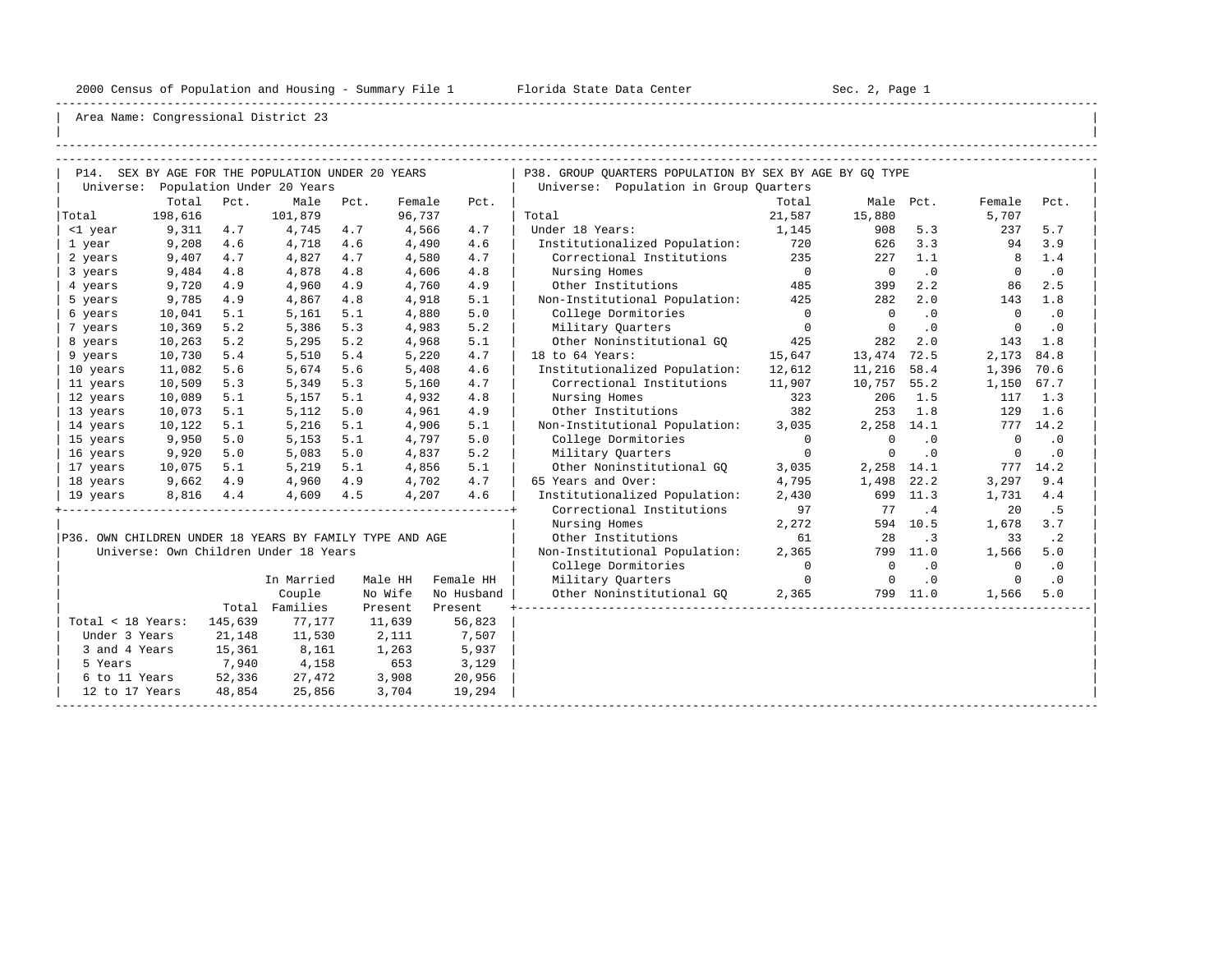-----------------------------------------------------------------------------------------------------------------------------------------------------

| |

| P22/23/24. HOUSEHOLDS BY PRESENCE OF PEOPLE 60(65/75) YEARS AND OVER, HOUSEHOLD SIZE AND | P25. HOUSEHOLDS BY PRESENCE OF                       |                              |                      |                     |                                                                        |  |                                 |                        |              |          |        |  |
|------------------------------------------------------------------------------------------|------------------------------------------------------|------------------------------|----------------------|---------------------|------------------------------------------------------------------------|--|---------------------------------|------------------------|--------------|----------|--------|--|
| HOUSEHOLD TYPE                                                                           |                                                      |                              |                      | <b>NONRELATIVES</b> |                                                                        |  |                                 |                        |              |          |        |  |
| Universe: Households                                                                     |                                                      |                              | Universe: Households |                     |                                                                        |  |                                 |                        |              |          |        |  |
|                                                                                          | 60+ Years Pct                                        |                              | 65+ Years Pct        |                     | 75+ Years Pct                                                          |  |                                 |                        |              |          |        |  |
| Total:                                                                                   | 211,628 100.0                                        |                              | 211,628 100.0        |                     | 211,628 100.0                                                          |  | Total:                          |                        |              | 211,628  |        |  |
| Households w/ one or more 60/65/75: 64,134 30.3                                          |                                                      |                              | 49,801 23.5          |                     | 24,979 11.8                                                            |  |                                 | Households with one or |              |          |        |  |
| 1-person household                                                                       | 23,532                                               |                              | 19,520               |                     | 11,436                                                                 |  | more non-relatives              |                        |              | 33,820   |        |  |
| 2 or more person household: 40,602                                                       |                                                      | 30,281                       |                      |                     | 13,543                                                                 |  |                                 |                        |              |          |        |  |
| Family households                                                                        | 37,490                                               |                              |                      |                     | 28,096 12,635                                                          |  |                                 | Households with no     |              |          |        |  |
| Non-family households 3,112                                                              |                                                      | 2,185                        |                      |                     | 908                                                                    |  | non-relatives                   |                        |              | 177,808  |        |  |
| Households with no people over 60/65/75: 147,494 69.7 161,827 76.5 186,649 88.2          |                                                      |                              |                      |                     |                                                                        |  |                                 |                        |              |          |        |  |
| 1-person household                                                                       | 30,911                                               |                              | 34,923               |                     | 43,007                                                                 |  |                                 |                        |              |          |        |  |
| 2 or more person household: 116,583                                                      |                                                      | 126,904<br>112,988<br>13,916 |                      |                     | 143,642                                                                |  |                                 |                        |              |          |        |  |
| Family households                                                                        | 103,594                                              |                              |                      |                     | 128,449<br>15,193                                                      |  |                                 |                        |              |          |        |  |
| Non-family households 12,989                                                             |                                                      |                              |                      |                     |                                                                        |  |                                 |                        |              |          |        |  |
|                                                                                          |                                                      |                              |                      |                     |                                                                        |  |                                 |                        |              |          |        |  |
| P18/20. HOUSEHOLDS BY AGE OF HOUSEHOLDER BY HOUSEHOLD TYPE                               |                                                      |                              |                      |                     | H13/15. TENURE BY HOUSEHOLD SIZE<br>  Universe: Occupied Housing Units |  |                                 |                        |              |          |        |  |
| Universe: Households                                                                     | (INCLUDING LIVING ALONE) BY PRESENCE OF OWN CHILDREN |                              |                      |                     |                                                                        |  |                                 |                        |              |          | Pct    |  |
|                                                                                          |                                                      |                              |                      |                     |                                                                        |  |                                 | Owner                  | Pct<br>Owner | Renter   | Renter |  |
|                                                                                          | Total                                                | Householder Householder      |                      |                     |                                                                        |  |                                 | Total Occupied Occ.    |              | Occupied | Occ.   |  |
|                                                                                          | Households                                           | 15 to 64 65 and Over         |                      |                     | Total Occupied Units:                                                  |  | 211,628                         | 116,782 100.0          |              | 94,846   | 100.0  |  |
| Total:                                                                                   | 211,628                                              | 169,238                      |                      | 42,390              | 1-person household                                                     |  | 54,443                          | 27,445                 | 23.5         | 26,998   | 28.5   |  |
| Family households:                                                                       | 141,084                                              | 119,874                      |                      | 21,210              | 2-Person household                                                     |  | 58,475                          | 35,603                 | 30.5         | 22,872   | 24.1   |  |
| Married couple family:                                                                   | 80,420                                               | 65,934                       |                      | 14,486              |                                                                        |  | 3-Person household 35,234       | 18,903 16.2            |              | 16,331   | 17.2   |  |
| With own children under 18                                                               | 38,381                                               | 38,098                       |                      | $283$               | 4-Person household                                                     |  | 28,878                          | 15,927 13.6            |              | 12,951   | 13.7   |  |
| No own children under 18                                                                 | 42,039                                               | 27,836                       |                      | 14,203              |                                                                        |  | 5-Person household 18,111 9,790 |                        | 8.4          | 8,321    | 8.8    |  |
| Other family:                                                                            | 60,664                                               | 53,940                       |                      | 6,724               |                                                                        |  | 6-Person household 8,838 4,812  |                        | 4.1          | 4,026    | 4.2    |  |
| Male householder, no wife present: 14,193                                                |                                                      | 12,872                       |                      | $1,321$             |                                                                        |  | 7+Person household 7,649        | 4,302                  | 3.7          | 3,347    | 3.5    |  |
| With own children under 18                                                               | 6,750                                                | 6,662                        |                      | 88                  |                                                                        |  |                                 |                        |              |          |        |  |
| No own children under 18                                                                 | 7,443                                                | 6,210                        |                      | 1,233               |                                                                        |  |                                 |                        |              |          |        |  |
| Female householder, no husband present:                                                  | 46,471                                               | 41,068                       |                      | 5,403               |                                                                        |  |                                 |                        |              |          |        |  |
| With own children under 18                                                               | 28,576                                               | 28,532                       |                      | 44                  |                                                                        |  |                                 |                        |              |          |        |  |
| No own children under 18                                                                 | 17,895                                               | 12,536                       | 5,359                |                     |                                                                        |  |                                 |                        |              |          |        |  |
| Non-family households:                                                                   | 16,101                                               | 49,364                       |                      | 21,180              |                                                                        |  |                                 |                        |              |          |        |  |
| Householder living alone                                                                 | 10,073                                               | 34,923                       |                      | 19,520              |                                                                        |  |                                 |                        |              |          |        |  |
| Householder not living alone                                                             | 6,028                                                | 14,441                       |                      | 1,660               |                                                                        |  |                                 |                        |              |          |        |  |
|                                                                                          |                                                      |                              |                      |                     |                                                                        |  |                                 |                        |              |          |        |  |